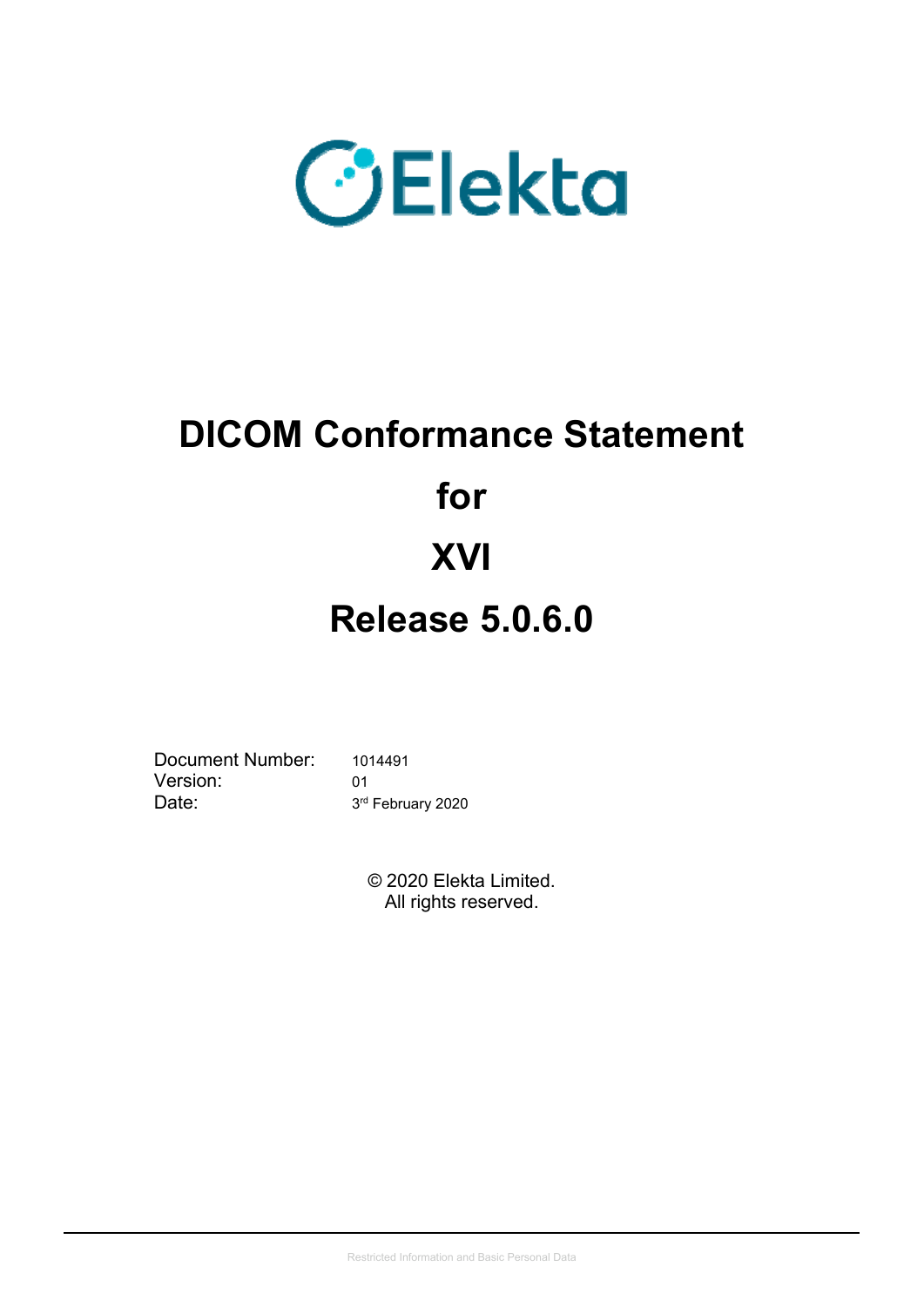# **Issued By:**

Elekta Limited Linac House Fleming Way **CRAWLEY** West Sussex RH10 9RR United Kingdom

Tel: +44 (0)1293 544422 Fax: +44 (0)1293 654321 http://www.elekta.com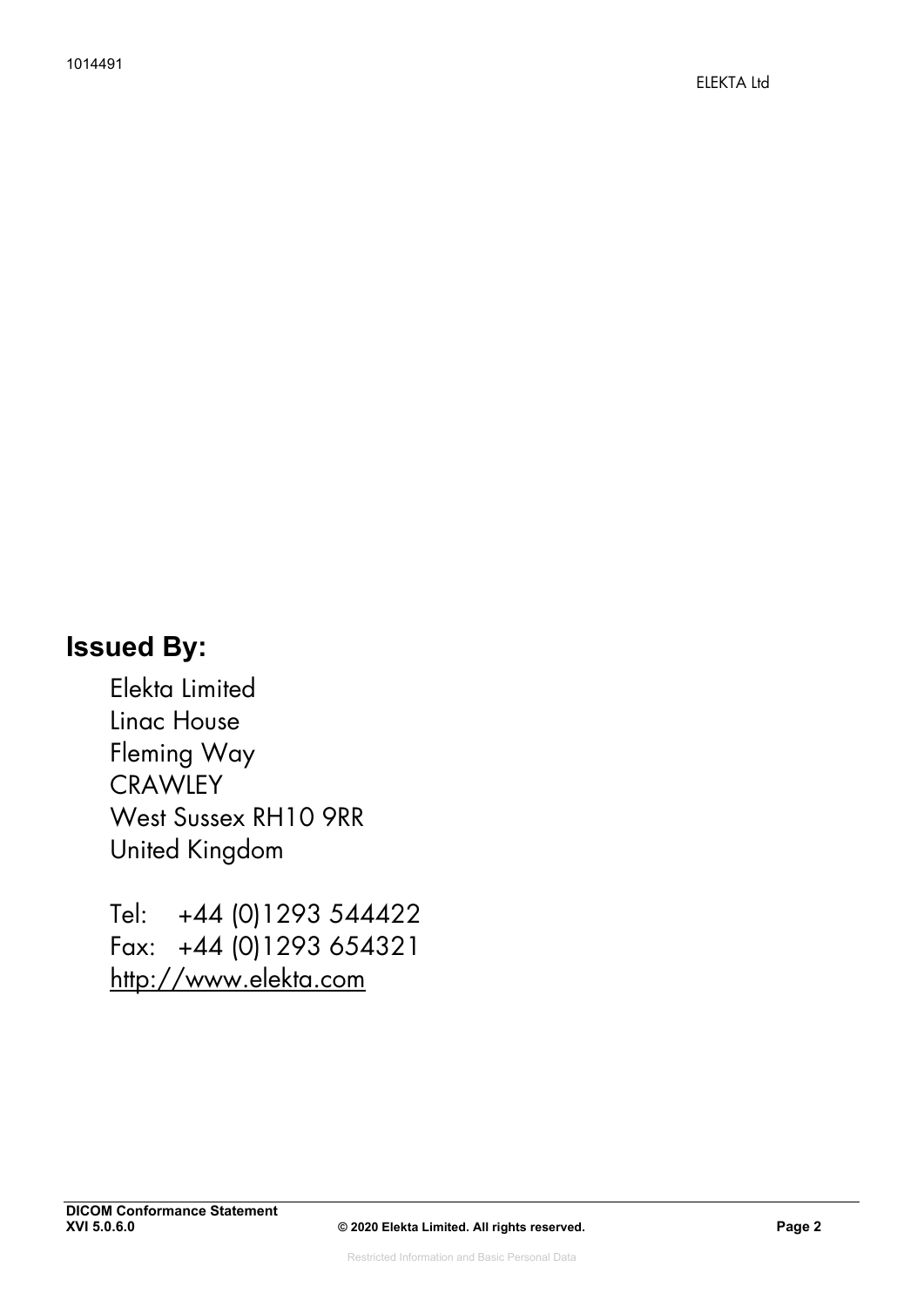# **LIST OF CONTENT**

| $\mathbf 1$                                                                  |     |
|------------------------------------------------------------------------------|-----|
|                                                                              |     |
| 1.1<br>1.2                                                                   |     |
| 1.3                                                                          |     |
| 1.4                                                                          |     |
| 1.5                                                                          |     |
| 1.6                                                                          |     |
| $\overline{2}$                                                               |     |
|                                                                              |     |
| 2.1                                                                          |     |
| 2.2                                                                          |     |
| 2.3<br>2.4                                                                   |     |
| 2.4.1                                                                        |     |
| 2.4.2                                                                        |     |
| 2.4.3                                                                        |     |
| 2.4.4                                                                        |     |
| 2.4.5                                                                        |     |
|                                                                              |     |
|                                                                              |     |
| 3.1                                                                          |     |
| 3.2                                                                          |     |
| 3.3                                                                          |     |
| $\overline{\mathbf{4}}$                                                      |     |
| 5 CONFIGURATION                                                              | .20 |
| 5.1                                                                          |     |
| 5.1.1                                                                        |     |
| 5.1.2                                                                        |     |
|                                                                              |     |
| 5.2.1                                                                        |     |
| 6                                                                            |     |
| А.                                                                           |     |
| A.1                                                                          |     |
| APPLIED RT STRUCTURE SET IOD AND MAPPING TO ELEKTA SYNERGY™ DATABASE32<br>В. |     |
| B.1                                                                          |     |
| B.2                                                                          |     |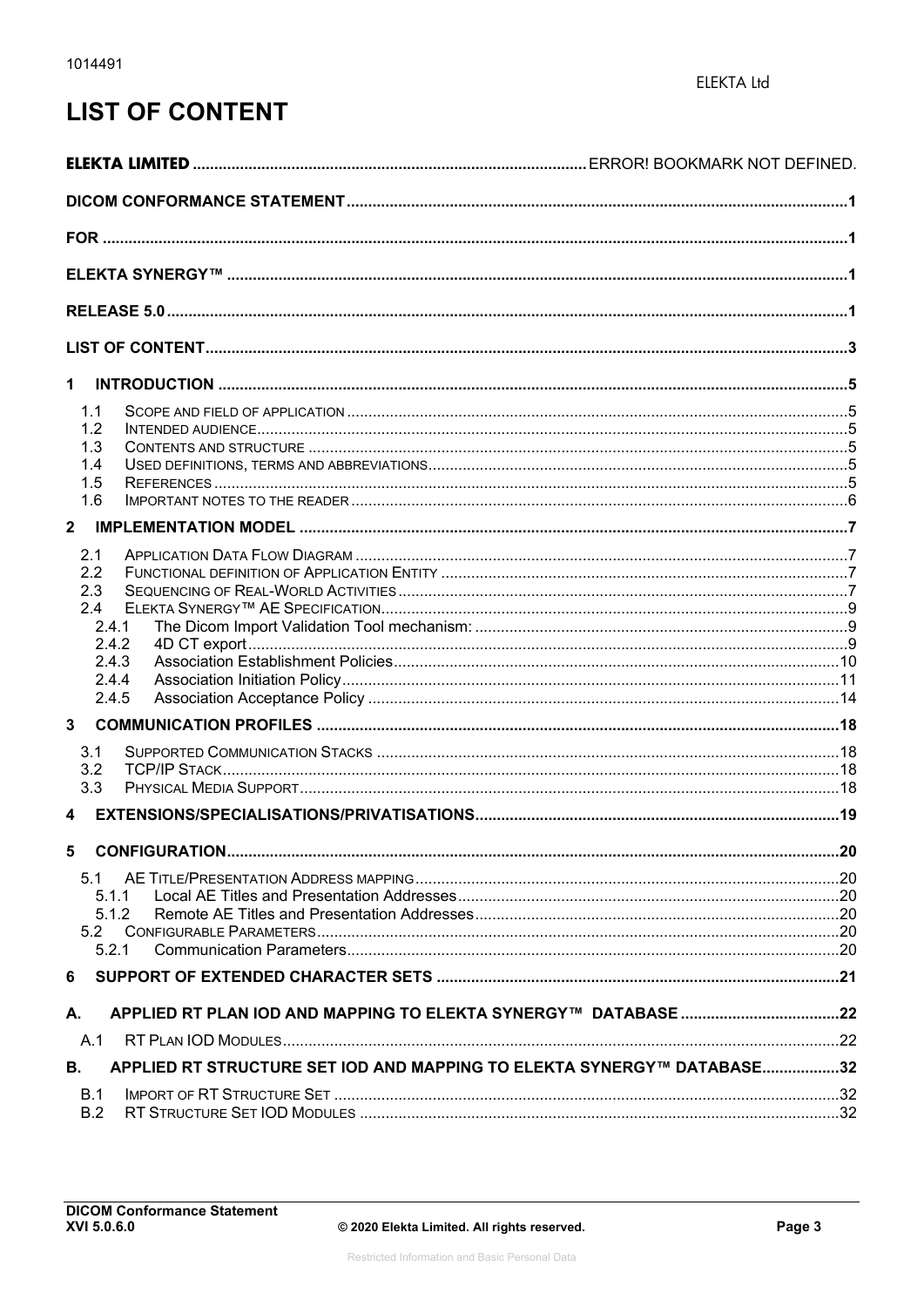#### ELEKTA Ltd

| C.                | APPLIED CT IMAGE IOD AND MAPPING TO ELEKTA SYNERGY™ DATABASE 37            |  |
|-------------------|----------------------------------------------------------------------------|--|
| C.1<br>C.2        |                                                                            |  |
| D.                |                                                                            |  |
| D.1<br>D.2<br>D.3 |                                                                            |  |
| E.,               |                                                                            |  |
| E.1<br>E.2        |                                                                            |  |
| F.                | APPLIED SPATIAL REGISTRATION IOD AND MAPPING TO ELEKTA SYNERGY™ DATABASE67 |  |
| F.1               |                                                                            |  |
| G.                |                                                                            |  |
|                   |                                                                            |  |
| <b>H.</b>         |                                                                            |  |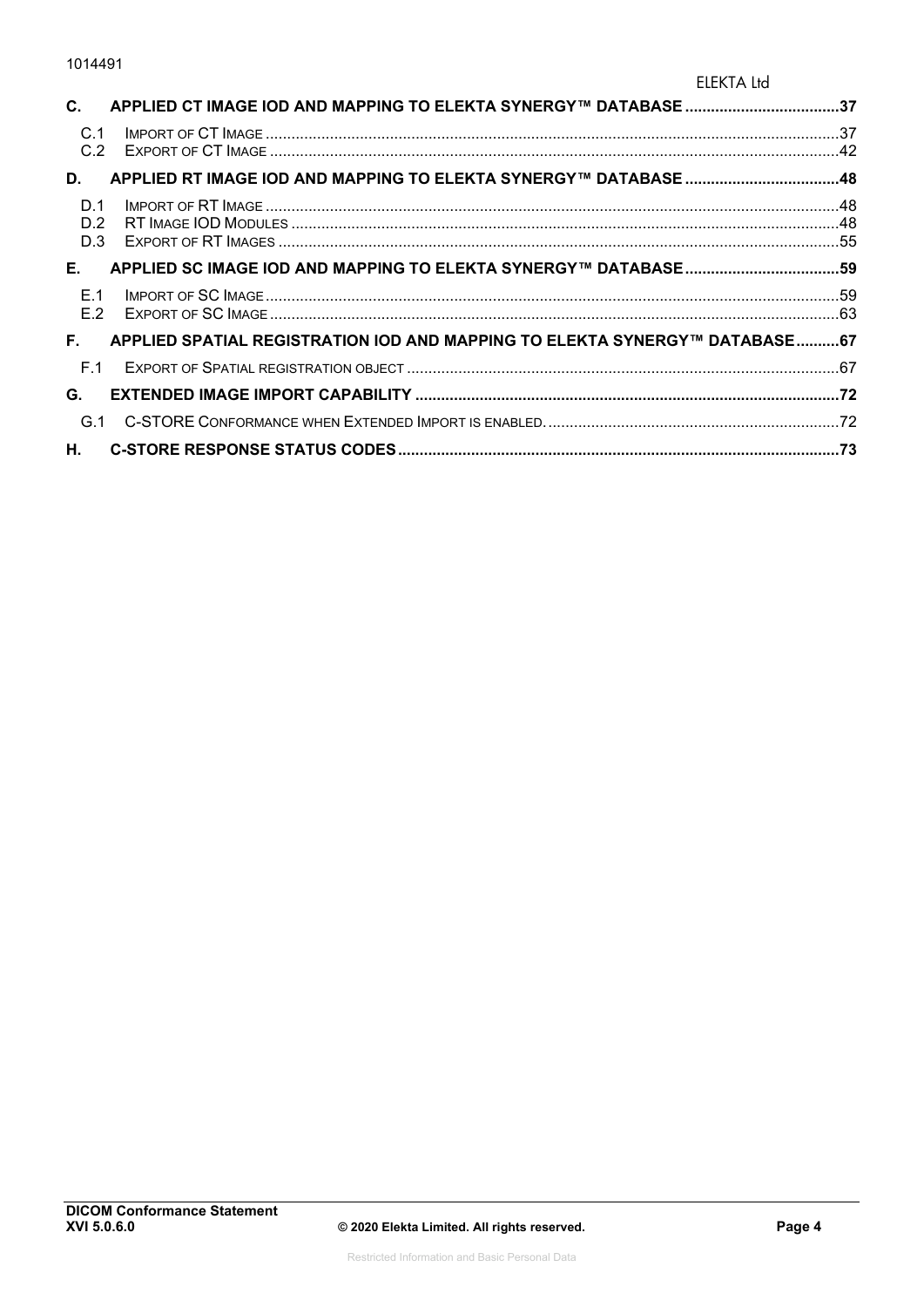# **1 Introduction**

This chapter provides general information about the purpose, scope and contents of this Conformance Statement.

# **1.1 Scope and field of application**

The scope of this DICOM Conformance Statement is to facilitate data exchange with equipment of Elekta Limited. This document specifies the compliance to the DICOM standard (formally called the NEMA PS 3.X-200 standards). It contains a short description of the applications involved and provides technical information about the data exchange capabilities of the equipment. The main elements describing these capabilities are the supported DICOM Service Object Pair (SOP) Classes, Roles, Information Object Definitions (IOD) and Transfer Syntax's.

The field of application is the integration of the Elekta Limited equipment into an environment of medical devices.

This Conformance Statement should be read in conjunction with the DICOM standard and its addenda.

# **1.2 Intended audience**

This Conformance Statement is intended for:

- (potential) customers,
- system integrators of medical equipment,
- marketing staff interested in system functionality,
- software designers implementing DICOM interfaces

It is assumed that the reader is familiar with the DICOM standard.

# **1.3 Contents and structure**

The DICOM Conformance Statement is contained in chapter 2 through 6 and follows the contents and structuring requirements of DICOM PS 3.2-2008 Additionally, the Appendices following chapter 6 specify the details of the applied IODs, SCP-specific status codes and extended configuration details.

# **1.4 Used definitions, terms and abbreviations**

- DICOM definitions, terms and abbreviations are used throughout this Conformance Statement. For a description of these, see DICOM PS 3 2008.
- The word Elekta in this document refers to Elekta Limited.
- The phrase Elekta Synergy™ in this document refers to the Elekta XVI Synergy release 5.0.

### **1.5 References**

**INEMA PS31** 

Digital Imaging and Communications in Medicine (DICOM) Standard, available free at http://medical.nema.org/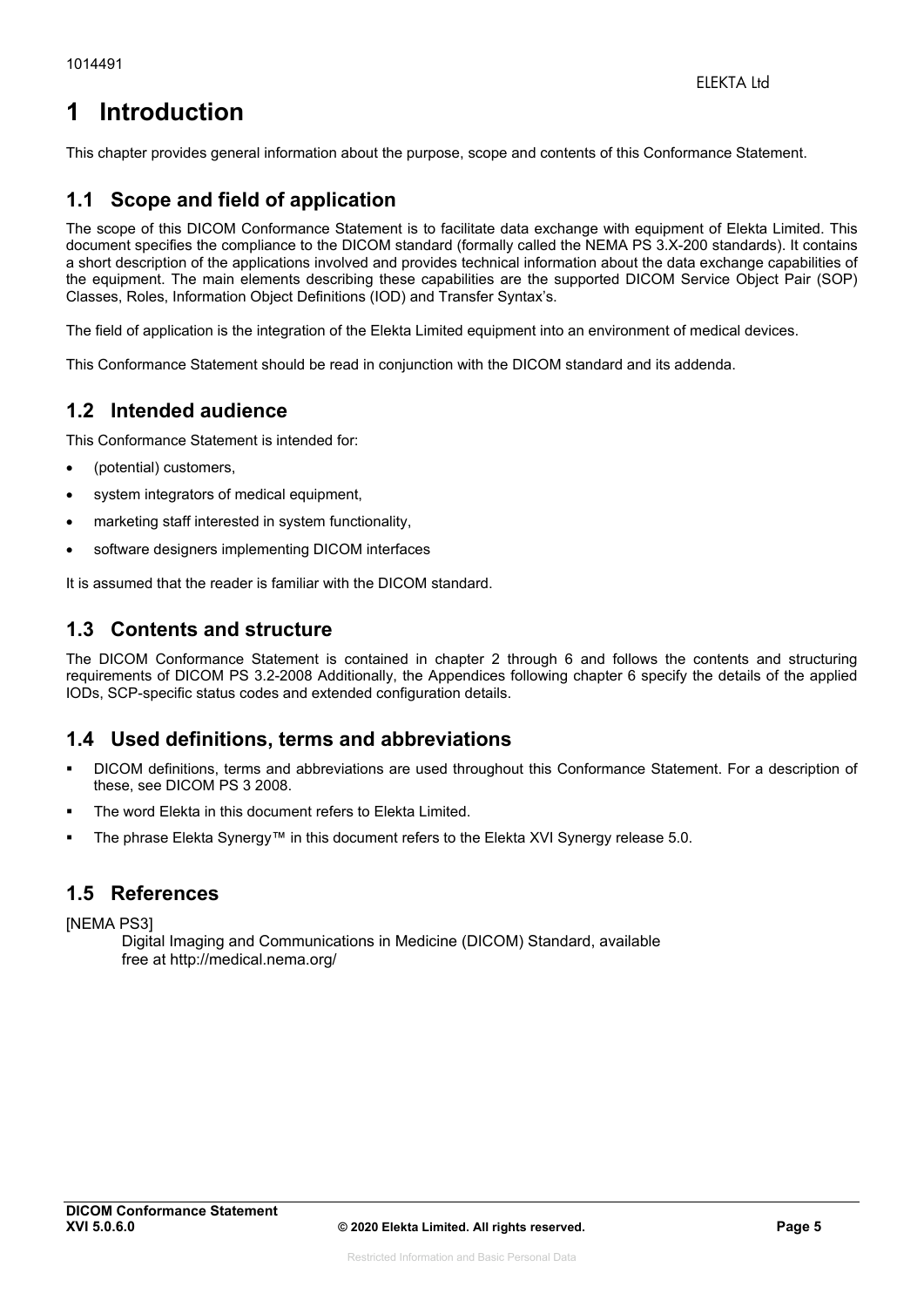# **1.6 Important notes to the reader**

This Conformance Statement by itself does not guarantee successful interoperability of Elekta equipment with non-Elekta equipment. The user (or user's agent) should be aware of the following issues:

#### Scope

The goal of DICOM is to facilitate inter-connectivity rather than interoperability. Interoperability refers to the ability of application functions, distributed over two or more systems, to work successfully together. The integration of medical devices into a networked environment may require application functions that are not specified within the scope of DICOM. Consequently, using only the information provided by this Conformance Statement does not guarantee interoperability of Elekta equipment with non-Elekta equipment. It is the user's responsibility to analyse thoroughly the application requirements and to specify a solution that integrates Elekta equipment with non-Elekta equipment.

#### Validation

Elekta equipment has been carefully tested to assure that the actual implementation of the DICOM interface corresponds with this Conformance Statement. Where Elekta equipment is to be linked to non-Elekta equipment, the first step is to compare the relevant Conformance Statements. If the Conformance Statements indicate that successful information exchange should be possible, additional validation tests will be necessary to ensure the functionality, performance, accuracy and stability of prescription and prescription related data. Prospective users may contact Elekta for up-to-date information regarding available validation status and any known compatibility issues with specific 3<sup>rd</sup> party vendors. Ultimately, however, it is the responsibility of the user (or user's agent) to specify an appropriate test suite and to carry out additional validation tests on combinations of equipment used within the users environment. In particular integrators should not assume that the Elekta equipment would always be able to detect all forms of invalid data originating from  $3<sup>rd</sup>$ party equipment.

#### New versions of the DICOM Standard

The DICOM Standard will evolve in future to meet the user's growing requirements and to incorporate new features and technologies. Elekta is actively involved in this evolution and plans to adapt its equipment to future versions of the DICOM Standard. In order to do so, Elekta reserves the right to make changes to its products or to discontinue its delivery. The user should ensure that any non-Elekta provider linking to Elekta equipment also adapts to future versions of the DICOM Standard. If not, the incorporation of DICOM enhancements into Elekta equipment may lead to loss of connectivity and/or incompatibility.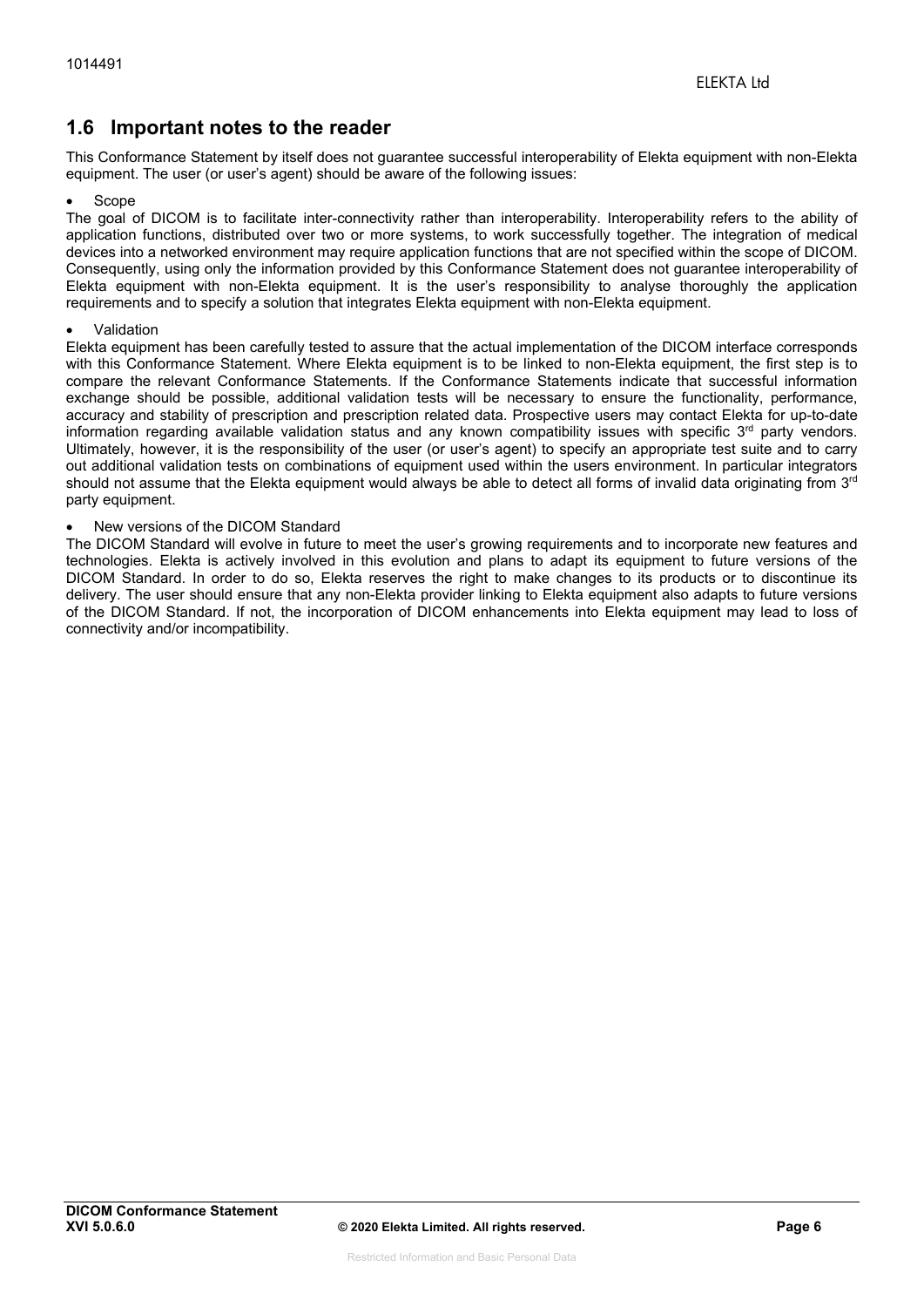# **2 Implementation Model**

The Elekta Synergy™ SCP stores received DICOM message information in the Transit Dicom Database. The location of the Transit Dicom database is specified in the local Elekta Synergy™ configuration file

Elekta Synergy™ is a networked information system comprising Control Systems and Operators Consoles for use with Elekta Linear Accelerators, together with a centralised Patient database for Image guidance therapy and Portal imaging purposes.

# **2.1 Application Data Flow Diagram**

Elekta Synergy™ behaves as a single Application Entity (AE). The related Implementation Model is shown in Figure 1.

# **2.2 Functional definition of Application Entity**

Elekta Synergy™ application entity acts as Service Class Provider (SCP) Storage Service Class, Service Class User (SCU) Storage Service Class and SCU Query/Retrieve Service Class.

The Application Entity is active when the Elekta Synergy™ system is switched on.

# **2.3 Sequencing of Real-World Activities**

Not applicable.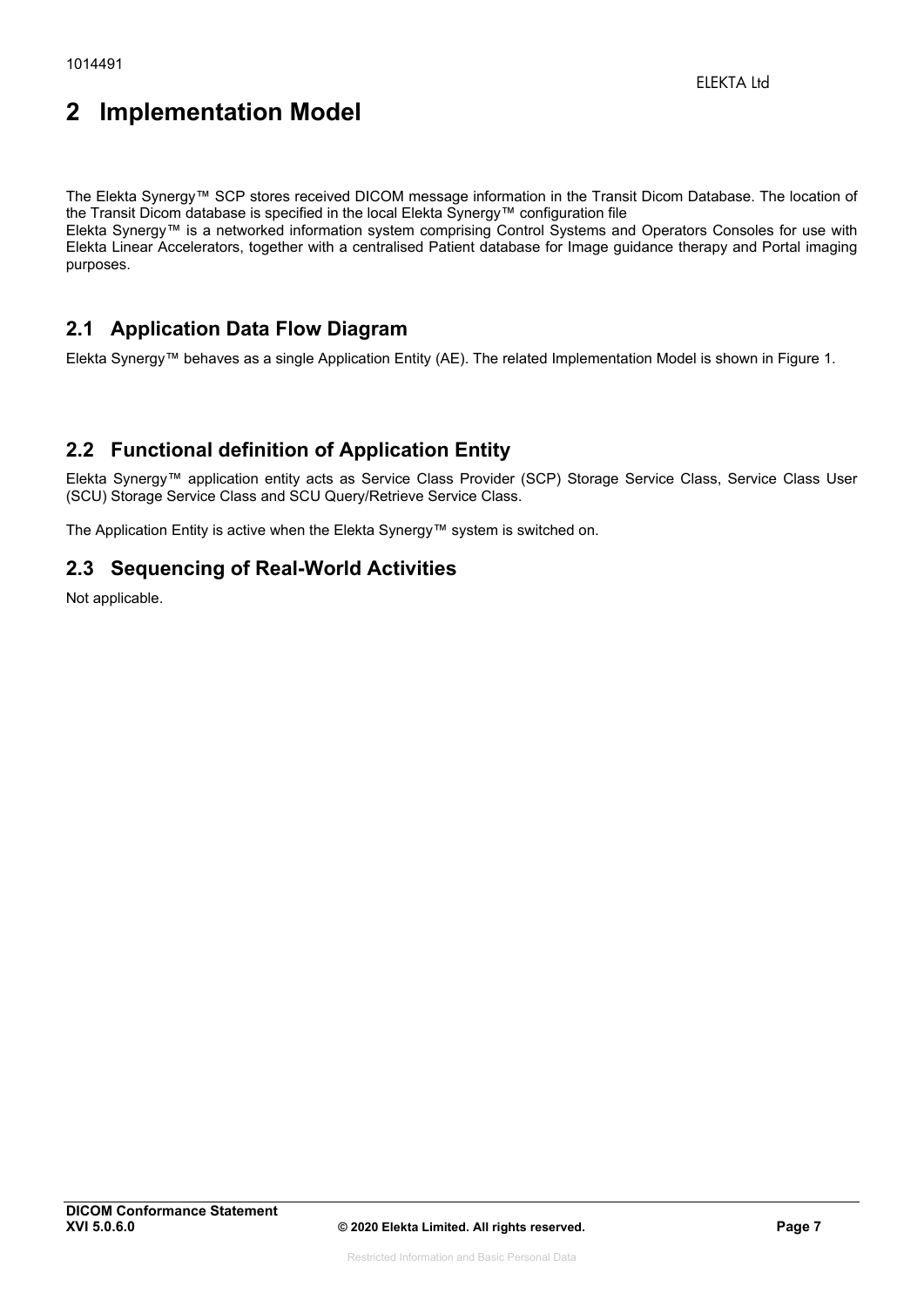#### Local(Main app environment)

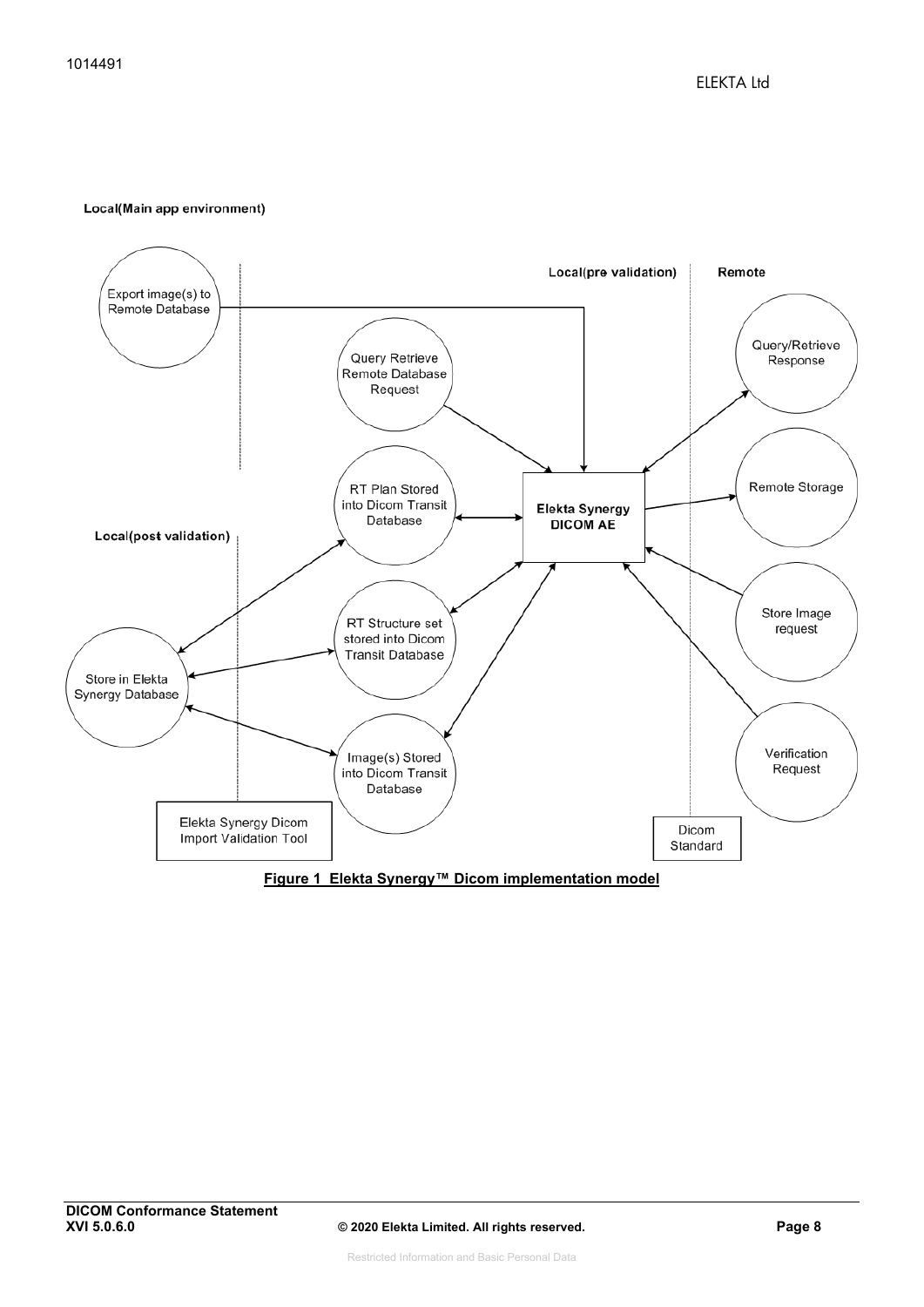AE Specifications

# **2.4 Elekta Synergy™ AE Specification**

Elekta Synergy™ Application Entity provides Standard Conformance to the following DICOM V3.0 SOP classes as an SCP:

|  | Table 1 SOP Classes supported by Elekta Synergy™ as SCP |  |
|--|---------------------------------------------------------|--|
|--|---------------------------------------------------------|--|

| <b>SOP Class Name</b>            | UID                           |
|----------------------------------|-------------------------------|
| RT Plan Storage - STORE          | 1.2.840.10008.5.1.4.1.1.481.5 |
| RT Structure Set Storage - STORE | 1.2.840.10008.5.1.4.1.1.481.3 |
| RT Image Storage - STORE         | 1.2.840.10008.5.1.4.1.1.481.1 |
| SC Image Storage - STORE         | 1.2.840.10008.5.1.4.1.1.7     |
| CT Image Storage - STORE         | 1.2.840.10008.5.1.4.1.1.2     |
| Raw Data Storage - STORE         | 1.2.840.10008.5.1.4.1.1.66    |
| Verification                     | 1.2.840.10008.1.1             |

Elekta Synergy™ Application Entity provides Standard Conformance to the following DICOM V3.0 SOP classes as an SCU:

| <b>SOP Class Name</b>                         | <b>UID</b>                    |
|-----------------------------------------------|-------------------------------|
| Patient Root Query/Retrieve Info Model - FIND | 1.2.840.10008.5.1.4.1.2.1.1   |
| Patient Root Query/Retrieve Info Model - MOVE | 1.2.840.10008.5.1.4.1.2.1.2   |
| SC Image Storage - STORE                      | 1.2.840.10008.5.1.4.1.1.7     |
| CT Image Storage - STORE                      | 1.2.840.10008.5.1.4.1.1.2     |
| RT Image Storage - STORE                      | 1.2.840.10008.5.1.4.1.1.481.1 |
| Raw Data Storage - STORE                      | 1.2.840.10008.5.1.4.1.1.66    |
| Spatial Registration Storage - STORE          | 1.2.840.10008.5.1.4.1.1.66.1  |

#### **Table 2 SOP Classes supported by Elekta Synergy™ as SCU**

### **2.4.1 The Dicom Import Validation Tool mechanism:**

All Dicom data received will be first saved as Dicom files into a local Elekta Synergy™ DICOM Transit database. The location of this database is settable through Elekta Synergy™ sri.ini initialisation file. The success of the transfer into the Elekta Synergy™ DICOM Transit database will depend on the results of a Dicom validation test (test the Dicom object is valid as far as Dicom is concerned) and the compliance to our internal Validation rules (described in Appendix A).

To move the Dicom messages from the Elekta Synergy™ DICOM Transit database to the Main Elekta Synergy™ database the user will use the Elekta Synergy™ Dicom Import Validation Tool (DIVT). This tool will ensure that the objects the user wishes to import are meeting more Elekta Synergy™ Dicom validation rule. The tool requires the user to manually validate an import.

In order to import a CT Image set, a RT Plan and a RT Structure set, these 3 different objects must be part of the same study and be linked by some Dicom Tags (see **Note XV** ). The RT Plan must contain an isocenter. The CT Image set must contain at least 2 images.

# **2.4.2 4D CT export**

#### **2.4.2.1 Export options:**

XVI5.0 introduces options in order to export 4D CBCT in 3 different ways. The Series Description (0008, 103E) can be used to detect which option is used and maximum number of slices to expect. (See Series Description)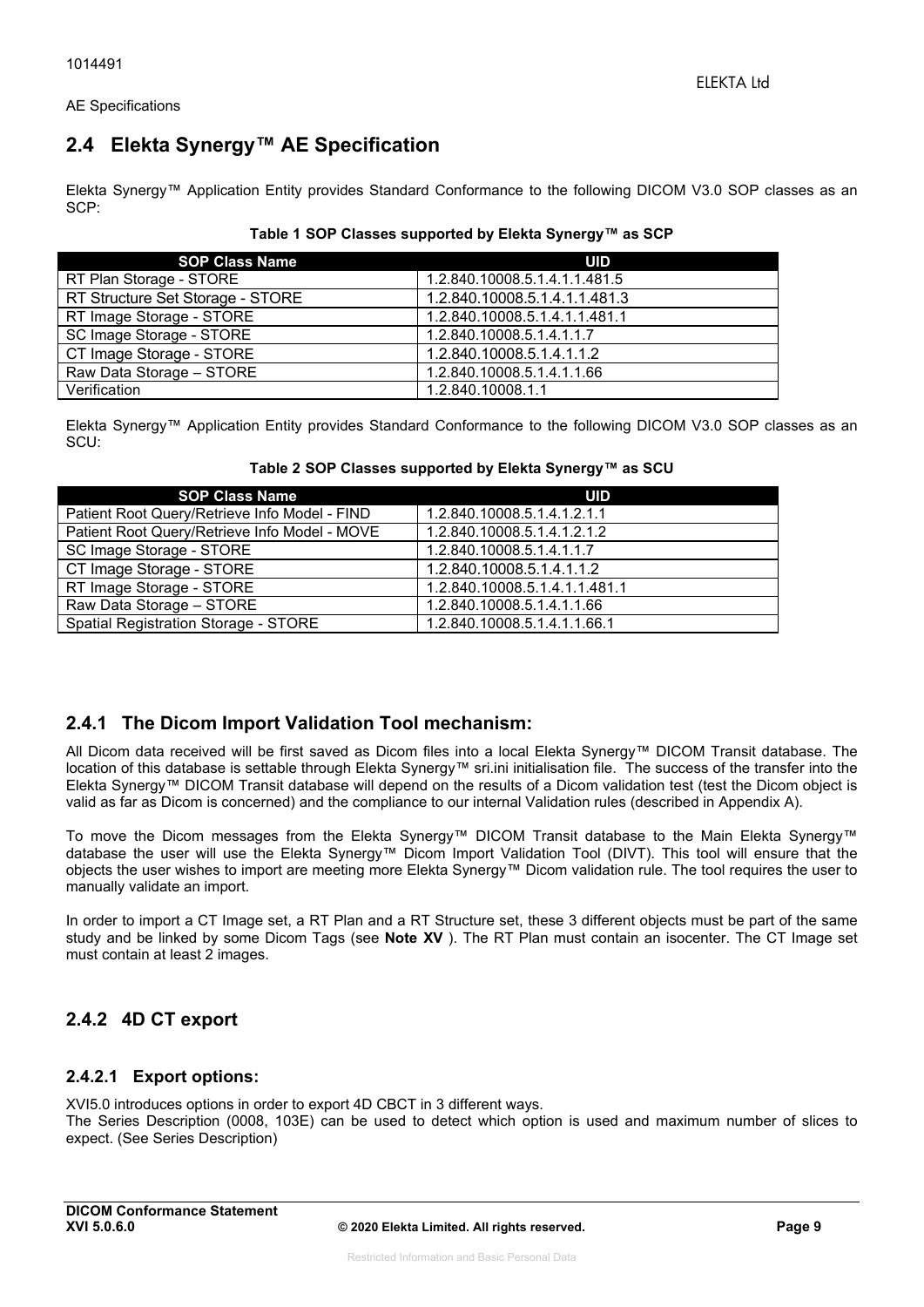Image comment (0020, 4000) can be used to know what 4D phase is being exported and the total number of phases. (See Image Comments)

- 1. **Averaged:** Equivalent to XVI 4.5 export of 4D data where all phases are averaged into one 3D phase.
- 2. **All phases:**

a. If following setting in Sri.ini is set: [Dicom]OneSeriesForAllPhases=1 All phases are exported one after the other starting with phase 0. The series description contains information about the total number of phases and maximum number of slices to expect. (The encoding is described here: Note XX 4D Phases:

b. If following setting in Sri.ini is not set or set to 0: [Dicom]OneSeriesForAllPhases=0 Each phase has a different series instance UID and series ID. The series description will be formatted as followed :

PhaseIndex <index>/<max index> (TotalPhases <total>).CumulPhaseWeight: <cumulative weight>

index : 0 based index . total: total number of 4d phases

cumulative weight: weight of each previous phase and currently exported phase (value between 0 and

3. **Single phase:** User can select a single phase (0 indexed) and export it as a 3D data set. The Series Description (0008, 103E) can be used to detect this option is used and which phase is being exported against the total number of phases. Series description will also contain information about maximum slices to expect.

#### **2.4.2.2 Warning**

1)

XVI DOES NOT SUPPORT 4D CT IMPORTS and therefore 4D to 4D registration. There are measures in place to detect attempts to import such data but some different encoding of 4D data might make these detection check fail. Importing 4D data undetected by XVI could result in unpredictable registration.

### **2.4.3 Association Establishment Policies**

#### **2.4.3.1 General**

| <b>DICOM APPLICATION CONTEXT</b> |                       |  |
|----------------------------------|-----------------------|--|
| Application Context Name         | 1.2.840.10008.3.1.1.1 |  |

#### **2.4.3.2 Number of Associations**

Elekta Synergy™ will support one active association as a Service Class Provider at a time. The number of simultaneous pending associations supported is configurable via initialisation file mergecom.pro. The default is 5.

#### **2.4.3.3 Asynchronous Nature**

Elekta Synergy™ does not support asynchronous operations and will not perform asynchronous operation negotiation.

#### **2.4.3.4 Implementation Identifying Information**

#### **Release 5.0**

The Implementation Class UID is: 1.3.46.423632.140000.5.0.6.0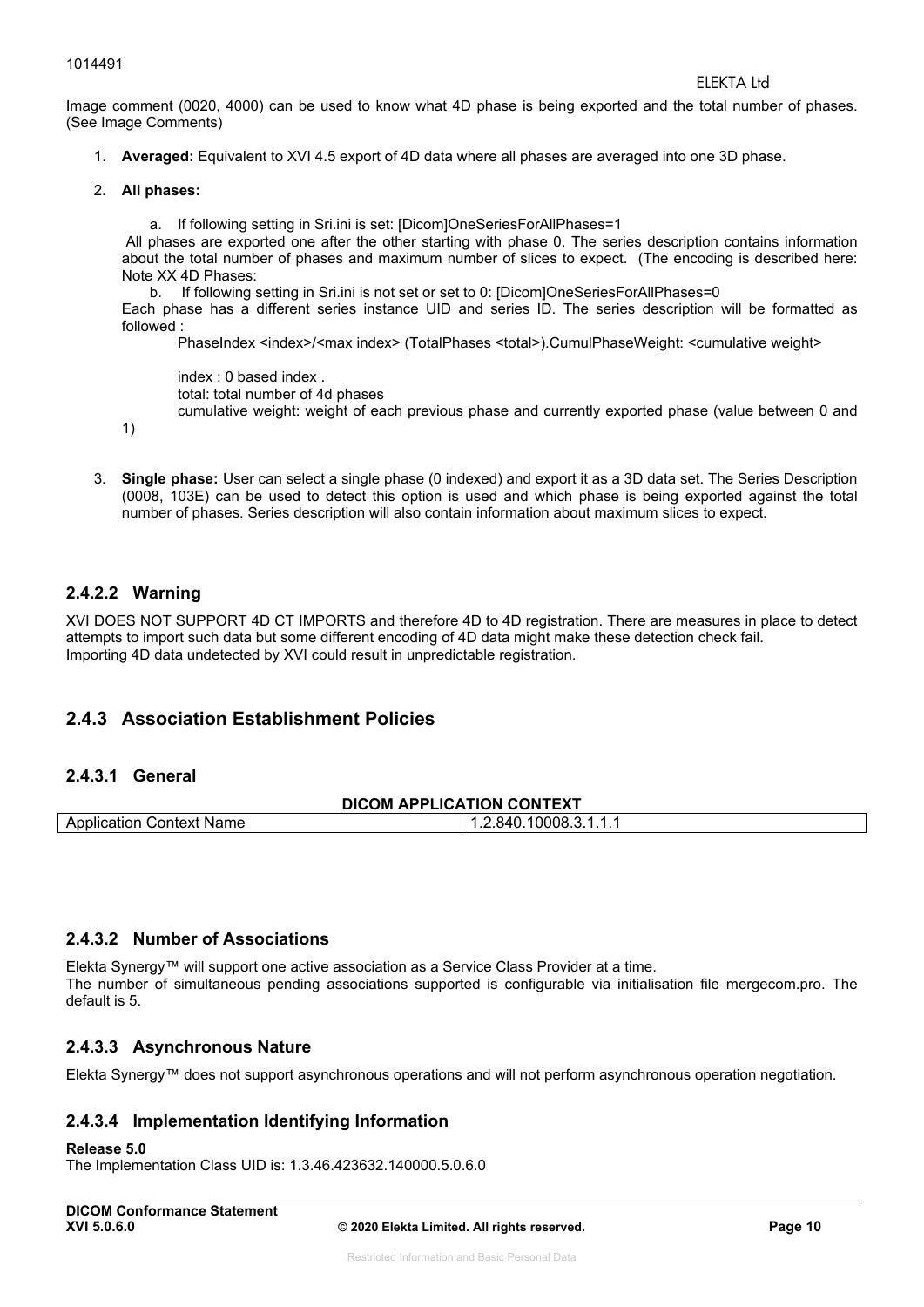The implementation version name is: XVI5.0.6.0

### **2.4.4 Association Initiation Policy**

Elekta Synergy™ initiates associations as a result of the following local real-world activities:

- The operator requests export of one or more images from the local database to a remote application (see section 2.4.4.1)
- The operator queries a remote database (see section 2.4.4.2)
- The operator requests retrieval of one or more Dicom Object(RT Plan, RT Structure Set, CT Image, RT Image, SC Image) following querying of a remote database (see section 2.4.4.3)

#### **2.4.4.1 Export Image(s) from Elekta Synergy™ to Remote Application**

#### **2.4.4.1.1 Associated Real World Activity**

The operator exports one or more images from the local Elekta Synergy™ database to a remote application by means of the Export function (accessed via the Elekta Synergy™ system user interface). After selecting the image(s) to be exported, and nominating the remote peer DICOM application entity, the operator confirms the image transfer request.

Elekta Synergy™ initiates one association to the selected peer and uses it to send the selected image(s) via C-STORE requests (and to receive the associated C-STORE Responses).

The association is released by Elekta Synergy™ after successful transfer of the image(s), or, in the event of transfer errors, when Elekta Synergy™ determines that too many errors have occurred.

#### **2.4.4.1.2 Proposed Presentation Contexts**

Elekta Synergy™ will propose the following presentation contexts:

| <b>Presentation Context Table</b> |                           |                                  |                     |            |             |
|-----------------------------------|---------------------------|----------------------------------|---------------------|------------|-------------|
|                                   | <b>Abstract Syntax</b>    | <b>Transfer Syntax</b>           |                     | Role       | Extended    |
| <b>Name</b>                       | <b>UID</b>                | Name List                        | <b>UID List</b>     |            | Negotiation |
| SC Image                          | 1.2.840.10008.5.1.4.1.1.7 | Implicit VR Little Endian        | 1.2.840.10008.1.2   | <b>SCP</b> | None        |
| Storage                           |                           | <b>Explicit VR Little Endian</b> | 1.2.840.10008.1.2.1 | <b>SCP</b> | None        |
|                                   |                           | Explicit VR Big Endian           | 1.2.840.10008.1.2.2 | <b>SCP</b> | None        |
| RT Plan                           | 1.2.840.10008.5.1.4.1.1.4 | Implicit VR Little Endian        | 1.2.840.10008.1.2   | <b>SCP</b> | None        |
| Storage                           | 81.5                      | <b>Explicit VR Little Endian</b> | 1.2.840.10008.1.2.1 | <b>SCP</b> | None        |
|                                   |                           | <b>Explicit VR Big Endian</b>    | 1.2.840.10008.1.2.2 | <b>SCP</b> | None        |
| <b>RT</b>                         | 1.2.840.10008.5.1.4.1.1.4 | Implicit VR Little Endian        | 1.2.840.10008.1.2   | <b>SCP</b> | None        |
|                                   | 81.3                      | <b>Explicit VR Little Endian</b> | 1.2.840.10008.1.2.1 | <b>SCP</b> | None        |

#### **Table 3 Proposed Presentation Contexts for Elekta Synergy™ Import**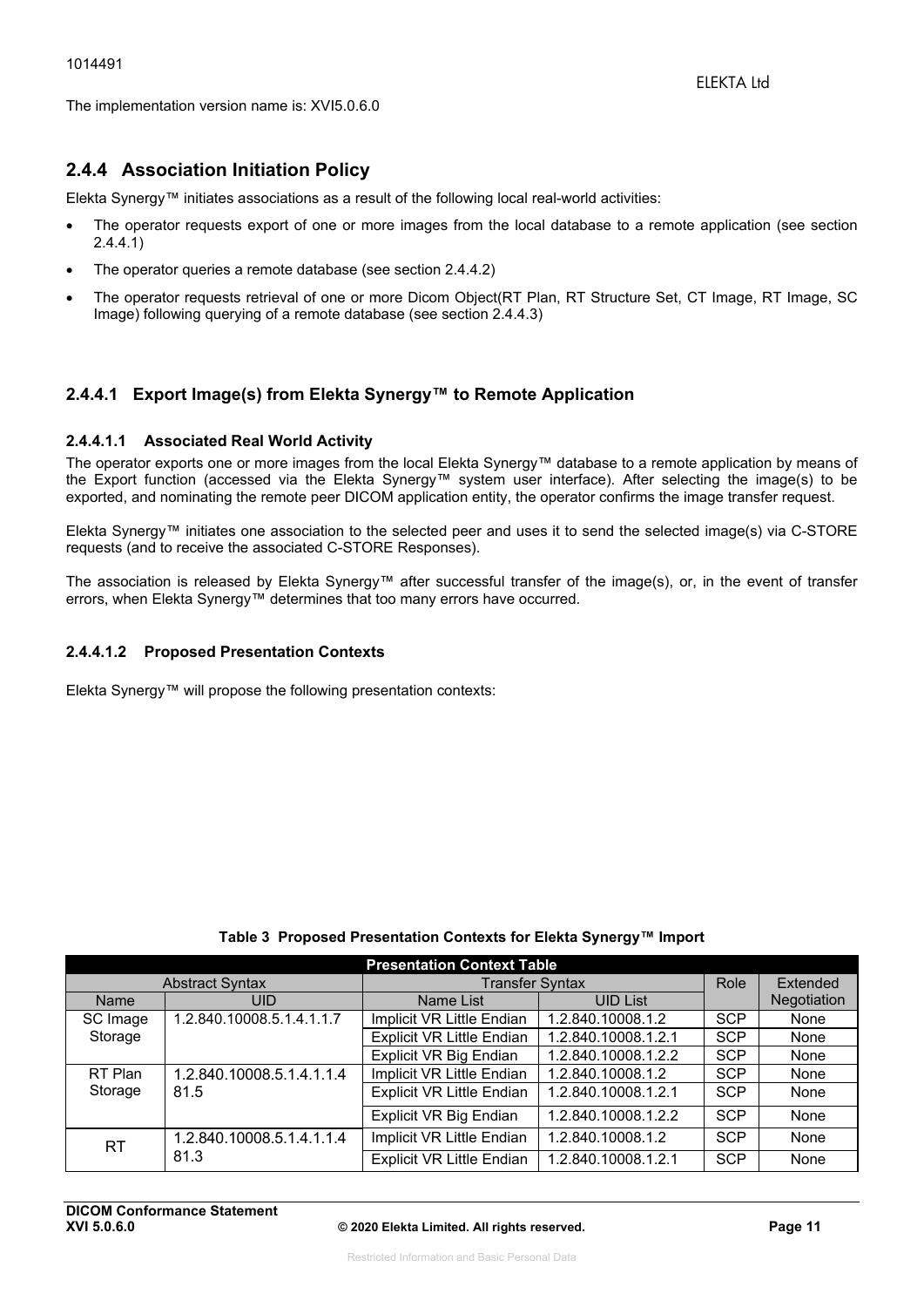ELEKTA Ltd

| Structure<br>Set Storage |                            | Explicit VR Big Endian           | 1.2.840.10008.1.2.2 | <b>SCP</b> | None |
|--------------------------|----------------------------|----------------------------------|---------------------|------------|------|
| CT Image                 | 1.2.840.10008.5.1.4.1.1.2  | Implicit VR Little Endian        | 1.2.840.10008.1.2   | <b>SCP</b> | None |
| Storage                  |                            | <b>Explicit VR Little Endian</b> | 1.2.840.10008.1.2.1 | <b>SCP</b> | None |
|                          |                            | Explicit VR Big Endian           | 1.2.840.10008.1.2.2 | <b>SCP</b> | None |
| RT Image                 | 1.2.840.10008.5.1.4.1.1.48 | Implicit VR Little Endian        | 1.2.840.10008.1.2   | <b>SCP</b> | None |
| Storage                  | 1.1                        | <b>Explicit VR Little Endian</b> | 1.2.840.10008.1.2.1 | <b>SCP</b> | None |
|                          |                            | Explicit VR Big Endian           | 1.2.840.10008.1.2.2 | <b>SCP</b> | None |
| Raw Data                 | 1.2.840.10008.5.1.4.1.1.66 | Implicit VR Little Endian        | 1.2.840.10008.1.2   | <b>SCP</b> | None |
| Storage                  |                            | <b>Explicit VR Little Endian</b> | 1.2.840.10008.1.2.1 | <b>SCP</b> | None |
|                          |                            | Explicit VR Big Endian           | 1.2.840.10008.1.2.2 | <b>SCP</b> | None |

#### **2.4.4.1.3 C-STORE SCU Conformance**

While Elekta Synergy™ is busy transferring, the Busy status is displayed on the console and the user interface allows no interaction.

Elekta Synergy™ has the following behaviour upon successful and unsuccessful transfer of images:

- Success (return status 0000)
- The user is notified of progress during transfer and normal control is returned upon completion of all transfers.
- Refused (return status A7xx) Error (return status A9xx or Cxxx) and Warning (return status B00x)

The user is notified that an (unspecified) error occurred whilst transferring an image. If the failure was specifically due to a Network error the user is additionally notified of this, and any outstanding transfers are cancelled immediately. For any other transfer failures, Elekta Synergy™ will attempt to continue transferring any remaining images in the selected set. If more than 5 transfer failures are reported during any export request the user is notified that too many errors have occurred, and any further outstanding transfers are cancelled.

APPENDIX A lists the applied DICOM attributes in the Secondary Capture IOD, RT Plan IOD, RT Structure Set IOD, RT Image IOD and CT Image IOD that are sent by Elekta Synergy™, and the mapping between these DICOM attributes and the Elekta Synergy™ database fields.

### **2.4.4.2 Query a Remote Database**

#### **2.4.4.2.1 Associated Real World Activity**

The operator queries a remote database by means of the Patient DICOM Import function (accessed via the Elekta Synergy™ system user interface). The function permits the operator to browse the lists of patients held on remote applications and their corresponding Patient/Study/Series/Image hierarchies.

- Each time the operator selects a remote DICOM application and clicks the "query" button, Elekta Synergy™ initiates an association to the selected entity. It uses it to send a single C-FIND request for the list of filtered patients available on the remote system (and to receive the associated C-FIND responses). To filter the request the user can use the wildcard character, it replaces any substring. The association is released immediately by Elekta Synergy™ once all C-FIND responses have been received.
- Each time the operator selects a Patient, Study or Series from those presented as a result of a query, Elekta Synergy™ initiates a new association to the selected entity. This is used to send a single C-FIND request at the Level of Patient, Study, Series for the list of Studies, Series or Images available respectively (and to receive the associated C-FIND responses). The association is released immediately by Elekta Synergy™ once all C-FIND responses have been received.

#### **2.4.4.2.2 Proposed Presentation Contexts**

Elekta Synergy™ will propose the following presentation contexts: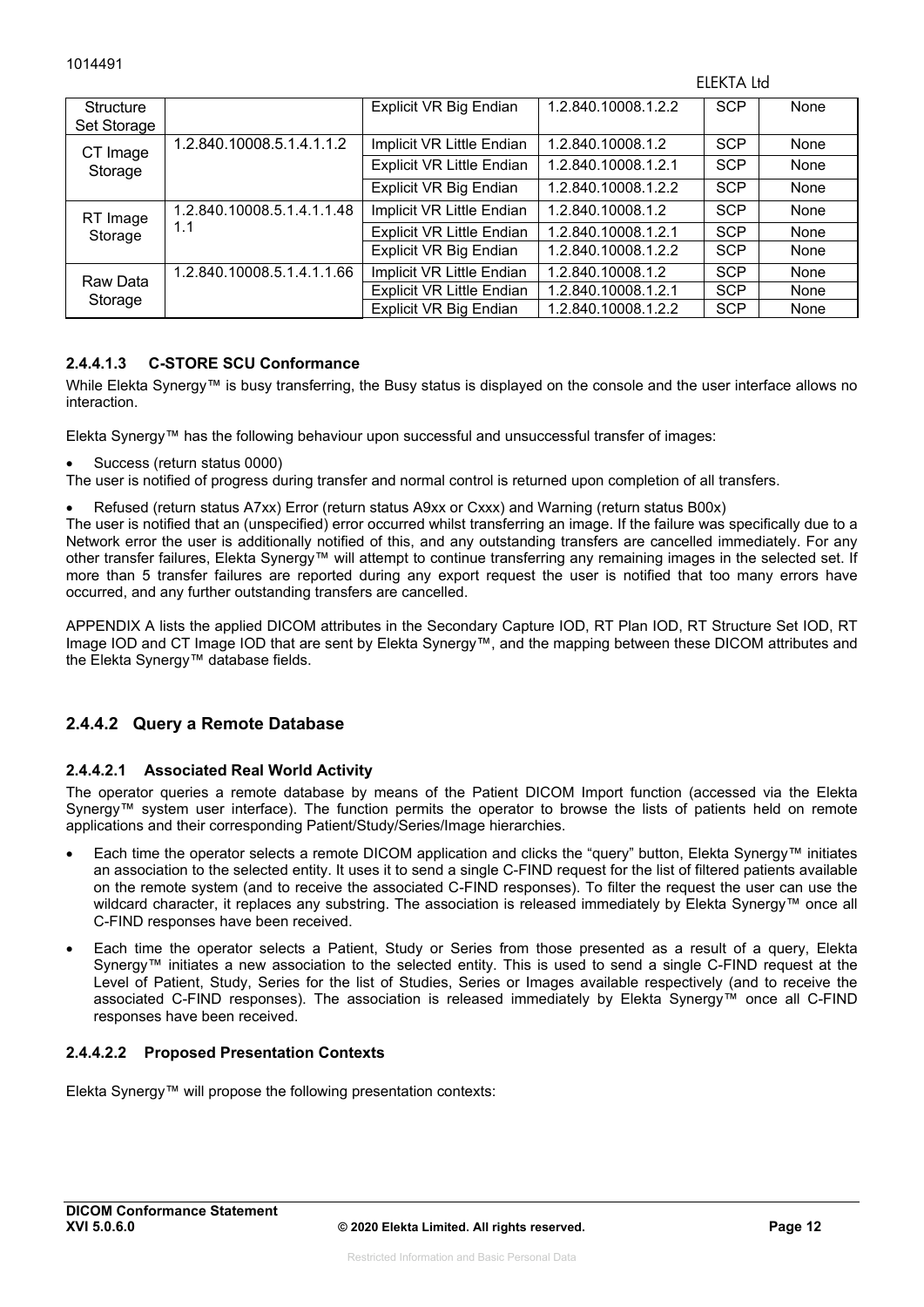#### ELEKTA Ltd

#### **Table 4 Proposed Presentation Contexts for Elekta Synergy™ Remote Database Query**

| <b>Presentation Context Table</b> |                             |                               |                     |            |             |
|-----------------------------------|-----------------------------|-------------------------------|---------------------|------------|-------------|
| <b>Abstract Syntax</b>            |                             | <b>Transfer Syntax</b>        |                     | Role       | Extended    |
| <b>Name</b>                       | UID                         | Name List                     | <b>UID List</b>     |            | Negotiation |
| <b>Patient Root</b>               | 1.2.840.10008.5.1.4.1.2.1.1 | Implicit VR Little Endian     | 1.2.840.10008.1.2   | <b>SCP</b> | None        |
| Model                             |                             | Explicit VR Little Endian     | 1.2.840.10008.1.2.1 | <b>SCP</b> | None        |
| Query/Retrieve<br><b>FIND</b>     |                             | <b>Explicit VR Big Endian</b> | 1.2.840.10008.1.2.2 | <b>SCP</b> | None        |

#### **2.4.4.2.3 C-FIND SCU Conformance**

Elekta Synergy™ generates queries containing optional keys and displays the corresponding attributes from C-FIND responses into the user interface. If the remote application does not support optional keys (determined by service status Pending FF01) Elekta Synergy™ will silently ignore those attributes, displaying them as blank, and continue to receive responses.

The Required, Unique and Optional keys used in Elekta Synergy™ queries at the respective levels are listed below:

#### **Table 5 Patient Level Attributes used as Keys in C-FIND Queries**

| <b>Description</b>   | Tag          | Type |
|----------------------|--------------|------|
| <b>Patients Name</b> | (0010, 0010) |      |
| Patient ID           | (0010, 0020) |      |
| Patient's Birth Date | (0010, 0030) |      |
| Patient's Sex        | (0010, 0040) |      |

#### **Table 6 Study Level Attributes used as Keys in C-FIND Queries**

| <b>Description</b>       | Tag          | Type |
|--------------------------|--------------|------|
| Study Instance UID       | (0020, 000D) |      |
| Study ID                 | (0020, 0010) |      |
| <b>Study Date</b>        | (0008, 0020) | R    |
| <b>Study Time</b>        | (0008, 0030) |      |
| <b>Accession Number</b>  | (0008, 0050) | R    |
| <b>Study Description</b> | (0008, 1030) |      |

#### **Table 7 Series Level Attributes used as Keys in C-FIND Queries**

| <b>Description</b>   | Tag          | Type |
|----------------------|--------------|------|
| Modality             | (0008, 0060) |      |
| Series Instance UID  | (0020, 000E) |      |
| <b>Series Number</b> | (0020, 0011) |      |
| Series Date          | (0008, 0021) |      |
| Series Time          | (0008, 0031) |      |

#### **Table 8 Image Level Attributes used as Keys in C-FIND Queries**

| <b>Description</b> | Tag          | Type |
|--------------------|--------------|------|
| Image Number       | (0008, 0013) |      |
| SOP Instance UID   | (0008, 0018) |      |
| Image Date         | (0008, 0023) |      |
| Image Time         | (0008, 0033) |      |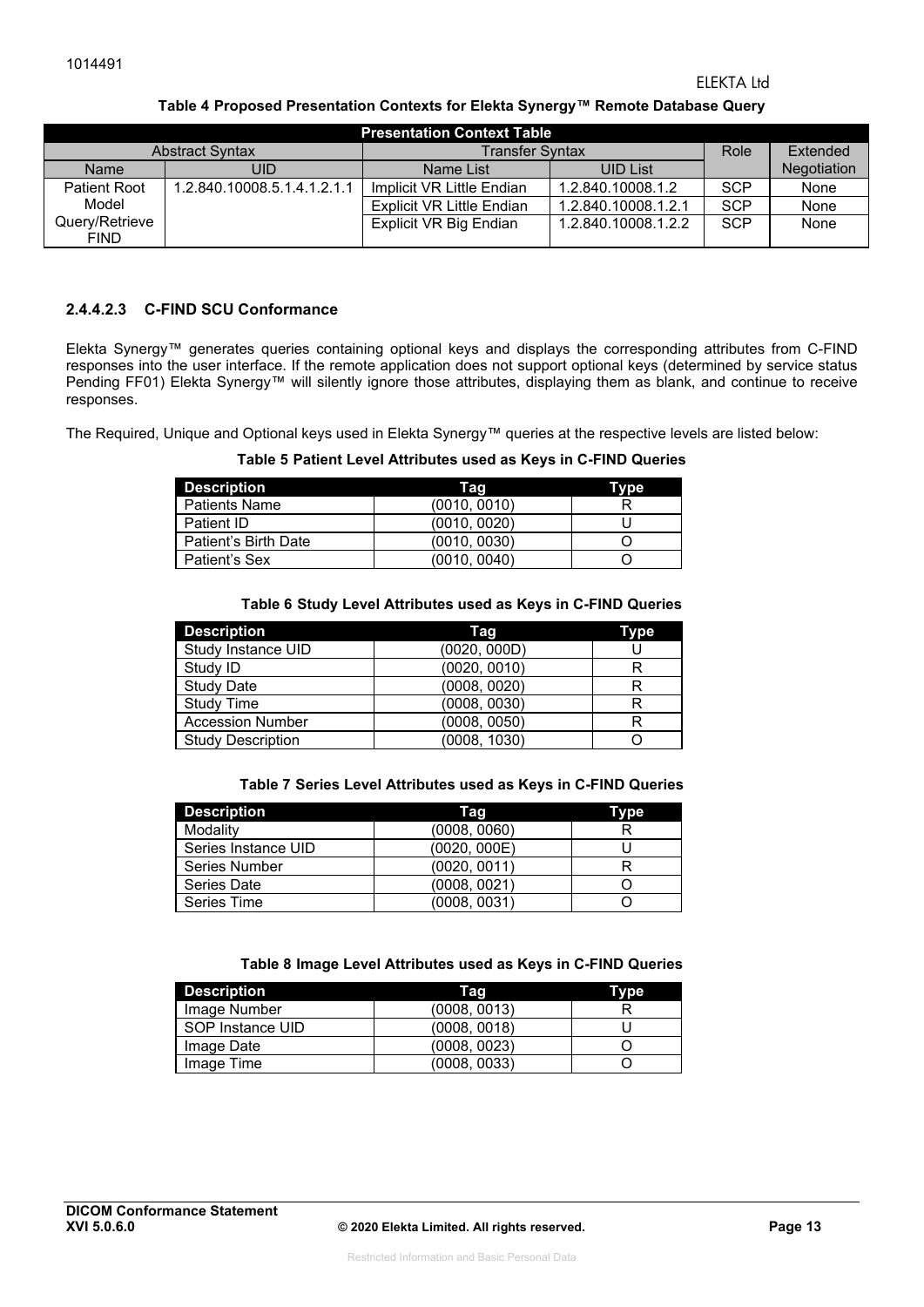#### **2.4.4.3 Retrieve Image(s) from a Remote Database**

#### **2.4.4.3.1 Associated Real World Activity**

The operator retrieves one or more images from a remote application by means of the Patient DICOM Import function, having first performed a query on the remote database (as described in section 2.4.4.2). After selecting the image(s) from a selected Series to be imported, the operator confirms the Dicom object transfer request.

Elekta Synergy™ initiates one association to the selected peer and uses it to retrieve the selected Dicom object(s) via C-MOVE requests (and to receive the associated C-MOVE responses).

The association is released by Elekta Synergy™ after successful transfer of the Dicom object(s), or, in the event of transfer errors, when Elekta Synergy™ determines that too many errors have occurred.

The Dicom object(s) are stored into the Elekta Synergy™ DICOM Transit database as Dicom files (see section 2.4.1).

#### **2.4.4.3.2 Proposed Presentation Contexts**

Elekta Synergy™ will propose the following presentation contexts:

#### **Table 9 Proposed Presentation Contexts for Elekta Synergy™ Remote Image Retrieve**

| <b>Presentation Context Table</b> |                             |                           |                     |            |             |  |  |
|-----------------------------------|-----------------------------|---------------------------|---------------------|------------|-------------|--|--|
| <b>Abstract Syntax</b>            |                             | <b>Transfer Syntax</b>    | Role                | Extended   |             |  |  |
| <b>Name</b>                       | UID                         | Name List                 | <b>UID List</b>     |            | Negotiation |  |  |
| <b>Patient Root</b>               | 1.2.840.10008.5.1.4.1.2.1.2 | Implicit VR Little Endian | 1.2.840.10008.1.2   | <b>SCP</b> | None        |  |  |
| Model                             |                             | Explicit VR Little Endian | 1.2.840.10008.1.2.1 | <b>SCP</b> | None        |  |  |
| Query/Retrieve                    |                             | Explicit VR Big Endian    | 1.2.840.10008.1.2.2 | <b>SCP</b> | None        |  |  |
| MOVE                              |                             |                           |                     |            |             |  |  |

#### **2.4.4.3.3 C-MOVE SCU Conformance**

The Elekta Synergy™ AE provides standard conformance.

C-MOVE requests are issued at the Image level for each Dicom object selected for retrieval.

#### **2.4.5 Association Acceptance Policy**

Elekta Synergy™ SCP Application Entity accepts associations for the following purposes:

- To allow remote applications to store Planning information and images into the Elekta Synergy™ Dicom Transit database (see section 2.4.5.1 below)
- To allow remote applications to verify application level communication with Elekta Synergy™ (see section 2.4.5.2 below)

Elekta Synergy™ may accept association requests from remote stations depending on Elekta Synergy™ configuration: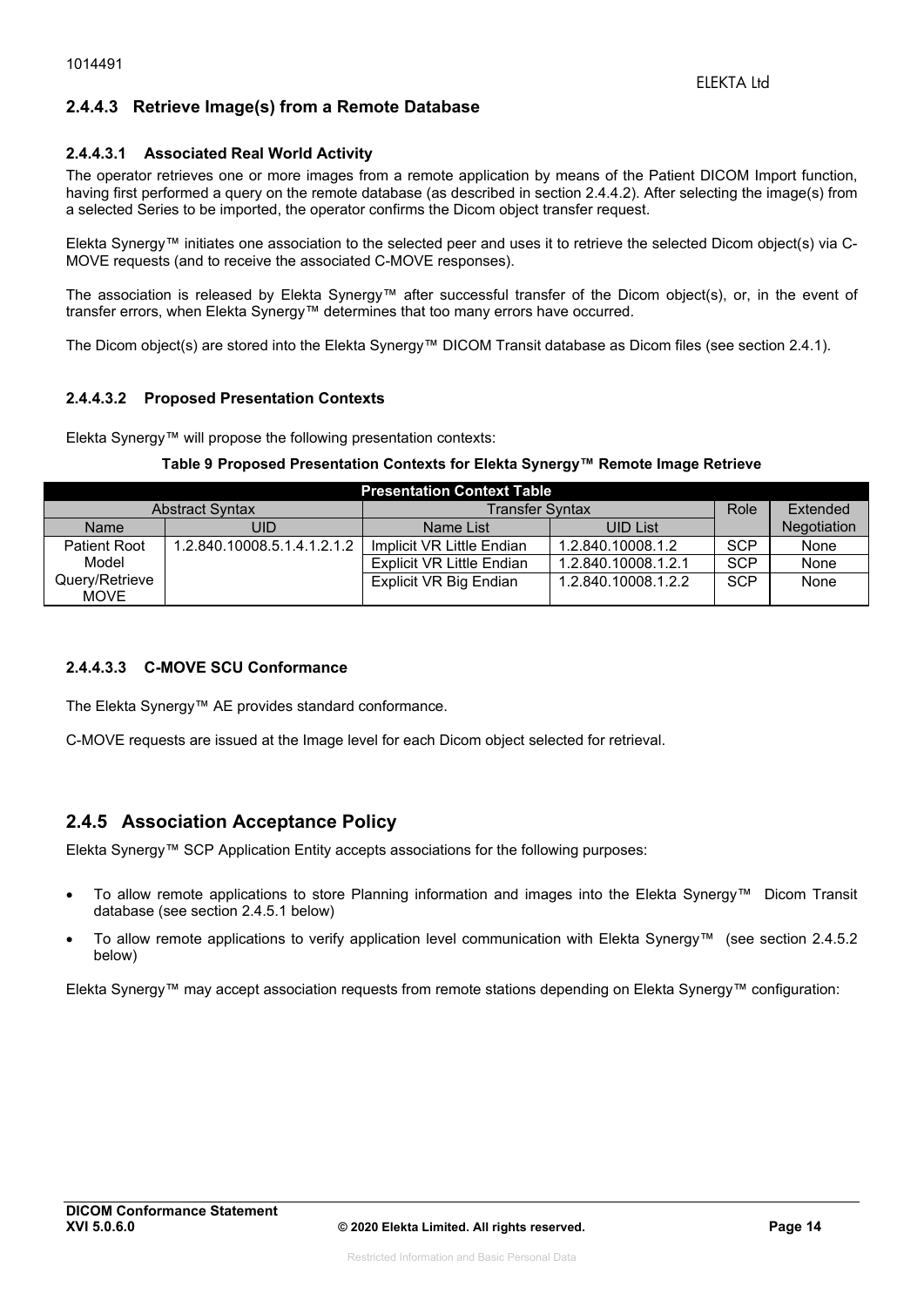#### 1014491

 The Application Entity rejects association requests that incorrectly address Elekta Synergy™ AE, i.e. from applications that offer a wrong "called AE title". Elekta Synergy™ AE title is defined during configuration of the system (See Section 5.1.1).

#### **2.4.5.1 Store RT data and Images into Elekta Synergy™ Database**

#### **2.4.5.1.1 Associated Real World Activity**

Elekta Synergy™ accepts associations from remote systems that wish to send images (RT Image, CT, SC Image) or RT data (RT Plan , RT Structure set) or Raw Data for storage into the Elekta Synergy™ database.

#### **2.4.5.1.2 Presentation Context Table**

Any of the presentation contexts shown in

Table 10 and Table 11 are acceptable:

#### **Table 10 Acceptable Presentation Contexts for Elekta Synergy™ Non image Object Storage**

| <b>Presentation Context Table</b> |                               |                                  |                     |            |             |  |  |
|-----------------------------------|-------------------------------|----------------------------------|---------------------|------------|-------------|--|--|
|                                   | <b>Abstract Syntax</b>        | <b>Transfer Syntax</b>           |                     | Role       | Extended    |  |  |
| Name                              | UID                           | Name List                        | <b>UID List</b>     |            | Negotiation |  |  |
| RT Plan                           | 1.2.840.10008.5.1.4.1.1.481.5 | Implicit VR Little Endian        | 1.2.840.10008.1.2   |            |             |  |  |
| Storage -                         |                               | <b>Explicit VR Little Endian</b> | 1.2.840.10008.1.2.1 | <b>SCP</b> | None        |  |  |
| <b>STORE</b>                      |                               | Explicit VR Big Endian           | 1.2.840.10008.1.2.2 |            |             |  |  |
| RT.                               | 1.2.840.10008.5.1.4.1.1.481.3 | Implicit VR Little Endian        | 1.2.840.10008.1.2   |            |             |  |  |
| Structure<br>set Storage-         |                               | <b>Explicit VR Little Endian</b> | 1.2.840.10008.1.2.1 | <b>SCP</b> | None        |  |  |
| <b>STORE</b>                      |                               | Explicit VR Big Endian           | 1.2.840.10008.1.2.2 |            |             |  |  |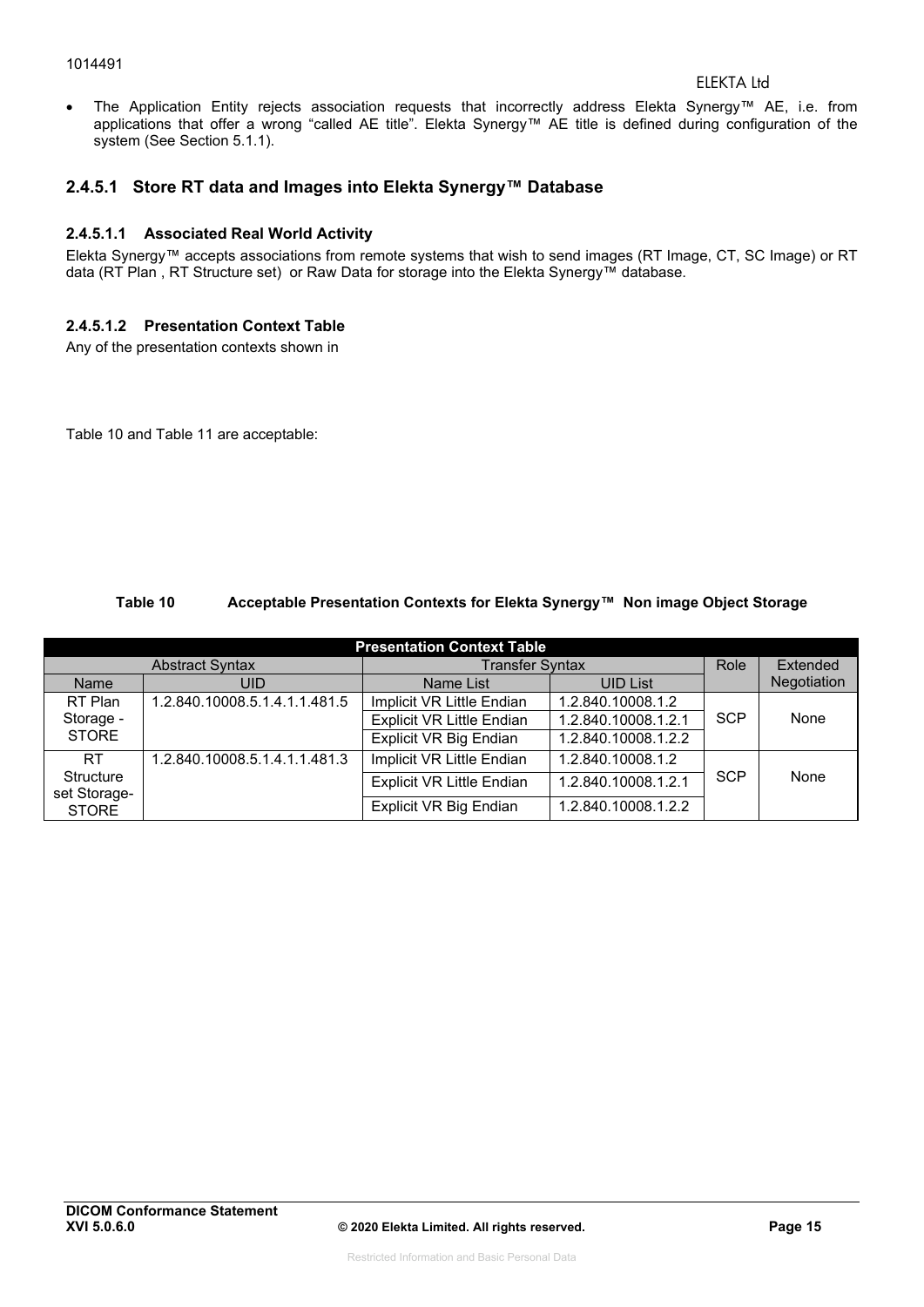| <b>Presentation Context Table</b> |                               |                                  |                        |            |             |  |  |  |
|-----------------------------------|-------------------------------|----------------------------------|------------------------|------------|-------------|--|--|--|
|                                   | <b>Abstract Syntax</b>        |                                  | <b>Transfer Syntax</b> |            |             |  |  |  |
| <b>Name</b>                       | <b>UID</b>                    | Name List                        | <b>UID List</b>        |            | Negotiation |  |  |  |
| CT Image                          | 1.2.840.10008.5.1.4.1.1.2     | Implicit VR Little Endian        | 1.2.840.10008.1.2      | <b>SCP</b> | None        |  |  |  |
| Storage -                         |                               | <b>Explicit VR Little Endian</b> | 1.2.840.10008.1.2.1    | <b>SCP</b> | None        |  |  |  |
| <b>STORE</b>                      |                               | <b>Explicit VR Big Endian</b>    | 1.2.840.10008.1.2.2    | <b>SCP</b> | None        |  |  |  |
| RT Image                          | 1.2.840.10008.5.1.4.1.1.481.1 | Implicit VR Little Endian        | 1.2.840.10008.1.2      | <b>SCP</b> | None        |  |  |  |
| Storage                           |                               | <b>Explicit VR Little Endian</b> | 1.2.840.10008.1.2.1    | <b>SCP</b> | None        |  |  |  |
|                                   |                               | <b>Explicit VR Big Endian</b>    | 1.2.840.10008.1.2.2    | <b>SCP</b> | None        |  |  |  |
| SC Image                          | 1.2.840.10008.5.1.4.1.1.7     | Implicit VR Little Endian        | 1.2.840.10008.1.2      | <b>SCP</b> | None        |  |  |  |
| Storage                           |                               | <b>Explicit VR Little Endian</b> | 1.2.840.10008.1.2.1    | <b>SCP</b> | None        |  |  |  |
|                                   |                               | Explicit VR Big Endian           | 1.2.840.10008.1.2.2    | <b>SCP</b> | None        |  |  |  |
| Raw Data                          | 1.2.840.10008.5.1.4.1.1.66    | Implicit VR Little Endian        | 1.2.840.10008.1.2      | <b>SCP</b> | None        |  |  |  |
| Storage                           |                               | <b>Explicit VR Little Endian</b> | 1.2.840.10008.1.2.1    | <b>SCP</b> | None        |  |  |  |
|                                   |                               | <b>Explicit VR Big Endian</b>    | 1.2.840.10008.1.2.2    | <b>SCP</b> | None        |  |  |  |

#### **Table 11. Acceptable Presentation contexts Elekta Synergy™ Image Storage**

#### **2.4.5.1.3 C-STORE SCP Conformance**

Elekta Synergy™ provides standard conformance.

The AE is a Conformance Level 0 Storage SCP: not all DICOM Type 1 and 2 attributes are mapped in the database. However, no information is lost because we store the original Dicom message (except for SC Image) in the database and map only the attributes we are interested in. This should allow Elekta Synergy™ to make use of more Dicom attributes as its development progresses.

Incoming Dicom objects will be stored into a temporary database called Elekta Synergy™ Dicom Transit Database. (See 2.4.1)

APPENDIX A. specifies which attributes from the received RT Plan C-STORE requests are stored for internal Elekta Synergy<sup>™</sup> use.

APPENDIX B. specifies which attributes from the received RT Structure Set C-STORE requests are stored for internal Elekta Synergy™ use.

APPENDIX C. specifies which attributes from the received CT Image C-STORE requests are stored for internal Elekta Synergy™ use and which attribute are u

APPENDIX B Explain the Extended Image Import Capability of Elekta Synergy™

APPENDIX C lists the specific C-STORE response status codes returned by the AE.

The duration of the storage of the RT Data and Images is determined by the operator of Elekta Synergy™.

#### **2.4.5.1.4 Presentation Context Acceptance Criterion**

Elekta Synergy™ accepts all contexts in the intersection of the proposed and acceptable presentation contexts. There is no check for duplicate contexts. Duplicate contexts are accepted.

#### **2.4.5.1.5 Transfer Syntax Selection Policies**

Elekta Synergy™ prefers its native byte ordering (Little Endian) , and will prefer explicit over implicit VR.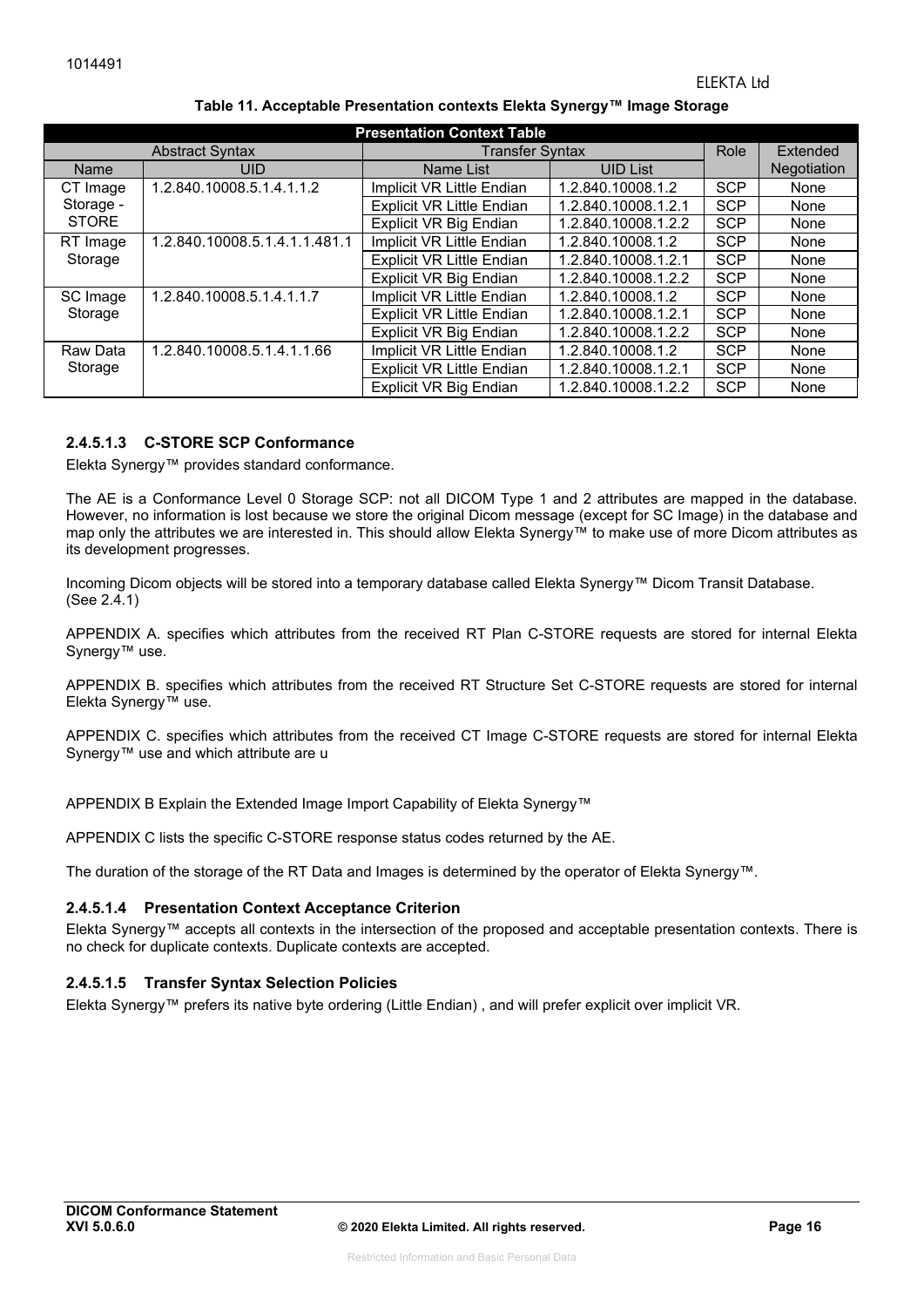#### **2.4.5.2 Verify Application Level Communication**

#### **2.4.5.2.1 Associated Real World Activity**

Elekta Synergy™ accepts associations from systems that wish to verify the application level communication using the C-ECHO command.

#### **2.4.5.2.2 Presentation Context Table**

Any of the presentation contexts shown in Table 12 below are acceptable:

#### **Table 12 Acceptable Presentation Contexts for Verification**

| <b>Presentation Context Table</b>                |                   |                           |                     |            |             |  |  |
|--------------------------------------------------|-------------------|---------------------------|---------------------|------------|-------------|--|--|
| <b>Transfer Syntax</b><br><b>Abstract Syntax</b> |                   |                           |                     | Role       | Extended    |  |  |
| <b>Name</b>                                      | JID               | Name List                 | <b>UID List</b>     |            | Negotiation |  |  |
| Verification                                     | 1.2.840.10008.1.1 | Implicit VR Little Endian | 1.2.840.10008.1.2   | <b>SCP</b> | None        |  |  |
|                                                  |                   | Explicit VR Little Endian | 1.2.840.10008.1.2.1 | <b>SCP</b> | None        |  |  |
|                                                  |                   | Explicit VR Big Endian    | 1.2.840.10008.1.2.2 | <b>SCP</b> | None        |  |  |

#### **2.4.5.2.3 C-ECHO SCP Conformance**

Elekta Synergy™ provides standard conformance.

#### **2.4.5.2.4 Presentation Context Acceptance Criterion**

Elekta Synergy™ accepts all contexts in the intersection of the proposed and acceptable presentation contexts. There is no check for duplicate contexts. Duplicate contexts are accepted.

#### **2.4.5.2.5 Transfer Syntax Selection Policies**

Elekta Synergy™ prefers its native byte ordering (Little Endian), and will prefer explicit over implicit VR.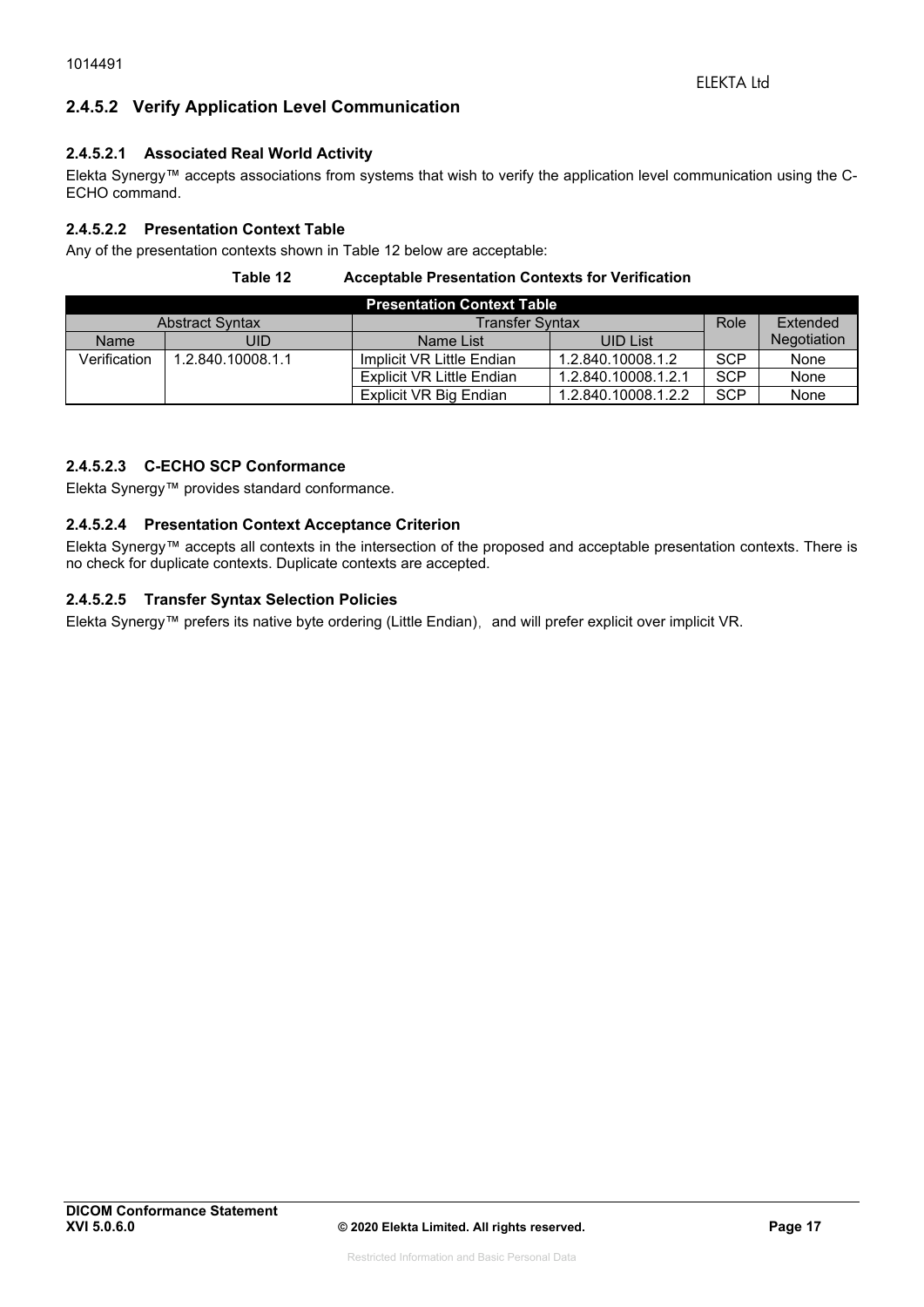# **3 Communication Profiles**

# **3.1 Supported Communication Stacks**

Elekta Synergy™ application provides DICOM V3.0 TCP/IP Network Communication Support as defined in Part 8 of the DICOM Standard.

# **3.2 TCP/IP Stack**

Elekta Synergy™ inherits its TCP/IP stack from the Microsoft Windows XP (sp2) upon which it executes.

# **3.3 Physical Media Support**

Elekta Synergy™ supports Ethernet ISO.8802-3. On Elekta supplied hardware platforms the connection type provided is 100/10BASE-T (RJ45 twisted pair).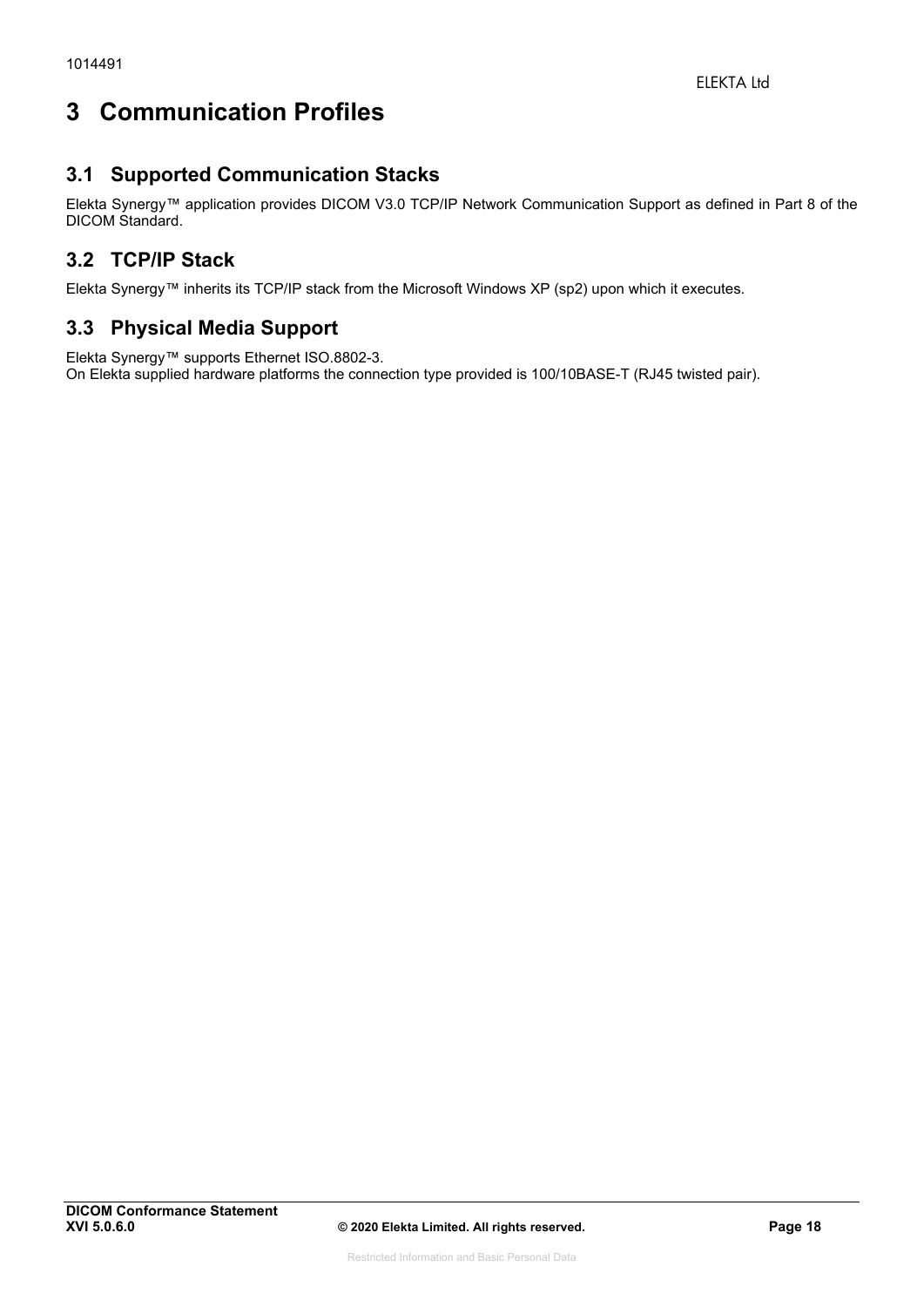# **4 Extensions/Specialisations/Privatisations**

Not applicable.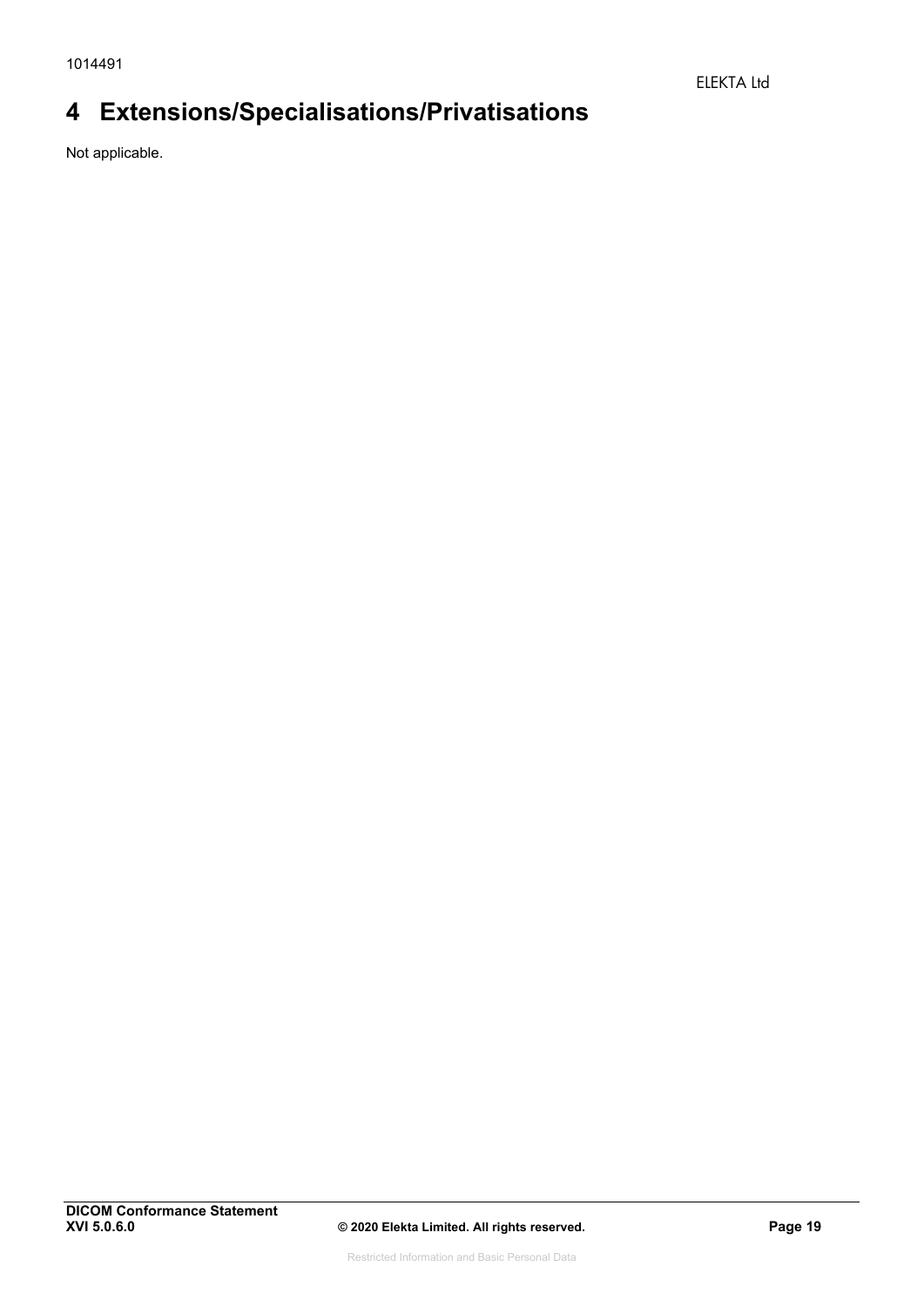# **5 Configuration**

Elekta Synergy™ DICOM settings are configured by means of a DICOM-specific configuration program.

Configuration changes are effective immediately they are committed.

Configuration is intended to be performed by Elekta service engineers only.

# **5.1 AE Title/Presentation Address mapping**

#### **5.1.1 Local AE Titles and Presentation Addresses**

The local Application Entity Title is configurable via initialisation file sri.ini. The default is "Default"

The listen port number is configurable via the initialisation file mergecom.pro. The default is 104.

### **5.1.2 Remote AE Titles and Presentation Addresses**

All remote applications that wish to communicate with Elekta Synergy™ must be defined at Elekta Synergy™ DICOM configuration time.

The following information must be provided:

- The remote AE Title.
- The TCP/IP host name on which the remote application resides.
- The IP address of the remote host.
- The SOP classes for which the application provides conformance as an SCP.
- A user-readable alias string for identifying the remote application within the XVI user interface, (this string is presented to the operator when selecting a remote system, not the Remote AE Title.)

# **5.2 Configurable Parameters**

#### **5.2.1 Communication Parameters**

- The Maximum PDU size is configurable.
- The maximum number of simultaneous pending associations is configurable.
- The AE can be configured either to accept or reject association requests offering an unknown called AE title.
- Dicom Upper Layer Timeouts are configurable.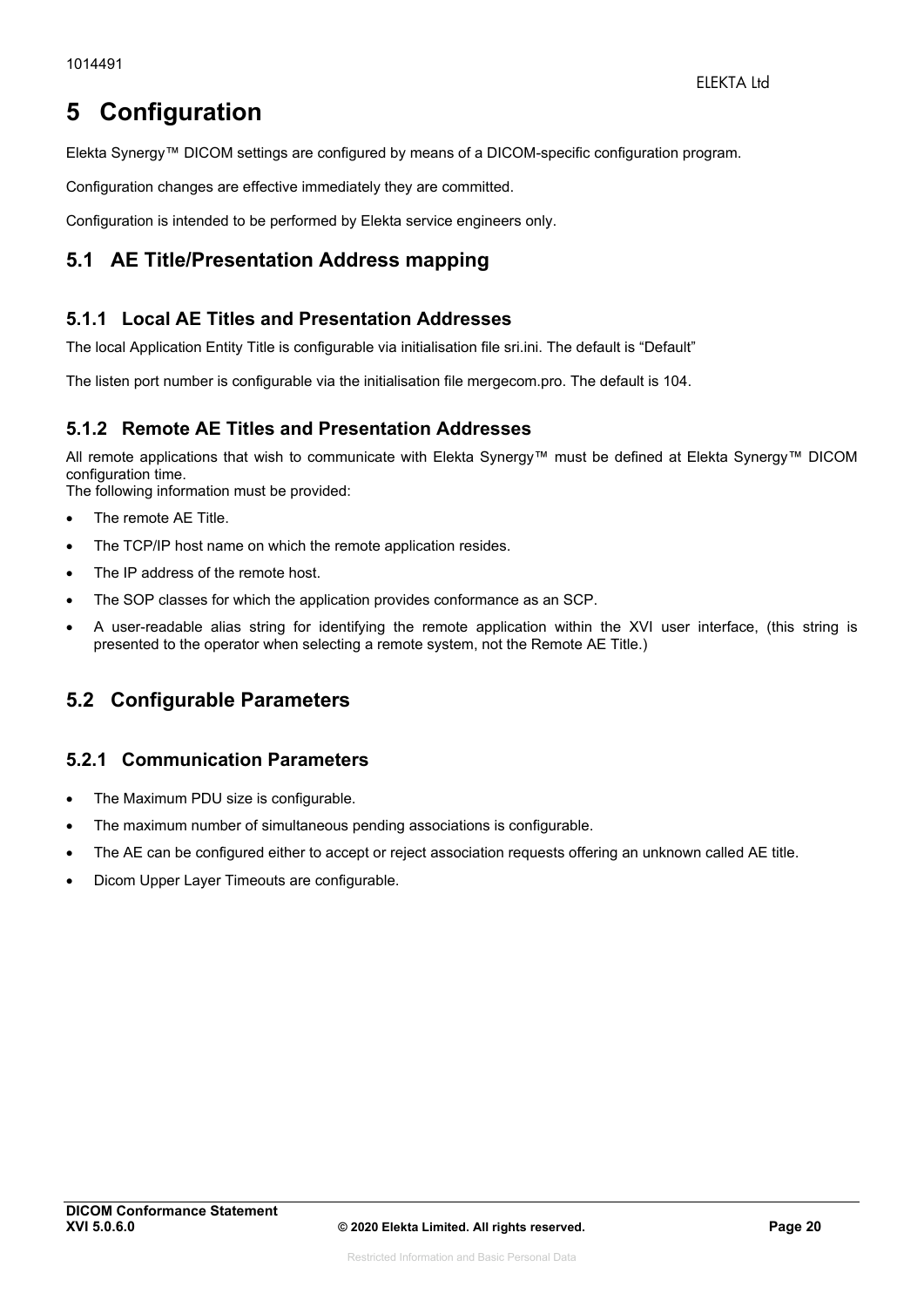# **6 Support of Extended Character Sets**

None.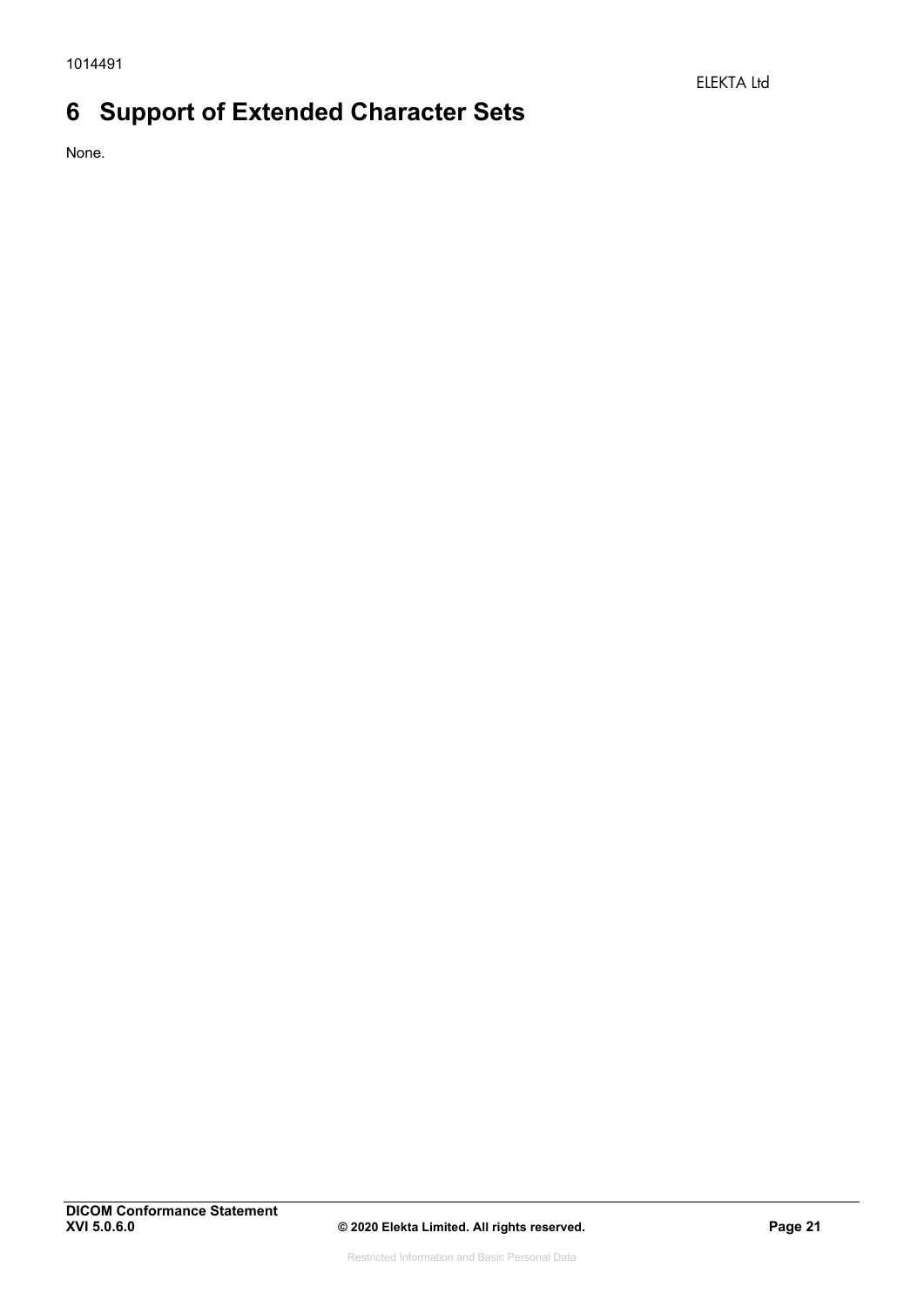# **A. Applied RT Plan IOD and Mapping to Elekta Synergy™ Database**

The modules selected from the RT Plan IOD of DICOM for prescription import are given in Table 13 below. If a module is not listed, none of the attributes in that module is stored by Elekta Synergy™.

| IΕ            | <b>Module</b>             | <b>Usage</b> |
|---------------|---------------------------|--------------|
| Patient       | Patient                   | M            |
| Study         | <b>General Study</b>      | M            |
| <b>Series</b> | RT Series (Ignored)       | M            |
| Plan          | RT General Plan           | M            |
|               | <b>RT Patient Setup</b>   |              |
|               | <b>RT Fraction Scheme</b> |              |
|               | <b>RT</b> Beams           | ⌒            |
|               | Approval (Ignored)        |              |
|               | SOP Common                | M            |

#### **Table 13 Applied Modules in the RT Plan IOD for Import (SCP Role)**

# **A.1 RT Plan IOD Modules**

Table 14 to Table 20 specify, for each of the applied modules above, the attributes stored by Elekta Synergy™, further details of mapping onto the Elekta Synergy™ database, and any attribute specific constraints applicable to their use.

Ignored attributes are not stored into the Elekta Synergy™ patient database. **However, all DICOM objects must conform to the DICOM standard.** If any part of a prescription does not conform to the standard then that prescription is not saved into the database and the storage request is rejected. Thus, Elekta Synergy™ performs validation of the entire applied IOD. I.e. where attributes irrelevant to Elekta Synergy™ are included in a message, they must still have values that are valid according to the DICOM standard. Storage requests containing invalid attributes will be REJECTED. **(See** Table 93**, Status Code A901).**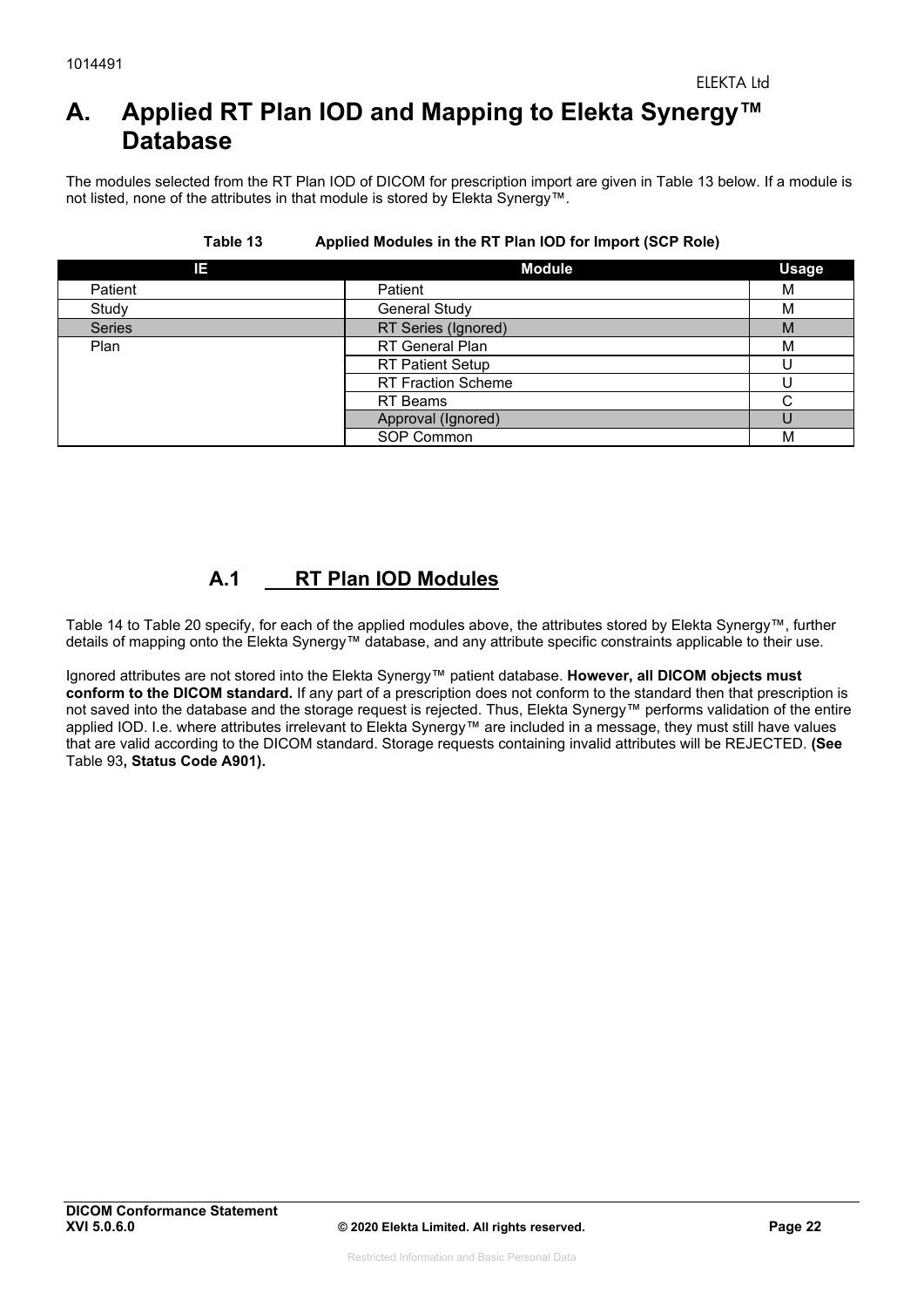| <b>Attribute Name</b>                 | <b>Tag</b>   | VR,<br>VM       | <b>DICOM</b><br><b>Type</b> | <b>Notes/Constraints</b>                                                                                                  |
|---------------------------------------|--------------|-----------------|-----------------------------|---------------------------------------------------------------------------------------------------------------------------|
| <b>Patients Name</b>                  | (0010, 0010) | <b>PN 1</b>     | $\overline{2}$              | Split into Patient first name, Patient last name,<br>Patient.mid name (Prefix, Suffix not stored).<br>See Note I, Note II |
| Patient ID                            | (0010, 0020) | LO <sub>1</sub> | $\overline{2}$              | Patient.id See Note II                                                                                                    |
| Patient's Birth Date                  | (0010, 0030) | DA <sub>1</sub> | 2                           | Patient.birth date                                                                                                        |
| Patients Sex                          | (0010, 0040) | CS <sub>1</sub> | 2                           | Patient.sex                                                                                                               |
| <b>Referenced Patient</b><br>Sequence | (0008, 1120) | SQ <sub>1</sub> | 3                           |                                                                                                                           |
| >Referenced SOP Class<br><b>UID</b>   | (0008, 1150) | UI <sub>1</sub> | 1 <sup>C</sup>              |                                                                                                                           |
| SOP<br>>Referenced<br>Instance UID    | (0008, 1155) | UI <sub>1</sub> | 1C                          | lgnored                                                                                                                   |
| Patient's Birth Time                  | (0010, 0032) | <b>TM1</b>      | 3                           |                                                                                                                           |
| <b>Other Patient IDs</b>              | (0010, 1000) | $LO$ 1-N        | 3                           |                                                                                                                           |
| <b>Other Patient Names</b>            | (0010, 1001) | <b>PN 1-N</b>   | 3                           |                                                                                                                           |
| <b>Ethnic Group</b>                   | (0010, 2160) | SH <sub>1</sub> | 3                           |                                                                                                                           |
| <b>Patient Comments</b>               | (0010, 4000) | LT <sub>1</sub> | 3                           |                                                                                                                           |

#### **Table 14 RT Plan Storage SOP Class (SCP) – Patient Module**

#### **Note I Handling of Empty Patient Identification Attributes (RT Plan)**

The Patient ID (0010, 0020) and Patient Name (0010, 0010) attributes of the Patient Module are specified by DICOM as Type 2 and so may legally have zero length.

As a safety measure, however, **Elekta Synergy™** treats these attributes as Type 1 and will REJECT any RT Plan Storage request **containing** zero length values for these attributes. Which means these RT Plans won't enter the Elekta Synergy™ DICOM Transit database. **(See** 

**Table 93, Status Code C001)**.

#### **Note II Patient ID Already Exists in Elekta Synergy™ Database (RT Plan)**

If a patient with the Patient ID specified in the RT Plan Storage request already exists in the Elekta Synergy™ Main database, no further Patient Module attributes in the request will be imported. The check for an existing Patient ID is insensitive to case or leading/trailing spaces.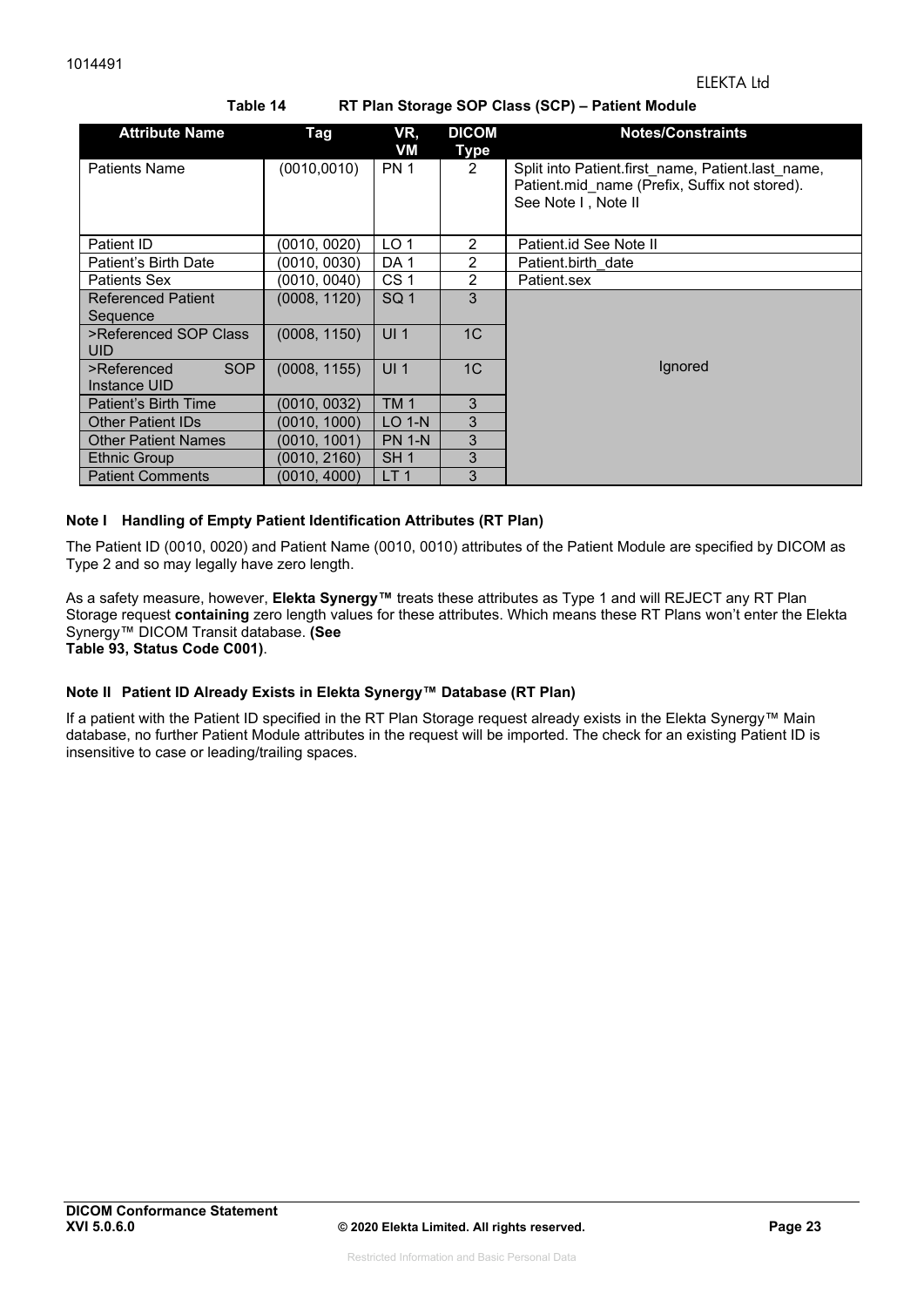| <b>Attribute Name</b>           | Tag          | VR,<br>VM       | <b>DICOM</b><br><b>Type</b> | <b>Notes/Constraints</b>         |  |  |  |  |
|---------------------------------|--------------|-----------------|-----------------------------|----------------------------------|--|--|--|--|
| Study Instance UID              | (0020, 000D) | UI <sub>1</sub> |                             | Treatment.dicom uid see Note III |  |  |  |  |
| <b>Study Date</b>               | (0008, 0020) | DA <sub>1</sub> | 2                           |                                  |  |  |  |  |
| <b>Study Time</b>               | (0008, 0030) | TM <sub>1</sub> | $\overline{2}$              | Ignored                          |  |  |  |  |
| Referring<br>Physicians<br>Name | (0008, 0090) | <b>PN 1</b>     | $\overline{2}$              |                                  |  |  |  |  |
| Study ID                        | (0020, 0010) | SH <sub>1</sub> | 2                           | Treatment.id                     |  |  |  |  |
| <b>Accession Number</b>         | (0008, 0050) | SH <sub>1</sub> | 2                           | see Note III                     |  |  |  |  |
| <b>Study Description</b>        | (0008, 1030) | LO <sub>1</sub> | 3                           | Treatment.descrip see Note IV    |  |  |  |  |
| Physician(s) of Record          | (0008, 1048) | <b>PN 1-</b>    | 3                           |                                  |  |  |  |  |
|                                 |              | N               |                             |                                  |  |  |  |  |
| Name of Physician(s)            | (0008, 1060) | <b>PN 1-</b>    | 3                           |                                  |  |  |  |  |
| <b>Reading Study</b>            |              | N               |                             | Ignored                          |  |  |  |  |
| Study<br>Referenced             | (0008, 1110) | SQ <sub>1</sub> | 3                           |                                  |  |  |  |  |
| Sequence                        |              |                 |                             |                                  |  |  |  |  |
| >Referenced SOP Class           | (0008, 1150) | UI <sub>1</sub> | 1 <sub>C</sub>              |                                  |  |  |  |  |
| <b>UID</b>                      |              |                 |                             |                                  |  |  |  |  |
| SOP<br>>Referenced              | (0008, 1155) | UI <sub>1</sub> | 1 <sub>C</sub>              |                                  |  |  |  |  |
| Instance UID                    |              |                 |                             |                                  |  |  |  |  |

#### **Table 15 RT Plan Storage SOP Class (SCP) – General Study Module**

#### **Note III Handling of Empty Study ID Attribute and treatment creation**

An incrementing counter is prepended to the treatment id then ":" and one of the following.

The applied Study ID (0020, 0010) is specified by DICOM as Type 2 and so may legally have zero length**.** This field is normally used by Elekta Synergy™ to identify the Treatment to be created or updated.

In the situation where the Study ID attribute is empty, Elekta Synergy™ will attempt to use the Accession Number (0008, 0050, Type 2) attribute as a Treatment ID instead. In such cases it will also append the Treatment Description with the text ": TRTID derived (Accession No.)" to assist the operator.

In the situation where both the Study ID and Accession Number attributes are empty, Elekta Synergy™ will use the last 16 digits of the Study Instance UID (0020, 000D) as a Treatment ID. In such cases it will also append the Treatment Description with the text ": TRTID derived (StudyInstanceUID.)" to assist the operator.

#### **Extreme caution is advised when handling data with limited Study identification information present. It is the responsibility of the Elekta Synergy™ operator to ensure that incoming image data containing an empty Study ID attribute is correctly identified and qualified before relocation into the main Elekta Synergy™ Clinical database.**

#### **Note IV Treatment Description**

The treatment description is made of the Plan Name appended to the Study description appended to the Plan Label.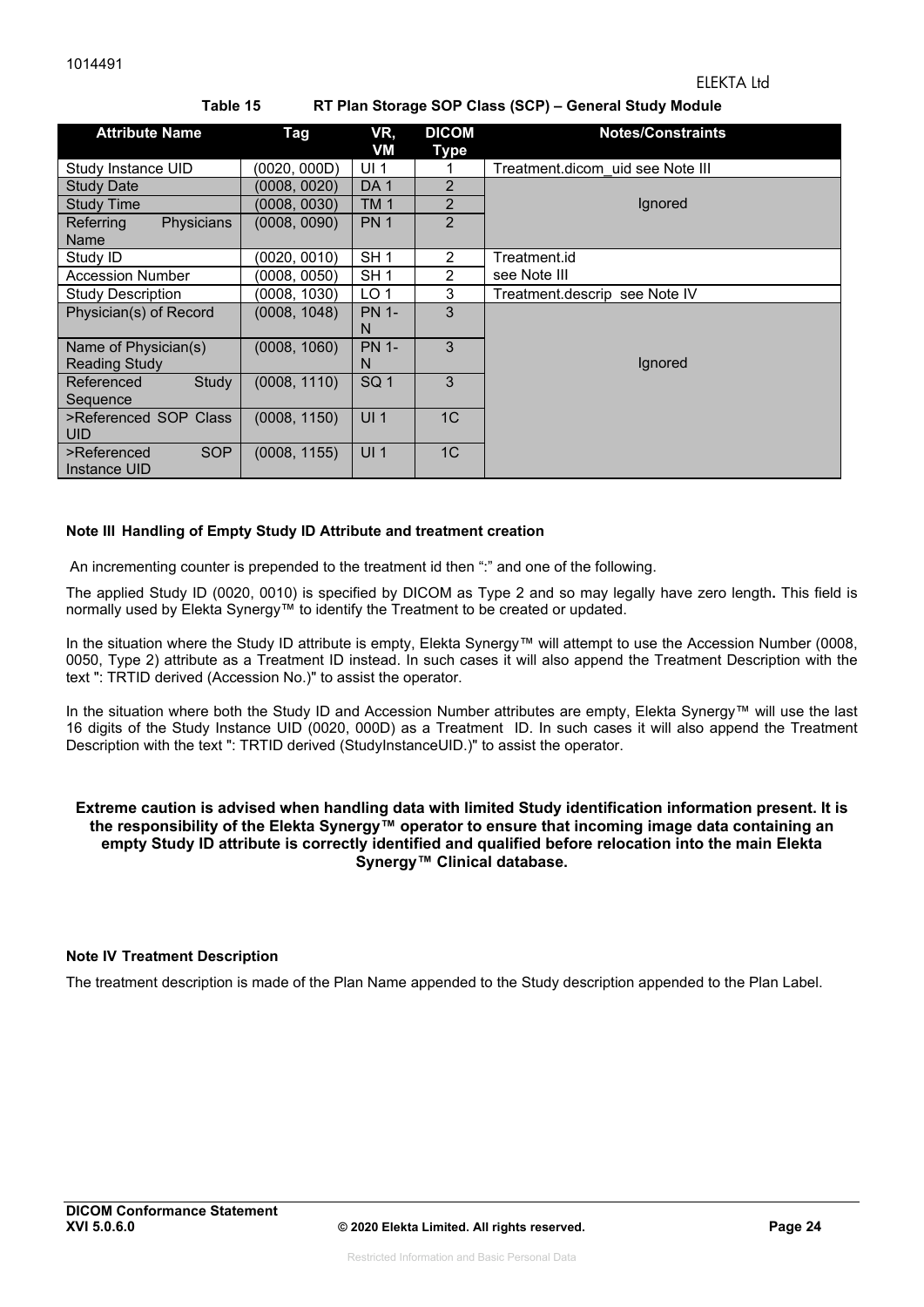**Table 16 RT Plan Storage SOP Class (SCP) – RT General Plan Module** 

| <b>Attribute Name</b>                       | Tag          | VR, VM          | <b>DICOM</b>   | <b>Notes/Constraints</b>                                                                 |
|---------------------------------------------|--------------|-----------------|----------------|------------------------------------------------------------------------------------------|
|                                             |              |                 | <b>Type</b>    |                                                                                          |
| RT Plan Label                               | (300A, 0002) | SH1             | 1              | Treatment.name + used in<br>Treatment.description                                        |
| RT Plan Name                                | (300A, 0003) | LO <sub>1</sub> | $\overline{3}$ | Treatment.name and<br>Treatment.description created from RT<br>Plan label + RT Plan name |
| <b>RT Plan Description</b>                  | (300A, 0004) | ST <sub>1</sub> | 3              |                                                                                          |
| <b>Operators Name</b>                       | (0008, 1070) | <b>PN 1-N</b>   | $\overline{2}$ |                                                                                          |
| <b>RT Plan Date</b>                         | (300A, 0006) | DA <sub>1</sub> | $\overline{2}$ |                                                                                          |
| <b>RT Plan Time</b>                         | (300A, 0007) | TM <sub>1</sub> | $\overline{2}$ | Ignored                                                                                  |
| <b>Treatment Protocols</b>                  | (300A, 0009) | $LO$ 1- $N$     | $\overline{3}$ |                                                                                          |
| <b>Treatment Intent</b>                     | (300A, 000A) | CS <sub>1</sub> | $\overline{3}$ |                                                                                          |
| <b>Treatment Sites</b>                      | (300A, 000B) | <b>LO 1-N</b>   | $\overline{3}$ |                                                                                          |
| <b>RT Plan Geometry</b>                     | (300A, 000C) | CS <sub>1</sub> | $\overline{1}$ |                                                                                          |
| <b>Referenced Structure Set</b><br>Sequence | (300C, 0060) | SQ <sub>1</sub> | 1 <sub>C</sub> | Used to link to RT Structure set (see Note<br>$XV$ )                                     |
| >Referenced SOP Class<br><b>UID</b>         | (0008, 1150) | UI1             | 1 <sup>C</sup> | Ignored                                                                                  |
| >Referenced SOP Instance<br><b>UID</b>      | (0008, 1155) | UI <sub>1</sub> | 1 <sub>C</sub> | Used to link to RT Structure set (see Note<br>$XV$ )                                     |
| <b>Referenced Dose Sequence</b>             | (300C, 0080) | SQ <sub>1</sub> | 3              |                                                                                          |
| >Referenced SOP Class<br><b>UID</b>         | (0008, 1150) | UI <sub>1</sub> | 1 <sup>C</sup> |                                                                                          |
| >Referenced SOP Instance<br><b>UID</b>      | (0008, 1155) | UI <sub>1</sub> | 1 <sup>C</sup> |                                                                                          |
| <b>Referenced RT Plan</b><br>Sequence       | (300C, 0002) | SQ <sub>1</sub> | $\overline{3}$ | Ignored                                                                                  |
| >Referenced SOP Class<br><b>UID</b>         | (0008, 1150) | UI1             | 1C             |                                                                                          |
| >Referenced SOP Instance<br><b>UID</b>      | (0008, 1155) | UI1             | 1C             |                                                                                          |
| >RT Plan Relationship                       | (300A, 0055) | CS <sub>1</sub> | 1 <sup>C</sup> |                                                                                          |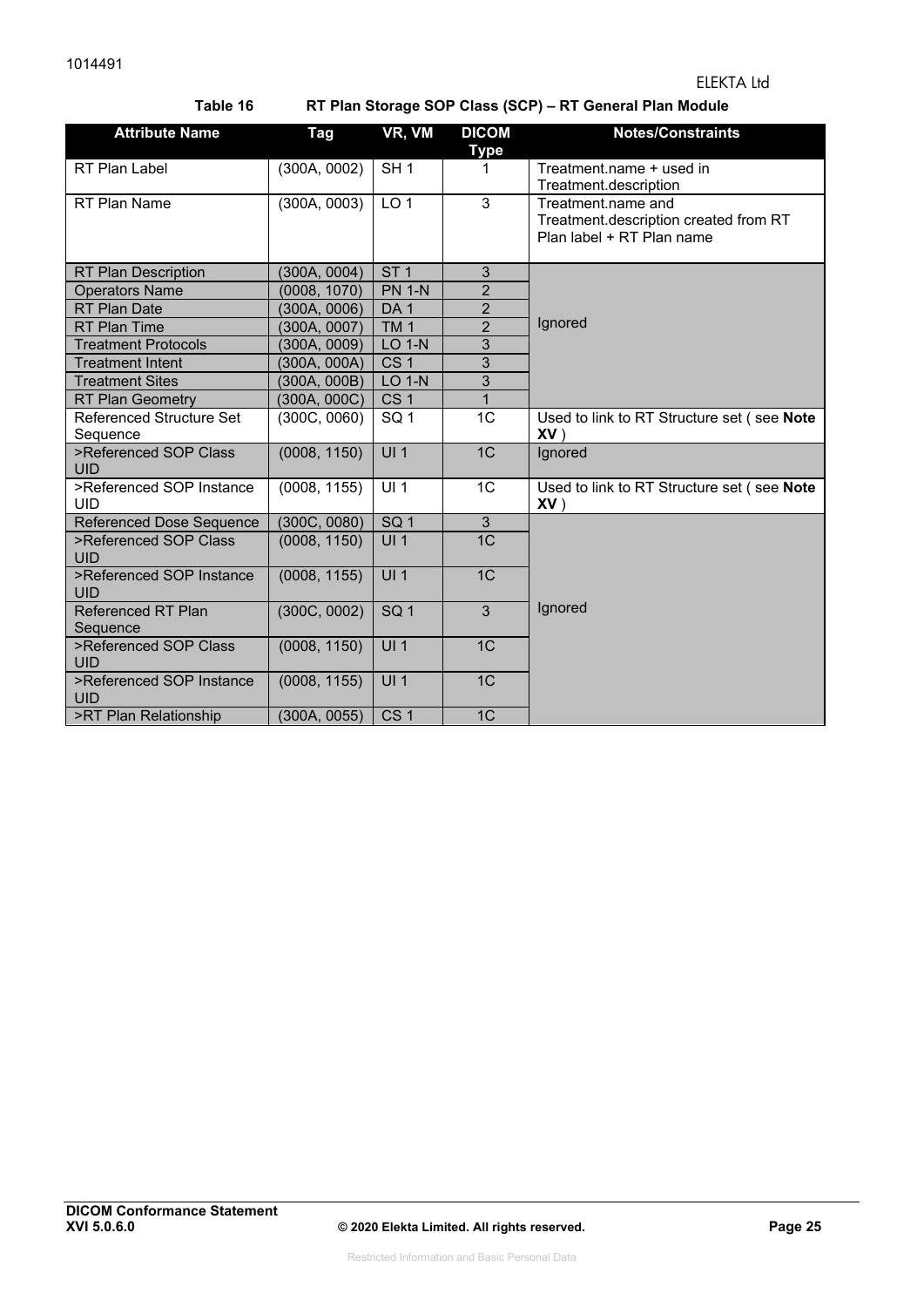| Table 17<br>RT Plan Storage SOP Class (SCP) – RT Patient Setup Module |              |                 |                             |                                                                    |  |  |  |
|-----------------------------------------------------------------------|--------------|-----------------|-----------------------------|--------------------------------------------------------------------|--|--|--|
| <b>Attribute Name</b>                                                 | Tag          | VR,<br>VM       | <b>DICOM</b><br><b>Type</b> | <b>Notes/Constraints</b>                                           |  |  |  |
| <b>Patient Setup Sequence</b>                                         | (300A, 0180) | SQ <sub>1</sub> |                             |                                                                    |  |  |  |
| >Patient Setup Number                                                 | (300A, 0182) | IS <sub>1</sub> | 1                           |                                                                    |  |  |  |
| >Patient Position                                                     | (0018, 5100) | CS <sub>1</sub> | 1 <sup>C</sup>              |                                                                    |  |  |  |
| >Patient Additional Position                                          | (300A, 0184) | LO <sub>1</sub> | 1 <sup>C</sup>              |                                                                    |  |  |  |
| >Fixation Device Sequence                                             | (300A, 0190) | SQ <sub>1</sub> | 3                           |                                                                    |  |  |  |
| >>Fixation Device Type                                                | (300A, 0192) | CS <sub>1</sub> | 1C                          |                                                                    |  |  |  |
| >>Fixation Device Label                                               | (300A, 0194) | SH <sub>1</sub> | 2C                          |                                                                    |  |  |  |
| >>Fixation Device                                                     | (300A, 0196) | ST <sub>1</sub> | 3                           |                                                                    |  |  |  |
| <b>Description</b><br>>>Fixation Device Position                      | (300A, 0198) | SH <sub>1</sub> | 3                           |                                                                    |  |  |  |
| >Shielding Device<br>Sequence                                         | (300A, 01A0) | SQ <sub>1</sub> | 3                           |                                                                    |  |  |  |
| >>Shielding Device Type                                               | (300A, 01A2) | CS <sub>1</sub> | 1C                          |                                                                    |  |  |  |
| >>Shielding Device Label                                              | (300A, 01A4) | SH <sub>1</sub> | 2C                          | Ignored                                                            |  |  |  |
| >>Shielding Device<br>Description                                     | (300A, 01A6) | ST <sub>1</sub> | 3                           |                                                                    |  |  |  |
| >>Shielding Device<br>Position                                        | (300A, 01A8) | SH <sub>1</sub> | 3                           |                                                                    |  |  |  |
| >Setup Technique                                                      | (300A, 01B0) | CS <sub>1</sub> | 3                           |                                                                    |  |  |  |
| >Setup Technique<br>Description                                       | (300A, 01B2) | ST <sub>1</sub> | 3                           |                                                                    |  |  |  |
| >Setup Device Sequence                                                | (300A, 01B4) | SQ <sub>1</sub> | 3                           |                                                                    |  |  |  |
| >>Setup Device Type                                                   | (300A, 01B6) | CS <sub>1</sub> | 1C                          |                                                                    |  |  |  |
| >>Setup Device Label                                                  | (300A, 01B8) | SH <sub>1</sub> | 2C                          |                                                                    |  |  |  |
| >>Setup Device<br>Description                                         | (300A, 01BA) | ST <sub>1</sub> | 3                           |                                                                    |  |  |  |
| >>Setup Device Parameter                                              | (300A, 01BC) | DS <sub>1</sub> | 2C                          |                                                                    |  |  |  |
| >>Setup Reference<br>Description                                      | (300A, 01D0) | ST <sub>1</sub> | 3                           |                                                                    |  |  |  |
| >Table Top Vertical Setup<br>Displacement                             | (300A, 01D2) | DS <sub>1</sub> | 3                           | Can be used for import validation.<br>See Note V Import validation |  |  |  |
| >Table Top Longitudinal<br>Setup Displacement                         | (300A, 01D4) | DS <sub>1</sub> | 3                           |                                                                    |  |  |  |
| >Table Top Lateral Setup<br>Displacement                              | (300A, 01D6) | DS <sub>1</sub> | 3                           |                                                                    |  |  |  |

#### **Table 17 RT Plan Storage SOP Class (SCP) – RT Patient Setup Module**

#### **Note V Import validation**

The validation of a Dicom import into the main database has 3 different modes configurable via the sri.ini file.

1. Isocenter validation: the user is asked to enter the isocenter defined in the plan he is about to import.

- 2. Patient setup table displacement validation : the user is asked to enter the Table top vertical, longitudinal, lateral setup
- 3. No validation.

In all cases the user is warned about the implication of importing a wrong plan and is presented with extra information about the plan and asked a confirmation.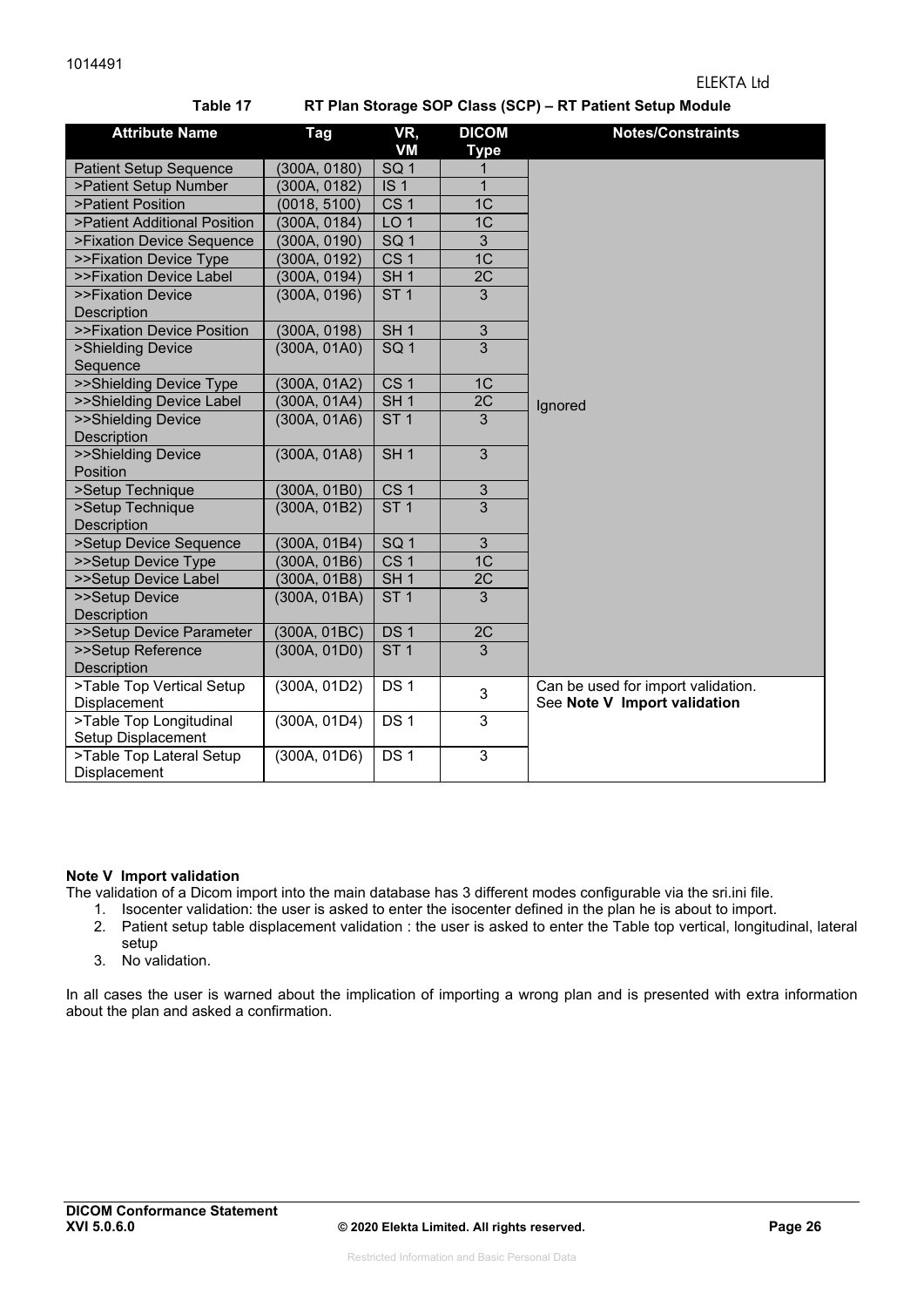**RT Plan Storage SOP Class (SCP) – RT Fraction Scheme Module** 

| <b>Attribute Name</b>                                         | <b>Tag</b>   | VR,<br>VM       | <b>DICOM</b><br><b>Type</b> | <b>Notes/Constraints</b> |
|---------------------------------------------------------------|--------------|-----------------|-----------------------------|--------------------------|
| <b>Fraction Group Sequence</b>                                | (300A, 0070) | SQ <sub>1</sub> |                             |                          |
| >Fraction Group Number                                        | (300A, 0071) | IS <sub>1</sub> | $\mathbf{1}$                |                          |
| >Referenced Patient Setup                                     | (300C, 006A) | IS <sub>1</sub> | $\overline{3}$              |                          |
| Number                                                        |              |                 |                             |                          |
| >Referenced Dose Sequence                                     | (300C, 0080) | SQ <sub>1</sub> | $\sqrt{3}$                  |                          |
| >>Referenced SOP Class UID                                    | (0008, 1150) | UI1             | 1C                          |                          |
| >>Referenced SOP Instance<br><b>UID</b>                       | (0008, 1155) | UI1             | 1C                          |                          |
| >Referenced Dose Reference<br>Sequence                        | (300C, 0050) | SQ <sub>1</sub> | $\overline{3}$              |                          |
| >>Referenced Dose Reference<br>Number                         | (300C, 0051) | IS <sub>1</sub> | 1C                          |                          |
| >>Constraint Weight                                           | (300A, 0021) | DS <sub>1</sub> | $\sqrt{3}$                  |                          |
| >>Delivery Warning Dose                                       | (300A, 0022) | DS <sub>1</sub> | 3                           |                          |
| >>Delivery Maximum Dose                                       | (300A, 0023) | DS <sub>1</sub> | $\sqrt{3}$                  |                          |
| >>Target Minimum Dose                                         | (300A, 0025) | DS <sub>1</sub> | $\mathbf{3}$                |                          |
| >>Target Prescription Dose                                    | (300A, 0026) | DS <sub>1</sub> | $\sqrt{3}$                  |                          |
| >>Target Maximum Dose                                         | (300A, 0027) | DS <sub>1</sub> | 3                           |                          |
| >>Target Underdose Volume<br>Fraction                         | (300A, 0028) | DS <sub>1</sub> | 3                           |                          |
| >>Organ at Risk Full-volume<br>Dose                           | (300A, 002A) | DS <sub>1</sub> | 3                           |                          |
| >>Organ at Risk Limit Dose                                    | (300A, 002B) | DS <sub>1</sub> | $\sqrt{3}$                  |                          |
| >>Organ at Risk Maximum<br>Dose                               | (300A, 002C) | DS <sub>1</sub> | 3                           | Ignored                  |
| >>Organ at Risk Overdose<br><b>Volume Fraction</b>            | (300A, 002D) | DS <sub>1</sub> | 3                           |                          |
| >Number of Fractions Planned                                  | (300A, 0078) | IS <sub>1</sub> | $\sqrt{2}$                  |                          |
| >Number of Fractions Per Day                                  | (300A, 0079) | IS <sub>1</sub> | $\mathfrak{B}$              |                          |
| >Repeat Fraction Cycle Length                                 | (300A, 007A) | IS <sub>1</sub> | $\overline{3}$              |                          |
| >Fraction Pattern                                             | (300A, 007B) | LT <sub>1</sub> | 3                           |                          |
| >Number of Beams                                              | (300A, 0080) | IS <sub>1</sub> | $\mathbf{1}$                |                          |
| >Referenced Beam Sequence                                     | (300C, 0004) | SQ <sub>1</sub> | 1 <sup>C</sup>              |                          |
| >>Referenced Beam Number                                      | (300C, 0006) | IS <sub>1</sub> | 1C                          |                          |
| >>Beam Dose Specification<br>Point                            | (300A, 0082) | DS <sub>3</sub> | $\overline{3}$              |                          |
| >>Beam Dose                                                   | (300A, 0084) | DS 1            | 3                           |                          |
| >>Beam Meterset                                               | (300A, 0086) | DS <sub>1</sub> | 3                           |                          |
| >Number of Brachy Application<br>Setups                       | (300A, 00A0) | IS <sub>1</sub> | 1                           |                          |
| >Referenced Brachy<br><b>Application Setup Sequence</b>       | (300C, 000A) | SQ <sub>1</sub> | 1C                          |                          |
| >>Referenced Brachy<br><b>Application Setup Number</b>        | (300C, 000C) | IS <sub>1</sub> | 1C                          |                          |
| >>Brachy Application Setup<br><b>Dose Specification Point</b> | (300A, 00A2) | DS3             | 3                           |                          |
| >>Brachy Application Setup<br>Dose                            | (300A, 00A4) | DS <sub>1</sub> | $\mathbf{3}$                |                          |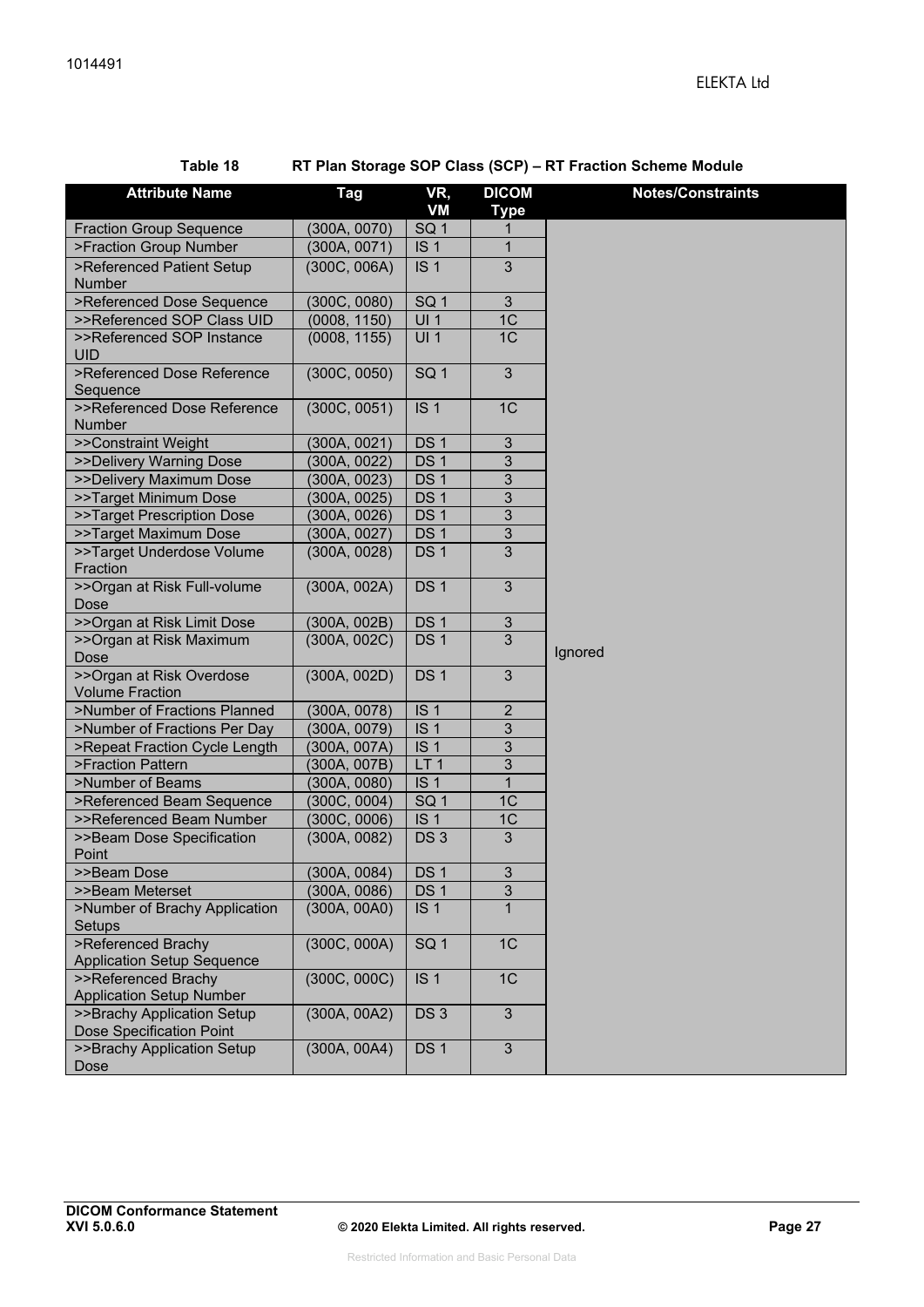#### ELEKTA Ltd

#### **Table 19 RT Plan Storage SOP Class (SCP) – RT Beams Module**

| <b>Attribute Name</b>                   | <b>Tag</b>   | VR, VM            | <b>DICOM</b>              | <b>Notes/Constraints</b>                    |
|-----------------------------------------|--------------|-------------------|---------------------------|---------------------------------------------|
|                                         |              |                   | <b>Type</b>               |                                             |
| <b>Beam Sequence</b>                    | (300A, 00B0) | $\overline{SQ}$ 1 | 1                         |                                             |
| >Beam Number                            | (300A, 00C0) | IS <sub>1</sub>   | 1                         | Field.beam_number                           |
|                                         |              |                   |                           |                                             |
|                                         |              |                   |                           | Field.ID (combined Beam Number and<br>Name) |
| >Beam Name                              | (300A, 00C2) | LO, 1             | 3                         |                                             |
|                                         |              |                   |                           | Field.beam_name                             |
|                                         |              |                   |                           |                                             |
| >Beam Description                       | (300A, 00C3) | ST <sub>1</sub>   | 3                         | Field.description                           |
| >Beam Type                              | (300A, 00C4) | CS <sub>1</sub>   | $\mathbf{1}$              |                                             |
| >Radiation Type                         | (300A, 00C6) | CS <sub>1</sub>   | $\overline{2}$            |                                             |
| >Treatment Machine Name                 | (300A, 00B2) | SH <sub>1</sub>   | $\overline{2}$            |                                             |
| >Manufacturer                           | (0008, 0070) | LO <sub>1</sub>   | 3                         |                                             |
| >Institution Name                       | (0008, 0080) | LO <sub>1</sub>   | 3                         |                                             |
| >Institution Address                    | (0008, 0081) | ST <sub>1</sub>   | 3                         |                                             |
| >Institutional Department               | (0008, 1040) | LO <sub>1</sub>   | 3                         |                                             |
| Name                                    |              |                   |                           |                                             |
| >Manufacturers Model Name               | (0008, 1090) | LO <sub>1</sub>   | $\mathbf{3}$              |                                             |
| >Device Serial Number                   | (0018, 1000) | LO <sub>1</sub>   | 3                         |                                             |
| >Primary Dosimeter Unit                 | (300A, 00B3) | CS <sub>1</sub>   | $\ensuremath{\mathsf{3}}$ |                                             |
| >Referenced Tolerance Table<br>Number   | (300C, 00A0) | IS <sub>1</sub>   | 3                         |                                             |
| >Source-Axis Distance                   | (300A, 00B4) | DS <sub>1</sub>   | $\ensuremath{\mathsf{3}}$ |                                             |
| >Beam Limiting Device                   | (300A, 00B6) | SQ <sub>1</sub>   |                           | Ignored                                     |
| Sequence                                |              |                   |                           |                                             |
| >>RT Beam Limiting Device               | (300A, 00B8) | CS <sub>1</sub>   | $\mathbf{1}$              |                                             |
| <b>Type</b>                             |              |                   |                           |                                             |
| >>Source to Beam Limiting               | (300A, 00BA) | DS <sub>1</sub>   | 3                         |                                             |
| <b>Device Distance</b>                  |              |                   |                           |                                             |
| >>Number of Leaf/Jaw Pairs              | (300A, 00BC) | IS <sub>1</sub>   | 1                         |                                             |
| >>Leaf Position Boundaries              | (300A, 00BE) | <b>DS 3-N</b>     | 2C                        |                                             |
| >Referenced Patient Setup               | (300C, 006A) | IS <sub>1</sub>   | $\overline{3}$            |                                             |
| Number                                  |              |                   | 3                         |                                             |
| >Referenced Reference Image<br>Sequence | (300C, 0042) | SQ <sub>1</sub>   |                           |                                             |
| >>Referenced SOP Class UID              | (0008, 1150) | UI1               | 1 <sup>C</sup>            |                                             |
| >>Referenced SOP Instance               | (0008, 1155) | UI1               | 1C                        |                                             |
| <b>UID</b>                              |              |                   |                           |                                             |
| >>Reference Image Number                | (300A, 00C8) | IS <sub>1</sub>   | 1C                        |                                             |
| >>Start Cumulative Meterset             | (300C, 0008) | DS <sub>1</sub>   | 3                         |                                             |
| Weight                                  |              |                   |                           |                                             |
| >>End Cumulative Meterset               | (300C, 0009) | DS <sub>1</sub>   | 3                         |                                             |
| Weight                                  |              |                   |                           |                                             |
| >Planned Verification Image             | (300A, 00CA) | SQ <sub>1</sub>   | 3                         |                                             |
| Sequence<br>>>Start Cumulative Meterset | (300C, 0008) | DS <sub>1</sub>   | 3                         |                                             |
| Weight                                  |              |                   |                           |                                             |
| >>Meterset Exposure                     | (3002, 0032) | DS <sub>1</sub>   | 3                         |                                             |
| >>End Cumulative Meterset               | (300C, 0009) | DS <sub>1</sub>   | 3                         |                                             |
| Weight                                  |              |                   |                           |                                             |
| >>RT Image Plane                        | (3002, 000C) | CS <sub>1</sub>   | 3                         |                                             |
| >>X-Ray Image receptor Angle            | (3002, 000E) | DS <sub>1</sub>   | 3                         |                                             |
| >>RT Image Orientation                  | (3002, 0010) | DS <sub>6</sub>   | 3                         |                                             |
| >>RT Image Position                     | (3002, 0012) | DS <sub>2</sub>   | 3                         |                                             |
| >>RT Image SID                          | (3002, 0026) | DS <sub>1</sub>   | 3                         |                                             |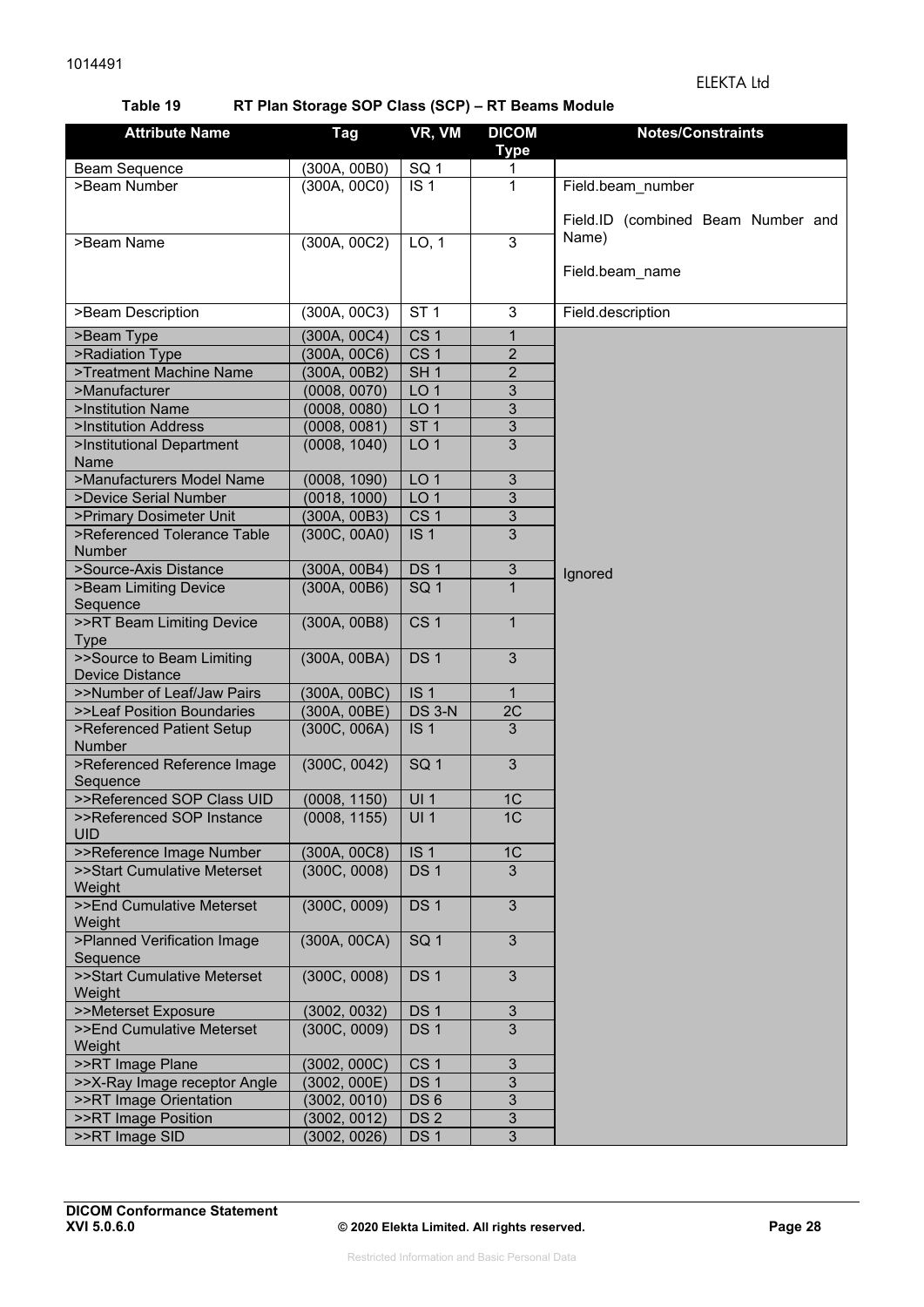| >>Imaging Device-Specific<br><b>Acquisition Parameters</b> | (300A, 00CC) | $LO 1-N$        | 3              |
|------------------------------------------------------------|--------------|-----------------|----------------|
| >>Referenced Reference                                     | (300C, 0007) | IS <sub>1</sub> | 3              |
| Image Number                                               |              |                 |                |
| >Treatment Delivery Type                                   | (300A, 00CE) | CS <sub>1</sub> | 3              |
| >Referenced Dose Sequence                                  | (300C, 0080) | SQ <sub>1</sub> | $\overline{3}$ |
| >>Referenced SOP Class UID                                 | (0008, 1150) | UI <sub>1</sub> | 1C             |
| >>Referenced SOP Instance<br><b>UID</b>                    | (0008, 1155) | UI <sub>1</sub> | 1 <sup>C</sup> |
| >Number of Wedges                                          | (300A, 00D0) | IS <sub>1</sub> | $\overline{1}$ |
| >Wedge Sequence                                            | (300A, 00D1) | SQ <sub>1</sub> | 1 <sup>C</sup> |
| >>Wedge Number                                             | (300A, 00D2) | IS <sub>1</sub> | 1 <sup>C</sup> |
| >>Wedge Type                                               | (300A, 00D3) | CS <sub>1</sub> | 2C             |
| >>Wedge ID                                                 | (300A, 00D4) | SH <sub>1</sub> | 3              |
| >>Wedge Angle                                              | (300A, 00D5) | IS <sub>1</sub> | 2C             |
| >>Wedge Factor                                             | (300A, 00D6) | DS <sub>1</sub> | 2C             |
| >>Wedge Orientation                                        | (300A, 00D8) | DS <sub>1</sub> | 2C             |
| >>Source to Wedge Tray                                     | (300A, 00DA) | DS <sub>1</sub> | 3              |
| <b>Distance</b>                                            |              |                 |                |
| >Number of Compensators                                    | (300A, 00E0) | IS <sub>1</sub> | 1              |
| >Total Compensator Tray                                    | (300A, 00E2) | DS <sub>1</sub> | $\overline{3}$ |
| Factor                                                     |              |                 |                |
| >Compensator Sequence                                      | (300A, 00E3) | SQ <sub>1</sub> | 1C             |
| >>Compensator Number                                       | (300A, 00E4) | IS <sub>1</sub> | 1 <sup>C</sup> |
| >>Material ID                                              | (300A, 00E1) | SH <sub>1</sub> | 2C             |
| >>Compensator ID                                           | (300A, 00E5) | SH <sub>1</sub> | $\mathfrak{S}$ |
| >>Source to Compensator Tray                               | (300A, 00E6) | DS <sub>1</sub> | 2C             |
| <b>Distance</b>                                            |              |                 |                |
| >>Compensator Rows                                         | (300A, 00E7) | IS <sub>1</sub> | 1C             |
| >>Compensator Columns                                      | (300A, 00E8) | IS <sub>1</sub> | 1 <sup>C</sup> |
| >>Compensator Pixel Spacing                                | (300A, 00E9) | DS <sub>2</sub> | 1C             |
| >>Compensator Position                                     | (300A, 00EA) | DS <sub>2</sub> | 1C             |
| >>Compensator Transmission                                 | (300A, 00EB) | <b>DS 1-N</b>   | 1C             |
| Data                                                       |              |                 |                |
| >>Compensator Thickness                                    | (300A, 00EC) | <b>DS 1-N</b>   | 1 <sup>C</sup> |
| Data                                                       |              |                 |                |
| >Number of Boli                                            | (300A, 00ED) | IS <sub>1</sub> | $\mathbf 1$    |
| >Referenced Bolus Sequence                                 | (300C, 00B0) | SG <sub>1</sub> | 1C             |
| >>Referenced ROI Number                                    | (3006, 0084) | IS <sub>1</sub> | 1C             |
| >Number of Blocks                                          | (300A, 00F0) | IS <sub>1</sub> | 1              |
| >Total Block Tray Factor                                   | (300A, 00F2) | DS <sub>1</sub> | 3              |
| >Block Sequence                                            | (300A, 00F4) | SQ <sub>1</sub> | 1C             |
| >>Block Tray ID                                            | (300A, 00F5) | SH <sub>1</sub> | 3              |
| >>Source to Block Tray                                     | (300A, 00F6) | DS <sub>1</sub> | 2C             |
| <b>Distance</b>                                            |              |                 |                |
| >>Block Type                                               | (300A, 00F8) | CS <sub>1</sub> | 1 <sup>C</sup> |
| >>Block Divergence                                         | (300A, 00FA) | CS <sub>1</sub> | 2C             |
| >>Block Number                                             | (300A, 00FC) | IS <sub>1</sub> | 1 <sup>C</sup> |
| >>Block Name                                               | (300A, 00FE) | LO <sub>1</sub> | 3              |
| >>Material ID                                              | (300A, 00E1) | SH <sub>1</sub> | 2C             |
| >>Block Thickness                                          | (300A, 0100) | DS <sub>1</sub> | 2C             |
| >>Block Transmission                                       | (300A, 0102) | DS <sub>1</sub> | 2C             |
|                                                            | (300A, 0104) | IS <sub>1</sub> |                |
| >>Block Number of Points                                   |              | <b>DS</b>       | 2C<br>2C       |
| >>Block Data                                               | (300A, 0106) | $2-2N$          |                |
| >Applicator Sequence                                       | (300A, 0107) | SQ <sub>1</sub> | 3              |
| >>Applicator ID                                            | (300A, 0108) | SH <sub>1</sub> | 1C             |
| >>Applicator Type                                          | (300A, 0109) | CS <sub>1</sub> | 1C             |
| >>Applicator Description                                   | (300A, 010A) | LO <sub>1</sub> | 3              |
|                                                            |              |                 |                |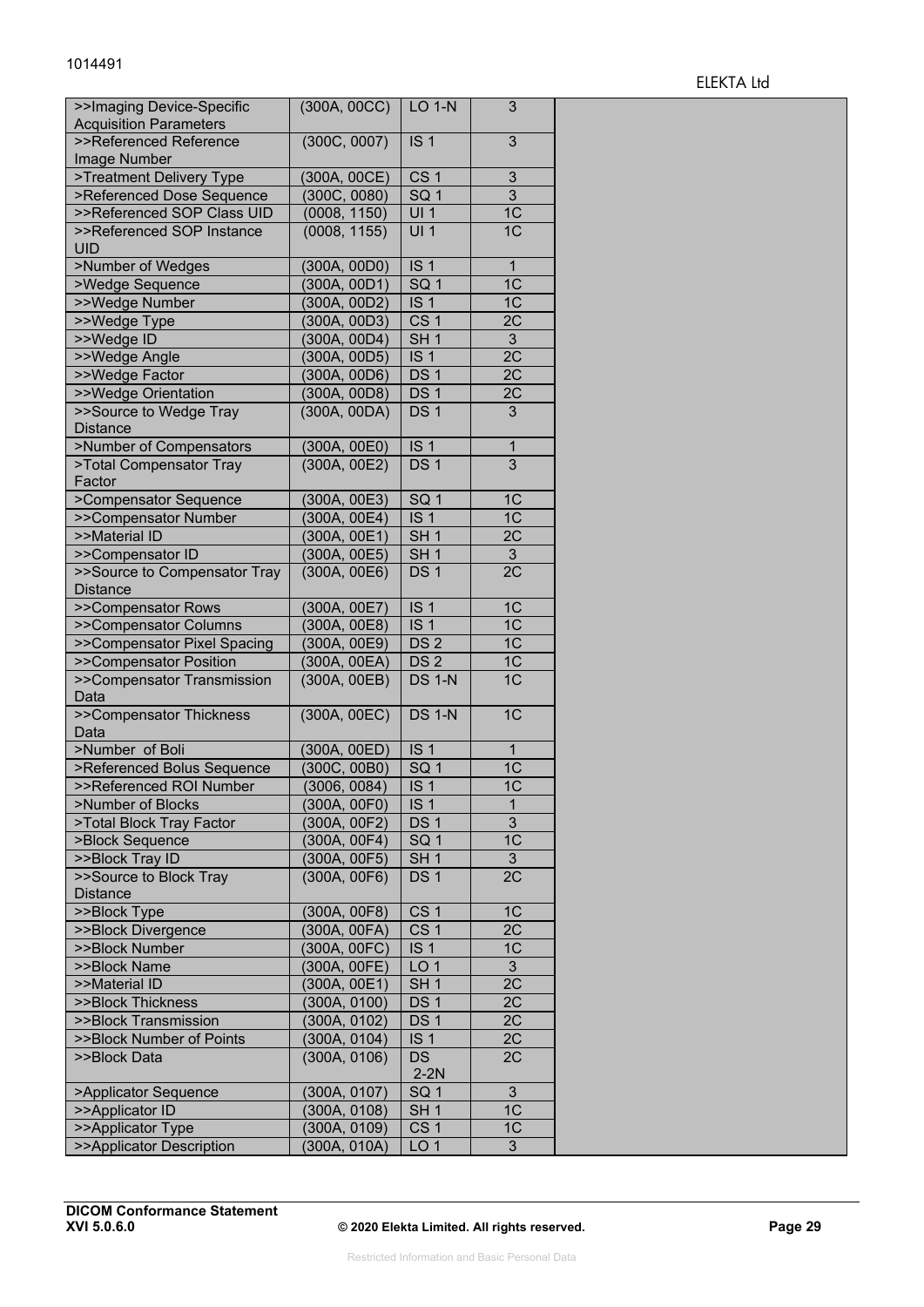| >Final Cumulative Meterset<br>Weight                | (300A, 010E) | DS <sub>1</sub>     | 1 <sup>C</sup> |                                                                                |
|-----------------------------------------------------|--------------|---------------------|----------------|--------------------------------------------------------------------------------|
| >Number of Control Points                           | (300A, 0110) | IS <sub>1</sub>     | 1              |                                                                                |
| >Control Point Sequence                             | (300A, 0111) | SQ <sub>1</sub>     | $\mathbf{1}$   |                                                                                |
| >>Control Point Index                               | (300A, 0112) | IS <sub>1</sub>     | 1 <sup>C</sup> |                                                                                |
| >>Block Thickness                                   | (300A, 0100) | DS <sub>1</sub>     | 2C             |                                                                                |
| >>Block Transmission                                | (300A, 0102) | DS <sub>1</sub>     | 2C             |                                                                                |
| >>Block Number of Points                            | (300A, 0104) | IS <sub>1</sub>     | 2C             |                                                                                |
| >>Block Data                                        | (300A, 0106) | <b>DS</b><br>$2-2N$ | 2C             |                                                                                |
| >Applicator Sequence                                | (300A, 0107) | SQ <sub>1</sub>     | 3              |                                                                                |
| >>Applicator ID                                     | (300A, 0108) | SH <sub>1</sub>     | 1 <sup>C</sup> |                                                                                |
| >>Applicator Type                                   | (300A, 0109) | CS <sub>1</sub>     | 1C             |                                                                                |
| >>Applicator Description                            | (300A, 010A) | LO <sub>1</sub>     | $\mathfrak{S}$ |                                                                                |
| >Final Cumulative Meterset<br>Weight                | (300A, 010E) | DS <sub>1</sub>     | 1 <sub>C</sub> |                                                                                |
| >Number of Control Points                           | (300A, 0110) | IS <sub>1</sub>     | 1              |                                                                                |
| >Control Point Sequence                             | (300A, 0111) | SQ <sub>1</sub>     | 1              |                                                                                |
| >>Control Point Index                               | (300A, 0112) | IS <sub>1</sub>     | 1C             |                                                                                |
| >>Cumulative Meterset Weight                        | (300A, 0134) | DS <sub>1</sub>     | 2C             | Field.total dose (used the 1 <sup>st</sup> control point<br>of the sequence)   |
| >>Referenced Dose Reference<br>Sequence             | (300C, 0050) | SG <sub>1</sub>     | $\overline{3}$ |                                                                                |
| >>>Referenced Dose<br><b>Reference Number</b>       | (300C, 0051) | IS <sub>1</sub>     | 1C             | Ignored                                                                        |
| >>>Cumulative Dose<br><b>Reference Coefficient</b>  | (300A, 010C) | DS <sub>1</sub>     | 2C             |                                                                                |
| >>Nominal Beam Energy                               | (300A, 0114) | DS <sub>1</sub>     | $\mathbf{3}$   | Field.energy (used the 1 <sup>st</sup> control point of<br>the sequence)       |
| >>Dose Rate Set                                     | (300A, 0115) | DS <sub>1</sub>     | 3              | Field.dose rate (used the 1 <sup>st</sup> control point<br>of the sequence)    |
| >>Wedge Position Sequence                           | (300A, 0116) | SQ <sub>1</sub>     | $\mathfrak{S}$ |                                                                                |
| >>Wedge Position Sequence                           | (300A, 0116) | SQ <sub>1</sub>     | 3              |                                                                                |
| >>>Referenced Wedge<br>Number                       | (300C, 00C0) | IS <sub>1</sub>     | 1 <sup>C</sup> |                                                                                |
| >>>Wedge Position                                   | (300A, 0118) | CS <sub>1</sub>     | 1 <sup>C</sup> |                                                                                |
| >>Beam Limit                                        | (300A, 011A) | SQ <sub>1</sub>     | 1C             | Ignored                                                                        |
| ing Device Position Sequence                        |              |                     |                |                                                                                |
| >>>RT Beam Limiting Device<br><b>Type</b>           | (300A, 00B8) | CS <sub>1</sub>     | 1C             |                                                                                |
| >>>Leaf/Jaw Positions                               | (300A, 011C) | <b>DS</b><br>$2-2N$ | 1 <sup>C</sup> |                                                                                |
| >>Gantry Angle                                      | (300A, 011E) | DS <sub>1</sub>     | 1C             | Field.gantry angle (used the 1 <sup>st</sup> control<br>point of the sequence) |
| >>Gantry Rotation Direction                         | (300A, 011F) | CS <sub>1</sub>     | 1C             |                                                                                |
| >>Beam Limiting Device Angle                        | (300A, 0120) | DS <sub>1</sub>     | 1 <sup>C</sup> |                                                                                |
| >>Beam Limiting Device<br><b>Rotation Direction</b> | (300A, 0121) | CS <sub>1</sub>     | 1C             |                                                                                |
| >>Patient Support Angle                             | (300A, 0122) | DS <sub>1</sub>     | 1C             |                                                                                |
| >>Patient Support Rotation<br><b>Direction</b>      | (300A, 0123) | CS <sub>1</sub>     | 1 <sub>C</sub> |                                                                                |
| >>Table Top Eccentric Axis<br><b>Distance</b>       | (300A, 0124) | DS <sub>1</sub>     | $\overline{3}$ | Ignored                                                                        |
| >>Table Top Eccentric Angle                         | (300A, 0125) | DS <sub>1</sub>     | 1 <sup>C</sup> |                                                                                |
| >>Table Top Eccentric                               | (300A, 0126) | CS <sub>1</sub>     | 1 <sup>C</sup> |                                                                                |
| <b>Rotation Direction</b>                           |              |                     |                |                                                                                |
| >>Table Top Vertical Position                       | (300A, 0128) | DS <sub>1</sub>     | 2C             |                                                                                |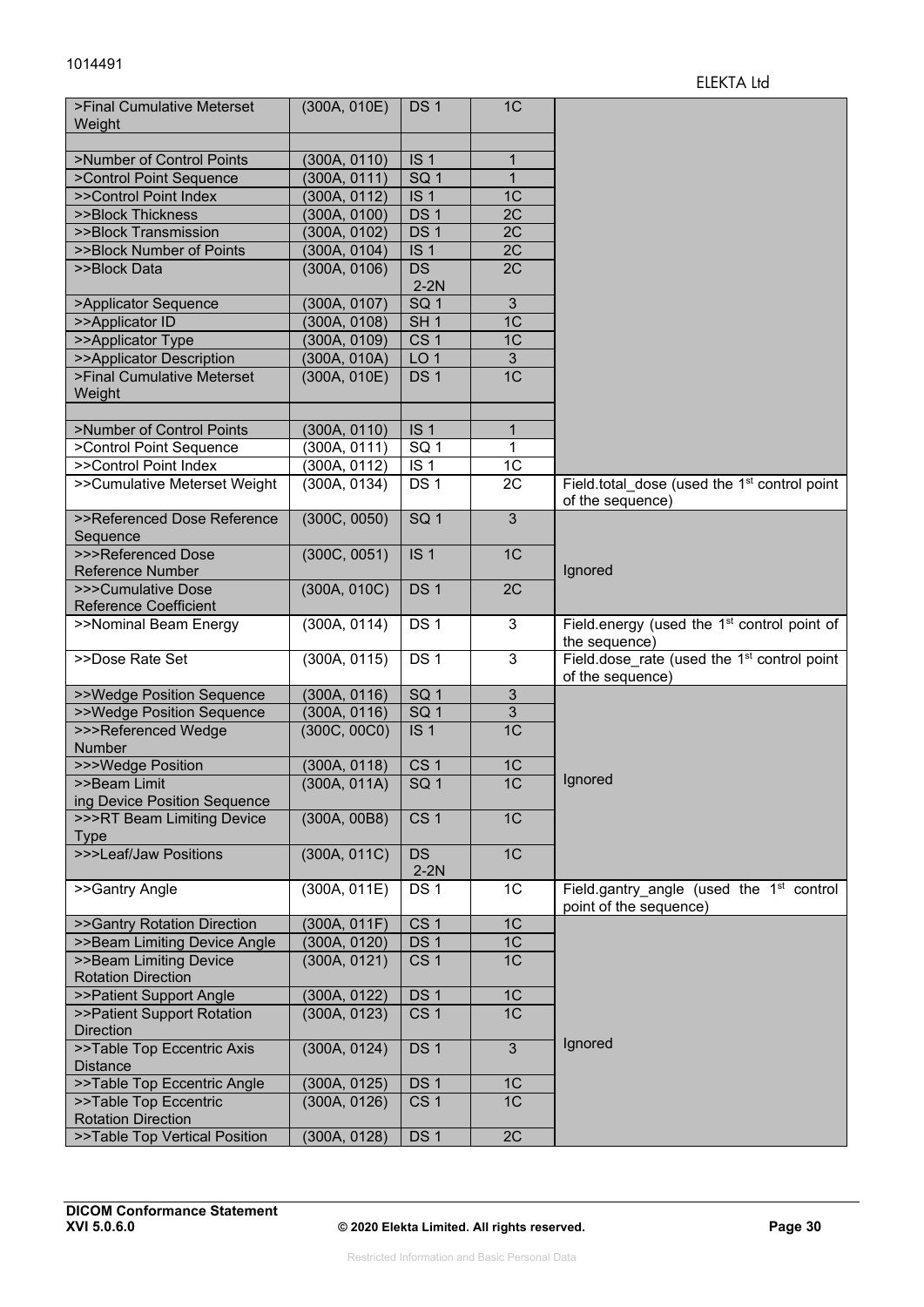#### ELEKTA Ltd

| >>Table Top Longitudinal<br><b>Position</b> | (300A, 0129) | DS <sub>1</sub> | 2C |                                                                                                                                                                                                        |
|---------------------------------------------|--------------|-----------------|----|--------------------------------------------------------------------------------------------------------------------------------------------------------------------------------------------------------|
| >>Table Top Lateral Position                | (300A. 012A) | DS <sub>1</sub> | 2C |                                                                                                                                                                                                        |
| >>Isocenter Position                        | (300A, 012C) | DS <sub>3</sub> | 2C | Split into Isocenter.x.<br>Isocenter.y<br>Isocenter.z<br>DIVT: These values will be checked<br>against user input if DIVT uses Isocenter<br>as Plan Validation method. See Note V<br>Import validation |
| >>Surface Entry Point                       | (300A. 012E) | DS <sub>3</sub> | 3  |                                                                                                                                                                                                        |
| >>Source to Surface Distance                | (300A, 0130) | DS <sub>1</sub> | 3  | Field ssd (used the 1 <sup>st</sup> control point of the<br>sequence)                                                                                                                                  |

#### **Table 20 RT Plan Storage SOP Class (SCP) – SOP Common Module**

| <b>Attribute Name</b>         | Taq          | VR, VM          | <b>DICOM</b><br>Type | <b>Notes/Constraints</b> |
|-------------------------------|--------------|-----------------|----------------------|--------------------------|
| <b>SOP Class UID</b>          | (0008, 0016) | UI <sub>1</sub> |                      |                          |
| SOP Instance UID              | (0008, 0018) | UI $1$          |                      | RTPlan.dicom uid         |
| <b>Specific Character Set</b> | (0008, 0005) | <b>CS 1-N</b>   | 1C                   |                          |
| Instance Creation Date        | (0008, 0012) | DA <sub>1</sub> |                      |                          |
| Instance Creation Time        | (0008, 0013) | <b>TM1</b>      |                      |                          |
| Instance Creator UID          | (0008, 0014) | UI <sub>1</sub> |                      |                          |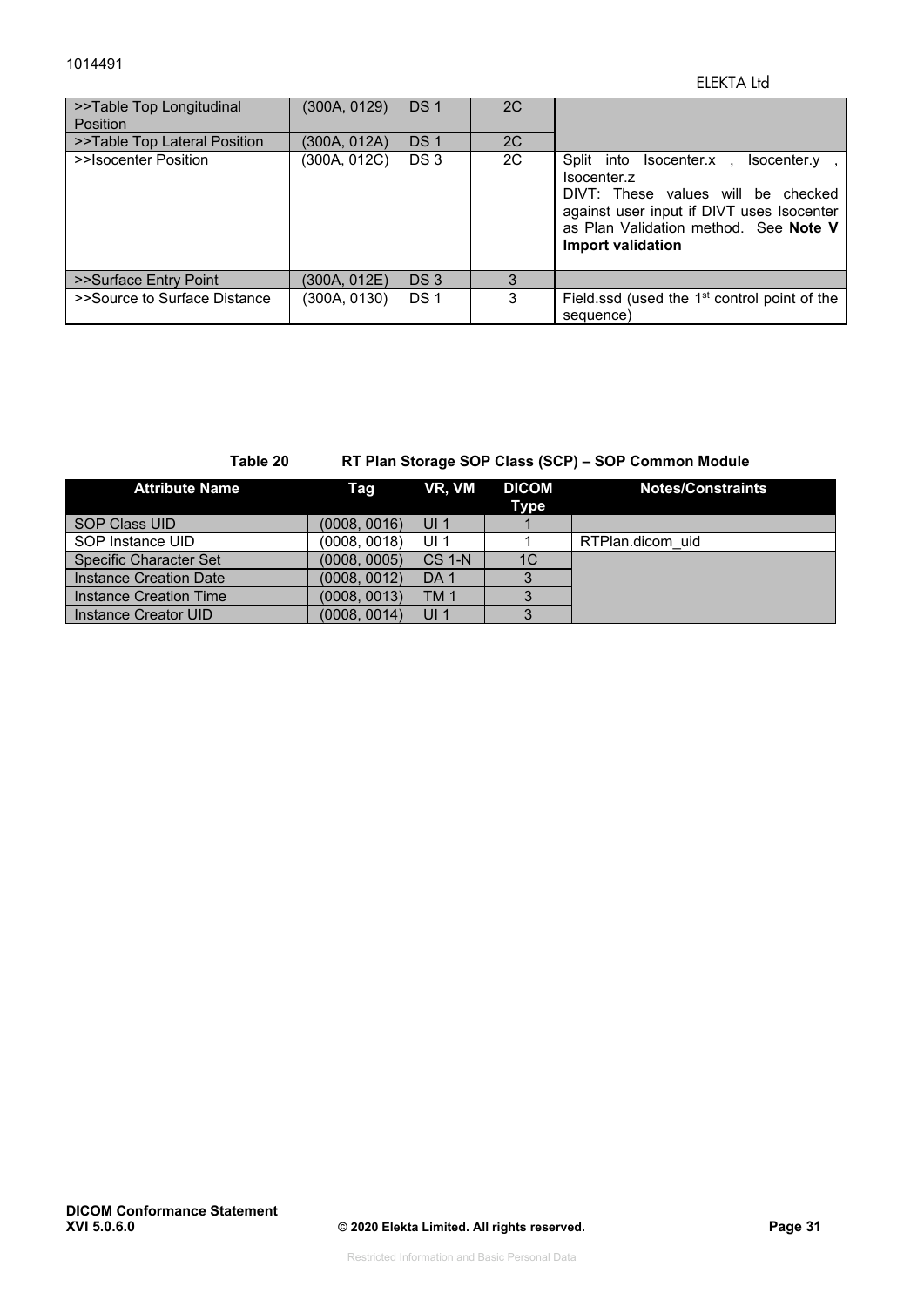# **B. Applied RT Structure Set IOD and mapping to Elekta Synergy™ Database**

# **B.1 Import of RT Structure Set**

The modules selected from the RT Structure Set IOD of DICOM for prescription import are given in Table 21. If a module is not listed, none of the attributes in that module is stored by Elekta Synergy™.

|  | Table 21 Applied Modules in the RT Structure Set IOD for Import (SCP Role) |  |  |  |  |  |
|--|----------------------------------------------------------------------------|--|--|--|--|--|
|--|----------------------------------------------------------------------------|--|--|--|--|--|

| IE.                  | <b>Module</b>                    | <b>Usage</b> |
|----------------------|----------------------------------|--------------|
| Patient              | Patient                          | M            |
| Study                | General Study (Ignored)          | M            |
| <b>Series</b>        | RT Series (Ignored)              | M            |
| Equipment            | General Equipment (Ignored)      | M            |
| <b>Structure Set</b> | Structure set                    | M            |
|                      | ROI contour                      | M            |
|                      | <b>ROI Observation (Ignored)</b> | M            |
|                      | SOP Common                       | M            |

# **B.2 RT Structure Set IOD Modules**

Table 22 to Table 25 specify, for each of the applied modules above, the attributes stored by Elekta Synergy™, further details of mapping onto the Elekta Synergy™ database, and any attribute specific constraints applicable to their use.

Ignored attributes are not stored into the Elekta Synergy™ patient database. **However, all DICOM objects must conform to the DICOM standard.** If any part of a RT Structure Set does not conform to the standard then that prescription is not saved into the database and the storage request is rejected. Thus, Elekta Synergy™ performs validation of the entire applied IOD. I.e. where attributes irrelevant to Elekta Synergy™ are included in a message, they must still have values that are valid according to the DICOM standard. Storage requests containing invalid attributes will be REJECTED. **(See**  Table 93**, Status Code A901).**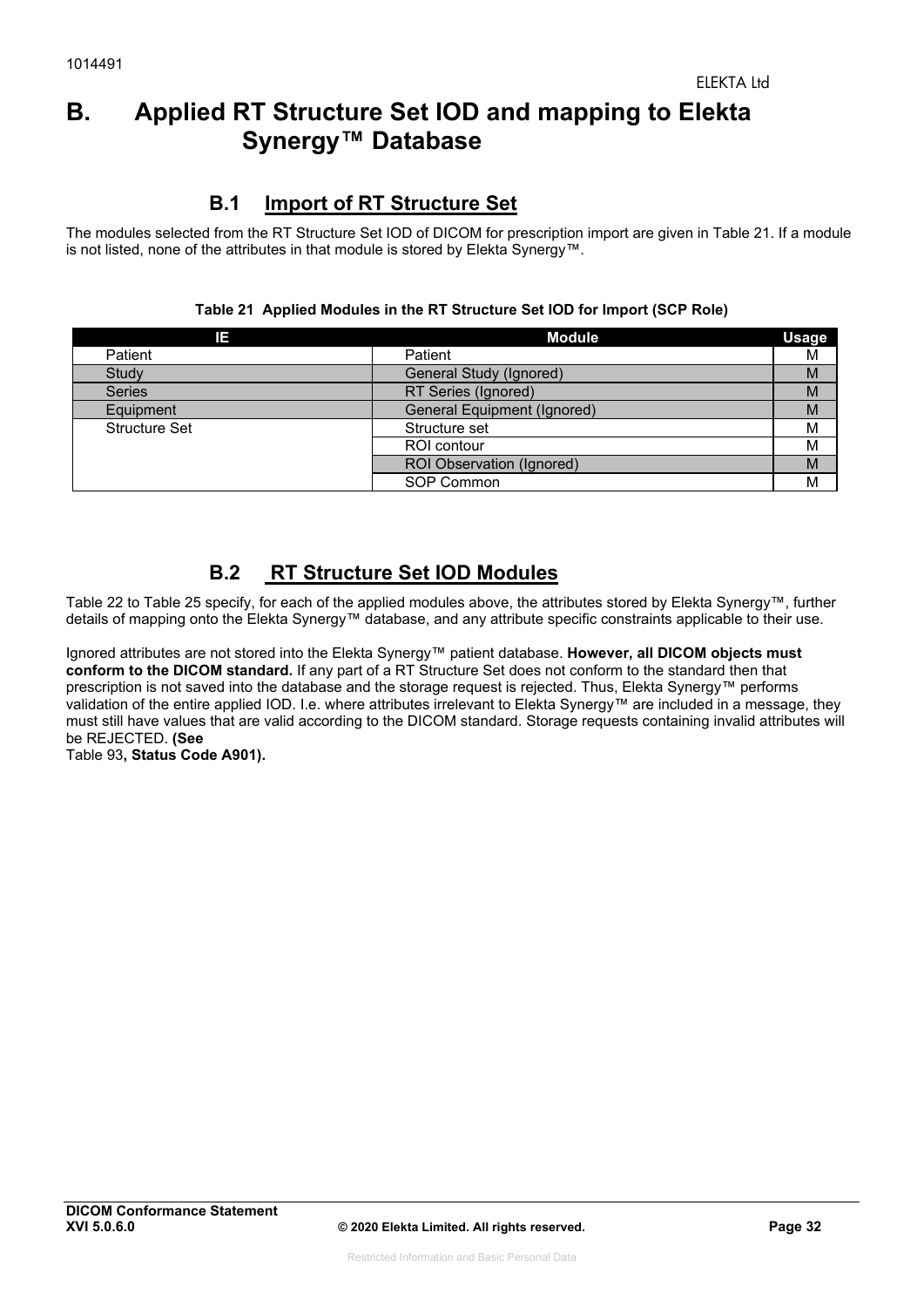| <b>Attribute Name</b>            | Tag          | VR,<br>VM       | <b>DICOM</b><br>Type | <b>Notes/Constraints</b> |
|----------------------------------|--------------|-----------------|----------------------|--------------------------|
| <b>Patients Name</b>             | (0010,0010)  | PN <sub>1</sub> | $\overline{2}$       | See Note VI              |
| Patient ID                       | (0010, 0020) | LO <sub>1</sub> | $\overline{2}$       | See Note VII             |
| Patient's Birth Date             | (0010, 0030) | DA <sub>1</sub> | $\overline{2}$       |                          |
| <b>Patients Sex</b>              | (0010, 0040) | CS <sub>1</sub> | $\overline{2}$       |                          |
| <b>Referenced Patient</b>        | (0008, 1120) | SQ <sub>1</sub> | 3                    |                          |
| Sequence                         |              |                 |                      | lgnored                  |
| >Referenced SOP Class<br>UID.    | (0008, 1150) | UI <sub>1</sub> | 1 <sup>C</sup>       |                          |
| >Referenced SOP Instance<br>UID. | (0008, 1155) | UI <sub>1</sub> | 1 <sup>C</sup>       |                          |
| Patient's Birth Time             | (0010, 0032) | TM <sub>1</sub> | 3                    |                          |
| <b>Other Patient IDs</b>         | (0010, 1000) | $LO$ 1-N        | 3                    |                          |
| <b>Other Patient Names</b>       | (0010.1001)  | <b>PN 1-N</b>   | 3                    |                          |
| Ethnic Group                     | (0010, 2160) | SH <sub>1</sub> | 3                    |                          |
| <b>Patient Comments</b>          | (0010, 4000) | LT <sub>1</sub> | 3                    |                          |

#### **Note VI Handling of Empty Patient Identification Attributes**

The Patient ID (0010, 0020) and Patient Name (0010, 0010) attributes of the Patient Module are specified by DICOM as Type 2 and so may legally have zero length.

As a safety measure, however, **Elekta Synergy™** treats these attributes as Type 1 and will REJECT any RT Structure Set Storage request containing zero length values for these attributes. Which means this RT Structure Set won't enter the Elekta Synergy™ DICOM Transit database. **(See Table 93, Status Code C001)**.

#### **Note VII Patient ID Already Exists in Elekta Synergy™ Database**

If a patient with the Patient ID specified in the RT Structure Set Storage request already exists in the Elekta Synergy™ Main database, no further Patient Module attributes in the request will be imported. The check for an existing Patient ID is insensitive to case or leading/trailing spaces.

#### **Note VIII Mapping in Main database**

The values of this module are not used directly to populate a patient record in the main database because a RT Structure set is always imported with a RT Plan and at least 2 Ct images. Nonetheless the Elekta Synergy™ SCP performs the same checks on Patient ID and Patient name, and an error on one these would result in a transfer failure to our Elekta Synergy™ DICOM Transit database.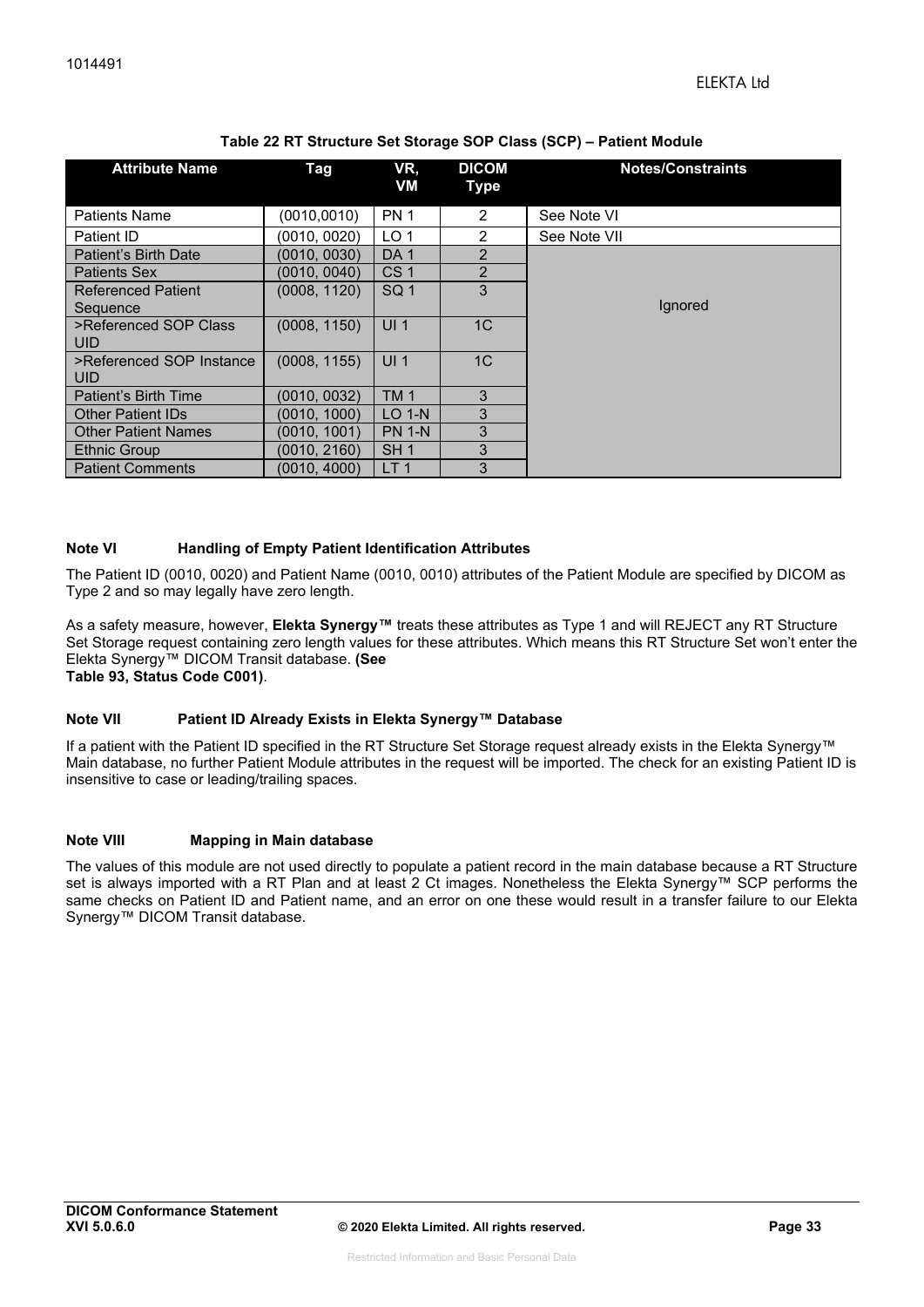#### **Table 23 RT Structure Set Storage SOP Class (SCP) – ROI contour Module**

| <b>Attribute Name</b>          | Tag          | VR, VM          | <b>DICO</b><br>м<br><b>Type</b> | <b>Notes/Constraints</b>                  |
|--------------------------------|--------------|-----------------|---------------------------------|-------------------------------------------|
| <b>ROI Contour Sequence</b>    | 3006,0039)   | SQ              |                                 | See Note IX                               |
| >Referenced ROI Number         | (3006,0084)  | IS <sub>1</sub> |                                 | See Note IX                               |
| >ROI Display Color             | (3006,002A)  | IS <sub>3</sub> | 3                               | See Note IX (used to create LUT<br>table) |
| >Contour Sequence              | 3006,0040)   | SQ <sub>1</sub> | 3                               | See Note IX                               |
| >>Contour Number               | (3006, 0048) | IS <sub>1</sub> | 3                               | See Note IX                               |
| >>Attached Contours            | (3006,0049)  | $IS1-n$         | 3                               |                                           |
| >>Contour Image Sequence       | (3006, 0016) | SQ <sub>1</sub> | 3                               |                                           |
| >>>Referenced SOP Class UID    | (0008, 1150) | UI <sub>1</sub> | 1 <sup>C</sup>                  | Ignored                                   |
| >>>Referenced SOP Instance UID | (0008, 1155) | UI <sub>1</sub> | 1 <sup>C</sup>                  |                                           |
| >>>Referenced Frame Number     | (0008,1160)  | $IS1-n$         | 1C                              |                                           |
| >>Contour Geometric Type       | (3006.0042)  | CS <sub>1</sub> | 1C                              | See Note IX                               |
| >>Contour Slab Thickness       | (3006.0044)  | DS <sub>1</sub> | 3                               | lgnored                                   |
| >>Contour Offset Vector        | (3006, 0045) | DS <sub>3</sub> | 3                               |                                           |
| >>Number of Contour Points     | 3006,0046)   | IS <sub>1</sub> | 1C                              | See Note IX                               |
| >>Contour Data                 | 3006,0050)   | DS 3-3n         | 1C                              | See Note IX                               |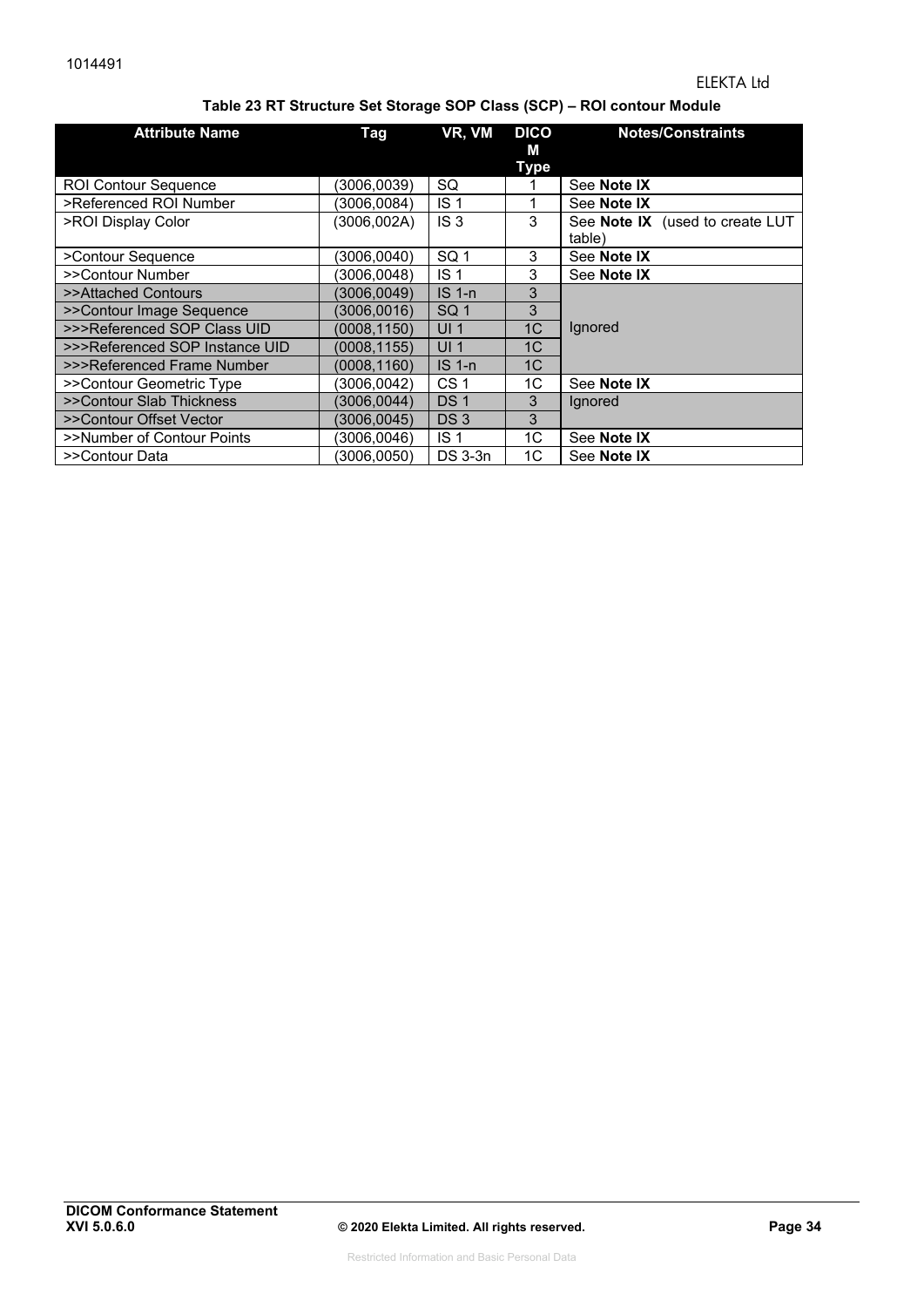#### **Table 24 RT Structure Set SOP Class (SCP) – Structure Set Module**

| <b>Attribute Name</b>                                         | Tag          | VR, VM              | <b>Typ</b><br>е | <b>Description</b>                              |
|---------------------------------------------------------------|--------------|---------------------|-----------------|-------------------------------------------------|
| <b>Structure Set Label</b>                                    | (3006,0002)  | SH <sub>1</sub>     | $\overline{1}$  |                                                 |
| <b>Structure Set Name</b>                                     | (3006,0004)  | LO <sub>1</sub>     | 3               |                                                 |
| <b>Structure Set Description</b>                              | (3006,0006)  | ST <sub>1</sub>     | 3               | Ignored                                         |
| <b>Instance Number</b>                                        | (0020, 0013) | IS <sub>1</sub>     | $\overline{3}$  |                                                 |
| <b>Structure Set Date</b>                                     | (3006,0008)  | DA <sub>1</sub>     | $\overline{2}$  |                                                 |
| Referenced<br>Reference<br>Frame<br><sub>of</sub><br>Sequence | (3006, 0010) | SQ <sub>1</sub>     | $\overline{3}$  |                                                 |
| >Frame of Reference UID                                       | (0020, 0052) | U1                  | $\overline{1C}$ | Used to link to CT Images (see<br>Note XV)      |
| >Frame of Reference Relationship<br>Sequence                  | (3006, 00C0) | SG <sub>1</sub>     | $\overline{3}$  |                                                 |
| >>Related Frame of Reference UID                              | (3006, 00C2) | UI1                 | 1C              |                                                 |
| >>Frame of Reference Transformation<br><b>Type</b>            | (3006, 00C4) | CS <sub>1</sub>     | 1 <sup>C</sup>  | Ignored                                         |
| >>Frame of Reference Transformation<br><b>Matrix</b>          | (3006, 00C6) | <b>DS 16</b>        | 1 <sup>C</sup>  |                                                 |
| >>Frame of Reference Transformation<br>Comment                | (3006, 00C8) | LO <sub>1</sub>     | $\mathbf{3}$    |                                                 |
| >RT Referenced Study Sequence                                 | (3006, 0012) | SQ <sub>1</sub>     | $\overline{3}$  |                                                 |
| >>Referenced SOP Class UID                                    | (0008, 1150) | UI1                 | 1 <sup>C</sup>  |                                                 |
| >>Referenced SOP Instance UID                                 | (0008, 1155) | UI <sub>1</sub>     | 1 <sup>C</sup>  | Used to link to CT Images (see                  |
| >>RT Referenced Series Sequence                               | (3006, 0014) | SG <sub>1</sub>     | $\overline{1C}$ | Note X)                                         |
| >>>Series Instance UID                                        | (0020, 000E) | $\overline{UI1}$    | $\overline{1C}$ |                                                 |
| >>>Contour Image Sequence                                     | (3006, 0016) | $\overline{SQ}$ 1   | 1C              |                                                 |
| >>>>Referenced SOP Class UID                                  | (0008, 1150) | UI1                 | 1C              |                                                 |
| >>>>Referenced SOP Instance UID                               | (0008, 1155) | UI <sub>1</sub>     | 1 <sup>C</sup>  | Ignored                                         |
| >>>>Referenced Frame Number                                   | (0008, 1160) | $\overline{IS}$ 1-n | $\overline{3}$  |                                                 |
| Structure Set ROI Sequence                                    | (3006, 0020) | SQ <sub>1</sub>     | $\mathbf{3}$    |                                                 |
| >ROI Number                                                   | (3006, 0022) | $\overline{1S}$ 1   | 1C              | See Note IX<br>(used to create<br>Lookup table) |
| >Referenced Frame of Reference UID                            | (3006, 0024) | UI <sub>1</sub>     | 1 <sup>C</sup>  | Ignored                                         |
| >ROI Name                                                     | (3006, 0026) | LO <sub>1</sub>     | 2C              | See Note IX<br>(used to create<br>Lookup table  |
| >ROI Description                                              | (3006, 0028) | ST <sub>1</sub>     | $\overline{3}$  |                                                 |
| >ROI Volume                                                   | (3006,002C)  | DS <sub>1</sub>     | $\overline{3}$  |                                                 |
| >ROI Generation Algorithm                                     | (3006,0036)  | CS <sub>1</sub>     | 2C              | Ignored                                         |
| >ROI Generation Description                                   | (3006, 0038) | LO <sub>1</sub>     | 3               |                                                 |

#### **Note IX Useful attribute not saved in database:**

These attributes are used in processing a visualisation file compatible with XVI viewer during import from the Elekta Synergy™ DICOM Transit database to the main database.

#### **Note X Linking RT Structure set and CT series:**

In addition to the cross check on Frame of Reference UID (0020,0052) declared in CT Images and RT Structure set, after import was initiated XVI will check that the RT Structure set contain the following information:

>RT Referenced Study Sequence (3006,0012)

>> Referenced SOP Instance UID (0008,1155)

>> RT Referenced Series Sequence (3006,0014)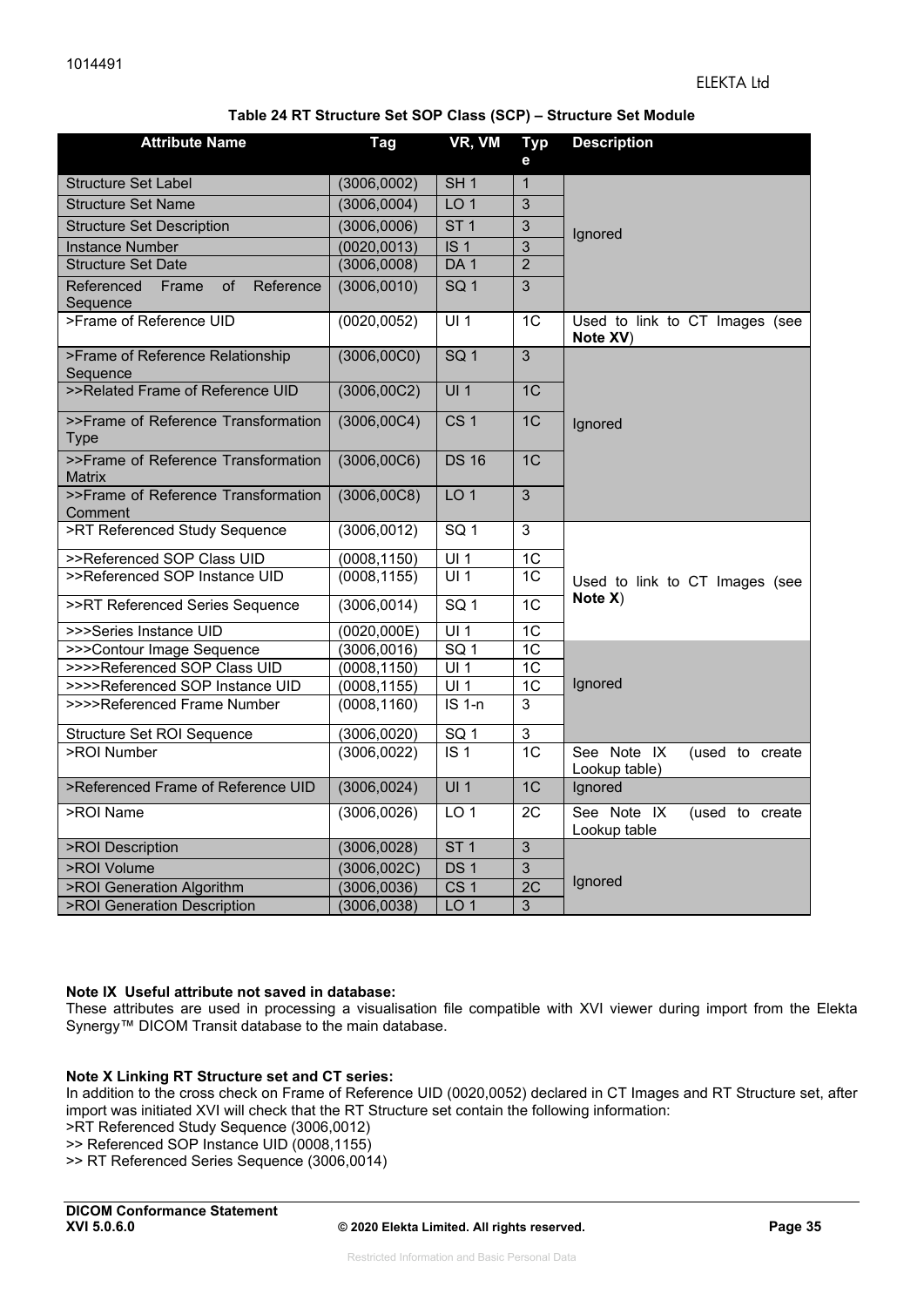#### >>> Series Instance UID (0020,000E)

If any of this information is not present , XVI will display a warning as this information is required to be certain that the CT series imported with this Dicom data set is the one that was used during planning and not another scan that was made before or after the planning scan without zeroing the CT table in between .

If this information is present XVI will validate it against the information present in the CT series being imported. If a discrepancy is detected an error will be displayed and the import will stop.

#### **Table 25 RT Structure Set Storage SOP Class (SCP) – SOP Common Module**

| <b>Attribute Name</b>         | Tag          | VR,<br>VM       | <b>DICOM</b><br>Type | <b>Notes/Constraints</b>        |
|-------------------------------|--------------|-----------------|----------------------|---------------------------------|
| <b>SOP Class UID</b>          | (0008,0016)  | UI <sub>1</sub> |                      | lanored                         |
| SOP Instance UID              | (0008, 0018) | UI <sub>1</sub> |                      | StructureSet.dicom uid, used to |
|                               |              |                 |                      | link to RT Plans. (see Note XV) |
| <b>Specific Character Set</b> | (0008.0005)  | <b>CS 1-N</b>   | 1 <sup>C</sup>       |                                 |
| Instance Creation Date        | (0008, 0012) | DA <sub>1</sub> | 3                    |                                 |
| Instance Creation Time        | (0008, 0013) | <b>TM1</b>      | 3                    | lgnored                         |
| Instance Creator UID          | (0008, 0014) | UI <sub>1</sub> | 3                    |                                 |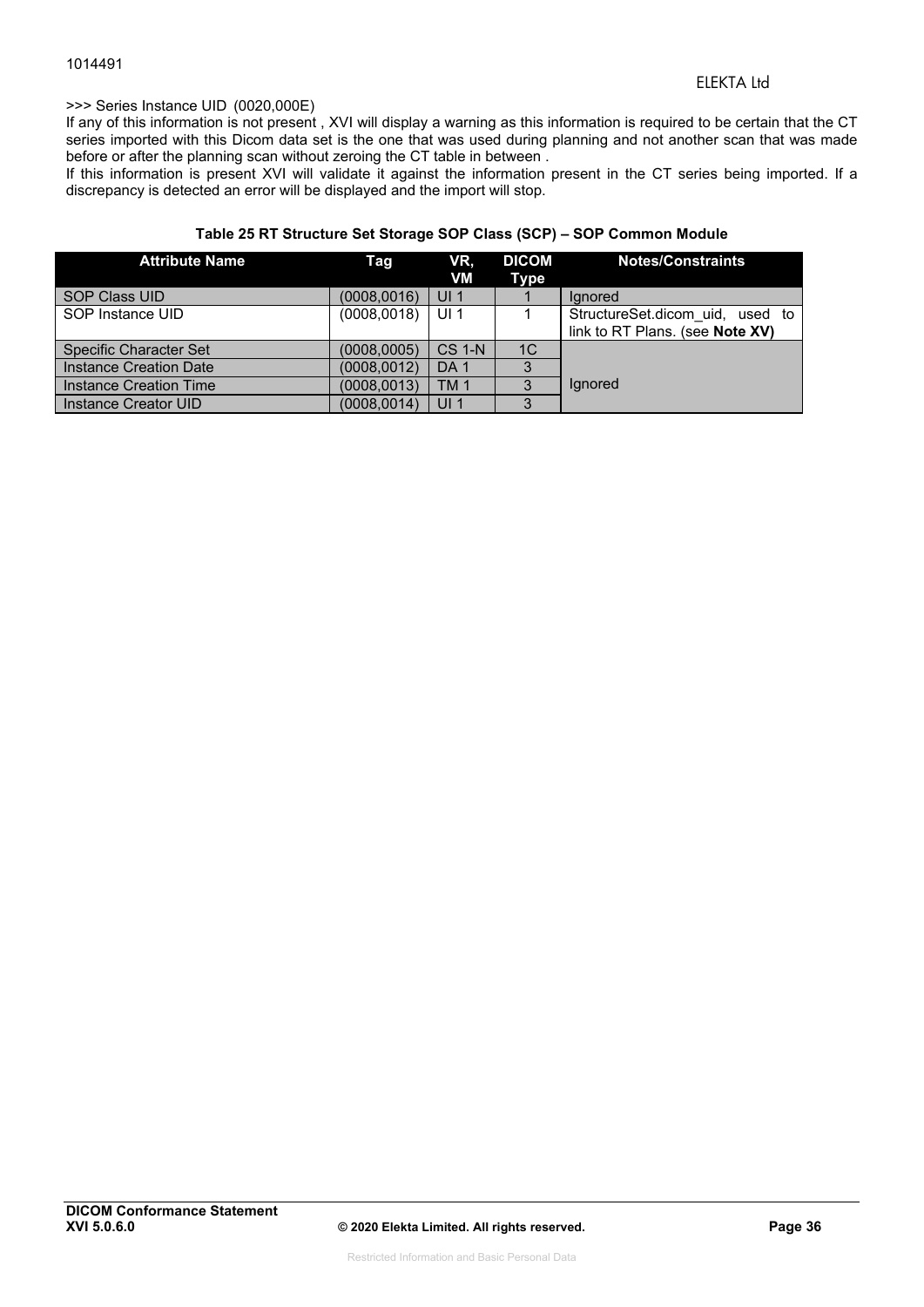# **C. Applied CT Image IOD and mapping to Elekta Synergy™ Database**

## **C.1 Import of CT Image**

The modules selected from the CT Image IOD of DICOM for prescription import are given in Table 26 If a module is not listed, none of the attributes in that module is stored by Elekta Synergy™.

| IE.                | <b>MODULE</b>               | <b>USAGE</b> |
|--------------------|-----------------------------|--------------|
| Patient            | Patient                     | м            |
| Study              | General Study (Ignored)     | M            |
| <b>Series</b>      | <b>General Series</b>       | M            |
| Frame of reference | Frame of Reference          | M            |
| Equipment          | General equipment (Ignored) | M            |
| Image              | General image (Ignored)     | M            |
|                    | Image plane                 | м            |
|                    | Image Pixel                 | м            |
|                    | CT Image                    | м            |
|                    | SOP Common (Ignored)        | M            |

#### **Table 26 Applied Modules in the CT Image IOD for Import (SCP Role)**

Table 27 to Table 32 specify, for each of the applied modules above, the attributes stored by Elekta Synergy™, further details of mapping onto the Elekta Synergy™ database, and any attribute specific constraints applicable to their use.

Ignored attributes are not stored into the Elekta Synergy™ patient database. **However, all DICOM objects must conform to the DICOM standard.** If any part of a CT Image does not conform to the standard then that prescription is not saved into the database and the storage request is rejected. Thus, Elekta Synergy™ performs validation of the entire applied IOD. I.e. where attributes irrelevant to Elekta Synergy™ are included in a message, they must still have values that are valid according to the DICOM standard. Storage requests containing invalid attributes will be REJECTED. **(See** Table 93**, Status Code A901).**

| <b>Attribute Name</b>                     | Tag          | VR, VM          | <b>DICOM</b><br><b>Type</b> | <b>Notes/Constraints</b> |
|-------------------------------------------|--------------|-----------------|-----------------------------|--------------------------|
| <b>Patients Name</b>                      | (0010.0010)  | <b>PN 1</b>     | 2                           | See Note XI and Note XII |
| Patient ID                                | (0010, 0020) | LO <sub>1</sub> | $\mathcal{P}$               | See Note XI and Note XII |
| Patient's Birth Date                      | (0010, 0030) | DA <sub>1</sub> | $\mathcal{P}$               |                          |
| <b>Patients Sex</b>                       | (0010, 0040) | CS <sub>1</sub> | $\mathcal{P}$               |                          |
| <b>Referenced Patient Sequence</b>        | (0008, 1120) | SQ <sub>1</sub> | 3                           |                          |
| >Referenced SOP Class UID                 | (0008, 1150) | UI <sub>1</sub> | 1C                          |                          |
| >Referenced SOP<br>Instance<br><b>UID</b> | (0008, 1155) | UI <sub>1</sub> | 1 <sup>C</sup>              | lgnored                  |
| Patient's Birth Time                      | (0010, 0032) | <b>TM1</b>      | 3                           |                          |
| <b>Other Patient IDs</b>                  | (0010, 1000) | $LO$ 1-N        | 3                           |                          |
| <b>Other Patient Names</b>                | (0010, 1001) | <b>PN 1-N</b>   | 3                           |                          |
| Ethnic Group                              | (0010, 2160) | SH <sub>1</sub> | 3                           |                          |
| <b>Patient Comments</b>                   | (0010, 4000) | LT <sub>1</sub> | 3                           |                          |

#### **Table 27 CT Image Storage SOP Class (SCP) – Patient Module**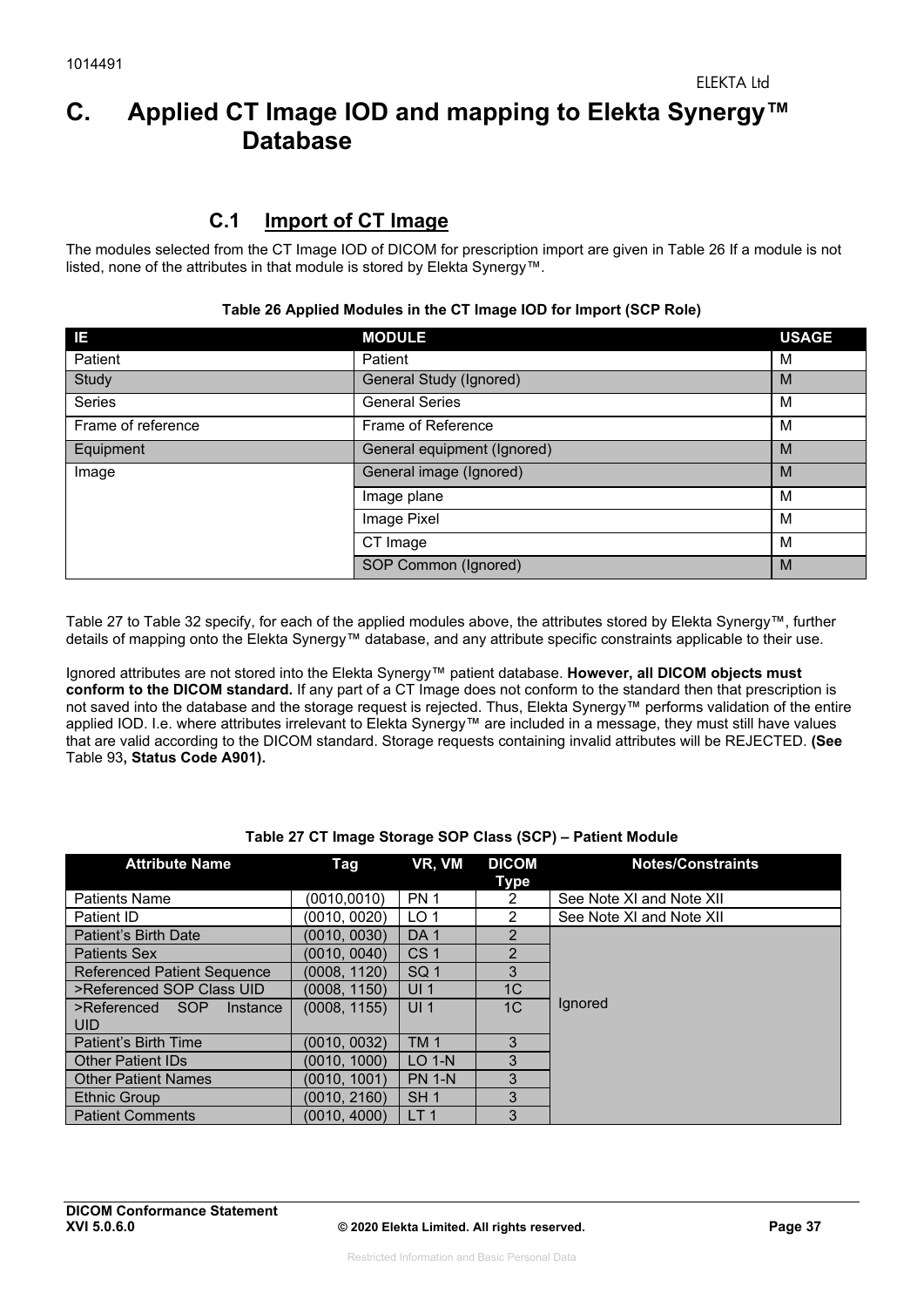#### **Note XI Handling of Empty Patient Identification Attributes**

The Patient ID (0010, 0020) and Patient Name (0010, 0010) attributes of the Patient Module **are** specified by DICOM as Type 2 and so may legally have zero length.

As a safety measure, however, **Elekta Synergy™** treats these attributes as Type 1 and will REJECT any CT Image Storage request containing zero length values for these attributes. **(See Table 93, Status Code C001)**.

#### **Note XII Patient ID Already Exists in Elekta Synergy™ Database**

If a patient with the Patient ID specified in the CT Image Storage request already exists in the Elekta Synergy™ database, no further Patient Module attributes in the request will be imported. The check for an existing Patient ID is insensitive to case or leading/trailing spaces.

#### **Note XIII Mapping in Main database**

The values of this module are not used directly to populate a patient record in the main database because a CT Image is always imported with a RT Plan and a RT Structure set. Nonetheless the Elekta Synergy™ SCP performs the same checks on Patient ID and Patient name, and an error on one of these would result in a transfer failure to our Elekta Synergy™ DICOM Transit Database.

| <b>Name</b>                                     | <b>Tag</b>   | <b>Type</b>    | VR, VM          | <b>Notes/Constraints</b>                     |
|-------------------------------------------------|--------------|----------------|-----------------|----------------------------------------------|
| Modality                                        | (0008, 0060) | $\mathbf{1}$   | CS <sub>1</sub> | Ignored                                      |
| Series Instance UID                             | (0020, 000E) | $\mathbf{1}$   | UI <sub>1</sub> | CT.dicom uid                                 |
| <b>Series Number</b>                            | (0020, 0011) | $\overline{2}$ | IS <sub>1</sub> |                                              |
| <b>Series Date</b>                              | (0008, 0021) | $\overline{3}$ | DA 1            |                                              |
| <b>Series Time</b>                              | (0008, 0031) | 3              | TM <sub>1</sub> |                                              |
| Performing Physicians' Name                     | (0008, 1050) | 3              | <b>PN 1-n</b>   |                                              |
| Performing Physician Identification<br>Sequence | (0008, 1052) | 3              | SQ <sub>1</sub> |                                              |
| <b>Protocol Name</b>                            | (0018, 1030) | 3              | LO <sub>1</sub> |                                              |
| <b>Series Description</b>                       | (0008, 103E) | $\overline{3}$ | LO <sub>1</sub> | Ignored                                      |
| <b>Operators' Name</b>                          | (0008, 1070) | 3              | <b>PN 1-n</b>   |                                              |
| <b>Operator Identification Sequence</b>         | (0008, 1072) | $\overline{3}$ | SQ <sub>1</sub> |                                              |
| Referenced Performed Procedure                  | (0008, 1111) | 3              | SQ <sub>1</sub> |                                              |
| <b>Step Sequence</b>                            |              |                |                 |                                              |
| >Referenced SOP Class UID                       | (0008, 1150) | 1 <sup>C</sup> | UI1             |                                              |
| >Referenced SOP Instance UID                    | (0008, 1155) | 1 <sup>C</sup> | UI1             |                                              |
| <b>Body Part Examined</b>                       | (0018, 0015) | $\overline{3}$ | CS <sub>1</sub> |                                              |
| <b>Patient Position</b>                         | (0018, 5100) | 2C             | CS <sub>1</sub> | Used for viewer file creation(Note<br>$IX$ ) |
| <b>Smallest Pixel Value in Series</b>           | (0028, 0108) | $\overline{3}$ | US or SS 1      |                                              |
| Largest Pixel Value in Series                   | (0028, 0109) | $\overline{3}$ | US or SS 1      |                                              |
| <b>Request Attributes Sequence</b>              | (0040, 0275) | $\overline{3}$ | SQ <sub>1</sub> |                                              |
| >Requested Procedure ID                         | (0040, 1001) | 1 <sup>C</sup> | SH <sub>1</sub> |                                              |
| >Scheduled Procedure Step ID                    | (0040, 0009) | 1C             | SH <sub>1</sub> |                                              |
| >Scheduled Procedure Step<br>Description        | (0040, 0007) | 3              | LO <sub>1</sub> |                                              |
| >Scheduled Protocol Code Sequence               | (0040,0008)  | 3              | SQ <sub>1</sub> | Ignored                                      |
| Performed Procedure Step ID                     | (0040, 0253) | 3              | SH <sub>1</sub> |                                              |
| Performed Procedure Step Start Date             | (0040, 0244) | 3              | DA <sub>1</sub> |                                              |
| Performed Procedure Step Start Time             | (0040, 0245) | 3              | <b>TM1</b>      |                                              |
| Performed Procedure Step<br>Description         | (0040, 0254) | $\mathbf{3}$   | LO <sub>1</sub> |                                              |

#### **Table 28 CT Image SOP Class (SCP) – General Series Module**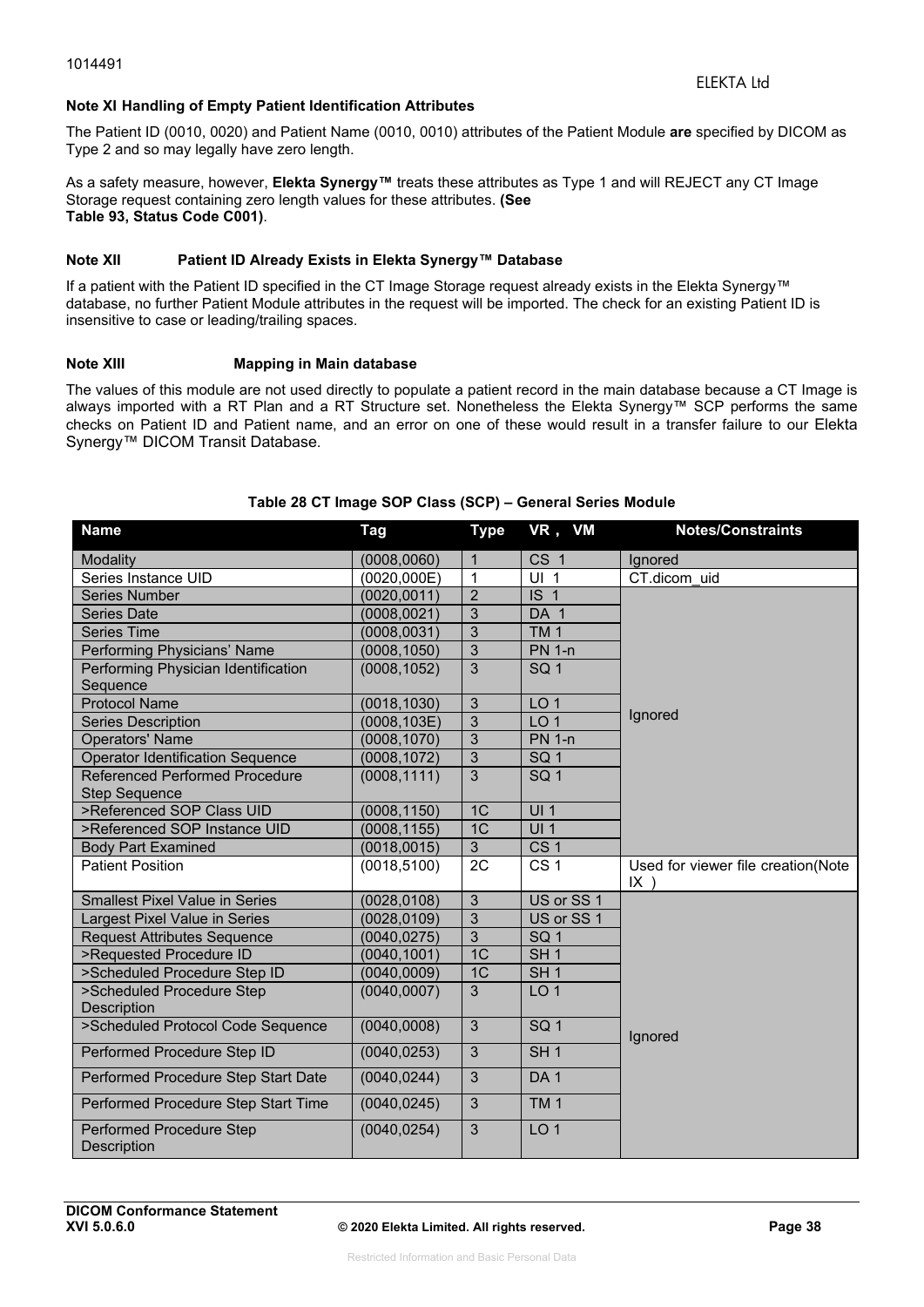| Performed Protocol Code Sequence                   | (0040.0260)  | SQ <sub>1</sub> |
|----------------------------------------------------|--------------|-----------------|
| Comments on the Performed<br><b>Procedure Step</b> | (0040, 0280) | CT 1            |

#### **Note XIV Tags used but stored in Dicom file**

All other tables are ignored as far as the database is concerned. However the Dicom file is saved and is loaded and processed every time it has to be displayed.

#### **Table 29 CT Image Storage SOP Class (SCP) – Frame of reference Module**

| <b>Name</b>                         | Taq          | VR.<br>VM       | Type Notes/Constraints                                      |
|-------------------------------------|--------------|-----------------|-------------------------------------------------------------|
| Frame of reference UID              | (0020, 0052) | 1 ال            | Used to link to Structure set (see <b>Note</b><br><b>XV</b> |
| <b>Position Reference Indicator</b> | (0020.1040)  | LO <sup>1</sup> | lanored                                                     |

#### **Note XV Linking of Dicom objects:**

Elekta Synergy only allows import of CT Image, RT Structure set or RT Plan from the Elekta Synergy Dicom Transit database to the main database (Using the interface DIVT) if they are part of a complete Dicom set. The relation between these objects is detected by checking the values of specific tags (see Figure 2)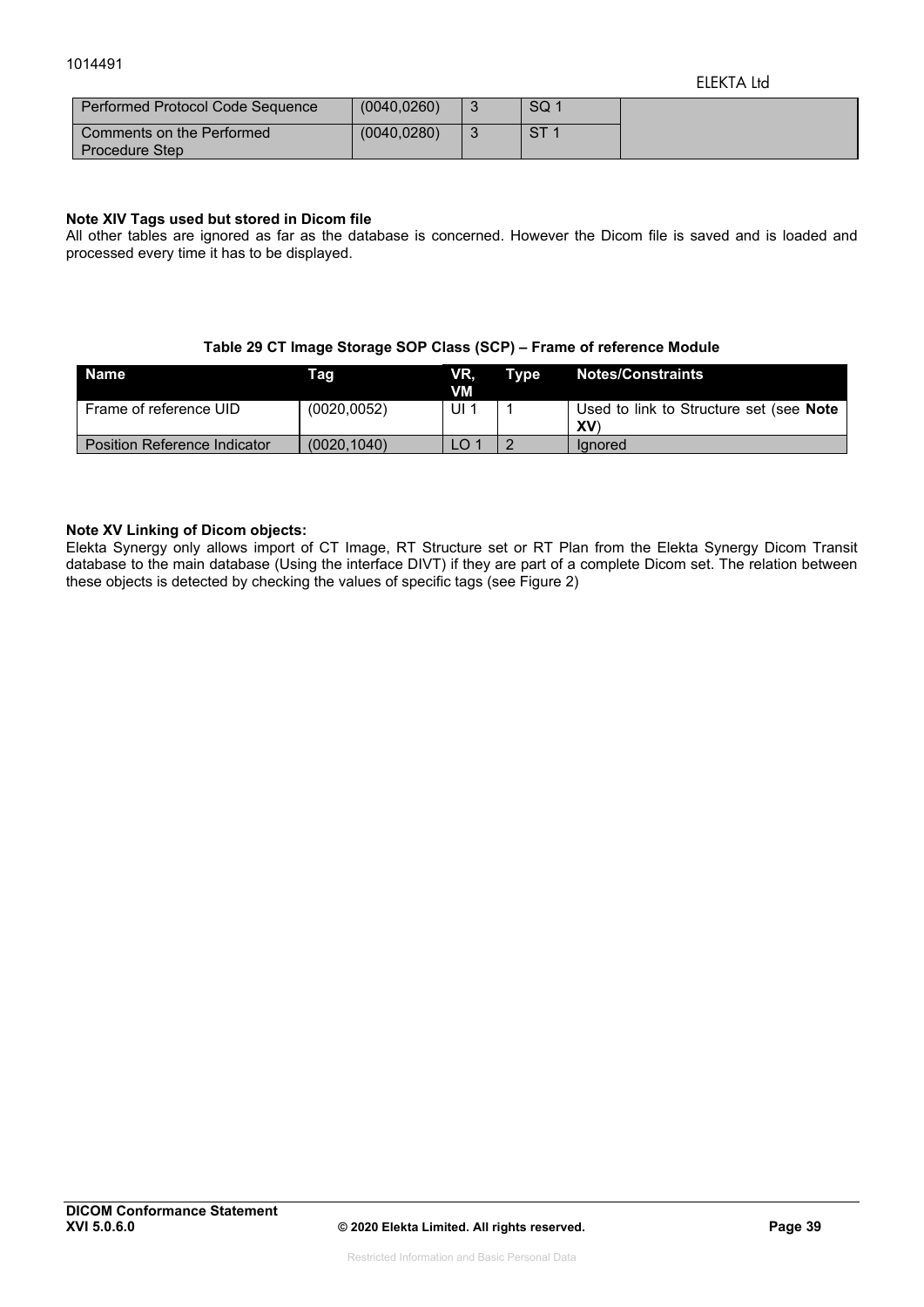



**Figure 2 Tags used to link Dicom set** 

|  | Table 30 CT Image Storage SOP Class (SCP) - Image Plane Module |
|--|----------------------------------------------------------------|
|--|----------------------------------------------------------------|

| <b>Name</b>                 | Tag          | <b>DICOM</b><br>Type | VM, VR          | <b>Notes/Constraints</b>                                                                                                                                                       |
|-----------------------------|--------------|----------------------|-----------------|--------------------------------------------------------------------------------------------------------------------------------------------------------------------------------|
| Pixel spacing               | (0028,0030)  |                      | DS <sub>2</sub> | Used for viewer file creation (Note $IX$ )<br>If the pixel spacing value differs in one<br>slice of the series, XVI will fail the<br>import. (tolerance $1/10000$ mm)          |
| Image Orientation (Patient) | (0020, 0037) | 1                    | DS 6            | Used for viewer file creation (Note $IX$ )<br>If the image orientation is not constant<br>across the CT series, XVI will fail the<br>import. (tolerance $1/10000$ mm)          |
| Image Position (Patient)    | (0020, 0032) |                      | DS 3            | Used for viewer file creation (Note $IX$ )<br>If image position for all slices in the<br>series is not on a straight line, XVI will<br>fail the import. (tolerance $1/100$ mm) |
| <b>Slice Thickness</b>      | (0018,0050)  |                      | DS <sub>1</sub> | Used for viewer file creation (Note IX)                                                                                                                                        |
| <b>Slice Location</b>       | (0020, 1041) | 3                    | DS <sub>1</sub> | lgnored                                                                                                                                                                        |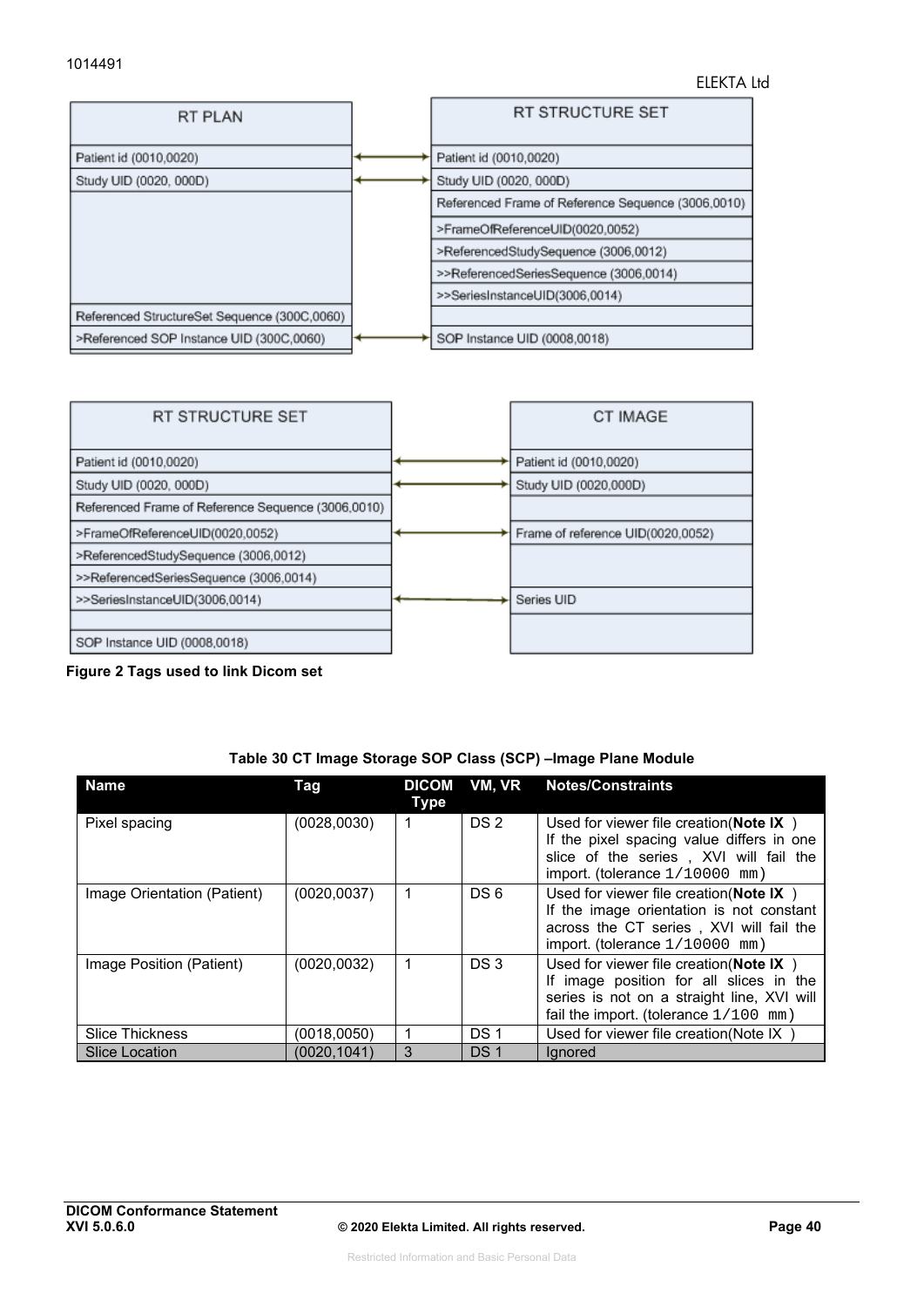|  | Table 31 CT Image Storage SOP Class (SCP) –Image Pixel Module |  |  |  |
|--|---------------------------------------------------------------|--|--|--|
|  |                                                               |  |  |  |

| <b>Name</b>                                           | Tag          | <b>DICOM</b><br><b>Type</b> | VM, VR                                    | <b>Notes/Constraints</b>                                  |
|-------------------------------------------------------|--------------|-----------------------------|-------------------------------------------|-----------------------------------------------------------|
| Samples per Pixel                                     | (0028, 0002) | 1                           | <b>US1</b>                                | Ignored                                                   |
| Photometric Interpretation                            | (0028, 0004) | $\mathbf{1}$                | CS <sub>1</sub>                           |                                                           |
| Rows                                                  | (0028, 0010) | 1                           | <b>US1</b>                                | Used for viewer file creation(Note IX                     |
| Columns                                               | (0028,0011)  | $\mathbf{1}$                | <b>US1</b>                                | Used for viewer file creation(Note IX)                    |
| <b>Bits Allocated</b>                                 | (0028, 0100) | 1                           | <b>US1</b>                                | Used for viewer file creation(Note IX )<br>(see Note XVI) |
| <b>Bits Stored</b>                                    | (0028, 0101) | 1                           | <b>US1</b>                                | Used for viewer file creation(Note IX                     |
| High Bit                                              | (0028, 0102) | 1                           | US <sub>1</sub>                           |                                                           |
| <b>Pixel Representation</b>                           | (0028, 0103) | $\mathbf{1}$                | <b>US1</b>                                | Used for viewer file creation (Note IX)                   |
| <b>Pixel Data</b>                                     | (7FE0,0010)  | 1                           | <b>OW</b><br>or<br>OB <sub>1</sub>        | Used for viewer file creation(Note IX)                    |
| <b>Planar Configuration</b>                           | (0028, 0006) | 1C                          | <b>US1</b>                                |                                                           |
| <b>Pixel Aspect Ratio</b>                             | (0028, 0034) | 1 <sub>C</sub>              | IS <sub>2</sub>                           |                                                           |
| <b>Smallest Image Pixel Value</b>                     | (0028, 0106) | 3                           | <b>US</b><br><b>or</b><br><b>SS1</b>      |                                                           |
| Largest Image Pixel Value                             | (0028, 0107) | 3                           | <b>US</b><br><b>or</b><br><b>SS1</b>      |                                                           |
| Red Palette Color Lookup<br><b>Table Descriptor</b>   | (0028, 1101) | 1 <sub>C</sub>              | <b>US</b><br><b>or</b><br>SS <sub>3</sub> |                                                           |
| Green Palette Color Lookup<br><b>Table Descriptor</b> | (0028, 1102) | 1C                          | <b>US</b><br><b>or</b><br>SS <sub>3</sub> | Ignored                                                   |
| Blue Palette Color Lookup<br><b>Table Descriptor</b>  | (0028, 1103) | 1C                          | <b>US</b><br><b>or</b><br>SS <sub>3</sub> |                                                           |
| Red Palette Color Lookup<br>Table Data                | (0028, 1201) | 1C                          | OW <sub>1</sub>                           |                                                           |
| Green Palette Color Lookup<br><b>Table Data</b>       | (0028, 1202) | 1C                          | OW <sub>1</sub>                           |                                                           |
| Blue Palette Color Lookup<br><b>Table Data</b>        | (0028, 1203) | 1C                          | OW <sub>1</sub>                           |                                                           |

#### **Note XVI handling of non 16 bit CT Images**

We will reject the non 16 bit images, the check will be made against the Bits allocated tag (0028,0100) from the CT Image module (**Status Code C027)** 

|  |  | Table 32 CT Image Storage SOP Class (SCP) -CT Image Module |  |
|--|--|------------------------------------------------------------|--|
|  |  |                                                            |  |

| Name                            | Tag          | <b>DICOM</b><br>Type | VM, VR          | <b>Notes/Constraints</b>               |
|---------------------------------|--------------|----------------------|-----------------|----------------------------------------|
| Image Type                      | (0008,0008)  |                      | $CS$ 1-n        |                                        |
| Samples per Pixel               | (0028.0002)  |                      | US <sub>1</sub> |                                        |
| Photometric Interpretation      | (0028.0004)  |                      | CS <sub>1</sub> | Ignored                                |
| <b>Bits Allocated</b>           | (0028, 0100) |                      | US <sub>1</sub> | Used for viewer file creation(Note IX) |
|                                 |              |                      |                 | (see Note XVI)                         |
| <b>Bits Stored</b>              | (0028.0101)  |                      | <b>US1</b>      | Used for viewer file creation (Note IX |
| <b>High Bit</b>                 | (0028, 0102) |                      | US <sub>1</sub> | lanored                                |
| Rescale Intercept               | (0028.1052)  |                      | DS 1            | Used for viewer file creation (Note IX |
| Rescale Slope                   | (0028, 1053) |                      | DS <sub>1</sub> | Used for viewer file creation (Note IX |
| <b>KVP</b>                      | (0018.0060)  | $\mathcal{P}$        | DS <sub>1</sub> |                                        |
| <b>Acquisition Number</b>       | (0020.0012)  | $\overline{2}$       | IS <sub>1</sub> |                                        |
| <b>Scan Options</b>             | (0018, 0022) | 3                    | $CS$ 1-n        |                                        |
| <b>Data Collection Diameter</b> | (0018.0090)  | 3                    | DS <sub>1</sub> |                                        |
| <b>Reconstruction Diameter</b>  | (0018, 1100) | 3                    | DS <sub>1</sub> |                                        |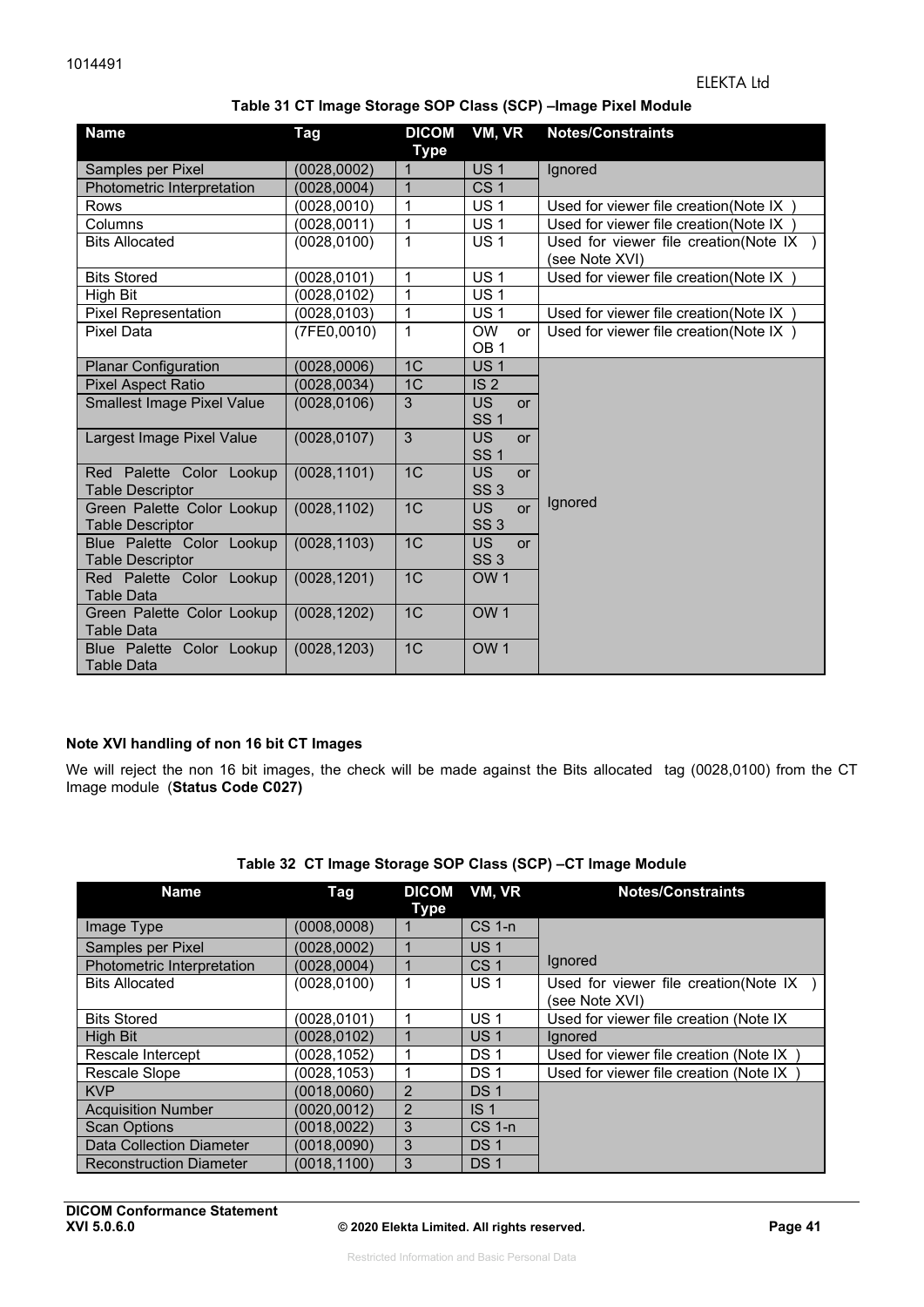| Distance Source to Detector | (0018, 1110) | 3 | DS <sub>1</sub> |         |
|-----------------------------|--------------|---|-----------------|---------|
| Distance Source to Patient  | (0018,1111)  | 3 | <b>DS1</b>      |         |
| <b>Gantry/Detector Tilt</b> | (0018,1120)  | 3 | DS <sub>1</sub> |         |
| <b>Table Height</b>         | (0018,1130)  | 3 | DS <sub>1</sub> |         |
| <b>Rotation Direction</b>   | (0018,1140)  | 3 | CS <sub>1</sub> | Ignored |
| <b>Exposure Time</b>        | (0018,1150)  | 3 | IS <sub>1</sub> |         |
| X-ray Tube Current          | (0018,1151)  | 3 | IS <sub>1</sub> |         |
| Exposure                    | (0018,1152)  | 3 | IS <sub>1</sub> |         |
| Exposure in µAs             | (0018,1153)  | 3 | IS <sub>1</sub> |         |
| <b>Filter Type</b>          | (0018,1160)  | 3 | SH <sub>1</sub> |         |
| <b>Generator Power</b>      | (0018,1170)  | 3 | IS <sub>1</sub> |         |
| <b>Focal Spot</b>           | (0018,1190)  | 3 | $DS$ 1-n        |         |
| <b>Convolution Kernel</b>   | (0018, 1210) | 3 | DS <sub>1</sub> |         |

## **C.2 Export of CT Image**

The modules selected from the CT Image IOD table of DICOM for image export are given in Table 33 Applied Modules in the CT Image IOD for Export (SCU Role)below. If a module is not listed, none of the attributes in that module is sent by Elekta Synergy™.

| - IE               | <b>MODULE</b>         | <b>USAGE</b> |
|--------------------|-----------------------|--------------|
| Patient            | Patient               | М            |
| Study              | <b>General Study</b>  | M            |
| <b>Series</b>      | <b>General Series</b> | M            |
| Frame of reference | Frame of Reference    | М            |

#### **Table 33 Applied Modules in the CT Image IOD for Export (SCU Role)**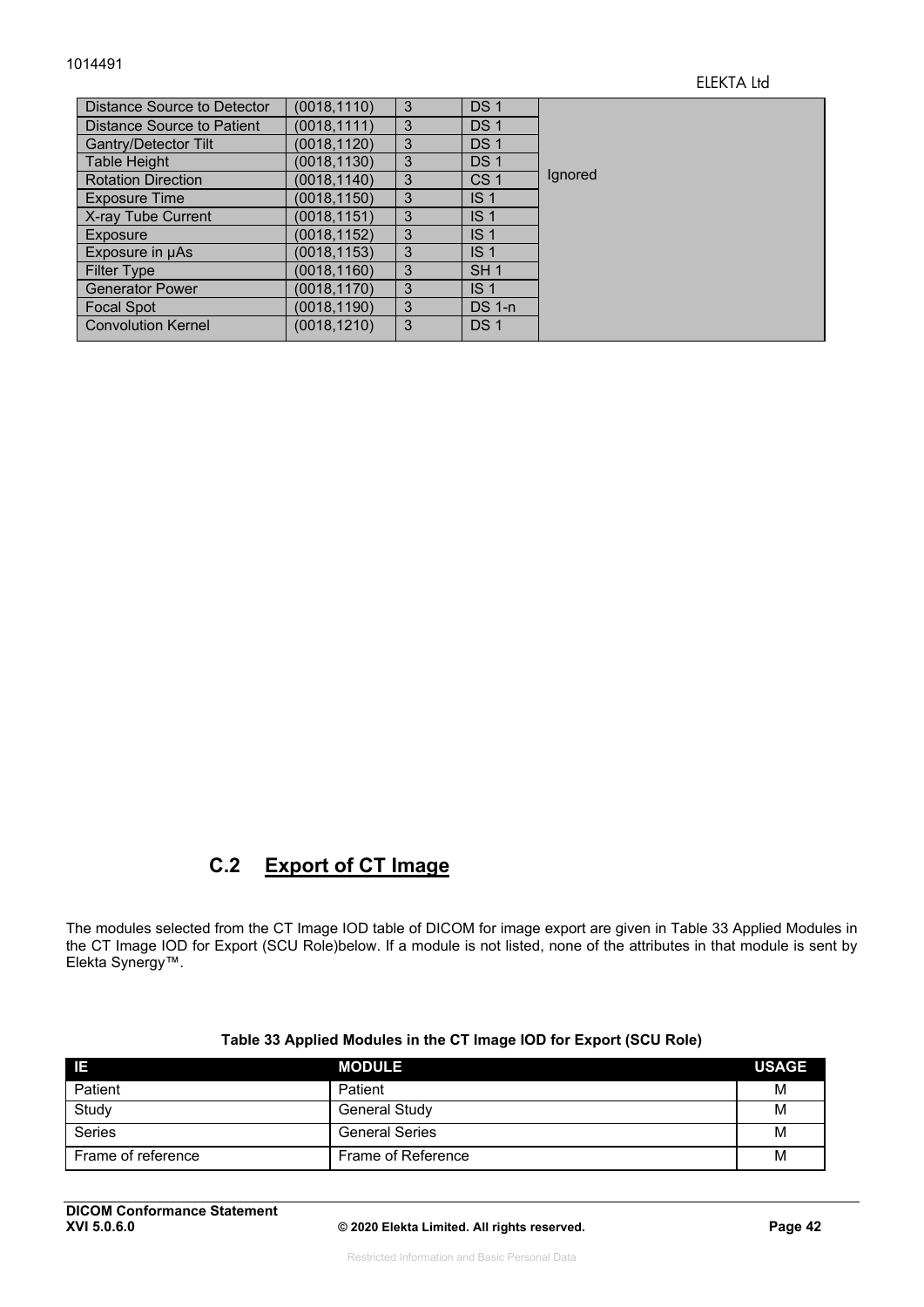ELEKTA Ltd

| Equipment | General equipment | M |
|-----------|-------------------|---|
| Image     | General image     | M |
|           | Image plane       | M |
|           | Image Pixel       | M |
|           | CT Image          | M |
|           | SOP Common        | М |

Table 34 to Table 42 below specify the applied attributes for each module, and note their mappings from the Elekta Synergy™ database. If an attribute is not listed it is not sent by Elekta Synergy™. If an attribute is listed without Notes, there is a mapping from a directly equivalent Elekta Synergy™ database entry. Only the tags populated are listed.

#### **Table 34 CT Image Storage SOP Class (SCU) – Patient Module**

| <b>Attribute Name</b>   | Taq          | <b>DICOM</b><br>Type | VM.<br><b>VR</b> | <b>Notes</b>                                  |
|-------------------------|--------------|----------------------|------------------|-----------------------------------------------|
| <b>Patients Name</b>    | (0010, 0010) | 2                    | <b>PN 1</b>      | Patient.Last^ Patient.First^ Patient.Middle^^ |
|                         |              |                      |                  | (no Prefix or Suffix)                         |
| Patient ID              | (0010, 0020) | 2                    | LO <sub>1</sub>  | Patient.ID                                    |
| Patient's Birth Date    | (0010, 0030) | 2                    | DA <sub>1</sub>  | Patient.birth date                            |
| <b>Patients Sex</b>     | (0010, 0040) | 2                    | CS <sub>1</sub>  | Patient.sex                                   |
| <b>Patient Comments</b> | (0010, 4000) | 3                    | LT <sub>1</sub>  | Patient.comment                               |

#### **Table 35 CT Image Storage SOP Class (SCU) – General Study Module**

| <b>Attribute Name</b>            | Tag          | <b>DICOM</b>   | <b>Notes</b>                                       |
|----------------------------------|--------------|----------------|----------------------------------------------------|
| Study Instance UID               | (0020, 000D) | Type           | New UID per reconstruction (generated by<br>Elekta |
|                                  |              |                | Synergy™ for native treatments) see Note XVII      |
| <b>Study Date</b>                | (0008, 0020) | 2              | Date of image acquisition                          |
| <b>Study Time</b>                | (0008, 0030) | 2              | Time of image acquisition                          |
| <b>Referring Physicians Name</b> | (0008, 0090) | 2              | Patient.doctor^^^^                                 |
| Study ID                         | (0020, 0010) | 2              | Treatment.ID                                       |
| <b>Accession Number</b>          | (0008, 0050) | $\mathfrak{p}$ | Empty                                              |
| <b>Study Description</b>         | (0008, 1030) | 3              | Treatment.Description                              |

#### **Note XVII generated UIDs:**

XVI generates UIDs using the following format: <Elekta UID>.<XVI serial number >.<Date and time><increment count>

Elekta UID=1.3.46.423632

XVI serial number = sri.ini[station]SerialNumber

Date and time=date and time at UID generation

Increment count= 0 to 999, initialised when XVI starts up.

Important: New UID is generated when no reference data is present. If reference data is present, study instance UID of that will be sent during export.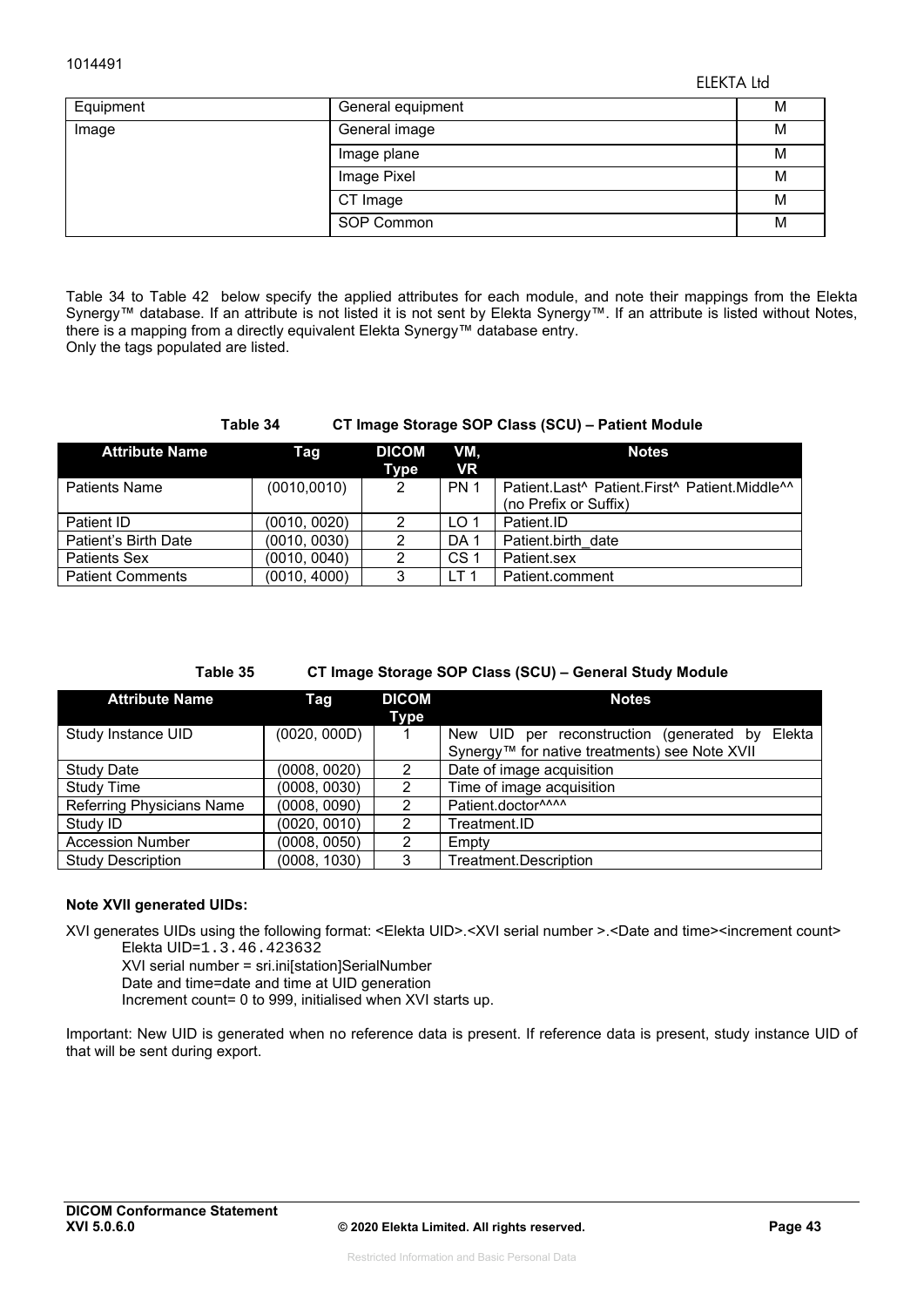**Table 36 CT Image Storage SOP Class (SCU) – General Series Module** 

| <b>Attribute Name</b>   | Tag          | <b>DICOM</b><br>Type | <b>Notes</b>                                                                                             |
|-------------------------|--------------|----------------------|----------------------------------------------------------------------------------------------------------|
| Modality                | (0008, 0060) |                      | $C$ T"                                                                                                   |
| Series Instance UID     | (0020, 000E) |                      | New UID generated at export time. See Note XIX                                                           |
| Series Number           | (0020, 0011) | $\mathcal{P}$        | Internally generated unique field-specific number. (New<br>at each export)                               |
| Series Date             | (0008, 0021) | 3                    | Date of image acquisition                                                                                |
| Series Time             | (0008, 0031) | 3                    | Time of image acquisition                                                                                |
| <b>Protocol Name</b>    | (0018, 1030) | 3                    | " <acquisition name="" preset="">: <reconstruction preset<br="">Name&gt;"</reconstruction></acquisition> |
| Series Description      | (0008, 103E) | 3                    | See Note XVIII Series 4D                                                                                 |
| <b>Patient Position</b> | (0018, 5100) | 2C                   | Empty if position not specified by operator                                                              |

#### **Note XIX Series 4D:**

o Generate and store a new UID per VolumeView projection set, all exported CBCT will include this UID as derived from the VolumeView projection set UID.

When setting sri.ini[Dicom]OneSeriesForAllPhases=1

- all phases are exported under the same series.
- The series description is as follow:

"CBCT(#phase:10) Option 1; All phases; Max slices: 211"

When setting sri.ini[Dicom]OneSeriesForAllPhases=0

- Each phase has a different series instance UID
- The series description is as follow:

"PhaseIndex 0 (TotalPhases 10).CumulPhaseWeight: 0.096500"

#### **Note XX 4D Phases:**

When setting sri.ini[Dicom]OneSeriesForAllPhases=1

- o When export all phases of 4D volume is selected all phases are exported under the same series.
- o The CT Images will be ordered (Instance Number (0020,0013)) by phase and z order. Phase 0 (Slice 0, Slice 1, ... Slice N-1), Phase 1 (Slice N, Slice N+1, ... Slice 2N-1), ... ... Phase P-1 (Slice (P-1)N , Slice (P-1)N+1, ... Slice PN-1)

When setting sri.ini[Dicom]OneSeriesForAllPhases=0

- o When export all phases of 4D volume is selected all phases are exported under a different series.
- o The CT Images will be ordered (Instance Number (0020,0013)) by z order. Instance number restarting at 0 for each phase.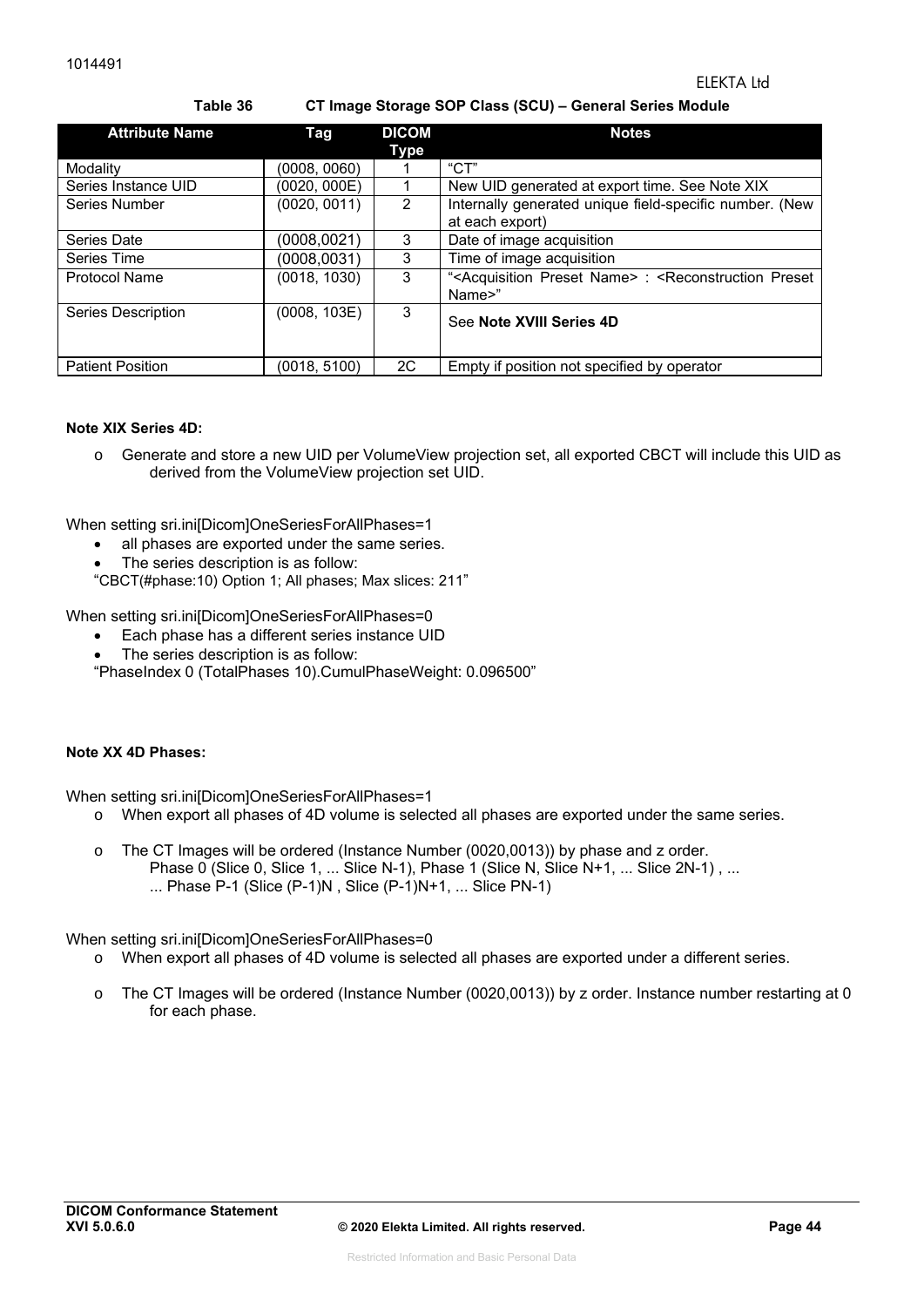**Table 37 CT Image Storage SOP Class (SCU) – General Equipment Module** 

| <b>Attribute Name</b>    | Tag          | <b>DICOM</b><br>Type | <b>Notes</b>                                                                                                       |
|--------------------------|--------------|----------------------|--------------------------------------------------------------------------------------------------------------------|
| Manufacturer             | (0008, 0070) | 2                    | "FLFKTA"                                                                                                           |
| <b>Station Name</b>      | (0008, 1010) | 3                    | IF an Elekta Synergy™ acquired image: Acquiring<br>Station Name, ELSE: "UNKNOWN" + any available<br>origin detail. |
| Manufacturers Model Name | (0008, 1090) |                      | "Elekta XVI"                                                                                                       |
| Device Serial Number     | (0018, 1000) | 3                    | Elekta Synergy™ Station Serial Number (see Note IV)                                                                |
| Software Versions        | (0018, 1020) | 3                    | Software revision of EXPORTING Station                                                                             |

**Table 38 CT Image Storage SOP Class (SCU) – General Image Module** 

| <b>Attribute Name</b>                  | Tag          | <b>DICOM</b><br>Type | <b>Notes</b>                                                                                                                                                                                                    |
|----------------------------------------|--------------|----------------------|-----------------------------------------------------------------------------------------------------------------------------------------------------------------------------------------------------------------|
| Instance Number                        | (0020, 0013) | 2                    | An internally generated unique image number within<br>the CT Image set exported. Starts at 0 and<br>incremented by one for each slices ordered on                                                               |
| <b>Patient Orientation</b>             | (0020, 0020) | 2C                   | Empty                                                                                                                                                                                                           |
| <b>Content Date</b>                    | (0008, 0023) | 2C                   | Image acquisition date                                                                                                                                                                                          |
| <b>Content Time</b>                    | (0008, 0033) | 2C                   | Image acquisition time                                                                                                                                                                                          |
| Image Type                             | (0008, 0008) | 3                    | DERIVED\SECONDARY\AXIAL                                                                                                                                                                                         |
| <b>Acquisition Date</b>                | (0008, 0022) | 3                    | Image acquisition date                                                                                                                                                                                          |
| <b>Acquisition Time</b>                | (0008, 0032) | 3                    | Image acquisition time                                                                                                                                                                                          |
| Images in Acquisition                  | (0020, 1002) | 3                    |                                                                                                                                                                                                                 |
| Image Comments                         | (0020, 4000) | 3                    | Image. Comment, when 4D is exported we append<br>"Phase<br>index<br>(Total<br>$phases$ p).<br>n                                                                                                                 |
|                                        |              |                      | Cumulative Phase Weight: x" where n<br>represent the current exported phase (starting at 0), p<br>the total number of phases, x the weight of this phase<br>plus all precedent phases weight (between 0 and 1). |
| Source Image Sequence                  | (0008,2112)  | 3                    | Used to reference the volumeVlew image origin of the<br><b>CBCT</b>                                                                                                                                             |
| SOP<br>>Referenced<br>Class<br>UID     | (0008, 1150) | 1                    | Rt Image storage class UID                                                                                                                                                                                      |
| >Referenced SOP instance<br><b>UID</b> | (0008, 1155) | 1                    | VolumeView.dicom uid                                                                                                                                                                                            |

#### **Table 39 CT Image Storage SOP Class (SCU) –Image Plane Module**

| <b>Name</b>                 | Tag          | <b>DICOM</b><br>Type | <b>Notes/Constraints</b>                        |
|-----------------------------|--------------|----------------------|-------------------------------------------------|
| Pixel spacing               | (0028, 0030) |                      | Option1: Pixel spacing of volume                |
|                             |              |                      | Option2: Same as reference scan (see Note XXII) |
| Image Orientation (Patient) | (0020, 0037) |                      | Option1: Depends on Patient orientation set at  |
|                             |              |                      | treatment level.                                |
|                             |              |                      | Option2: Same as reference scan (see Note XXII) |
| Image Position (Patient)    | (0020, 0032) |                      | Option1: Use isocentre position as origin.      |
|                             |              |                      | Option2: Same as reference scan (see Note XXII) |
| <b>Slice Thickness</b>      | (0018, 0050) |                      | Option1: Distance between 2 consecutive slices. |
|                             |              |                      | Option2: Same as reference scan (see Note XXII) |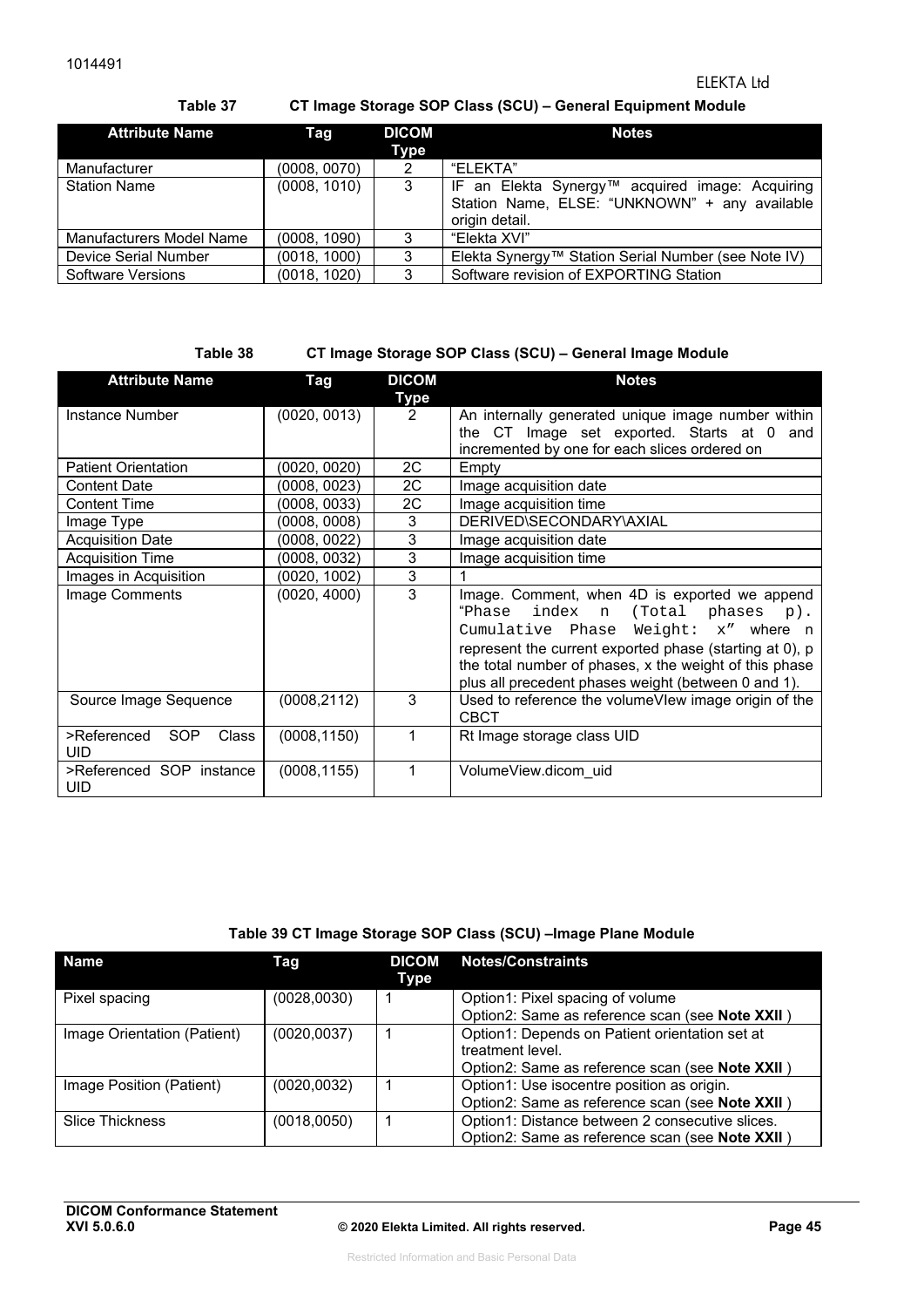| Table 40 CT Image Storage SOP Class (SCU) - Image Pixel Module |  |  |  |  |
|----------------------------------------------------------------|--|--|--|--|
|----------------------------------------------------------------|--|--|--|--|

| <b>Name</b>                       | Tag          | <b>DICOM</b><br>Type | <b>Notes/Constraints</b>                                                                    |
|-----------------------------------|--------------|----------------------|---------------------------------------------------------------------------------------------|
| Samples per Pixel                 | (0028,0002)  |                      | See Table 41                                                                                |
| <b>Photometric Interpretation</b> | (0028,0004)  |                      |                                                                                             |
| <b>Rows</b>                       | (0028, 0010) | 1                    | Option 1: Y dimension of volume<br>Option 2&3: same as reference volume (see Note<br>XXII   |
| Columns                           | (0028, 0011) | 1                    | Option 1: Z dimension of volume<br>Option 2&3: same as reference volume (see Note<br>XXII \ |
| <b>Bits Allocated</b>             | (0028.0100)  |                      |                                                                                             |
| <b>Bits Stored</b>                | (0028.0101)  |                      | See Table 41                                                                                |
| High Bit                          | (0028, 0102) |                      |                                                                                             |
| <b>Pixel Representation</b>       | (0028, 0103) |                      |                                                                                             |
| Pixel Data                        | (7FE0,0010)  |                      |                                                                                             |
| <b>Planar Configuration</b>       | (0028,0006)  | 1 <sup>C</sup>       | See Table 41                                                                                |
| <b>Pixel Aspect Ratio</b>         | (0028.0034)  | 1 <sup>C</sup>       |                                                                                             |

#### **Note XXI Internal coordinate system**

The reconstructed volume is manipulated internally using a room fixed coordinate system

| <b>Name</b>                         | Tag          | <b>DICOM</b><br>Type | <b>Notes/Constraints</b>                            |
|-------------------------------------|--------------|----------------------|-----------------------------------------------------|
| Image Type                          | (0008,0008)  | 1                    | DERIVED\SECONDARY\AXIAL                             |
| Samples per Pixel                   | (0028, 0002) | 1                    | 1                                                   |
| Photometric Interpretation          | (0028, 0004) | 1                    | MONOCHROME2                                         |
| <b>Bits Allocated</b>               | (0028, 0100) | 1                    | 16                                                  |
| <b>Bits Stored</b>                  | (0028, 0101) | 1                    | 16                                                  |
| High Bit                            | (0028, 0102) | 1                    | 15                                                  |
| Rescale Intercept                   | (0028, 1052) | 1                    | Sri.ini[Dicom]RescaleIntercept                      |
| Rescale Slope                       | (0028, 1053) | 1                    | Sri.ini[Dicom]RescaleSlope                          |
| <b>KVP</b>                          | (0018, 0060) | $\overline{c}$       | Image.Kv                                            |
| <b>Reconstruction Diameter</b>      | (0018, 1100) | 3                    |                                                     |
| Gantry/Detector Tilt                | (0018, 1120) | 3                    | $\mathbf{0}$                                        |
| <b>Exposure Time</b>                | (0018, 1150) | 3                    | Image.kVLength                                      |
| X-ray Tube Current                  | (0018, 1151) | 3                    | Image.mA                                            |
| Filter Type                         | (0018, 1160) | 3                    | Image.filtratn                                      |
| Focal Spot                          | (0018, 1190) | 3                    | Image.foc spot                                      |
| <b>CTDIvol</b>                      | (0018, 9345) | 3                    | Image.CTDIVol.                                      |
|                                     |              |                      | Computed Tomography Dose Index in mGy               |
|                                     |              |                      | according to IEC 60601-2-44. It is the average dose |
|                                     |              |                      | for this image for the                              |
|                                     |              |                      | selected CT conditions of operation.                |
| Type Code<br><b>CTDI</b><br>Phantom | (0018, 9346) | 3                    | Image.CTDIPhantom.                                  |
| Sequence                            |              |                      | The type of phantom used for CTDI                   |
|                                     |              |                      | measurement according to IEC 60601-2-44. Only a     |
|                                     |              |                      | single Item is permitted in this                    |

### **Table 41 CT Image Storage SOP Class (SCU) –CT Image Module**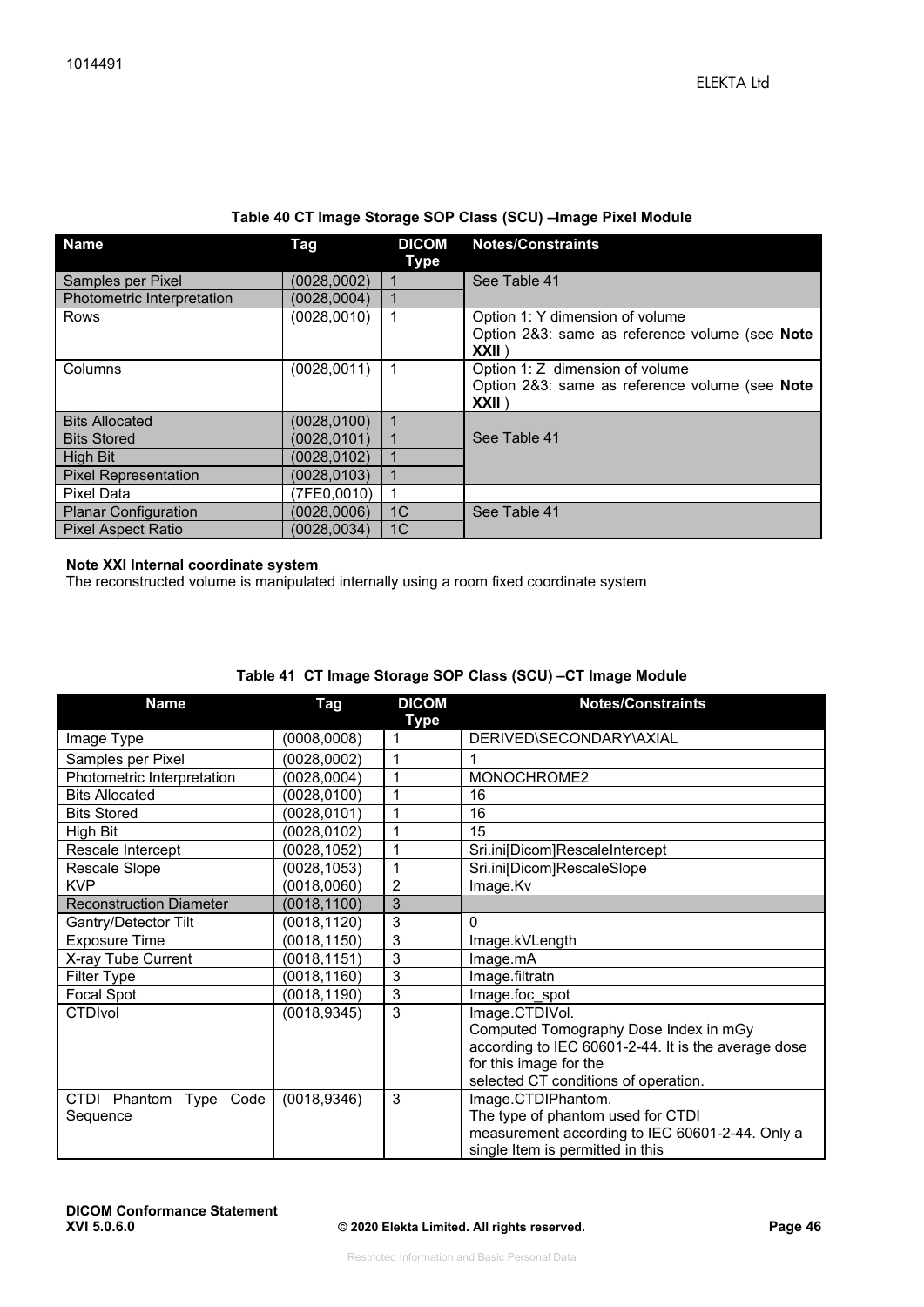Phantom tag will contain The type of phantom used for CTDI measurement e.g Head 16 cm diameter or Body 32 cm diameter.

Value will be as per defined context ID 4052 (CID for Phantom devices)

| Coding Scheme Designator (0008,0102) Code Value (0008,0100) Code Meaning (0008,0104) |        |                                   |
|--------------------------------------------------------------------------------------|--------|-----------------------------------|
| DCM                                                                                  | 113690 | IEC Head Dosimetry Phantom        |
| DCM                                                                                  | 113691 | <b>IEC Body Dosimetry Phantom</b> |

Any one of the above values can be present in the sequence.

#### **Table 42 CT Image Storage SOP Class (SCU) – SOP Common Module**

| <b>Attribute Name</b>         | Taq          | <b>DICOM</b><br>Type | <b>Notes/Constraints</b>     |
|-------------------------------|--------------|----------------------|------------------------------|
| <b>SOP Class UID</b>          | (0008, 0016) |                      | CT Image storage UID         |
| SOP Instance UID              | (0008.0018)  |                      | Generate new at every export |
| <b>Specific Character Set</b> | (0008, 0005) | 1C                   |                              |
| Instance Creation Date        | (0008, 0012) |                      | lgnored                      |
| Instance Creation Time        | (0008, 0013) |                      |                              |
| Instance Creator UID          | (0008, 0014) |                      |                              |

#### **Note XXII Export options:**

Option 1: The user can export the full volume reconstructed choosing a factor to the original slice thickness. Option 2: The volume is re-sampled in the reference scan coordinate and dimensions. Overlaps where data is missing on the reconstructed volume (i.e. the reference scan is bigger or offset compare to the reconstructed volume) are filled with black pixels.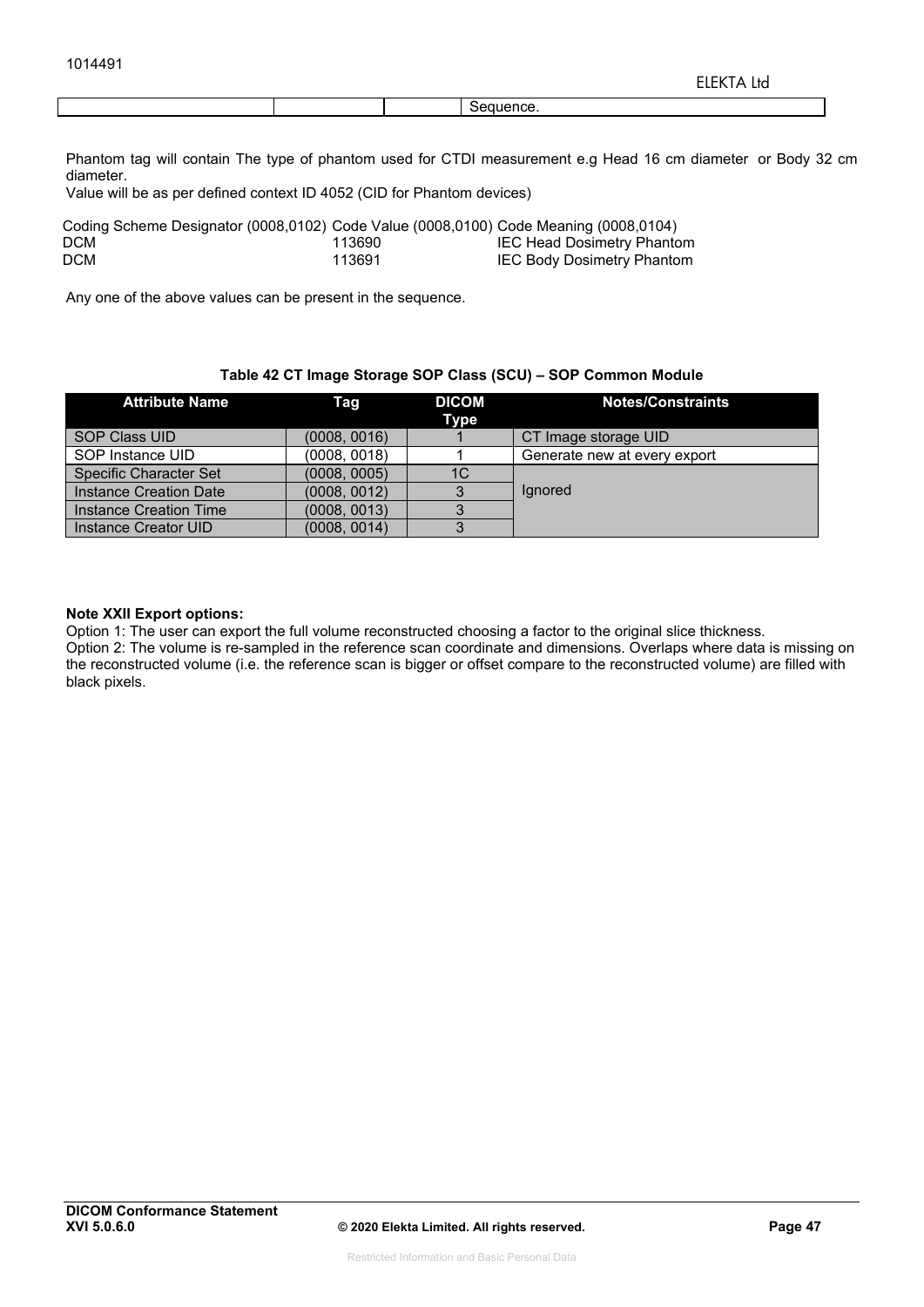# **D. Applied RT Image IOD and mapping to Elekta Synergy™ Database**

## **D.1 Import of RT Image**

The modules selected from the RT Image IOD of DICOM for prescription import are given in Table 43. If a module is not listed, none of the attributes in that module is stored by Elekta Synergy™.

| IΕ            | <b>MODULE</b>               | <b>USAGE</b> |
|---------------|-----------------------------|--------------|
| Patient       | Patient                     | M            |
| Study         | General Study               | M            |
| <b>Series</b> | <b>RT</b> Series            | M            |
| Equipment     | General equipment (Ignored) | M            |
| Image         | General image               | м            |
|               | Image Pixel                 | M            |
|               | RT Image                    | M            |
|               | SOP Common                  | M            |

#### **Table 43 Applied Modules in the RTmage IOD for Import (SCP Role)**

## **D.2 RT Image IOD Modules**

Table 44 to Table 50 specify, for each of the applied modules above, the attributes stored by Elekta Synergy™, further details of mapping onto the Elekta Synergy™ database, and any attribute specific constraints applicable to their use.

Ignored attributes are not stored into the Elekta Synergy™ patient database. **However, all DICOM objects must conform to the DICOM standard.** If any part of a RT Image does not conform to the standard then that prescription is not saved into the database and the storage request is rejected. Thus, Elekta Synergy™ performs validation of the entire applied IOD. I.e. where attributes irrelevant to Elekta Synergy™ are included in a message, they must still have values that are valid according to the DICOM standard. Storage requests containing invalid attributes will be REJECTED. **(See**  Table 93**, Status Code A901).**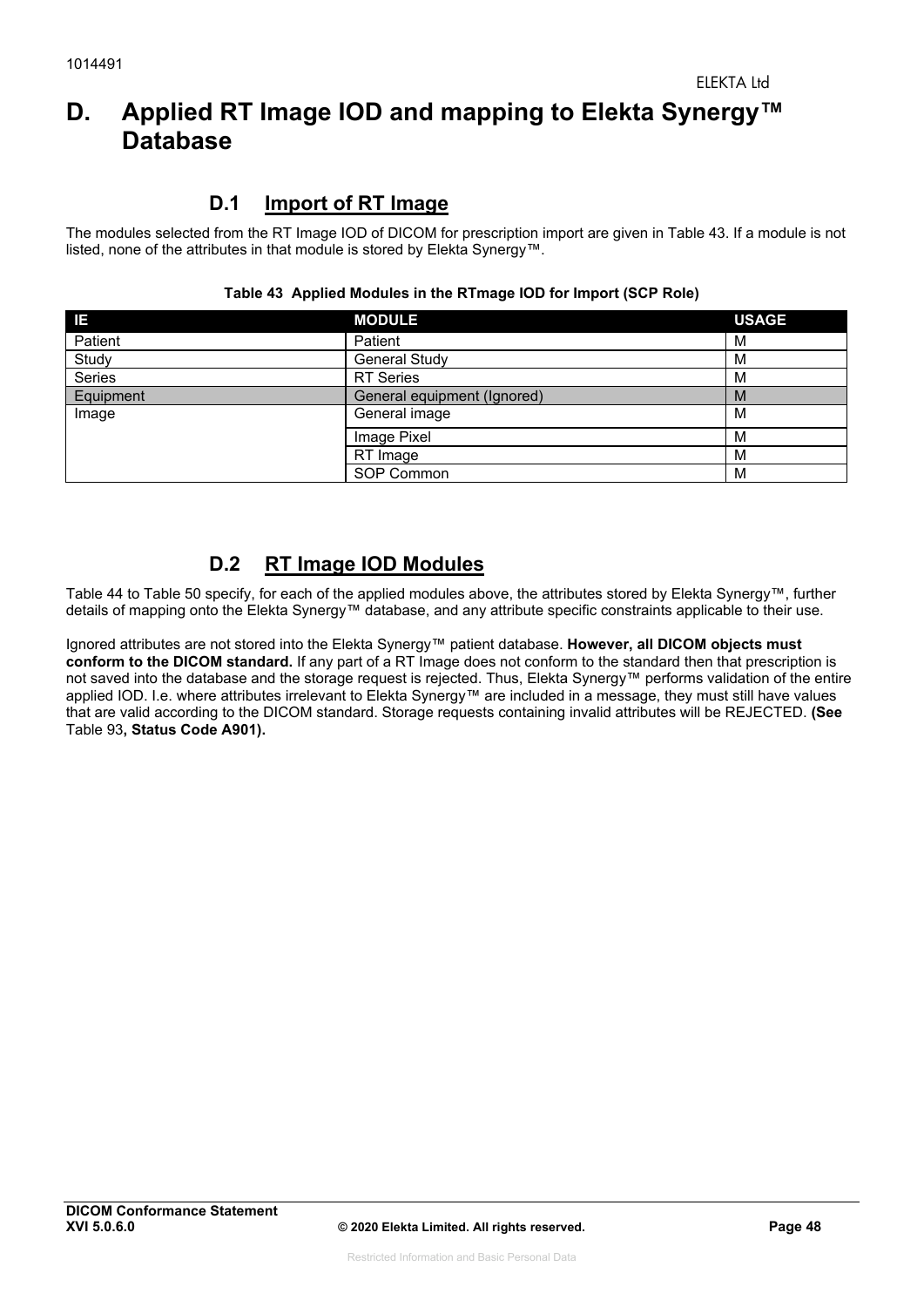| <b>Attribute Name</b>      | <b>Tag</b>   | VR, VM          | <b>DICOM</b>   | <b>Notes/Constraints</b>                          |
|----------------------------|--------------|-----------------|----------------|---------------------------------------------------|
|                            |              |                 | <b>Type</b>    |                                                   |
| <b>Patients Name</b>       | (0010, 0010) | <b>PN 1</b>     | 2              | Split into Patient.first name, Patient.last name, |
|                            |              |                 |                | Patient.mid name (Prefix, Suffix not stored).     |
|                            |              |                 |                | See Note XXIII.                                   |
| Patient ID                 | (0010, 0020) | LO <sub>1</sub> | $\mathcal{P}$  | Patient.id See Note XXIV                          |
| Patient's Birth Date       | (0010, 0030) | DA <sub>1</sub> | $\mathcal{P}$  | Patient.birth date                                |
| <b>Patients Sex</b>        | (0010, 0040) | CS <sub>1</sub> | $\mathfrak{p}$ | Patient.sex                                       |
| <b>Referenced Patient</b>  | (0008, 1120) | SQ <sub>1</sub> | 3              |                                                   |
| Sequence                   |              |                 |                |                                                   |
| >Referenced SOP Class      | (0008, 1150) | UI <sub>1</sub> | 1 <sup>C</sup> |                                                   |
| <b>UID</b>                 |              |                 |                |                                                   |
| >Referenced SOP Instance   | (0008, 1155) | UI <sub>1</sub> | 1 <sup>C</sup> |                                                   |
| <b>UID</b>                 |              |                 |                | Ignored                                           |
| Patient's Birth Time       | (0010, 0032) | TM <sub>1</sub> | 3              |                                                   |
| <b>Other Patient IDs</b>   | (0010, 1000) | $LO$ 1-N        | 3              |                                                   |
| <b>Other Patient Names</b> | (0010, 1001) | <b>PN 1-N</b>   | 3              |                                                   |
| <b>Ethnic Group</b>        | (0010, 2160) | SH <sub>1</sub> | 3              |                                                   |
| <b>Patient Comments</b>    | (0010, 4000) | LT <sub>1</sub> | 3              |                                                   |

#### **Table 44 RT Image Storage SOP Class (SCP) – Patient Module**

#### **Note XXIII Handling of Empty Patient Identification Attributes in a RT Image object**

The Patient ID (0010, 0020) and Patient Name (0010, 0010) attributes of the Patient Module are specified by DICOM as Type 2 and so may legally have zero length.

As a safety measure, however, **Elekta Synergy™** treats these attributes as Type 1 and will REJECT any RT Image Storage request containing zero length values for these attributes. Which means these RT Images won't enter the Elekta Synergy™ DICOM Transit database. **(See** 

**Table 93, Status Code C001)**.

#### **Note XXIV Patient ID Already Exists in Elekta Synergy™ Database**

If a patient with the Patient ID specified in the RT Image Storage request already exists in the Elekta Synergy™ Main database, no further Patient Module attributes in the request will be imported. The check for an existing Patient ID is insensitive to case or leading/trailing spaces.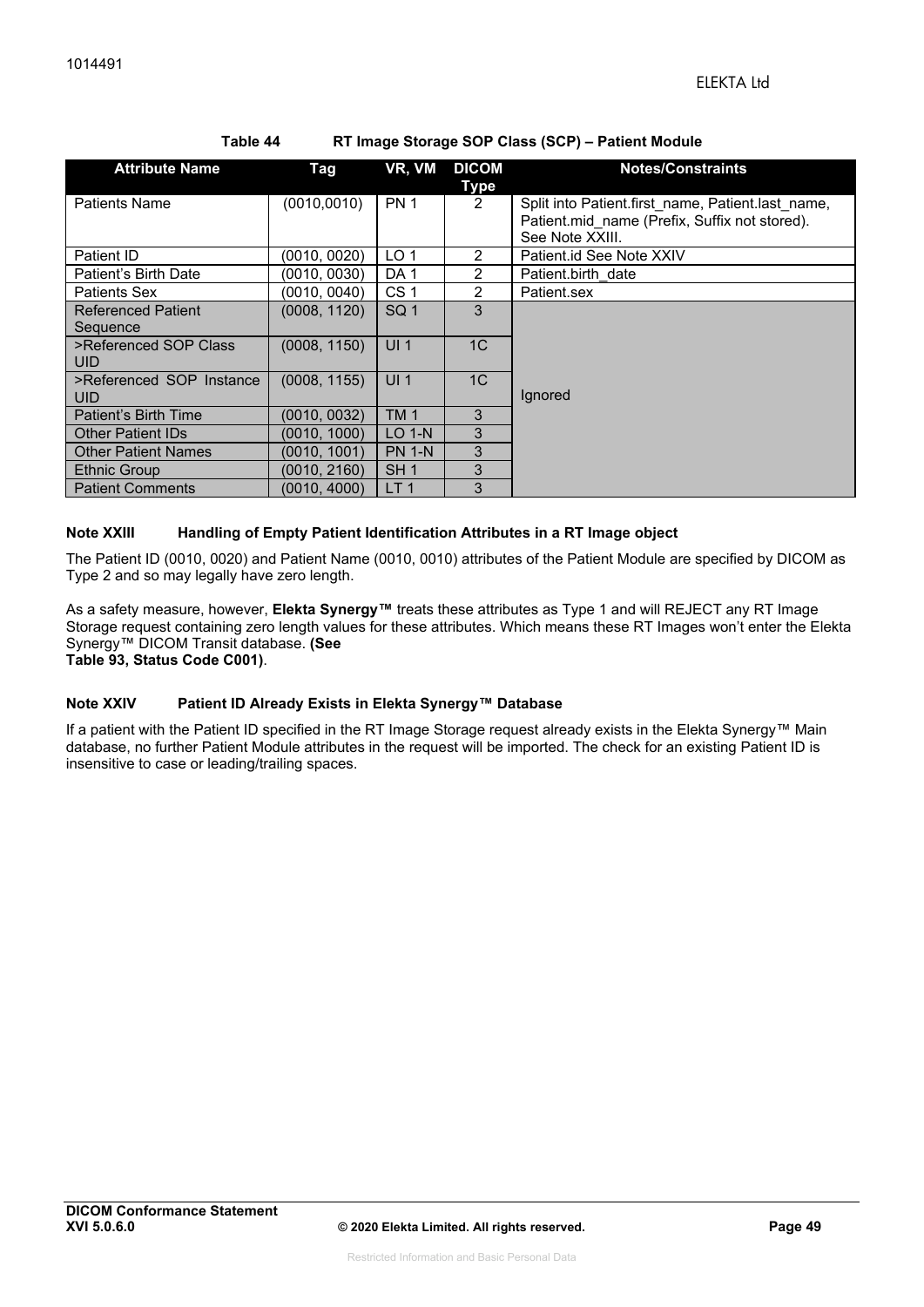| Laule 45<br>$R_1$ inage Storage SOF Glass (SGF) – General Study Module |              |                 |                      |                          |  |  |
|------------------------------------------------------------------------|--------------|-----------------|----------------------|--------------------------|--|--|
| <b>Attribute Name</b>                                                  | Tag          | VR, VM          | <b>DICOM</b><br>Type | <b>Notes/Constraints</b> |  |  |
| Study Instance UID                                                     | (0020, 000D) | UI <sub>1</sub> |                      | Treatment.dicom uid      |  |  |
| <b>Study Date</b>                                                      | (0008, 0020) | DA <sub>1</sub> | $\overline{2}$       |                          |  |  |
| <b>Study Time</b>                                                      | (0008, 0030) | <b>TM1</b>      | $\overline{2}$       | Ignored                  |  |  |
| <b>Referring Physicians Name</b>                                       | (0008, 0090) | <b>PN1</b>      | $\overline{2}$       |                          |  |  |
| Study ID                                                               | (0020, 0010) | SH <sub>1</sub> | $\mathcal{P}$        | Treatment.id             |  |  |
| <b>Accession Number</b>                                                | (0008, 0050) | SH <sub>1</sub> | $\mathcal{P}$        | See Note XXV             |  |  |
| <b>Study Description</b>                                               | (0008, 1030) | LO <sub>1</sub> | 3                    | Treatment.descrip        |  |  |
| Physician(s) of Record                                                 | (0008, 1048) | <b>PN 1-N</b>   | 3                    |                          |  |  |
| Name of Physician(s)                                                   | (0008, 1060) | <b>PN 1-N</b>   | 3                    |                          |  |  |
| <b>Reading Study</b>                                                   |              |                 |                      |                          |  |  |
| <b>Referenced Study Sequence</b>                                       | (0008, 1110) | SQ <sub>1</sub> | 3                    | Ignored                  |  |  |
| >Referenced SOP Class UID                                              | (0008, 1150) | UI <sub>1</sub> | 1 <sup>C</sup>       |                          |  |  |
| >Referenced SOP<br>Instance<br><b>UID</b>                              | (0008, 1155) | UI <sub>1</sub> | 1 <sup>C</sup>       |                          |  |  |

#### **Table 45 RT Image Storage SOP Class (SCP) – General Study Module**

#### **Note XXV Handling of Empty Study ID Attribute**

If a the RT Plan has been previously imported

An incrementing counter is prepended to the treatment id then ":" and one of the following

The applied Study ID (0020, 0010) is specified by DICOM as Type 2 and so may legally have zero length**.** This field is normally used by Elekta Synergy™ to identify the Treatment to be created or updated.

In the situation where the Study ID attribute is empty, Elekta Synergy™ will attempt to use the Accession Number (0008, 0050, Type 2) attribute as a Treatment ID instead. In such cases it will also append the Treatment Description with the text ":TRTID derived (Accession No.)" to assist the operator.

In the situation where both the Study ID and Accession Number attributes are empty, Elekta Synergy™ will use the last 16 digits of the Study Instance UID (0020, 000D) as a Treatment ID. In such cases it will also append the Treatment Description with the text ":TRTID derived (StudyInstanceUID.)" to assist the operator.

#### **Extreme caution is advised when handling data with limited Study identification information present. It is the responsibility of the Elekta Synergy™ operator to ensure that incoming image data containing an empty Study ID attribute is correctly identified and qualified before relocation into the main Elekta Synergy™ Clinical database.**

| <b>Attribute Name</b>                         | Tag          | VR,<br>VM       | <b>DICOM</b><br>Type | <b>Notes/Constraints</b> |
|-----------------------------------------------|--------------|-----------------|----------------------|--------------------------|
| Modality                                      | (0008, 0060) | CS <sub>1</sub> |                      | lanored                  |
| Series Instance UID                           | (0020, 000E) | UI <sub>1</sub> |                      | Field.dicom uid          |
| <b>Series Number</b>                          | (0020, 0011) | IS <sub>1</sub> | $\overline{2}$       | lanored                  |
| <b>Series Description</b>                     | (0008, 103E) | LO <sub>1</sub> | 3                    | Field.description        |
| <b>Referenced Study Component</b><br>Sequence | (0008, 1111) | SQ <sub>1</sub> | 3                    |                          |
| >Referenced SOP Class UID                     | (0008, 1150) | UI <sub>1</sub> | 1 <sub>C</sub>       | <b>Ignored</b>           |
| >Referenced SOP Instance<br>l uid             | (0008, 1155) | UI <sub>1</sub> | 1 <sup>C</sup>       |                          |

#### **Table 46 RT Image SOP Class (SCP) – RT Series Module**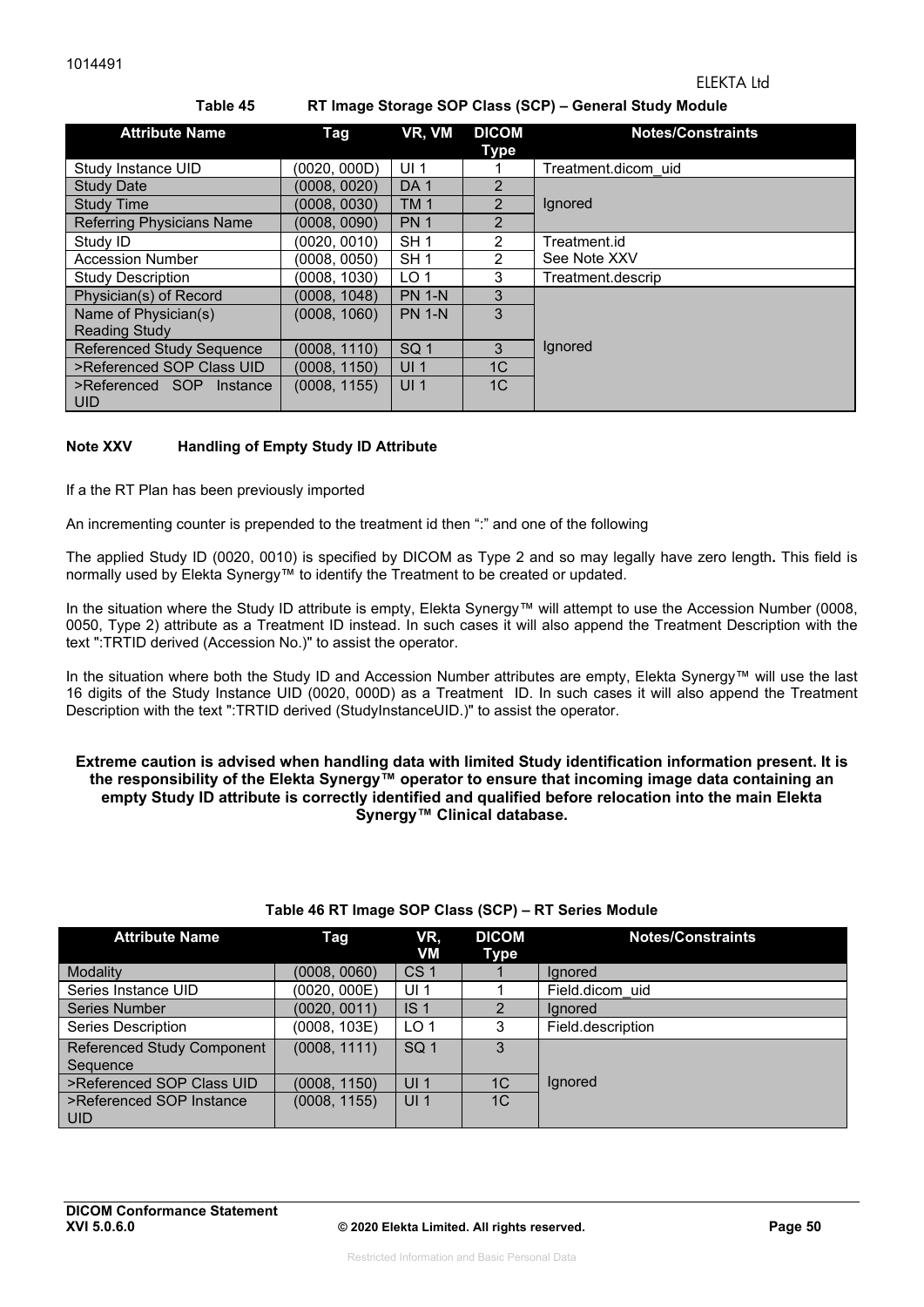#### **NoteXXVI: Field.ID during RT Image import**

If the plan referenced by this RT image (Referenced RT Plan Sequence(300C,0002)) has been previously imported, the RT Image will be copied to the field created for the beam referenced by the beam number (Referenced Beam number (300C, 0006)) see Note XXXIV.

If the plan describing the Beam referenced by the beam number (Referenced Beam number (300C, 0006)) has not been imported a field will be created with as an ID the beam number and the series description appended.

If the beam number (Referenced Beam number (300C, 0006)) is not present we use as Field.ID the prefix ":RTIMAGE" prefixed by an incrementing counter.

#### **Extreme caution is advised when handling data with limited Series identification information present. It is the responsibility of the Elekta Synergy™ operator to ensure that incoming image data containing an empty Series Number attribute is correctly identified and qualified before relocation into the main Elekta Synergy™ Clinical database.**

| <b>Name</b>                            | <b>Tag</b>   | <b>Type</b>    | VR,<br>VM       | <b>Notes/Constraints</b>                           |
|----------------------------------------|--------------|----------------|-----------------|----------------------------------------------------|
| <b>Instance Number</b>                 | (0020, 0013) | 2              | IS <sub>1</sub> | Ignored                                            |
| <b>Patient Orientation</b>             | (0020, 0020) | 2C             | CS <sub>2</sub> | Image.orient                                       |
| <b>Content Date</b>                    | (0008, 0023) | 2C             | DA <sub>1</sub> |                                                    |
| <b>Content Time</b>                    | (0008, 0033) | 2C             | TM <sub>1</sub> | Ignored                                            |
| Image Type                             | (0008, 0008) | 3              | <b>CS 1-n</b>   |                                                    |
| <b>Acquisition Number</b>              | (0020, 0012) | $\overline{3}$ | IS <sub>1</sub> |                                                    |
| <b>Acquisition Date</b>                | (0008, 0022) | 3              | DA <sub>1</sub> | Image.Date. (if not present use date of<br>import) |
| <b>Acquisition Time</b>                | (0008, 0032) | 3              | TM <sub>1</sub> | Image.time (if not present use time of<br>import)  |
| <b>Acquisition Datetime</b>            | (0008, 002A) | 3              | DT <sub>1</sub> |                                                    |
| Referenced Image Sequence              | (0008, 1140) | 3              | SQ <sub>1</sub> |                                                    |
| >Referenced SOP Class UID              | (0008, 1150) | 1C             | <b>UI1</b>      |                                                    |
| >Referenced SOP Instance UID           | (0008, 1155) | 1C             | UI <sub>1</sub> |                                                    |
| >Referenced Frame Number               | (0008, 1160) | 3              | <b>IS 1-n</b>   |                                                    |
| >Purpose of Reference Code<br>Sequence | (0040, A170) | 3              | SQ <sub>1</sub> |                                                    |
| <b>Derivation Description</b>          | (0008, 2111) | 3              | ST <sub>1</sub> |                                                    |
| <b>Derivation Code Sequence</b>        | (0008, 9215) | 3              | SQ <sub>1</sub> |                                                    |
| Source Image Sequence                  | (0008,2112)  | 3              | SQ <sub>1</sub> | Ignored                                            |
| >Referenced SOP Class UID              | (0008,1150)  | 1 <sup>C</sup> | UI <sub>1</sub> |                                                    |
| >Referenced SOP Instance UID           | (0008, 1155) | 1C             | UI <sub>1</sub> |                                                    |
| >Referenced Frame Number               | (0008, 1160) | 3              | <b>IS 1-n</b>   |                                                    |
| >Purpose of Reference Code<br>Sequence | (0040, A170) | 3              | SQ <sub>1</sub> |                                                    |

### **Table 47 RT Image Storage SOP Class (SCP) –General Image Module**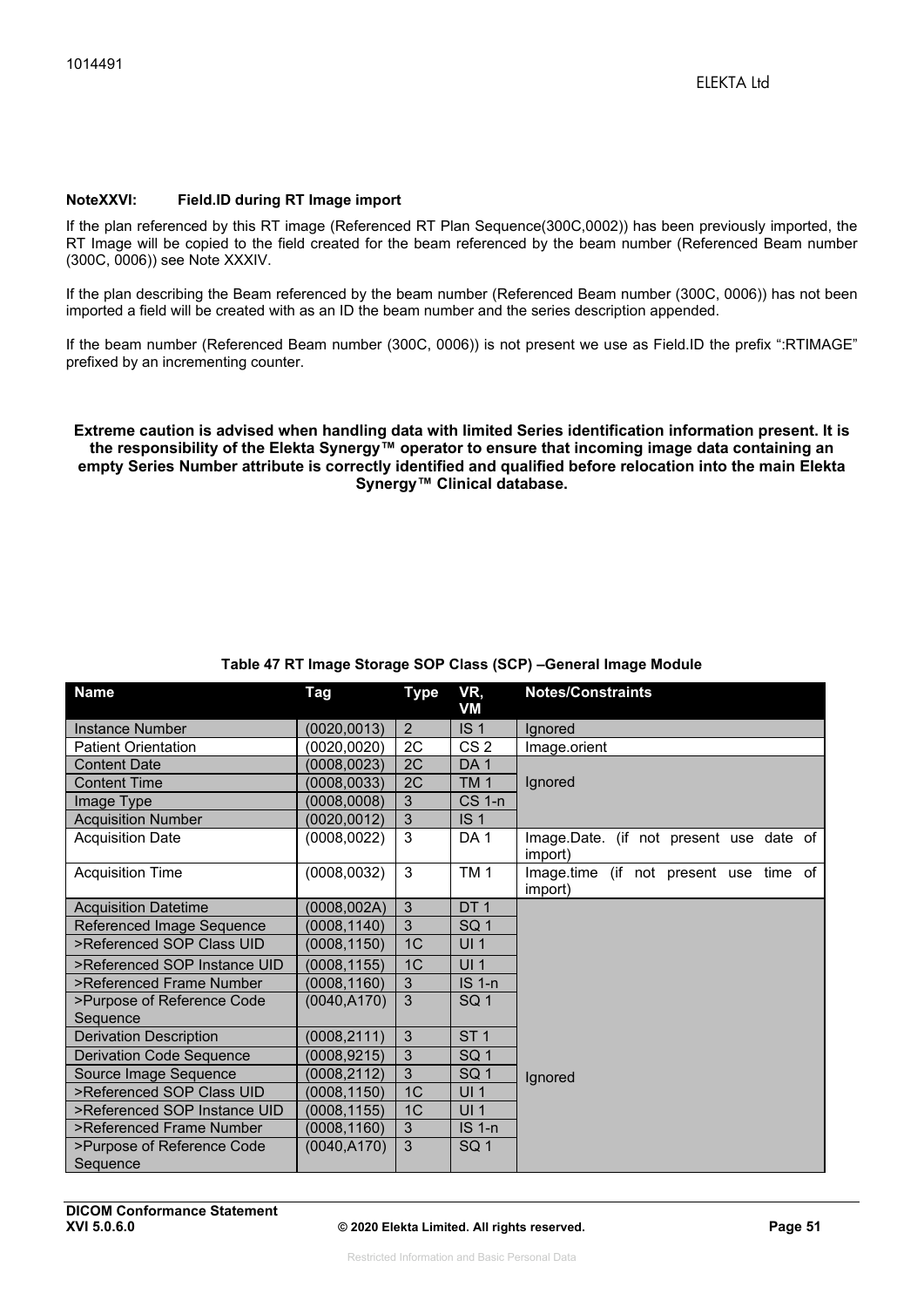#### 1014491

### ELEKTA Ltd

| Referenced Waveform<br>Sequence | $(0008, 113A)$ 3 |   | SQ <sub>1</sub> |               |
|---------------------------------|------------------|---|-----------------|---------------|
|                                 |                  |   |                 |               |
| Images in Acquisition           | (0020, 1002)     | 3 | IS <sub>1</sub> |               |
| Image Comments                  | (0020, 4000)     | 3 | LT <sub>1</sub> | Image.comment |
| <b>Quality Control Image</b>    | (0028, 0300)     | 3 | CS <sub>1</sub> |               |
| <b>Burned In Annotation</b>     | (0028, 0301)     | 3 | CS <sub>1</sub> |               |
| Lossy Image Compression         | (0028, 2110)     | 3 | CS <sub>1</sub> | lgnored       |
| Icon Image Sequence             | (0088, 0200)     | 3 | SQ <sub>1</sub> |               |
| <b>Presentation LUT Shape</b>   | (2050, 0020)     | 3 | CS <sub>1</sub> |               |

### **Table 48 RT Image Storage SOP Class (SCP) –Image Pixel Module**

| <b>Attribute Name</b>       | Tag          | <b>DICOM</b><br><b>Type</b> | <b>Notes</b>                              |
|-----------------------------|--------------|-----------------------------|-------------------------------------------|
| Samples per Pixel           | (0028, 0002) |                             | Assumed to be 1.                          |
| Photometric Interpretation  | (0028, 0004) |                             | <b>MONOCHROME2.</b>                       |
| Rows                        | (0028, 0010) |                             | Image.Height                              |
| Columns                     | (0028, 0011) |                             | Image. Width                              |
| <b>Bits Allocated</b>       | (0028, 0100) |                             | Bits Allocated is 8 or 16                 |
| <b>Bits Stored</b>          | (0028, 0101) |                             | 8 to 16                                   |
| High Bit                    | (0028, 0102) |                             | 7 to 15                                   |
| <b>Pixel Representation</b> | (0028, 0103) |                             | Used to determine pixel scaling behaviour |
| Pixel Data                  | (7FE0, 0010) |                             | Image pixel data interpreted.             |
| <b>Planar Configuration</b> | (0028, 0006) | 1C                          | Assumed to be 0.                          |
| <b>Pixel Aspect Ratio</b>   | (0028, 0034) | 1C                          | Image.Aspect                              |

### **Table 49 RT Image Storage SOP Class (SCP) –RT Image Module**

| <b>Name</b>                   | <b>Tag</b>   | <b>Type</b>    |                 | <b>Notes/Constraints</b>                                          |
|-------------------------------|--------------|----------------|-----------------|-------------------------------------------------------------------|
| Samples per Pixel             | (0028,0002)  | 1              | <b>US1</b>      |                                                                   |
| Photometric Interpretation    | (0028,0004)  | 1              | CS <sub>1</sub> |                                                                   |
| <b>Bits Allocated</b>         | (0028, 0100) | 1              | US 1            | See Table 48                                                      |
| <b>Bits Stored</b>            | (0028, 0101) | и              | US <sub>1</sub> |                                                                   |
| High Bit                      | (0028.0102)  | 1              | <b>US1</b>      |                                                                   |
| <b>Pixel Representation</b>   | (0028, 0103) | 4              | US <sub>1</sub> |                                                                   |
| RT Image Label                | (3002,0002)  |                | SH <sub>1</sub> |                                                                   |
| RT Image Name                 | (3002,0003)  | 3              | LO <sub>1</sub> |                                                                   |
| <b>RT Image Description</b>   | (3002,0003)  | 3              | ST <sub>1</sub> |                                                                   |
| <b>Operators' Name</b>        | (0008, 1070) | $\overline{2}$ | <b>PN 1-n</b>   |                                                                   |
| Image Type                    | (0008,0008)  |                | $CS$ 1-n        |                                                                   |
| <b>Conversion Type</b>        | (0008.0064)  | 2              | CS <sub>1</sub> |                                                                   |
| <b>Reported Values Origin</b> | (3002,000A)  | 2C             | CS <sub>1</sub> |                                                                   |
| RT Image Plane                | (3002,000C)  | 1              | CS <sub>1</sub> | Checked during the processing of<br>image scaling (see Note XXIX) |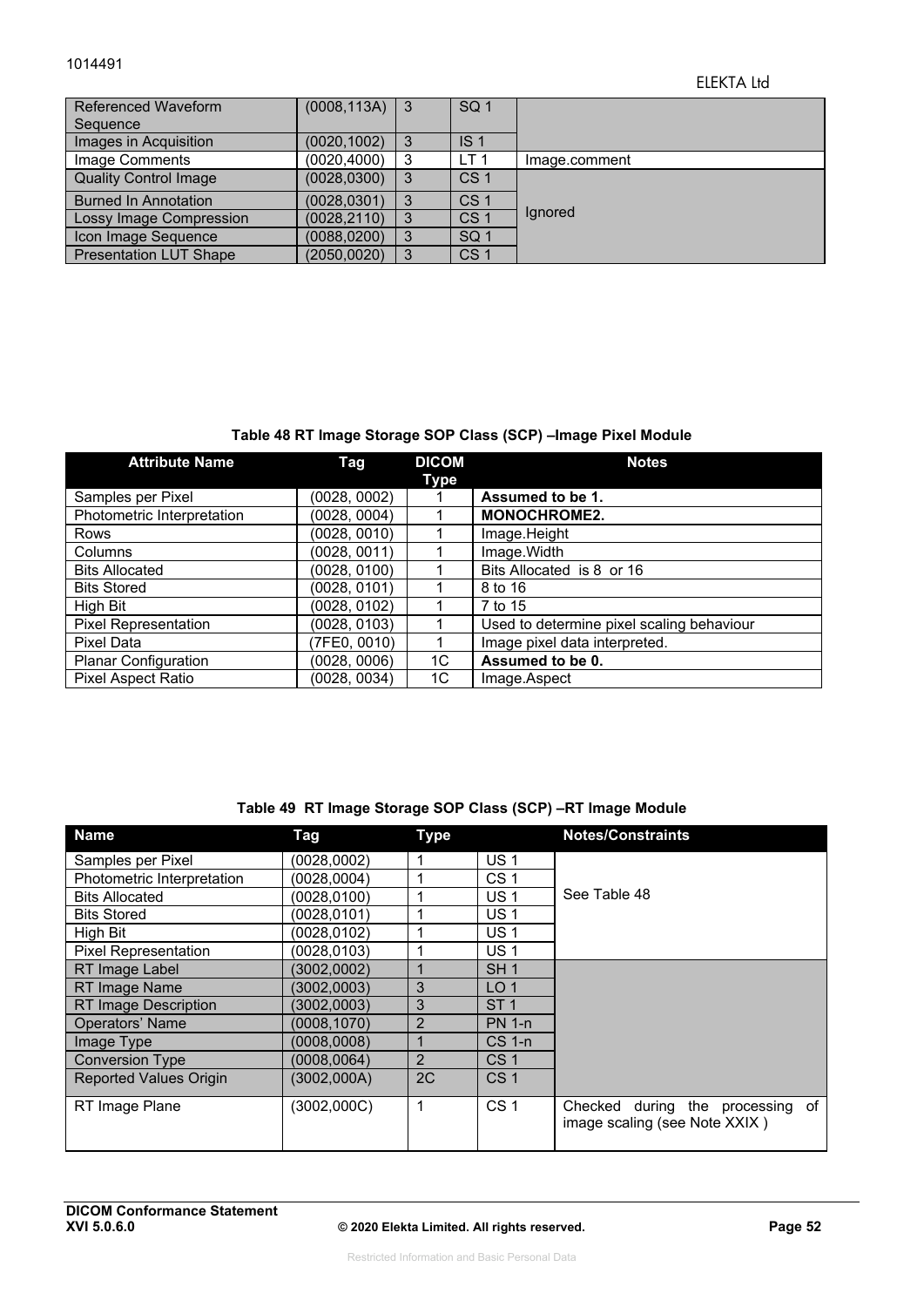#### ELEKTA Ltd

| Receptor<br>X-Ray<br>Image<br>Translation           | (3002,000D)  | 3              | DS <sub>3</sub>   | If different to 0 (0,0,SAD-SID) the<br>image centre is not calculated. |
|-----------------------------------------------------|--------------|----------------|-------------------|------------------------------------------------------------------------|
| X-Ray Image Receptor Angle                          | (3002,000E)  | $\overline{2}$ | DS <sub>1</sub>   | If different than 0 the image centre is<br>not calculated.             |
| RT Image Orientation                                | (3002,0010)  | 2C             | DS <sub>6</sub>   | If NON_NORMAL the image centre is<br>not calculated.                   |
| Image Plane Pixel Spacing                           | (3002,0011)  | $\overline{2}$ | DS <sub>2</sub>   | Used to process the pixel size at<br>isocentre plane<br>See Note XXIX  |
| RT Image Position                                   | (3002,0012)  | $\overline{2}$ | DS <sub>2</sub>   | Used to set the centre of the image<br>See Note XXVIII                 |
| <b>Radiation Machine Name</b>                       | (3002, 0020) | $\mathbf 2$    | SH <sub>1</sub>   |                                                                        |
| <b>Primary Dosimeter Unit</b>                       | (300A, 00B3) | $\overline{2}$ | CS <sub>1</sub>   |                                                                        |
| Radiation Machine SAD                               | (3002, 0022) | $\overline{2}$ | DS <sub>1</sub>   | Used to process the pixel size at<br>isocentre plane<br>See Note XXIX  |
| <b>Radiation Machine SSD</b>                        | (3002, 0024) | $\sqrt{3}$     | DS <sub>1</sub>   |                                                                        |
| RT Image SID                                        | (3002,0026)  | $\overline{2}$ | DS <sub>1</sub>   | Used to process the pixel size at<br>isocentre plane<br>See Note XXIX  |
| Source to Reference Object<br><b>Distance</b>       | (3002, 0028) | 3              | DS <sub>1</sub>   |                                                                        |
| <b>RT</b><br>Plan<br>Referenced<br>Sequence         | (300C,0002)  | 3              | SQ <sub>1</sub>   |                                                                        |
| >Referenced SOP Class UID                           | (0008, 1150) | 1 <sup>C</sup> | UI1               |                                                                        |
| >Referenced SOP Instance<br><b>UID</b>              | (0008, 1155) | 1 <sup>C</sup> | UI1               |                                                                        |
| Referenced Beam Number                              | (300C,0006)  | 3              | IS <sub>1</sub>   | Field.beam number                                                      |
| Referenced Fraction Group<br><b>Number</b>          | (300C, 0022) | $\overline{3}$ | $\overline{1S}$ 1 | Field.ID See NoteXXVI:                                                 |
| <b>Fraction Number</b>                              | (3002, 0029) | 3              | IS <sub>1</sub>   | Fraction.ID                                                            |
| Meterset<br>Start Cumulative<br>Weight              | (300C,0008)  | 3              | DS <sub>1</sub>   |                                                                        |
| Cumulative<br>Meterset<br>End<br>Weight             | (300C,0009)  | 3              | DS <sub>1</sub>   | Ignored                                                                |
| <b>Exposure Sequence</b>                            | (3002, 0030) | 3              | SG <sub>1</sub>   |                                                                        |
| >Referenced Frame Number                            | (0008, 1160) | 1C             | <b>IS 1-n</b>     |                                                                        |
| >KVP                                                | (0018, 0060) | 1C             | DS <sub>1</sub>   | Image.Kv                                                               |
| >X-Ray Tube Current                                 | (0018, 1151) | 2C             | IS <sub>1</sub>   | Image.mA                                                               |
| >Exposure Time                                      | (0018, 1150) | 2C             | IS <sub>1</sub>   | Image.kVlength                                                         |
| >Meterset Exposure                                  | (3002, 0032) | 2C             | DS <sub>1</sub>   |                                                                        |
| >Diaphragm Position                                 | (3002, 0034) | $\mathfrak{B}$ | DS <sub>4</sub>   |                                                                        |
| >Beam<br>Limiting<br>Device<br>Sequence             | (300A, 00B6) | 3              | SQ <sub>1</sub>   |                                                                        |
| >>RT Beam Limiting Device<br><b>Type</b>            | (300A, 00B8) | 1C             | CS <sub>1</sub>   |                                                                        |
| >>Source to Beam Limiting<br><b>Device Distance</b> | (300A, 00BA) | $\mathfrak{S}$ | DS <sub>1</sub>   |                                                                        |
| >>Number of Leaf/Jaw Pairs                          | (300A, 00BC) | 1C             | IS <sub>1</sub>   |                                                                        |
| >>Leaf Position Boundaries                          | (300A,00BE)  | 2C             | DS 3-n            |                                                                        |
| >>Leaf/Jaw Positions                                | (300A, 011C) | 1C             | <b>DS 2-2n</b>    |                                                                        |
| >Applicator Sequence                                | (300A, 0107) | $\overline{3}$ | SQ <sub>1</sub>   |                                                                        |
| >>Applicator ID                                     | (300A, 0108) | 1C             | SH <sub>1</sub>   |                                                                        |
| >>Applicator Type                                   | (300A, 0109) | 1C             | CS <sub>1</sub>   | Ignored                                                                |
| >>Applicator Description                            | (300A, 010A) | 3              | LO <sub>1</sub>   |                                                                        |
| >Number of Blocks                                   | (300A, 00F0) | 1C             | IS <sub>1</sub>   |                                                                        |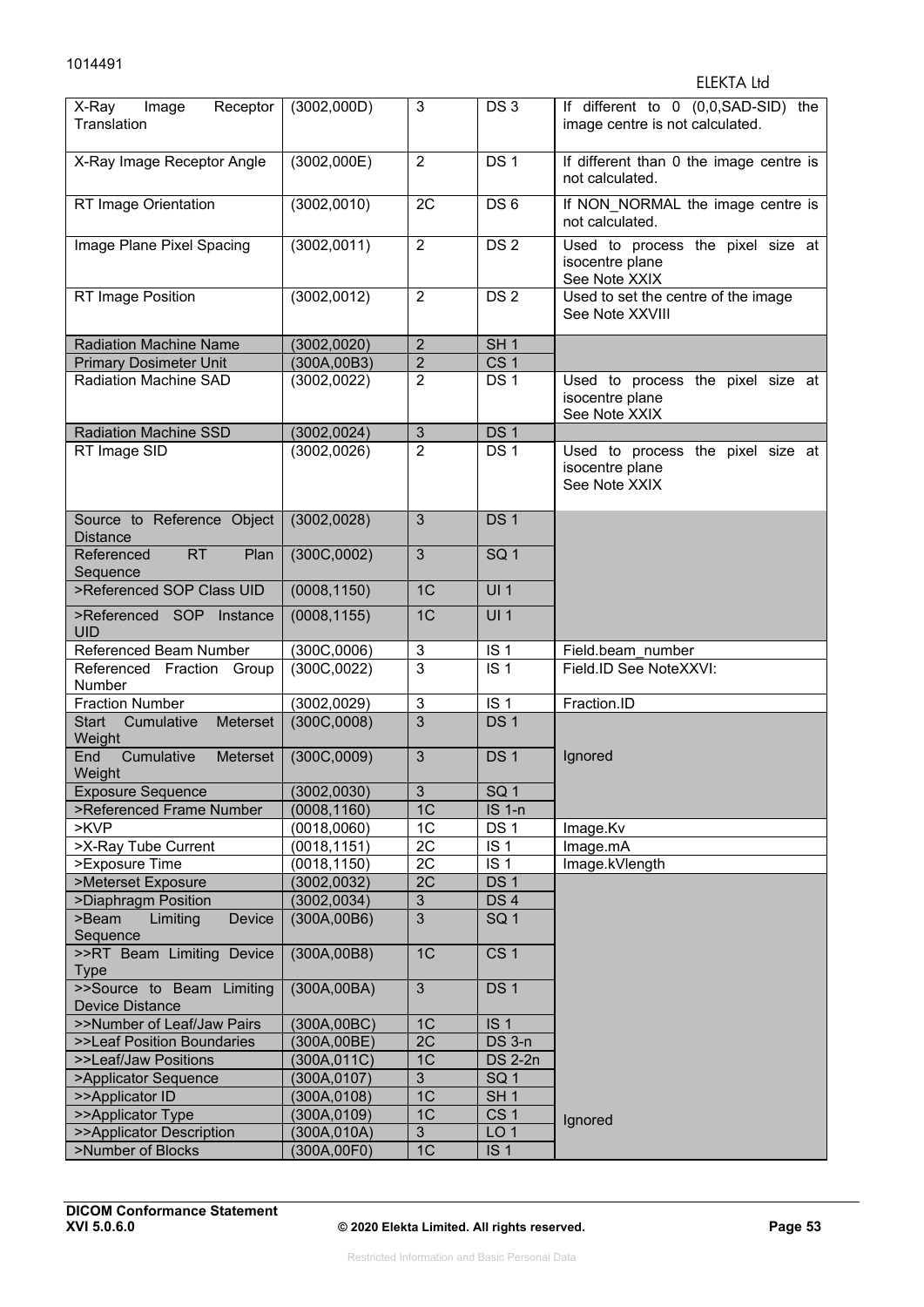| >Block Sequence                        | (300A,00F4)  | 2C | SQ <sub>1</sub> |                                       |
|----------------------------------------|--------------|----|-----------------|---------------------------------------|
| >>Block Tray ID                        | (300A, 00F5) | 3  | SH <sub>1</sub> |                                       |
| <b>Block</b><br>Tray<br>>>Source<br>to | (300A, 00F6) | 2C | <b>DS1</b>      |                                       |
| <b>Distance</b>                        |              |    |                 |                                       |
| >>Block Type                           | (300A,00F8)  | 1C | CS <sub>1</sub> |                                       |
| >>Block Divergence                     | (300A,00FA)  | 2C | CS <sub>1</sub> |                                       |
| >>Block Mounting Position              | (300A,00FB)  | 3  | CS <sub>1</sub> |                                       |
| >>Block Number                         | (300A,00FC)  | 1C | IS <sub>1</sub> |                                       |
| >>Block Name                           | (300A,00FE)  | 3  | LO <sub>1</sub> |                                       |
| >>Material ID                          | (300A,00E1)  | 2C | SH <sub>1</sub> |                                       |
| >>Block Thickness                      | (300A, 0100) | 3  | CS <sub>1</sub> |                                       |
| >>Block Number of Points               | (300A, 0104) | 2C | IS <sub>1</sub> |                                       |
| >>Block Data                           | (300A,0106)  | 2C | <b>DS 2-2n</b>  |                                       |
| <b>Gantry Angle</b>                    | (300A,011E)  | 3  | <b>DS1</b>      | Frame.proj angle                      |
| <b>Beam Limiting Device Angle</b>      | (300A, 0120) | 3  | <b>DS1</b>      |                                       |
| <b>Patient Support Angle</b>           | (300A, 0122) | 3  | <b>DS1</b>      |                                       |
| Table<br>Top Eccentric<br>Axis         | (300A, 0124) | 3  | <b>DS1</b>      |                                       |
| <b>Distance</b>                        |              |    |                 |                                       |
| Table Top Eccentric Angle              | (300A,0125)  | 3  | DS <sub>1</sub> | Ignored                               |
| <b>Table Top Vertical Position</b>     | (300A,0128)  | 3  | DS <sub>1</sub> |                                       |
| Table<br>Top<br>Longitudinal           | (300A, 0129) | 3  | DS <sub>1</sub> |                                       |
| Position                               |              |    |                 |                                       |
| <b>Table Top Lateral Position</b>      | (300A,012A)  | 3  | DS <sub>1</sub> |                                       |
| <b>Patient Position</b>                | (0018, 5100) | 1C | CS <sub>1</sub> | Field. Orientation Image. Orientation |

#### **Table 50 RT Image Storage SOP Class (SCP) – SOP Common Module**

| <b>Attribute Name</b>         | Tag          | VR.<br><b>VM</b> | <b>DICOM</b><br>Type | <b>Notes/Constraints</b> |
|-------------------------------|--------------|------------------|----------------------|--------------------------|
| SOP Class UID                 | (0008, 0016) | UI <sub>1</sub>  |                      | lanored                  |
| SOP Instance UID              | (0008, 0018) | UI $1$           |                      | Image.dicom uid          |
| <b>Specific Character Set</b> | (0008, 0005) | <b>CS 1-N</b>    | 1 <sup>C</sup>       |                          |
| Instance Creation Date        | (0008, 0012) | DA <sub>1</sub>  | 3                    | lgnored                  |
| Instance Creation Time        | (0008, 0013) | TM <sub>1</sub>  |                      |                          |
| Instance Creator UID          | (0008, 0014) | UI <sub>1</sub>  |                      |                          |

#### **Note XXVII Image.origin**

The field origin of the image table is populated with the sender AE title.

#### **Note XXVIII Image Centre**:

If the RT image plane isn't NORMAL or if X-Ray Image Receptor Translation (3002,000D)=or=X-Ray Image Receptor Angle (3002,000E) are present and different than 0 XVI won't use the RT Image position information and process the image centre.

#### **Note XXIX Pixel size**:

The pixel size used in iView is defined at isocenter plane. XVI will use the Image plane pixel spacing (expected to be at XRAY receptor plane) and translate it to the isocenter plane using the RT Image SID (3002,0026) and the Radiation Machine SAD (3002,0002). If any of the information is missing or X-Ray Image Receptor Angle (3002, 000E) is different than 0 XVI will not process the scaling of the image.

XVI only stores the horizontal pixel size and use the aspect ratio to adjust display for the difference between the vertical and horizontal size. For that reason, only the first value of image plane pixel spacing is stored and XVI relies on the information provided by the Pixel Aspect Ratio (0028, 0034).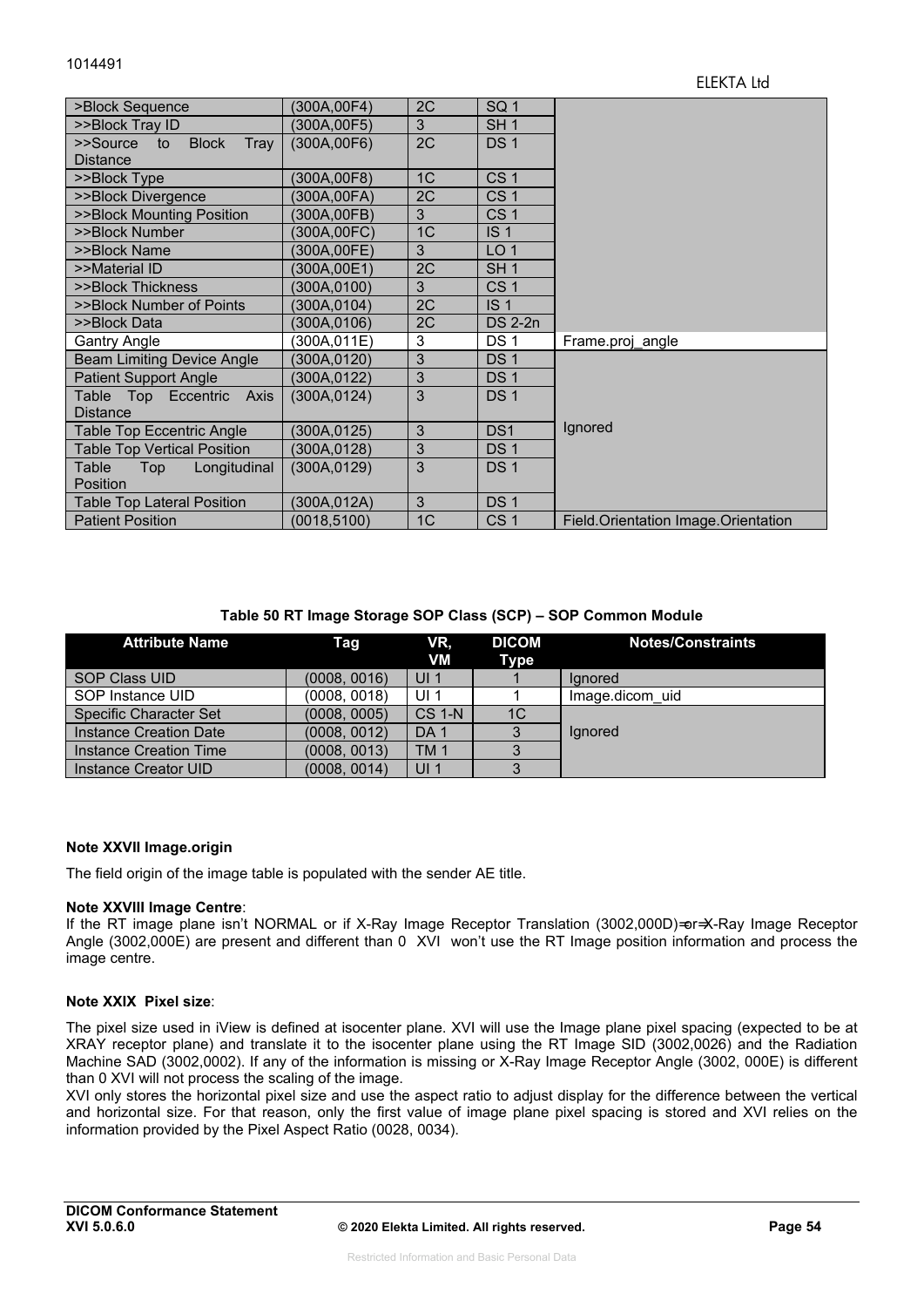## **D.3 Export of RT Images**

The modules selected from the RT Image IOD table of DICOM for image export are given in Table 51 below. If a module is not listed, none of the attributes in that module is sent by iViewGT.

#### **Table 51 Applied Modules in the RT Image IOD for Export (SCU Role)**

| 13            | <b>Module</b>            |
|---------------|--------------------------|
| Patient       | Patient                  |
| Study         | <b>General Study</b>     |
| <b>Series</b> | <b>RT</b> Series         |
| Equipment     | <b>General Equipment</b> |
| Image         | General Image            |
|               | Image Pixel              |
|               | RT Image                 |
|               | SOP Common               |

Table 52 to Table 59 below specify the applied attributes for each module, and note their mappings from the iViewGT database. If an attribute is not listed it is not sent by iViewGT. If an attribute is listed without Notes, there is a mapping from a directly equivalent iViewGT database entry.

#### **Table 52 RT Image Storage SOP Class (SCU) – Patient Module**

| <b>Attribute Name</b>   | Taq          | <b>DICOM</b><br>Type | <b>Notes</b>                                             |
|-------------------------|--------------|----------------------|----------------------------------------------------------|
| <b>Patients Name</b>    | (0010, 0010) | 2                    | Patient.Last^ Patient.First^ Patient.Middle^^ (no Prefix |
|                         |              |                      | or Suffix)                                               |
| Patient ID              | (0010, 0020) | 2                    | Patient.ID                                               |
| Patient's Birth Date    | (0010, 0030) | 2                    | Patient.birth date                                       |
| <b>Patients Sex</b>     | (0010, 0040) | 2                    | Patient.sex                                              |
| <b>Patient Comments</b> | (0010, 4000) | 3                    | Patient.comment                                          |

**Table 53 RT Image Storage SOP Class (SCU) – General Study Module** 

| <b>Attribute Name</b>     | Taq          | <b>DICOM</b><br>Type | <b>Notes</b>                                                                        |
|---------------------------|--------------|----------------------|-------------------------------------------------------------------------------------|
| Study Instance UID        | (0020, 000D) |                      | Treatment.UID (generated by Elekta Synergy™ for<br>native treatments) see Note XVII |
| <b>Study Date</b>         | (0008, 0020) | 2                    | Image acquisition date                                                              |
| <b>Study Time</b>         | (0008, 0030) | 2                    | Image acquisition time                                                              |
| Referring Physicians Name | (0008, 0090) | 2                    | Patient.doctor^^^^                                                                  |
| Study ID                  | (0020, 0010) | 2                    | Treatment.ID                                                                        |
| <b>Accession Number</b>   | (0008, 0050) | 2                    | Empty                                                                               |
| <b>Study Description</b>  | (0008, 1030) | 3                    | Treatment.Description                                                               |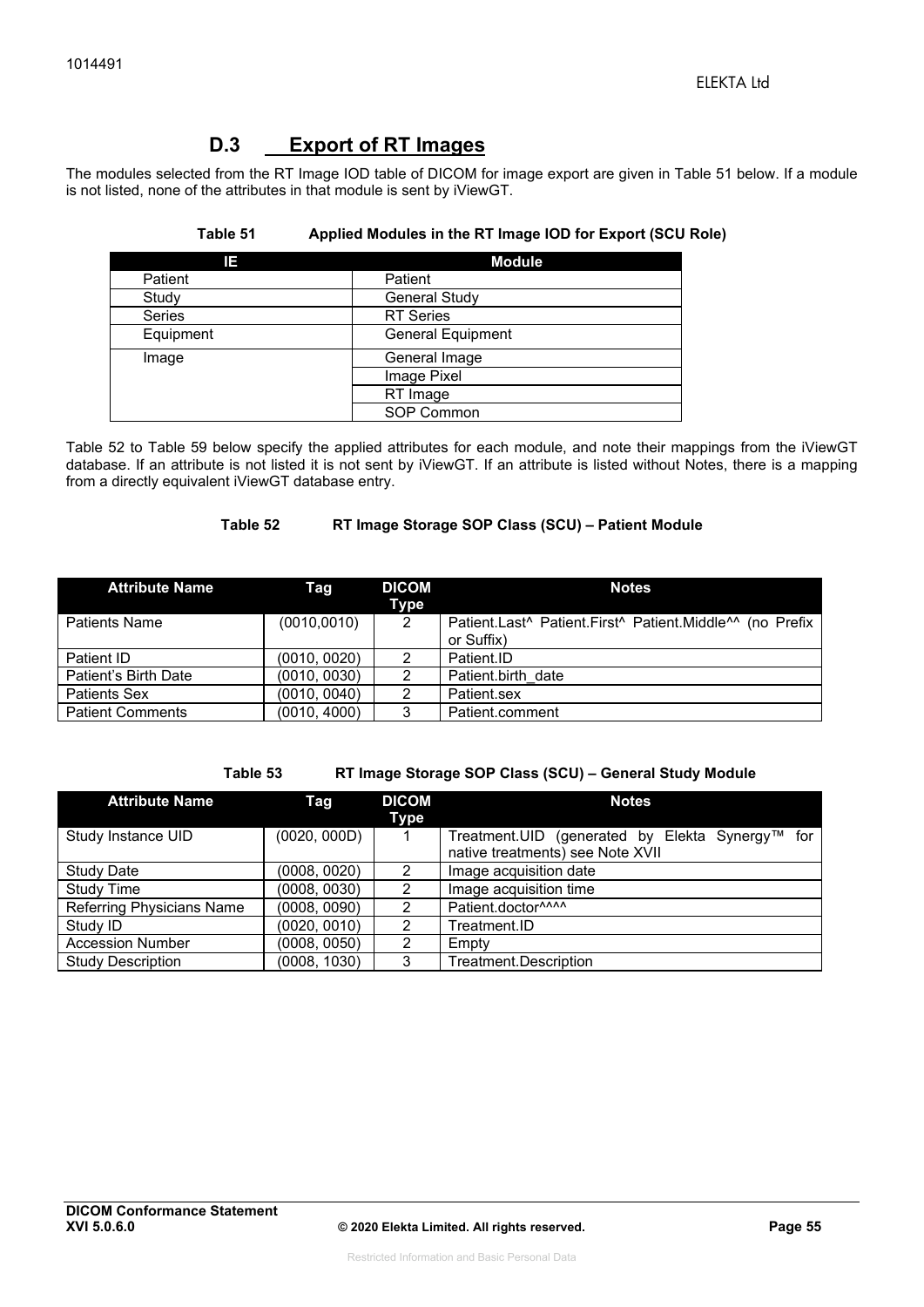**Table 54 RT Image Storage SOP Class (SCU) – RT Series Module** 

| <b>Attribute Name</b> | Tag          | <b>DICOM</b><br>Type | <b>Notes</b>                                                                                        |
|-----------------------|--------------|----------------------|-----------------------------------------------------------------------------------------------------|
| Modality              | (0008, 0060) |                      | "RTIMAGE"                                                                                           |
| Series Instance UID   | (0020, 000E) |                      | Field.UID (generated by iViewGT for native fields) see<br>Note XXX and Note XVII                    |
| Series Number         | (0020, 0011) | 2                    | IF Field ID is numeric: Field.ID,<br>ELSE: an internally generated unique field-specific<br>number. |
| Series Description    | (0008, 103E) | 3                    | Field.Description                                                                                   |

#### **Note XXX Export of images belonging to fields created by DICOM Import:**

When a field is created by a DICOM import, the field.UID is copied from the DICOM data. To avoid re-using at export time a code that doesn't belong to Elekta the series instance UID will be the treatment.UID with the first 20 characters replaced by the Elekta specific code and a machine specific code. (Basis of all DICOM UIDs generated by this station).

#### **Table 55 RT Image Storage SOP Class (SCU) – General Equipment Module**

| <b>Attribute Name</b>           | Tag          | <b>DICOM</b><br>Type | <b>Notes</b>                           |
|---------------------------------|--------------|----------------------|----------------------------------------|
| Manufacturer                    | (0008, 0070) | 2                    | "FLFKTA"                               |
| <b>Station Name</b>             | (0008, 1010) | 3                    | <b>Acquiring Station Name</b>          |
| <b>Manufacturers Model Name</b> | (0008, 1090) | 3                    | "Elekta XVI"                           |
| Device Serial Number            | (0018, 1000) | 3                    | <b>XVI Station Serial Number</b>       |
| Software Versions               | (0018, 1020) | 3                    | Software revision of EXPORTING Station |
| Institution name                |              |                      |                                        |

#### **Table 56 RT Image Storage SOP Class (SCU) – General Image Module**

| <b>Attribute Name</b>         | Tag          | <b>DICOM</b><br>Type | <b>Notes</b>                                                      |
|-------------------------------|--------------|----------------------|-------------------------------------------------------------------|
| Image Number                  | (0020, 0013) | $\overline{2}$       | An internally generated database-unique image-specific<br>number. |
| <b>Content Date</b>           | (0008, 0023) | 2C                   | Image acquisition date                                            |
| <b>Content Time</b>           | (0008, 0033) | 2C                   | Image acquisition time                                            |
| <b>Derivation Description</b> | (0008,2111)  | 3                    |                                                                   |
| <b>Acquisition Date</b>       | (0008, 0022) | 3                    | Image acquisition date                                            |
| <b>Acquisition Time</b>       | (0008, 0032) | 3                    | Image acquisition time                                            |
| Images in Acquisition         | (0020, 1002) | 3                    |                                                                   |
| Image Comments                | (0020, 4000) | 3                    | Image comments                                                    |
| Derivation description        | (0008,2111)  | 3                    | <b>Blank</b>                                                      |
| <b>Patient Orientation</b>    | (0020,0020)  | 2C                   | <b>Blank</b>                                                      |
| RT Image label                | (3002,0002)  |                      | Field.ID                                                          |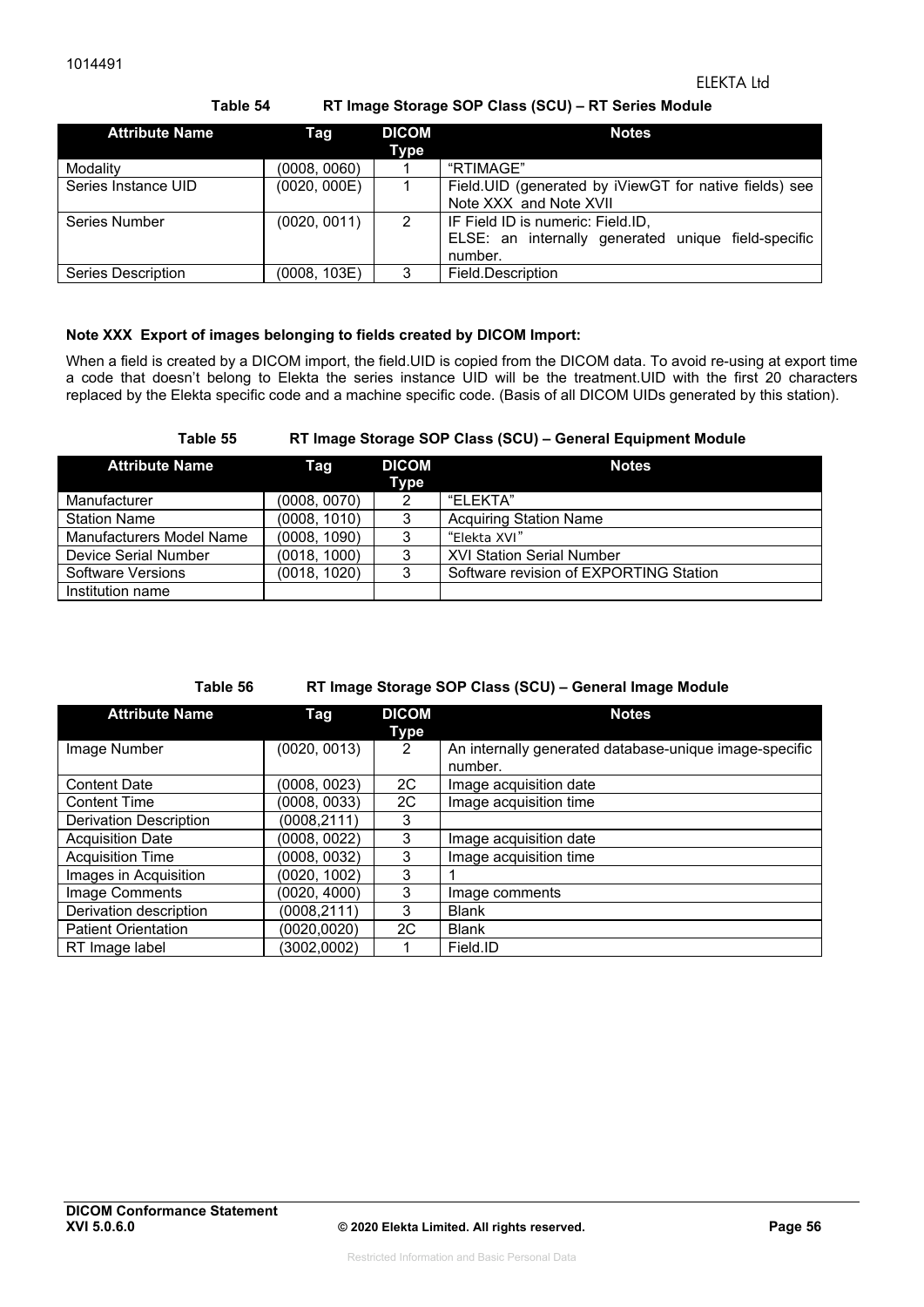### **Table 57 RT Image Storage SOP Class (SCU) –Image Pixel Module**

| <b>Attribute Name</b>       | Tag          | <b>DICOM</b><br>Type | <b>Notes</b>                                                       |
|-----------------------------|--------------|----------------------|--------------------------------------------------------------------|
| Samples per Pixel           | (0028, 0002) |                      |                                                                    |
| Photometric Interpretation  | (0028, 0004) |                      | "MONOCHROME2"                                                      |
| Rows                        | (0028, 0010) |                      |                                                                    |
| Columns                     | (0028, 0011) |                      |                                                                    |
| <b>Bits Allocated</b>       | (0028, 0100) |                      | 16                                                                 |
| <b>Bits Stored</b>          | (0028, 0101) |                      | 16                                                                 |
| High Bit                    | (0028, 0102) |                      | 15                                                                 |
| <b>Pixel Representation</b> | (0028, 0103) |                      | 0                                                                  |
| Pixel Data                  | (7FE0, 0010) |                      |                                                                    |
| <b>Planar Configuration</b> | (0028, 0006) | 1C                   | $\mathbf{0}$                                                       |
| Pixel Aspect Ratio          | (0028, 0034) | 1C                   | 1                                                                  |
| Smallest Image Pixel Value  | (0028, 0106) | 3                    | Actual smallest pixel value in the exported image.                 |
| Largest Image Pixel Value   | (0028, 0107) | 3                    | Actual largest pixel value in the exported image.                  |
| Window center               | (0028, 1050) | 3                    | (1-brightness/100)*(ActualMaxVal - ActualMinVal) +<br>ActualMinVal |
| Window width                | (0028.1051)  | 3                    | (1-contrast/100)*(ActualMaxVal - ActualMinVal)                     |

#### **Table 58 RT Image Storage SOP Class (SCU) – RT Image Module**

| <b>Attribute Name</b>         | <b>Tag</b>   | <b>DICOM</b>   | <b>Notes</b>                                               |
|-------------------------------|--------------|----------------|------------------------------------------------------------|
|                               |              | <b>Type</b>    |                                                            |
| Samples per pixel             | (0028, 0002) | 1              | 1                                                          |
| Photometric Interpretation    | (0028, 0004) | 1              | "MONOCHROME2.                                              |
| <b>Pixel Representation</b>   | (0028, 0103) | 1              | $\Omega$                                                   |
| <b>Bits Allocated</b>         | (0028, 0100) | 1              | 16                                                         |
| <b>Bits Stored</b>            | (0028, 0101) | 1              | 16                                                         |
| <b>High Bit</b>               | (0028, 0102) | 1              | 15                                                         |
| Image Type                    | (0008, 0008) | 1              | ORIGINAL\\PRIMARY\\PORTAL                                  |
| RT Image label                | (3002, 0002) | 1              | Label corresponding to the type of acquired image :        |
|                               |              |                | PlanarView: "XVIKVPlanarView"                              |
|                               |              |                | VolumeView: "XVIKVVolumeView"                              |
|                               |              |                | MotionView: "XVIKVMotionView"                              |
|                               |              |                |                                                            |
| <b>Reported Values Origin</b> | (3002, 000A) | 2C             | "ACTUAL"                                                   |
|                               |              |                |                                                            |
| RT Image Plane                | (3002, 000C) | 1              | "NORMAL"                                                   |
| X-Ray Image Receptor          | (3002, 000E) | $\overline{2}$ | Always 0                                                   |
| Angle                         |              |                |                                                            |
| Image Plane Pixel Spacing     | (3002, 0011) | $\overline{2}$ | If the Horizontal scale factor is defined this tag is      |
|                               |              |                | populated.                                                 |
| RT Image Position             | (3002, 0012) | $\overline{2}$ | If the image centre is defined this tag is populated.      |
|                               |              |                |                                                            |
|                               |              |                | $x = -$ (image centre X in mm) + (half a pixel size in     |
|                               |              |                | mm)                                                        |
|                               |              |                | $y = (image centre Y in mm) - (half a pixel size in mm)$   |
|                               |              |                |                                                            |
|                               |              |                | All dimensions are at X-Ray image receptor plane.          |
|                               |              |                | Image centre X and Y come from the XVI database and        |
|                               |              |                | can be seen (in Pixel) in the "edit image" dialog box.     |
| RT Image SID                  | (3002, 0026) | $\overline{2}$ | 1536, can be overwritten by an optional setting in sri.ini |
|                               |              |                | ([Linac]KV_SSD) see Note XXXI                              |
| Radiation machine SAD         | (3002, 0022) | $\overline{2}$ | 1000, can be overwritten by an optional setting in         |
|                               |              |                | sri.ini([Linac]KV_SID) see Note XXXI                       |
| <b>Gantry Angle</b>           | (300A, 011E) | 3              | Gantry Angle recorded at acquisition time + 90 degrees.    |
|                               |              |                |                                                            |
| Conversion type               | (0008, 0064) | $\overline{2}$ | "DI" (Digital Interface)                                   |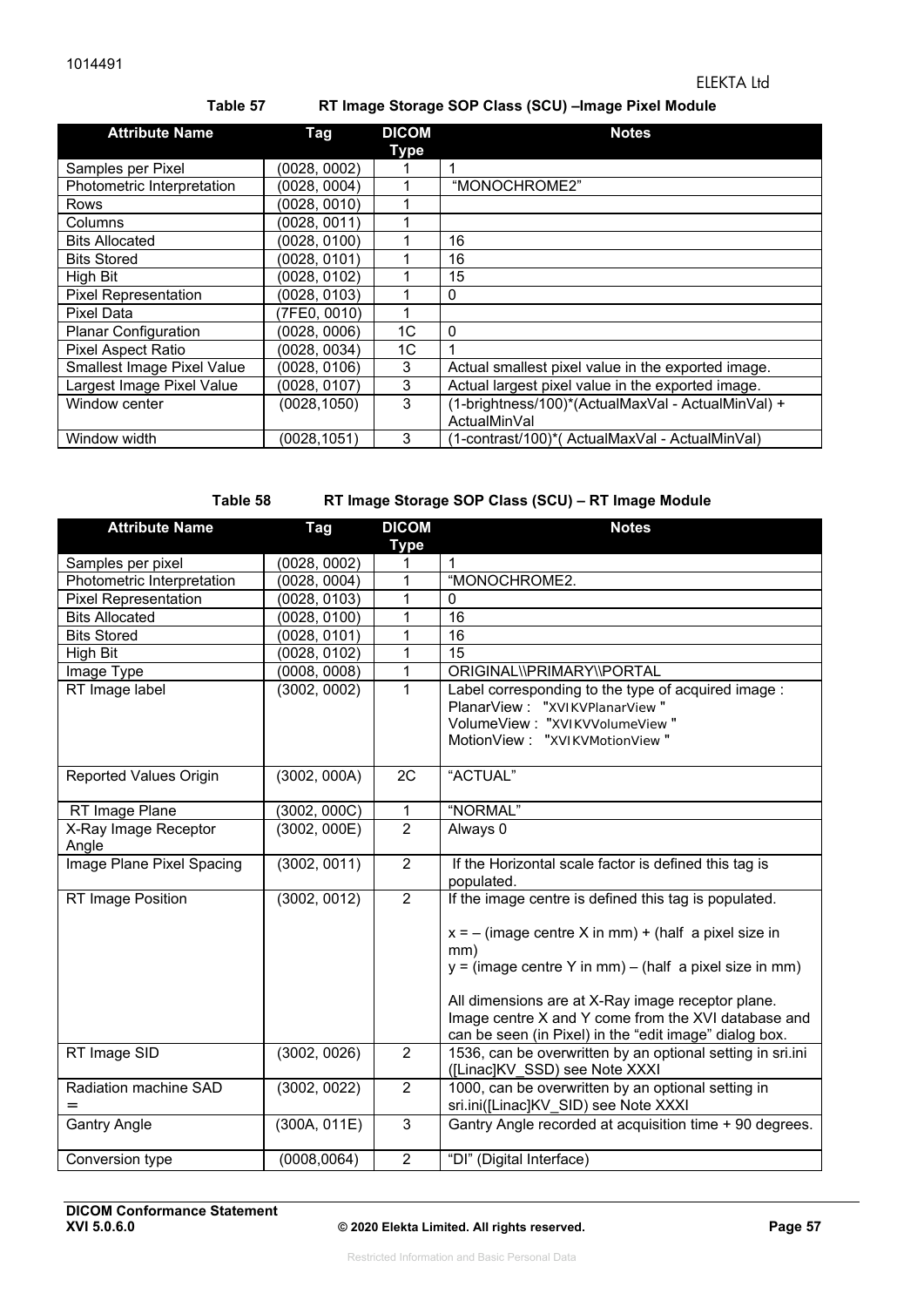| <b>Patient Position</b> | (0018, 5100) | 1C | Field.Orientation Image.Orientation |
|-------------------------|--------------|----|-------------------------------------|

Note XXXI SID and SAD:

If the setting in sri.ini file is present and valid it is used, if any error is detected the default value is used. (Sanity checks on SID are: maximum 3000 minimum 500, on SAD: maximum 1500 minimum 500)

**Table 59 RT Image Storage SOP Class (SCU) – SOP Common Module** 

| <b>Attribute Name</b>  | Tag          | <b>DICOM</b> | <b>Notes</b>                                                                                                                             |
|------------------------|--------------|--------------|------------------------------------------------------------------------------------------------------------------------------------------|
|                        |              | Type         |                                                                                                                                          |
| SOP Class UID          | (0008, 0016) |              | 1.2.840.10008.5.1.4.1.1.481.1                                                                                                            |
| SOP Instance UID       | (0008, 0018) |              | Image. UID (generated by iViewGT for natively acquired<br>images, and images imported from any source,<br>including DICOM) see Note XVII |
| Instance Creation Date | (0008, 0012) | 3            | Date of export                                                                                                                           |
|                        |              |              |                                                                                                                                          |
| Instance Creation Time | (0008, 0013) | 3            | Time of export                                                                                                                           |
| Instance Creator UID   | (0008, 0014) | 3            | Derived from 6-digit XVI workstation serial number.<br>1.3.46.423632. <abcxyz></abcxyz>                                                  |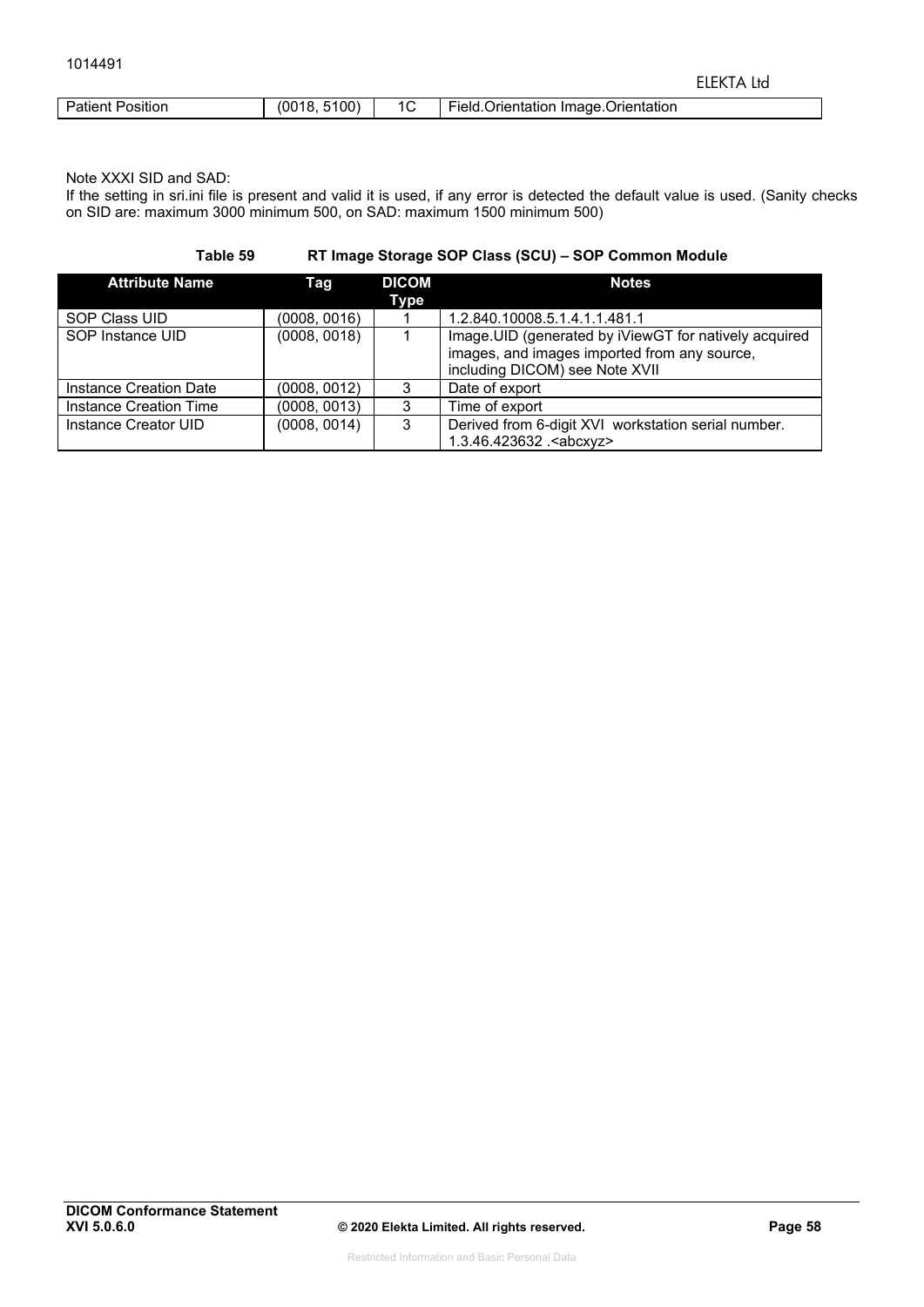# **E. Applied SC Image IOD and mapping to Elekta Synergy™ Database**

## **E.1 Import of SC Image**

The modules selected from the Secondary Capture Image IOD table of DICOM for image import are given in Table 60 If a module is not listed, none of the attributes in that module is stored by Elekta Synergy™.

#### **Table 60 Applied Modules in the SC Image IOD for Import (SCP Role)**

| ΙE            | <b>MODULE</b>         | <b>USAGE</b> |
|---------------|-----------------------|--------------|
| Patient       | Patient               | M            |
| Study         | <b>General Study</b>  | M            |
| <b>Series</b> | <b>General Series</b> | M            |
| Image         | General Image         | M            |
|               | Image Pixel           | M            |
|               | SC Image              | M            |
|               | SOP Common            | M            |

Table 61 to Table 67 specify, for each of the applied modules above, the attributes stored by Elekta Synergy™, and their mapping onto the Elekta Synergy™ database.

Ignored attributes are not stored into the Elekta Synergy™ patient database. **However, all DICOM objects must conform to the DICOM standard.** If any part of a Secondary Capture Image does not conform to the standard then that prescription is not saved into the database and the storage request is rejected. Thus, Elekta Synergy™ performs validation of the entire applied IOD. I.e. where attributes irrelevant to Elekta Synergy™ are included in a message, they must still have values that are valid according to the DICOM standard. Storage requests containing invalid attributes will be REJECTED. **(See**  Table 93**, Status Code A901).**

**DICOM Conformance Statement**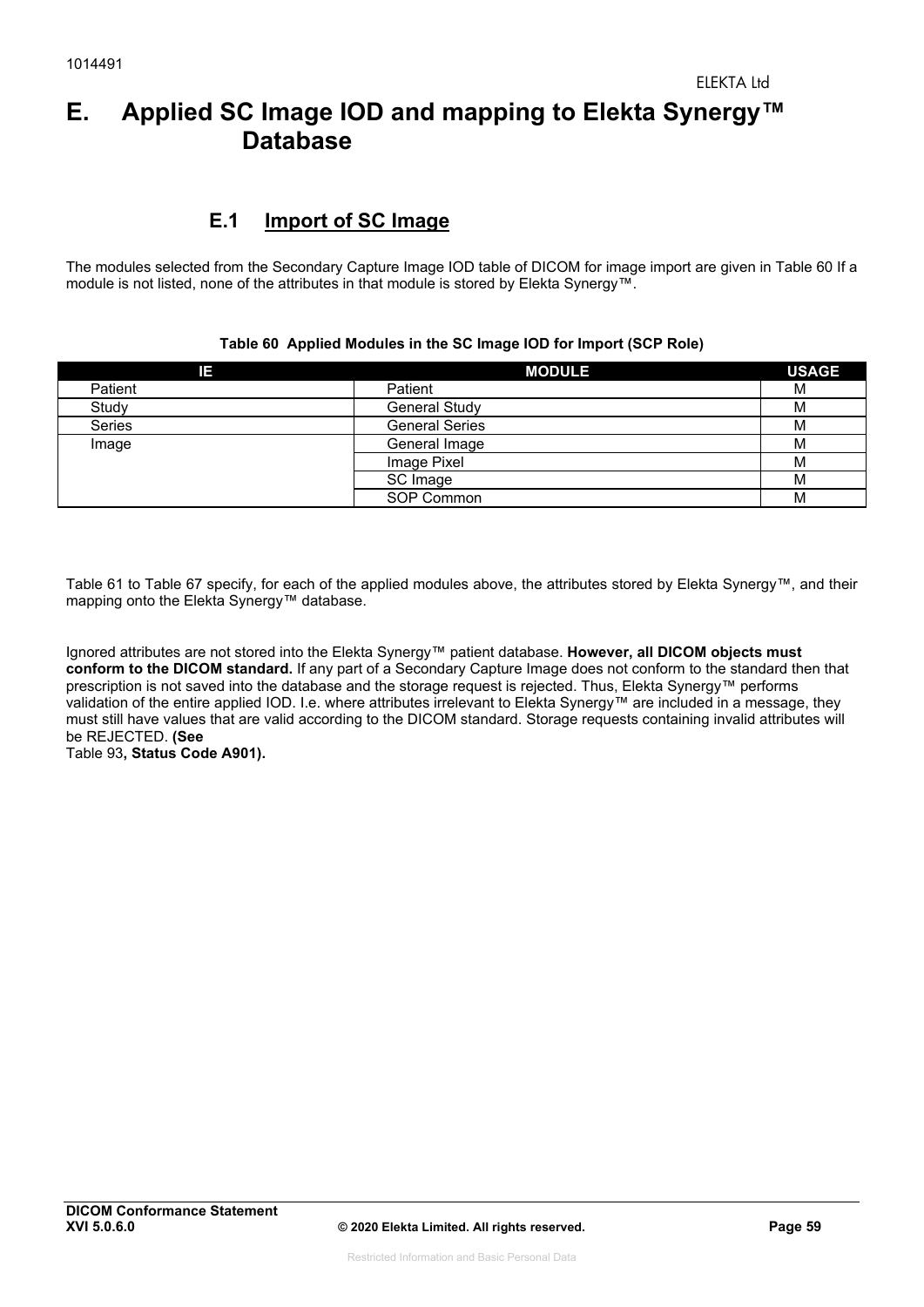#### **Table 61 SC Image Storage SOP Class (SCP) – Patient Module**

| <b>Attribute Name</b>                  | Tag           | VR,<br>VM       | <b>DICOM</b><br><b>Type</b> | <b>Notes/Constraints</b>                                                                                                             |
|----------------------------------------|---------------|-----------------|-----------------------------|--------------------------------------------------------------------------------------------------------------------------------------|
| <b>Patients Name</b>                   | (0010, 0010)  | <b>PN 1</b>     | $\overline{2}$              | Split into Patient first name, Patient last name,<br>Patient.mid name (Prefix, Suffix not stored).<br>(See Note XXXII, Note XXXIII). |
| Patient ID                             | (0010, 0020)  | LO <sub>1</sub> | 2                           | Patient.id (See Note XXXII, Note XXXIII)                                                                                             |
| Patient's Birth Date                   | (0010, 0030)  | DA <sub>1</sub> | $\mathfrak{p}$              | Patient.birth date                                                                                                                   |
| <b>Patients Sex</b>                    | (0010, 0040)  | CS <sub>1</sub> | 2                           | Patient.sex                                                                                                                          |
| <b>Referenced Patient</b><br>Sequence  | (0008, 1120). | SQ <sub>1</sub> | 3                           |                                                                                                                                      |
| >Referenced SOP Class<br><b>UID</b>    | (0008, 1150)  | UI <sub>1</sub> | 1 <sup>C</sup>              |                                                                                                                                      |
| >Referenced SOP Instance<br><b>UID</b> | (0008, 1155)  | UI <sub>1</sub> | 1C                          | lgnored                                                                                                                              |
| Patient's Birth Time                   | (0010, 0032)  | <b>TM1</b>      | 3                           |                                                                                                                                      |
| <b>Other Patient IDs</b>               | (0010, 1000). | LO 1-N          | 3                           |                                                                                                                                      |
| <b>Other Patient Names</b>             | (0010, 1001)  | <b>PN 1-N</b>   | 3                           |                                                                                                                                      |
| <b>Ethnic Group</b>                    | (0010, 2160)  | SH <sub>1</sub> | 3                           |                                                                                                                                      |
| <b>Patient Comments</b>                | (0010, 4000)  | LT <sub>1</sub> | 3                           |                                                                                                                                      |

#### **Note XXXII Handling of Empty Patient Identification Attributes**

The Patient ID (0010, 0020) and Patient Name (0010, 0010) attributes of the Patient Module are specified by DICOM as Type 2 and so may legally have zero length.

As a safety measure, however, **Elekta Synergy™** treats these attributes as Type 1 and will REJECT any Secondary Capture Image Storage request containing zero length values for these attributes. Which means these Secondary Capture Images won't enter the Elekta Synergy™ DICOM Transit database. **(See Table 93, Status Code C001)**.

#### **Note XXXIII Patient ID Already Exists in Elekta Synergy™ Database**

If a patient with the Patient ID specified in the Secondary Capture Storage request already exists in the Elekta Synergy™ Main database, no further Patient Module attributes in the request will be imported. The check for an existing Patient ID is insensitive to case or leading/trailing spaces.

```
Table 62 SC Image Storage SOP Class (SCP) – General Study Module
```

| <b>Attribute Name</b>            | Tag          | VR,<br>VM       | <b>DICOM</b><br>Type | <b>Notes/Constraints</b>    |
|----------------------------------|--------------|-----------------|----------------------|-----------------------------|
| Study Instance UID               | (0020, 000D) | UI <sub>1</sub> |                      | Treatment.dicom uid         |
| <b>Study Date</b>                | (0008, 0020) | DA <sub>1</sub> | $\overline{2}$       |                             |
| <b>Study Time</b>                | (0008, 0030) | <b>TM1</b>      | $\overline{2}$       | Ignored                     |
| <b>Referring Physicians Name</b> | (0008, 0090) | <b>PN1</b>      | $\mathfrak{p}$       |                             |
| Study ID                         | (0020, 0010) | SH <sub>1</sub> | 2                    | Treatment.id see Note XXXIV |
| <b>Accession Number</b>          | (0008, 0050) | SH <sub>1</sub> | 2                    |                             |
| Study Description                | (0008, 1030) | LO <sub>1</sub> | 3                    | Treatment.descrip           |
| Physician(s) of Record           | (0008, 1048) | <b>PN 1-N</b>   | 3                    |                             |
| Name of Physician(s)             | (0008, 1060) | <b>PN 1-N</b>   | 3                    |                             |
| <b>Reading Study</b>             |              |                 |                      |                             |
| <b>Referenced Study Sequence</b> | (0008, 1110) | SQ <sub>1</sub> | 3                    | Ignored                     |
| SOP<br>Class<br>>Referenced      | (0008, 1150) | UI <sub>1</sub> | 1 <sup>C</sup>       |                             |
| <b>UID</b>                       |              |                 |                      |                             |
| >Referenced SOP Instance         | (0008, 1155) | UI <sub>1</sub> | 1 <sup>C</sup>       |                             |
| <b>UID</b>                       |              |                 |                      |                             |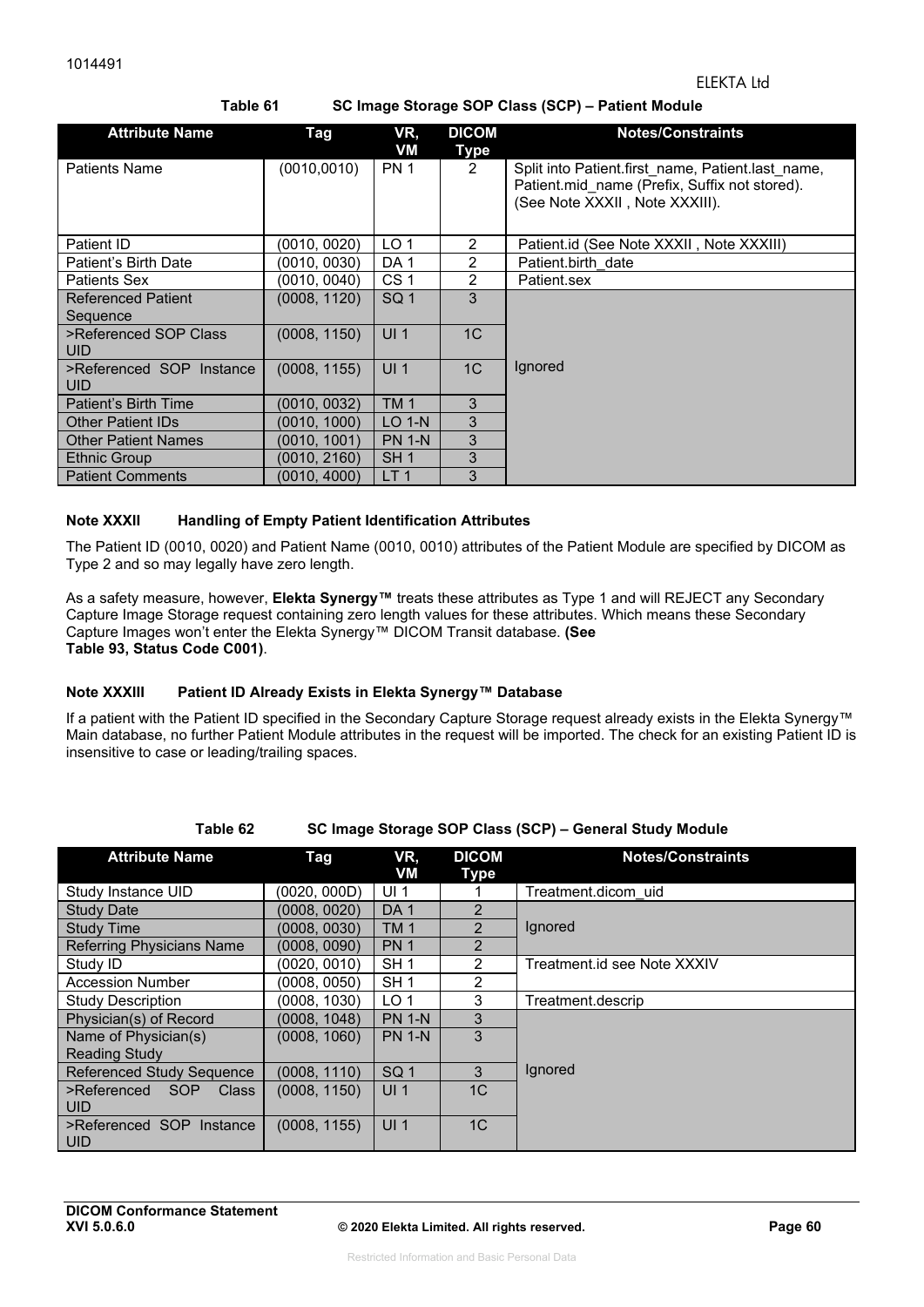#### **Note XXXIV Handling of Empty Study ID Attribute**

An incrementing counter is prepended to the treatment id then ":" and one of the following.

The applied Study ID (0020, 0010) is specified by DICOM as Type 2 and so may legally have zero length**.** This field is normally used by Elekta Synergy™ to identify the Treatment to be created or updated.

In the situation where the Study ID attribute is empty, Elekta Synergy™ will attempt to use the Accession Number (0008, 0050, Type 2) attribute as a Treatment ID instead. In such cases it will also append the Treatment Description with the text ":TRTID derived (Accession No.)" to assist the operator.

In the situation where both the Study ID and Accession Number attributes are empty, Elekta Synergy™ will use the last 16 digits of the Study Instance UID (0020, 000D) as a Treatment ID. In such cases it will also append the Treatment Description with the text ":TRTID derived (StudyInstanceUID.)" to assist the operator.

#### **Extreme caution is advised when handling data with limited Study identification information present. It is the responsibility of the Elekta Synergy™ operator to ensure that incoming image data containing an empty Study ID attribute is correctly identified and qualified before relocation into the main Elekta Synergy™ Clinical database.**

#### **Table 63 SC Image Storage SOP Class (SCP) – General Series Module**

| <b>Attribute Name</b>     | <b>Tag</b>   | <b>DICOM</b><br>Type | <b>Notes</b>                     |
|---------------------------|--------------|----------------------|----------------------------------|
| Series Instance UID       | (0020, 000E) |                      | Field. UID . See Note XXXV below |
| Modality                  | (0008, 0060) |                      | lanored                          |
| Series Number             | (0020, 0011) | 2                    | Field.ID. See Note XXXV below    |
| Laterality                | (0020, 0060) | 2C                   | Appended to Field.Site           |
| Series Date               | (0008.0021)  | 3                    | Appended to Field.Description    |
| Series Time               | (0008, 0031) | 3                    | Appended to Field.Description    |
| <b>Protocol Name</b>      | (0018, 1030) | 3                    | Appended to Field.Description    |
| Series Description        | (0008, 103E) | 3                    | Field.Description                |
| <b>Body Part Examined</b> | (0018, 0015) | 3                    | Field Site                       |
| <b>Patient Position</b>   | (0018, 5100) | 2C                   | Field.orientation                |

#### **Note XXXV Handling of Empty Series Number Attribute**

The applied Series Number (0020, 0011) is specified by DICOM as Type 2 and so may legally have zero length**.** This field is normally used by Elekta Synergy™ to identify the Field to be created or updated.

In the situation where the Series Number attribute is empty, Elekta Synergy™ will use the last 16 digits of the Series Instance UID (0020, 000E) as a Field ID. In such cases it will also append the Field Description with the ":FLDID derived (SeriesInstanceUID)" to assist the operator.

#### **Note XXXVI Field ID**

For fields created from secondary images import the ID will start with the prefix ":SC IMAGE" and be prefixed by an incrementing counter. A new field will be created for every image imported.

#### **Extreme caution is advised when handling data with limited Series identification information present. It is the responsibility of the Elekta Synergy™ operator to ensure that incoming image data containing an**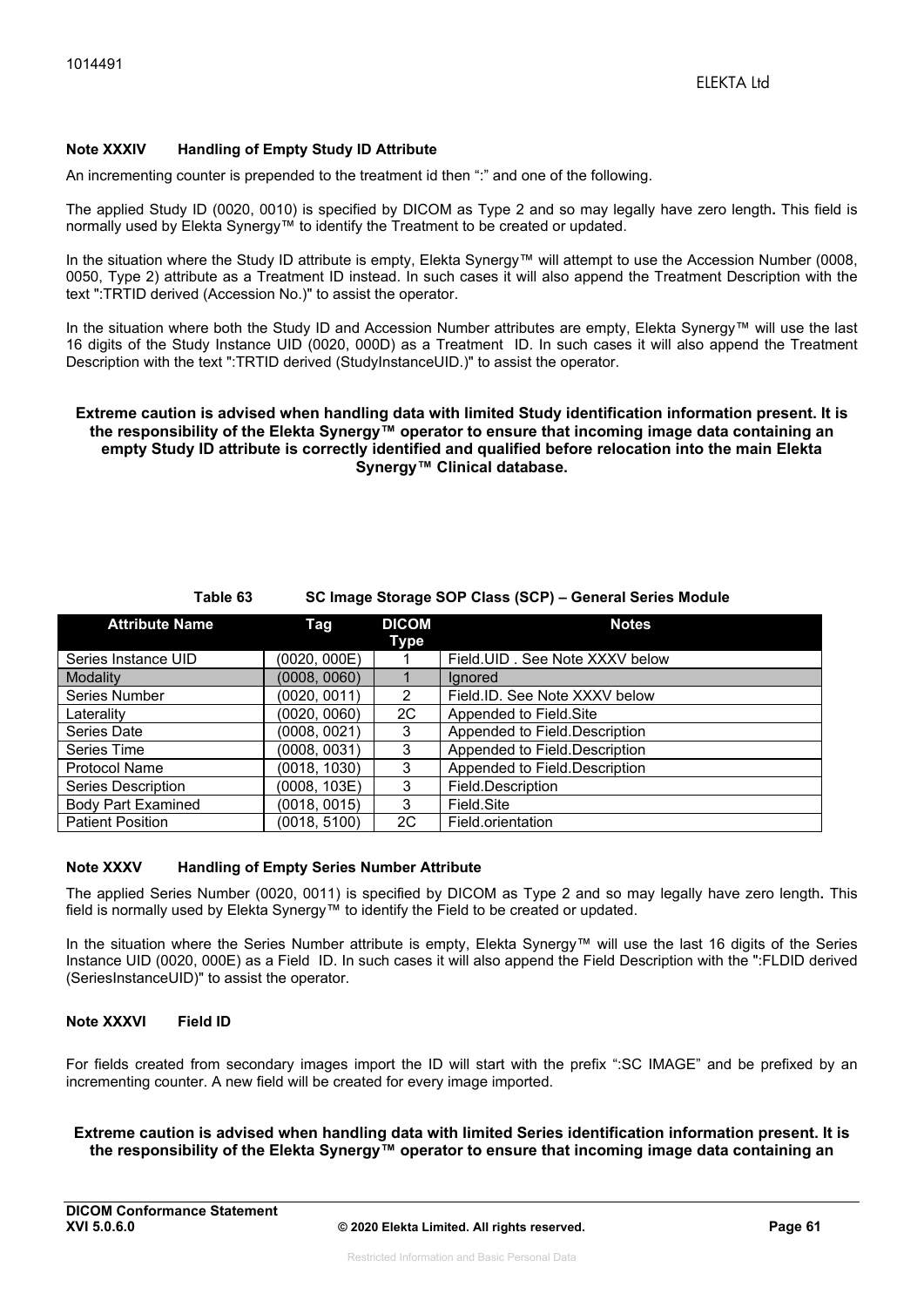#### **empty Series Number attribute is correctly identified and qualified before relocation into the main Elekta Synergy™ Clinical database.**

#### **Table 64 SC Image Storage SOP Class (SCP) –General Image Module**

| <b>Name</b>                  | Tag          | <b>Type</b>    | VR,<br>VM       | <b>Notes/Constraints</b>                                |
|------------------------------|--------------|----------------|-----------------|---------------------------------------------------------|
| Instance Number              | (0020, 0013) | 2              | IS <sub>1</sub> | lgnored                                                 |
| <b>Patient Orientation</b>   | (0020, 0020) | 2C             | CS <sub>2</sub> | Image.orient (using a single character based<br>coding) |
| <b>Content Date</b>          | (0008, 0023) | 2C             | DA <sub>1</sub> |                                                         |
| <b>Content Time</b>          | (0008.0033)  | 2C             | <b>TM1</b>      | Ignored                                                 |
| Image Type                   | (0008,0008)  | 3              | <b>CS 1-n</b>   |                                                         |
| <b>Acquisition Number</b>    | (0020, 0012) | 3              | IS <sub>1</sub> |                                                         |
| <b>Acquisition Date</b>      | (0008, 0022) | 3              | DA <sub>1</sub> | Image.Date. (if not present use date of<br>(import)     |
| <b>Acquisition Time</b>      | (0008, 0032) | 3              | TM <sub>1</sub> | Image.time (if not present use time of<br>import)       |
| <b>Acquisition Datetime</b>  | (0008.002A)  | 3              | DT <sub>1</sub> |                                                         |
| Referenced Image Sequence    | (0008, 1140) | 3              | SQ <sub>1</sub> |                                                         |
| >Referenced SOP Class UID    | (0008, 1150) | 1 <sup>C</sup> | UI <sub>1</sub> | Ignored                                                 |
| >Referenced SOP Instance UID | (0008, 1155) | 1 <sup>C</sup> | UI <sub>1</sub> |                                                         |
| >Referenced Frame Number     | (0008.1160)  | 3              | $IS1-n$         |                                                         |

#### **Table 65 SC Image Storage SOP Class (SCP) – Image Pixel Module**

| <b>Attribute Name</b>       | Tag          | <b>DICOM</b> | <b>Notes</b>                                                        |
|-----------------------------|--------------|--------------|---------------------------------------------------------------------|
|                             |              | <b>Type</b>  |                                                                     |
| Samples per Pixel           | (0028, 0002) |              | Assumed to be 1.                                                    |
| Photometric Interpretation  | (0028, 0004) |              | Assumed to be "MONOCHROME1" or<br>"MONOCHROME2. See<br>Note XXXVII. |
| Rows                        | (0028, 0010) |              | Image.Height                                                        |
| Columns                     | (0028, 0011) |              | Image. Width                                                        |
| <b>Bits Allocated</b>       | (0028, 0100) |              | Bits Allocated is 8 or 16                                           |
| <b>Bits Stored</b>          | (0028.0101)  |              | 8 to 16                                                             |
| High Bit                    | (0028, 0102) |              | 7 to 15                                                             |
| <b>Pixel Representation</b> | (0028, 0103) |              | Used to determine pixel scaling behaviour                           |
| Pixel Data                  | (7FE0, 0010) |              | Image pixel data interpreted.                                       |
| <b>Planar Configuration</b> | (0028, 0006) | 1C           | Assumed to be 0                                                     |
| <b>Pixel Aspect Ratio</b>   | (0028, 0034) | 1C           | Image.Aspect                                                        |

#### **Note XXXVII Stored Image Formats**

Elekta Synergy™ will **always** assume that pixel data is organised as 1 sample per pixel, either MONOCHROME1 or MONOCHROME2 interpretation and will store images accordingly.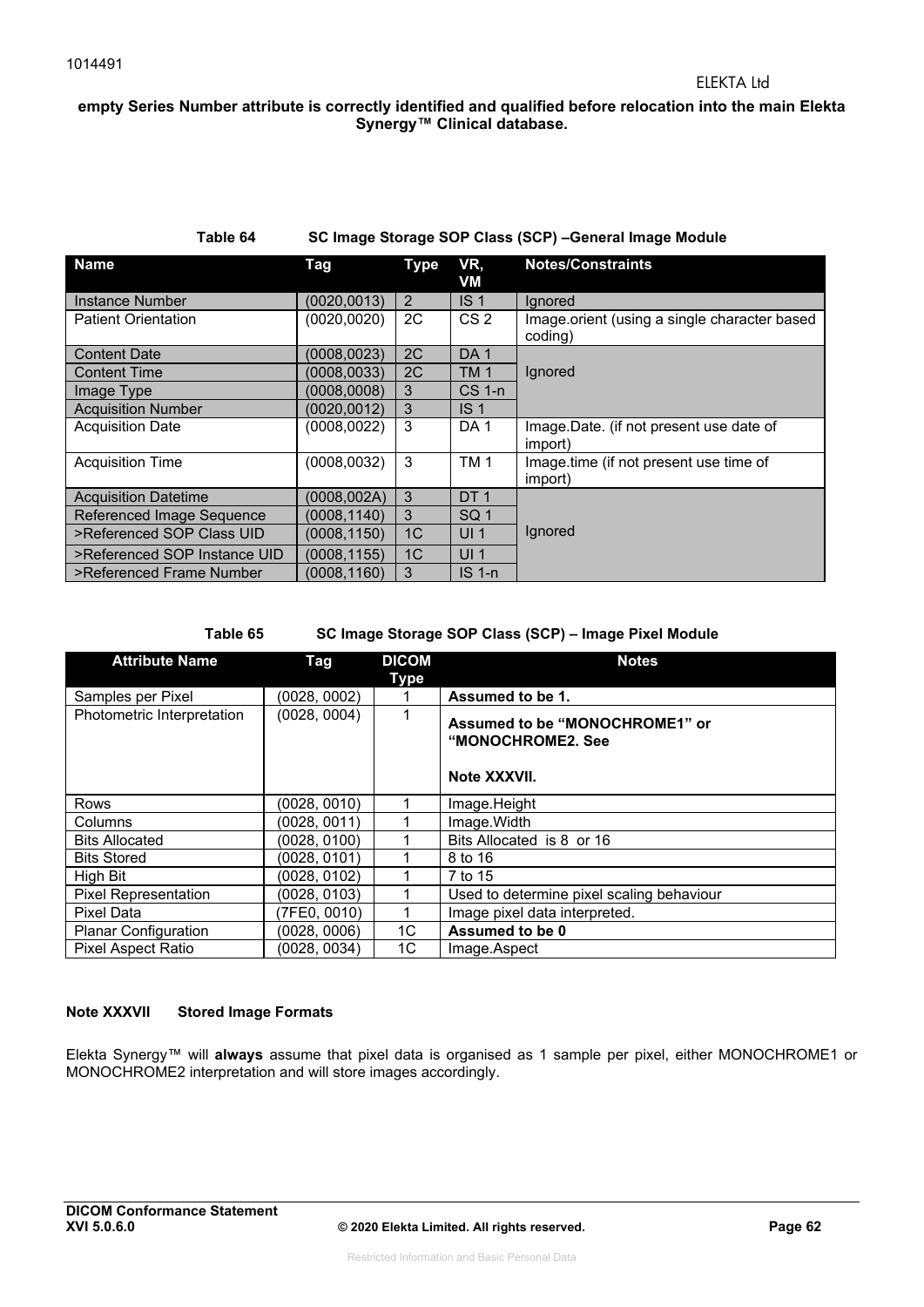### ELEKTA Ltd

### **Table 66 SC Image Storage SOP Class (SCP) – SC Image Module**

| <b>Attribute Name</b>     | Taq          | <b>DICOM</b><br>Type | <b>Notes</b>          |
|---------------------------|--------------|----------------------|-----------------------|
| Date of Secondary Capture | (0018, 1012) |                      | Image.Acquistion Date |
| Time of Secondary Capture | (0018, 1014) |                      | Image.Acquistion Time |

**Table 67 SC Image Storage SOP Class (SCP) – SOP Common Module** 

| <b>Attribute Name</b>  | Tag          | <b>DICOM</b><br>Type | <b>Notes</b>                                                        |
|------------------------|--------------|----------------------|---------------------------------------------------------------------|
| SOP Class UID          | (0008, 0016) |                      | lanored.                                                            |
| SOP Instance UID       | (0008, 0018) |                      | Discarded. A new UID is generated for Image. UID (see<br>Note XVII) |
| Specific Character Set | (0008, 0005) | 1 <sup>C</sup>       | Ignored.                                                            |

## **E.2 Export of SC Image**

The modules selected from the Secondary Capture Image IOD table of DICOM for image export are given in Table 68 below. If a module is not listed, none of the attributes in that module is sent by Elekta Synergy™.

| Table 68 | Applied Modules in the SC Image IOD for Export (SCU Role) |  |  |
|----------|-----------------------------------------------------------|--|--|
|----------|-----------------------------------------------------------|--|--|

| IΕ            | <b>Module</b>            | <b>Usage</b> |
|---------------|--------------------------|--------------|
| Patient       | Patient                  | M            |
| Study         | <b>General Study</b>     | M            |
| <b>Series</b> | <b>General Series</b>    | M            |
| Equipment     | <b>General Equipment</b> |              |
|               | <b>SC Equipment</b>      | М            |
| Image         | General Image            | М            |
|               | Image Pixel              | М            |
|               | SC Image                 | М            |
|               | SOP Common               | М            |

Table 69 to Table 77 below specify the applied attributes for each module, and note their mappings from the Elekta Synergy™ database. If an attribute is not listed it is not sent by Elekta Synergy™. If an attribute is listed without Notes, there is a mapping from a directly equivalent Elekta Synergy™ database entry. Only the tags populated are listed.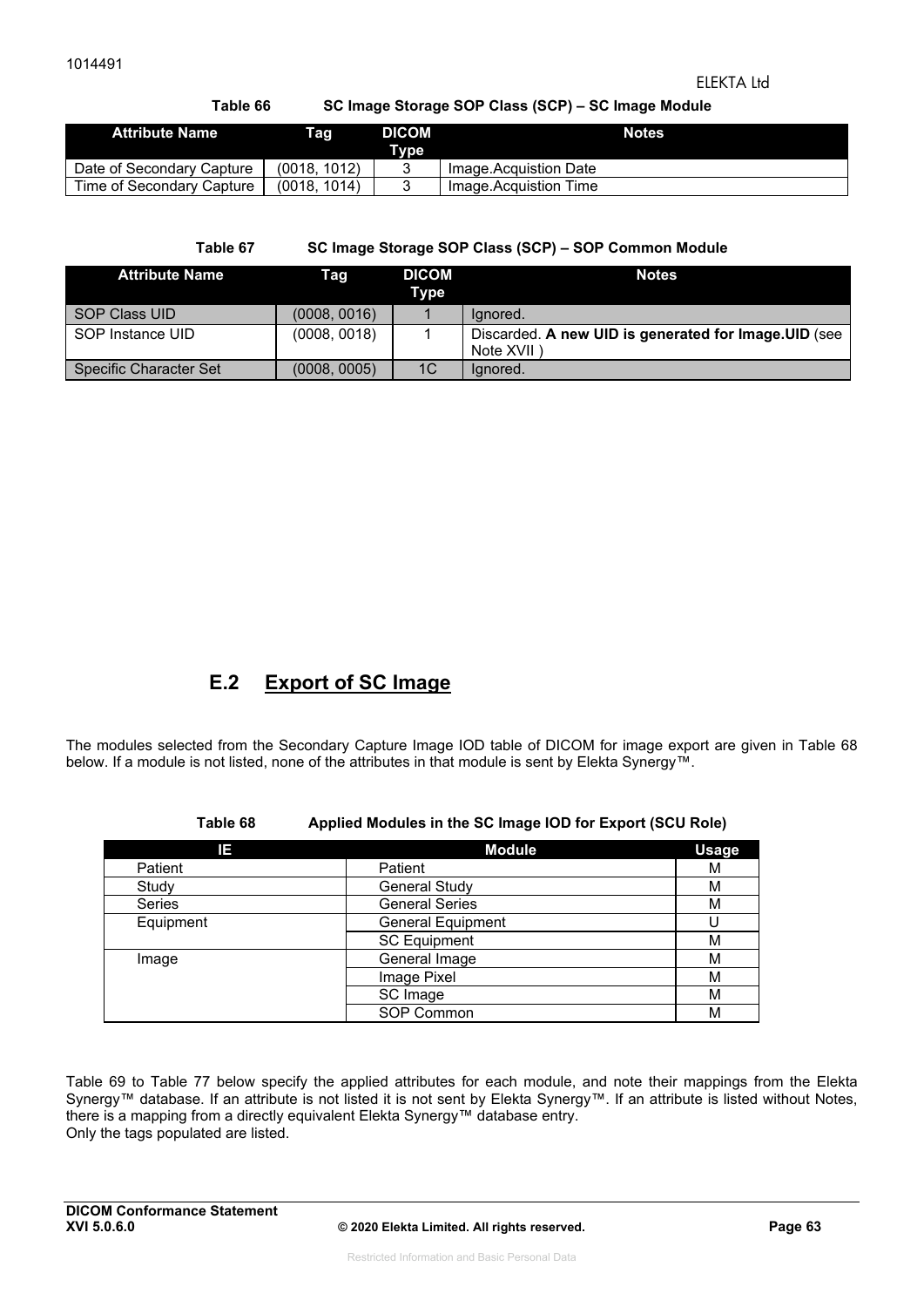### ELEKTA Ltd

#### **Table 69 SC Image Storage SOP Class (SCU) – Patient Module**

| <b>Attribute Name</b>   | Taq          | <b>DICOM</b><br>Type | <b>Notes</b>                                                           |
|-------------------------|--------------|----------------------|------------------------------------------------------------------------|
| <b>Patients Name</b>    | (0010, 0010) | 2                    | Patient.Last^ Patient.First^ Patient.Middle^^ (no Prefix<br>or Suffix) |
| Patient ID              | (0010, 0020) | 2                    | Patient.ID                                                             |
| Patient's Birth Date    | (0010, 0030) | 2                    | Patient.birth date                                                     |
| <b>Patients Sex</b>     | (0010, 0040) | 2                    | Patient.sex                                                            |
| <b>Patient Comments</b> | (0010, 4000) | 3                    | Patient.comment                                                        |

#### **Table 70 SC Image Storage SOP Class (SCU) – General Study Module**

| <b>Attribute Name</b>     | Tag          | <b>DICOM</b><br>Type | <b>Notes</b>                                                                         |
|---------------------------|--------------|----------------------|--------------------------------------------------------------------------------------|
| Study Instance UID        | (0020, 000D) |                      | Treatment.UID (generated by Elekta Synergy™ for<br>native treatments, see Note XVII) |
| <b>Study Date</b>         | (0008, 0020) | 2                    | Empty                                                                                |
| <b>Study Time</b>         | (0008, 0030) | 2                    | Empty                                                                                |
| Referring Physicians Name | (0008, 0090) | າ                    | Patient.doctor^^^^                                                                   |
| Study ID                  | (0020, 0010) | 2                    | Treatment.ID                                                                         |
| <b>Accession Number</b>   | (0008, 0050) | າ                    | Empty                                                                                |
| <b>Study Description</b>  | (0008, 1030) | 3                    | Treatment.Description                                                                |

#### **Table 71 SC Image Storage SOP Class (SCU) – General Series Module**

| <b>Attribute Name</b>   | Tag          | <b>DICOM</b><br>Type | <b>Notes</b>                                                                                        |
|-------------------------|--------------|----------------------|-----------------------------------------------------------------------------------------------------|
| Modality                | (0008, 0060) |                      | $C^{\prime}CR^{\prime\prime}$                                                                       |
| Series Instance UID     | (0020, 000E) |                      | Field.UID (generated by Elekta Synergy™ for native<br>fields, see Note XVII)                        |
| Series Number           | (0020, 0011) | 2                    | IF Field ID is numeric: Field.ID,<br>ELSE: an internally generated unique field-specific<br>number. |
| <b>Protocol Name</b>    | (0018, 1030) | 3                    | "XVI Synergy"                                                                                       |
| Series Description      | (0008, 103E) | 3                    | Field.Description                                                                                   |
| <b>Patient Position</b> | (0018, 5100) | 2C                   | Empty if position not specified by operator                                                         |

**Table 72 SC Image Storage SOP Class (SCU) – General Equipment Module** 

| <b>Attribute Name</b>    | <b>DICOM</b><br>Tag |      | <b>Notes</b>                                                                                                       |
|--------------------------|---------------------|------|--------------------------------------------------------------------------------------------------------------------|
|                          |                     | Type |                                                                                                                    |
| Manufacturer             | (0008, 0070)        | 2    | "FLFKTA"                                                                                                           |
| <b>Station Name</b>      | (0008, 1010)        | 3    | IF an Elekta Synergy™ acquired image: Acquiring<br>Station Name, ELSE: "UNKNOWN" + any available<br>origin detail. |
| Manufacturers Model Name | (0008, 1090)        | 3    | "Elekta XVI"                                                                                                       |
| Device Serial Number     | (0018, 1000)        | 3    | Elekta Synergy™ Station Serial Number (see Note IV)                                                                |
| Software Versions        | (0018, 1020)        | 3    | Software revision of EXPORTING Station                                                                             |

#### **Note XXXVIII Serial number:**

The station serial number is set through the initialisation file "sri.ini"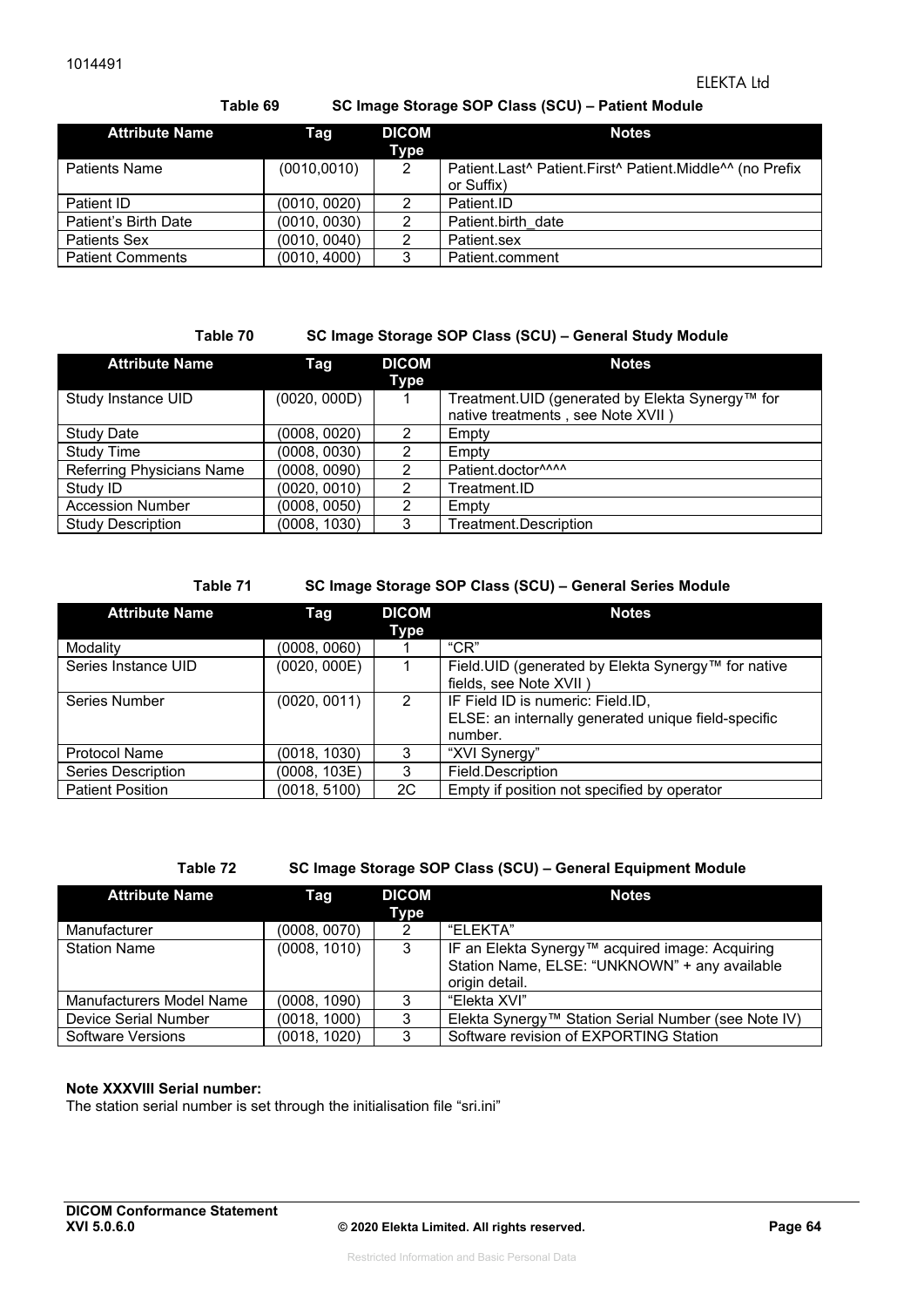**Table 73 SC Image Storage SOP Class (SCU) – SC Equipment Module**

| <b>Attribute Name</b>                                 | <b>Tag</b>   | <b>DICOM</b><br>Type | <b>Notes</b>                                                                                                       |
|-------------------------------------------------------|--------------|----------------------|--------------------------------------------------------------------------------------------------------------------|
| <b>Conversion Type</b>                                | (0008, 0064) |                      | "DI"                                                                                                               |
| Modality                                              | (0008, 0060) | 3                    | $C^{\prime}CR^{\prime\prime}$                                                                                      |
| Capture<br>Device<br>Secondary<br>ID                  | (0018, 1010) | 3                    | IF an Elekta Synergy™ acquired image: Acquiring<br>Station Name, ELSE: "UNKNOWN" + any available<br>origin detail. |
| Secondary Capture Device<br>Manufacturer              | (0018, 1016) | 3                    | "FLFKTA"                                                                                                           |
| Secondary Capture Device<br>Manufacturer's Model Name | (0018, 1018) | 3                    | "Elekta XVI"                                                                                                       |
| Secondary Capture Device<br>Software Version          | (0018, 1019) | 3                    | Software revision of EXPORTING Station                                                                             |

#### **Table 74 SC Image Storage SOP Class (SCU) – General Image Module**

| <b>Attribute Name</b>      | Tag          | <b>DICOM</b><br>Type | <b>Notes</b>                                                                                          |
|----------------------------|--------------|----------------------|-------------------------------------------------------------------------------------------------------|
| Image Number               | (0020, 0013) | 2                    | An internally generated database-unique image-specific<br>number.                                     |
| <b>Patient Orientation</b> | (0020, 0020) | 2C                   | Empty if orientation not specified by operator                                                        |
| Image Date                 | (0008, 0023) | 2C                   | Image acquisition date                                                                                |
| Image Time                 | (0008, 0033) | 2C                   | Image acquisition time                                                                                |
| Image Type                 | (0008, 0008) | 3                    | IF<br>Synergy™<br>acquired<br>Elekta<br>an<br>image:<br>ORIGINAL\\PRIMARY<br>ELSE: DERIVED\\SECONDARY |
| <b>Acquisition Date</b>    | (0008, 0022) | 3                    | Image acquisition date                                                                                |
| <b>Acquisition Time</b>    | (0008, 0032) | 3                    | Image acquisition time                                                                                |
| Images in Acquisition      | (0020, 1002) | 3                    |                                                                                                       |
| Image Comments             | (0020, 4000) | 3                    | Image. comment                                                                                        |

#### **Table 75 SC Image Storage SOP Class (SCU) –Image Pixel Module**

| <b>Attribute Name</b>             | Tag          | <b>DICOM</b> | <b>Notes</b>                                            |
|-----------------------------------|--------------|--------------|---------------------------------------------------------|
|                                   |              | Type         |                                                         |
| Samples per Pixel                 | (0028, 0002) |              |                                                         |
| Photometric Interpretation        | (0028, 0004) | 1            | "MONOCHROME2"                                           |
| Rows                              | (0028, 0010) |              | Image. height                                           |
| Columns                           | (0028, 0011) |              | Image. width                                            |
| <b>Bits Allocated</b>             | (0028, 0100) |              | 8 or 16                                                 |
| <b>Bits Stored</b>                | (0028, 0101) |              | 8 to 16                                                 |
| High Bit                          | (0028, 0102) |              | 7 to 15                                                 |
| <b>Pixel Representation</b>       | (0028, 0103) |              | 0                                                       |
| Pixel Data                        | (7FE0, 0010) |              |                                                         |
| <b>Planar Configuration</b>       | (0028, 0006) | 1C           | $\Omega$                                                |
| Pixel Aspect Ratio                | (0028, 0034) | 1C           | Image.aspect                                            |
| <b>Smallest Image Pixel Value</b> | (0028, 0106) | 3            | Actual smallest pixel value in the exported image.      |
| Largest Image Pixel Value         | (0028, 0107) | 3            | Actual largest pixel value in the exported image.       |
| Window center                     | (0028,1050)  | 3            | (1-brightness/100)*(ActualMaxVal - ActualMinVal)<br>$+$ |
|                                   |              |              | ActualMinVal                                            |
| Window width                      | (0028,1051)  | 3            | (1-contrast/100)*(ActualMaxVal - ActualMinVal)          |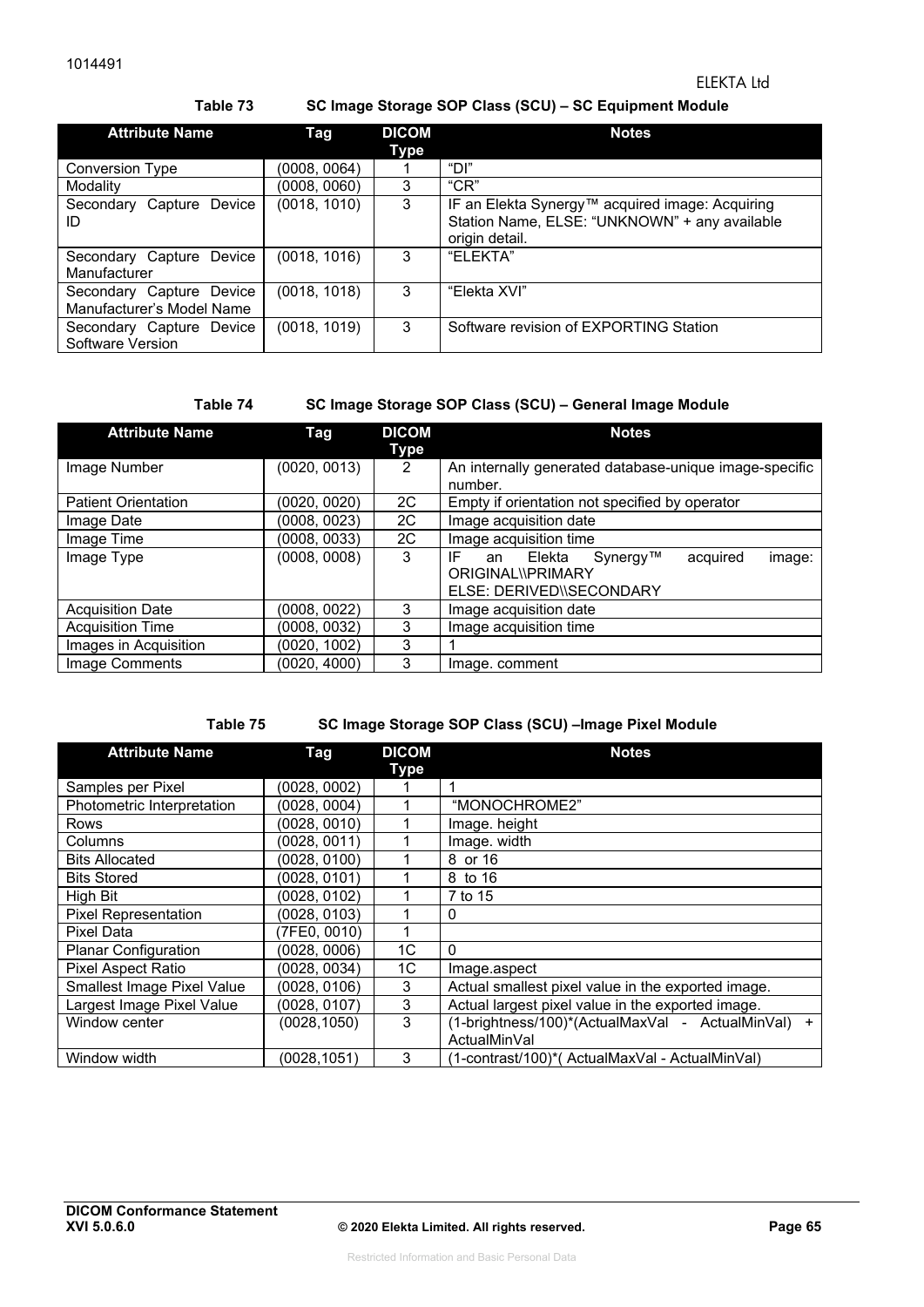### ELEKTA Ltd

## **Table 76 SC Image Storage SOP Class (SCU) – SC Image Module**

| <b>Attribute Name</b>     | Tag          | <b>DICOM</b><br>Tvpe | <b>Notes</b>           |
|---------------------------|--------------|----------------------|------------------------|
| Date of Secondary Capture | (0018.1012)  |                      | Image acquisition date |
| Time of Secondary Capture | (0018. 1014) |                      | Image acquisition time |

### **Table 77 SC Image Storage SOP Class (SCU) – SOP Common Module**

| <b>Attribute Name</b>  | Taq          | <b>DICOM</b> | <b>Notes</b>                                            |
|------------------------|--------------|--------------|---------------------------------------------------------|
|                        |              | Type         |                                                         |
| SOP Class UID          | (0008, 0016) |              | 1.2.840.10008.5.1.4.1.1.7                               |
| SOP Instance UID       | (0008, 0018) |              | Image. UID (generated by Elekta Synergy™ for natively   |
|                        |              |              | acquired images, and images imported from any           |
|                        |              |              | source, including DICOM) see Note XVII                  |
| Instance Creation Date | (0008, 0012) | 3            | Date of export                                          |
| Instance Creation Time | (0008, 0013) | 3            | Time of export                                          |
| Instance Creator UID   | (0008, 0014) | 3            | Derived from 6 digit Elekta Synergy™ workstation serial |
|                        |              |              | number.                                                 |
|                        |              |              | 1.3.46.423632 . <abcxyz></abcxyz>                       |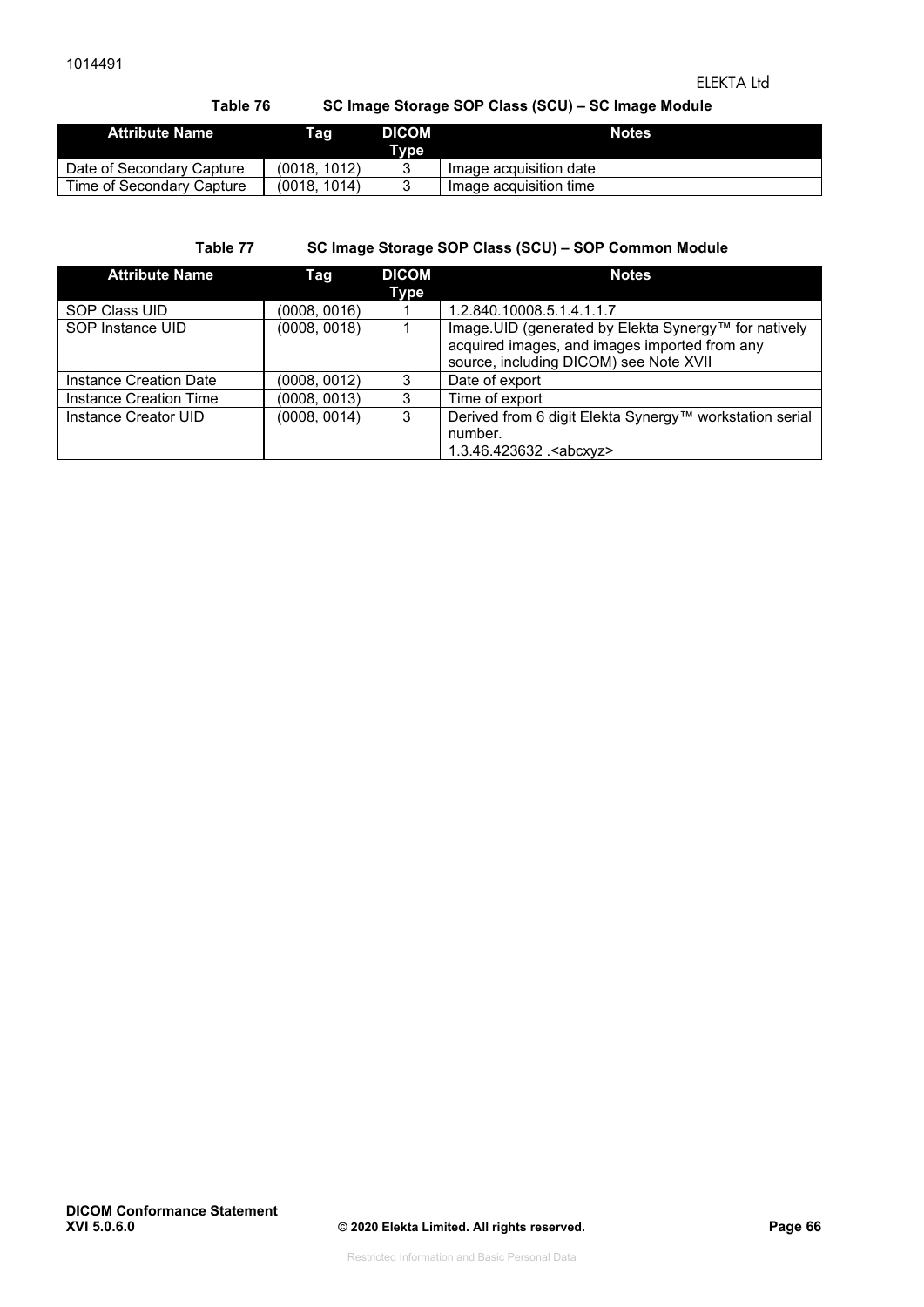# **F. Applied Spatial registration IOD and mapping to Elekta Synergy™ Database**

## **F.1 Configuration**

XVI exports SRO objects to the configured Distributed Solutions AETitle Sri.ini [Dicom] DistributedSolutionsAETitle

# **F.2 Export of Spatial registration object**

| IE.                  | <b>MODULE</b>                         | <b>USAGE</b> |
|----------------------|---------------------------------------|--------------|
| Patient              | Patient                               | M            |
| Study                | General Study                         | M            |
| <b>Series</b>        | <b>General Series</b>                 | M            |
|                      | Frame of reference Frame of Reference | M            |
| Equipment            | General equipment                     | м            |
| Spatial registration | Spatial registration                  | м            |
|                      | Common instance Reference             | M            |
|                      | SOP Common                            |              |

#### **Table 78 Spatial Registration SOP Class (SCU) – Patient Module**

| <b>Attribute Name</b>               | Tag              | <b>DICOM Notes</b><br>Type |                                                                                                         |
|-------------------------------------|------------------|----------------------------|---------------------------------------------------------------------------------------------------------|
| Patients Name                       | (0010.0010)      |                            | Patient.Last <sup>^</sup> Patient.First <sup>^</sup> Patient.Middle <sup>^^</sup> (no Prefix or Suffix) |
| Patient ID                          | $(0010, 0020)$ 2 |                            | Patient.ID                                                                                              |
| Patient's Birth Date (0010, 0030) 2 |                  |                            | Patient.birth date                                                                                      |
| <b>Patients Sex</b>                 | $(0010, 0040)$ 2 |                            | Patient.sex                                                                                             |
| Patient Comments                    | $(0010, 4000)$ 3 |                            | Patient.comment                                                                                         |

#### **Table 79 Spatial Registration Storage SOP Class (SCU) – General Study Module**

| <b>Attribute Name</b>                   | Tag              | <b>DICOM Notes</b> |                                       |
|-----------------------------------------|------------------|--------------------|---------------------------------------|
|                                         |                  | Type               |                                       |
| Study Instance UID                      | (0020,000D)      |                    | Same as CBCT used during registration |
| Study Date                              | (0008, 0020)     |                    | Same as CBCT this SRO relates to.     |
| Study Time                              | (0008.0030)      |                    | Same as CBCT this SRO relates to.     |
| Referring Physicians Name (0008,0090) 2 |                  |                    | Same as CBCT this SRO relates to.     |
| Study ID                                | $(0020, 0010)$ 2 |                    | Same as CBCT this SRO relates to.     |
| <b>Accession Number</b>                 | (0008, 0050)     |                    | Same as CBCT this SRO relates to.     |
| <b>Study Description</b>                | $(0008, 1030)$ 3 |                    | Same as CBCT this SRO relates to.     |

#### **Table 80 Spatial Registration Storage SOP Class (SCU) – General Series Module**

| <b>Attribute Name</b> | Taq              | DICOM Notes<br><b>Type</b> |                                  |
|-----------------------|------------------|----------------------------|----------------------------------|
| Modality              | $(0008, 0060)$ 1 |                            | <b>REG</b>                       |
| Series Instance UID   | (0020, 000E) 1   |                            | New UID generated at export time |
| Series Number         | (0020, 0011) 2   |                            |                                  |
| Series Date           | (0008,0021) 3    |                            | Date of registration             |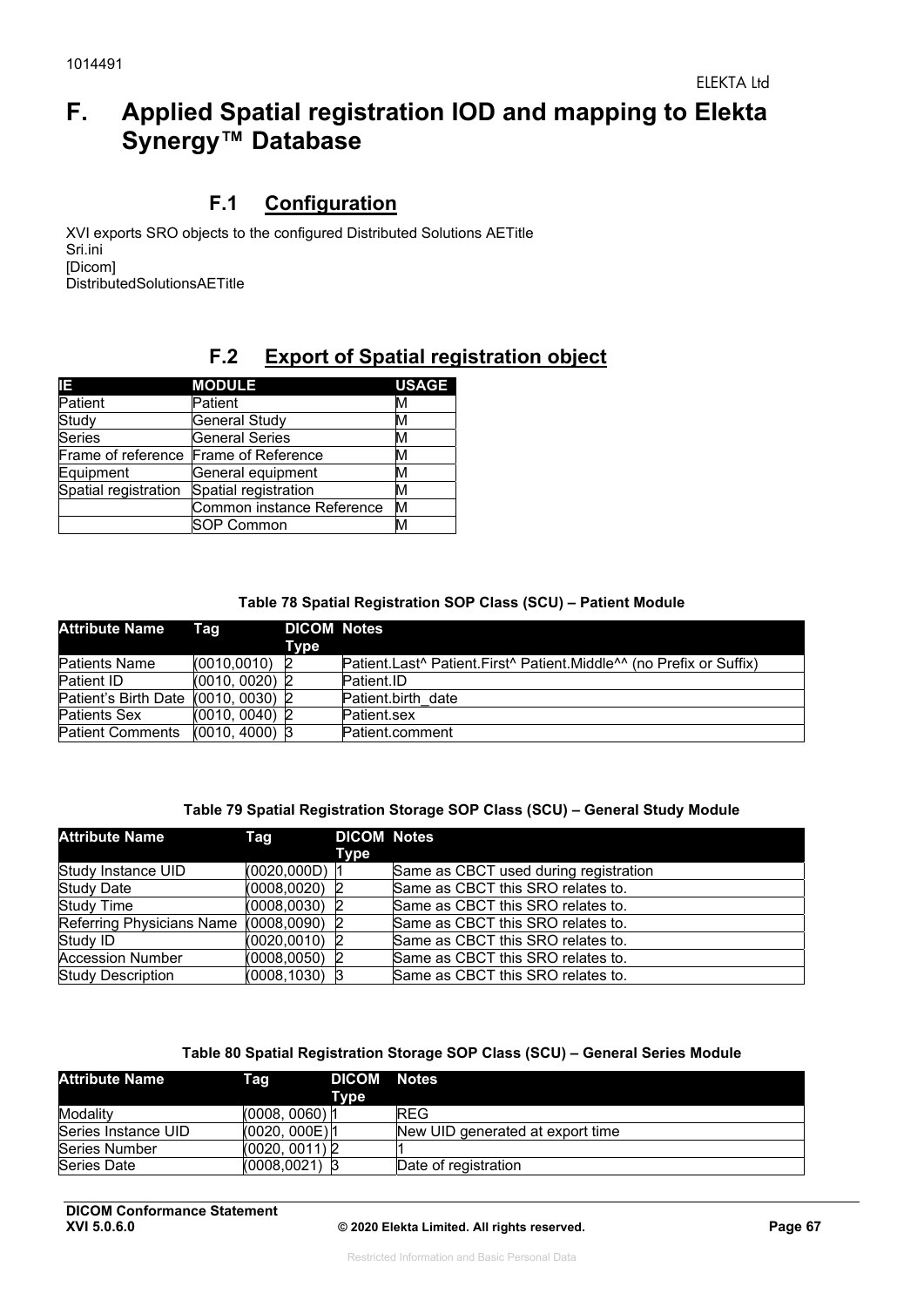| Series Time             | $(0008,0031)$ 3             | Time of registration                                                                                     |
|-------------------------|-----------------------------|----------------------------------------------------------------------------------------------------------|
| <b>Protocol Name</b>    | $(0018, 1030)$ 3            | Registration protocol name                                                                               |
|                         |                             | (Clipbox, Mask, Clipbox --> Mask).                                                                       |
| Series Description      | $(0008, 103E)$ <sup>3</sup> | "Elekta SRO : <registration protocol="">;<registration approval<="" td=""></registration></registration> |
|                         |                             | date>; <registration approval="" time="">"</registration>                                                |
| <b>Patient Position</b> | (0018, 5100) 2C             | Same as CBCT this SRO relates to.                                                                        |

#### **Table 81 Spatial Registration Storage SOP Class (SCU) – General Equipment Module**

| <b>Attribute Name</b>                   | Tag              | <b>DICOM Notes</b> |                                                       |
|-----------------------------------------|------------------|--------------------|-------------------------------------------------------|
|                                         |                  | Type               |                                                       |
| Manufacturer                            | $(0008, 0070)$ 2 |                    | "FLFKTA"                                              |
| <b>Station Name</b>                     | $(0008, 1010)$ 3 |                    | Station name as defined in sri. ini at time of export |
| Manufacturers Model Name (0008, 1090) 3 |                  |                    | l"Elekta XVI"                                         |
| Device Serial Number                    | $(0018, 1000)$ 3 |                    | Elekta Synergy™ Station Serial Number                 |
| Software Versions                       | $(0018, 1020)$ 3 |                    | Software revision of EXPORTING Station                |

#### **Table 82 Spatial Registration Storage SOP Class (SCU) – Frame of reference Module**

| <b>Attribute Name</b>                      | Tag         | <b>Type Notes</b>                                          |
|--------------------------------------------|-------------|------------------------------------------------------------|
| Frame of reference UID                     | (0020.0052) | Same as the reference CT scan used during in registration. |
| Position Reference Indicator (0020,1040) 2 |             | llqnored                                                   |

#### **Table 83 Spatial Registration Storage SOP Class (SCU) – Spatial Registration Module**

| <b>Attribute Name</b>                          | Tag                   | <b>DICOM Notes</b><br><b>Type</b> |                                                                                                                                                                                                               |
|------------------------------------------------|-----------------------|-----------------------------------|---------------------------------------------------------------------------------------------------------------------------------------------------------------------------------------------------------------|
| Content Date                                   | (0008, 0023)          |                                   | Registration approval date.                                                                                                                                                                                   |
| Content Time                                   | (0008, 0033)          |                                   | Registration approval time.                                                                                                                                                                                   |
| Private data                                   | (0021,xx5C)           | 1                                 |                                                                                                                                                                                                               |
| Private data                                   | $(0021, x \times 60)$ |                                   |                                                                                                                                                                                                               |
| Private data                                   | (0021,xx61)           | 1                                 |                                                                                                                                                                                                               |
| <b>Registration Sequence</b>                   | (0070, 0308)          | $\overline{1}$                    |                                                                                                                                                                                                               |
| >Frame of reference UID                        | (0020,0052)           | 1C                                | Frame of reference UID of CBCT used during registration                                                                                                                                                       |
|                                                |                       |                                   | (First element of this sequence contains the Frame of reference<br>UID of the reference CT and an identity matrix to help<br>consumers understand which Frame of reference relates to the<br>reference data.) |
| > Referenced image<br>sequence                 | (0008, 1140)          | 1C                                |                                                                                                                                                                                                               |
| $>$ Referenced SOP class $(0008, 1150)$<br>UID |                       | 1C                                | Standard CT Image call UID<br>$1.2.840.10008.5.1.4.1.1.2$ "                                                                                                                                                   |
| >> Referenced SOP<br>Instance UID              | (0008, 1155)          | 1 <sub>C</sub>                    | Sop instance UID on image used in registration                                                                                                                                                                |
| >> Referenced Frame<br>number                  | (0008, 1160)          | 1C                                | Image number of image used in registration.                                                                                                                                                                   |
| >Matrix Registration<br>Sequence               | (0070, 0309)          | l1                                |                                                                                                                                                                                                               |
| >>Matrix registration label (0021, xx39)       |                       |                                   | Identifies the registration. Matches data in RPS<br>Possible values :<br><b>Identity</b><br>Correction<br>Align.Clip1                                                                                         |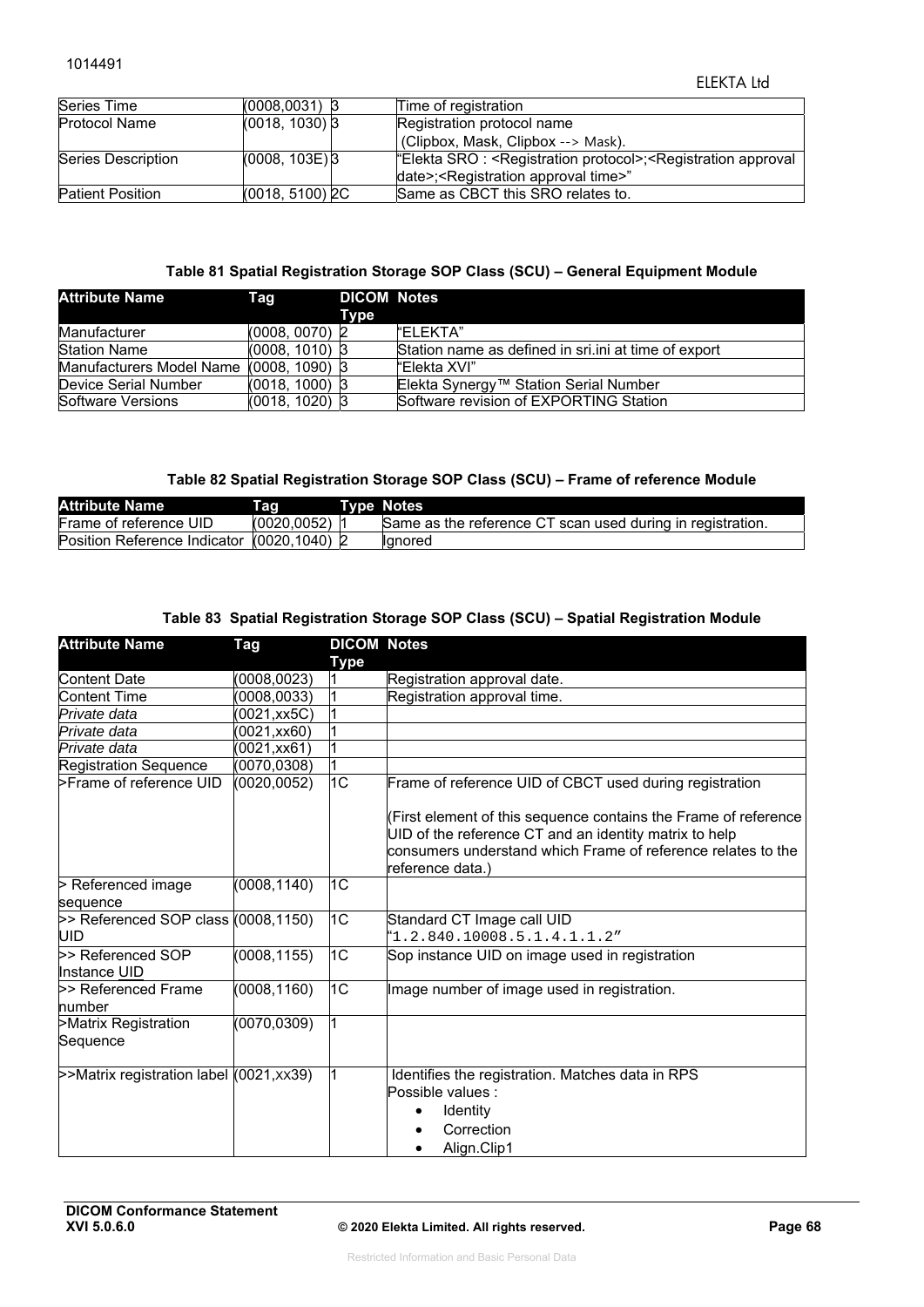|              |   | Align.Mask1                                                   |
|--------------|---|---------------------------------------------------------------|
|              |   | Align .Clip1.Frame0                                           |
|              |   |                                                               |
|              |   | Align.Clip1.FrameN                                            |
|              |   | Align.Mask1.Frame0                                            |
|              |   |                                                               |
|              |   | Align.Mask1.FrameN                                            |
| (3006,00C8)  | R | Reflects the match method used to generate that registration. |
|              |   | For 4D registration, will tell how many frames to expect ("4D |
|              |   | Frame %d of %d" index starts at 0)                            |
|              |   | For correction the comment is "Correction"                    |
| (0070,030A)  |   |                                                               |
| (3006,00C6)  |   | A 4x4 homogeneous transformation matrix that registers the    |
|              |   | referenced images to the local RCS. Matrix elements shall be  |
|              |   | listed in row-major order.                                    |
| (0070, 030C) |   | <b>RIGID</b>                                                  |
|              |   |                                                               |
|              |   |                                                               |
|              |   |                                                               |

#### **Table 84 Spatial Registration Storage SOP Class (SCU) – Common instance reference Module**

| <b>Attribute Name</b>    | Tag               |      | <b>DICOM Attribute Description</b>                             |
|--------------------------|-------------------|------|----------------------------------------------------------------|
|                          |                   | Type |                                                                |
| <b>Referenced Series</b> | $(0008, 1115)$ 1C |      | Sequence of Items each of which includes the Attributes of one |
| Sequence                 |                   |      | Series.                                                        |
|                          |                   |      | 2 items will be present                                        |
| >Series Instance UID     | (0020,000E)       |      | Item1: the Reference CT series used in registration            |
|                          |                   |      | Item2: The CBCT used in registration                           |
| Referenced Instance      | (0008,114A)       |      | Sequence of Items each providing a reference to an Instance    |
| Sequence                 |                   |      | that is part of the Series defined by Series Instance UID      |
|                          |                   |      | $(0020,000E)$ in the enclosing Item.                           |
|                          |                   |      | One or more Items shall be included in this                    |
|                          |                   |      | sequence.                                                      |
| >>Referenced SOP Class   | (0008,1150)       |      | Standard CT Image call UID                                     |
| IUID.                    |                   |      | "1.2.840.10008.5.1.4.1.1.2"                                    |
| >>Referenced SOP         | (0008, 1155)      |      | Sop instance UID on image used in registration                 |
| Ilnstance                |                   |      |                                                                |
| UID                      |                   |      |                                                                |

#### **Table 85 Spatial Registration Storage SOP Class (SCU) – SOP Common Module**

| <b>Attribute Name</b>   | Tag            | <b>DICOM Notes/Constraints</b><br>Tvpe |                              |
|-------------------------|----------------|----------------------------------------|------------------------------|
| <b>SOP Class UID</b>    | (0008, 0016) 1 |                                        | SRO storage UID              |
| <b>SOP Instance UID</b> | (0008, 0018) 1 |                                        | Generate new at every export |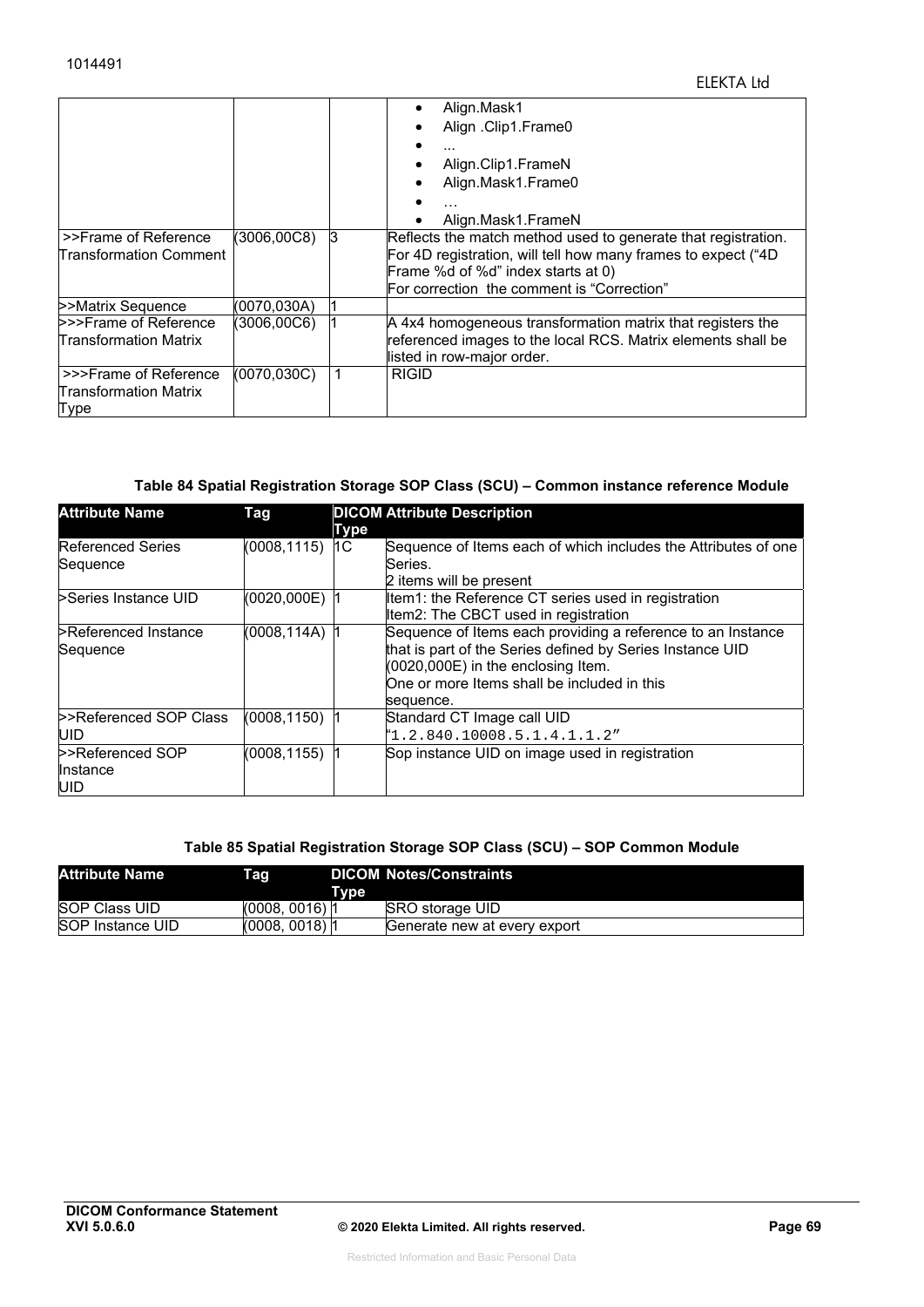# **G. Applied Raw Data IOD and mapping to Elekta Synergy™ Database**

## **G.1 Configuration**

XVI exports Raw data objects to the configured Distributed Solutions AETitle Sri.ini [Dicom] DistributedSolutionsAETitle

# **G.2 Export of Spatial registration object**

| IE.           | <b>MODULE</b>         | <b>USAGE</b> |
|---------------|-----------------------|--------------|
| Patient       | Patient               | М            |
| Study         | <b>General Study</b>  | М            |
| <b>Series</b> | <b>General Series</b> | M            |
| Equipment     | General equipment     | M            |
| Raw data      | Acquisition context   | M            |
|               | lRaw data             | M            |
|               | <b>SOP Common</b>     | м            |

#### **Table 86 Raw data SOP Class (SCU) – Patient Module**

| <b>Attribute Name</b>   | Taq          | <b>DICOM</b><br>Type | <b>Notes</b>                                                                                            |
|-------------------------|--------------|----------------------|---------------------------------------------------------------------------------------------------------|
| <b>Patients Name</b>    | (0010, 0010) |                      | Patient.Last <sup>^</sup> Patient.First <sup>^</sup> Patient.Middle <sup>^^</sup> (no Prefix or Suffix) |
| <b>Patient ID</b>       | (0010, 0020) |                      | Patient.ID                                                                                              |
| Patient's Birth Date    | (0010, 0030) |                      | Patient.birth date                                                                                      |
| <b>Patients Sex</b>     | (0010, 0040) |                      | Patient.sex                                                                                             |
| <b>Patient Comments</b> | (0010, 4000) |                      | Patient.comment                                                                                         |

#### **Table 87 Raw data Storage SOP Class (SCU) – General Study Module**

| <b>Attribute Name</b>     | Tag                    | <b>DICOM</b><br>Type | <b>Notes</b>                                                                                                        |
|---------------------------|------------------------|----------------------|---------------------------------------------------------------------------------------------------------------------|
| <b>Study Instance UID</b> | (0020, 000D)           |                      | Same UID as CBCT Study UID (same as Reference CT Study<br>UID) (generated by Elekta Synergy™ for native treatments) |
| <b>Study Date</b>         | (0008, 0020)           |                      | Date of image acquisition                                                                                           |
| <b>Study Time</b>         | (0008, 0030)           |                      | Time of image acquisition                                                                                           |
| Referring<br>Name         | Physicians (0008,0090) |                      | Patient.doctor^^^^                                                                                                  |
| Study ID                  | (0020, 0010)           |                      | Treatment.ID                                                                                                        |
| <b>Accession Number</b>   | (0008, 0050)           |                      | Empty                                                                                                               |
| <b>Study Description</b>  | (0008, 1030)           |                      | Treatment.Description                                                                                               |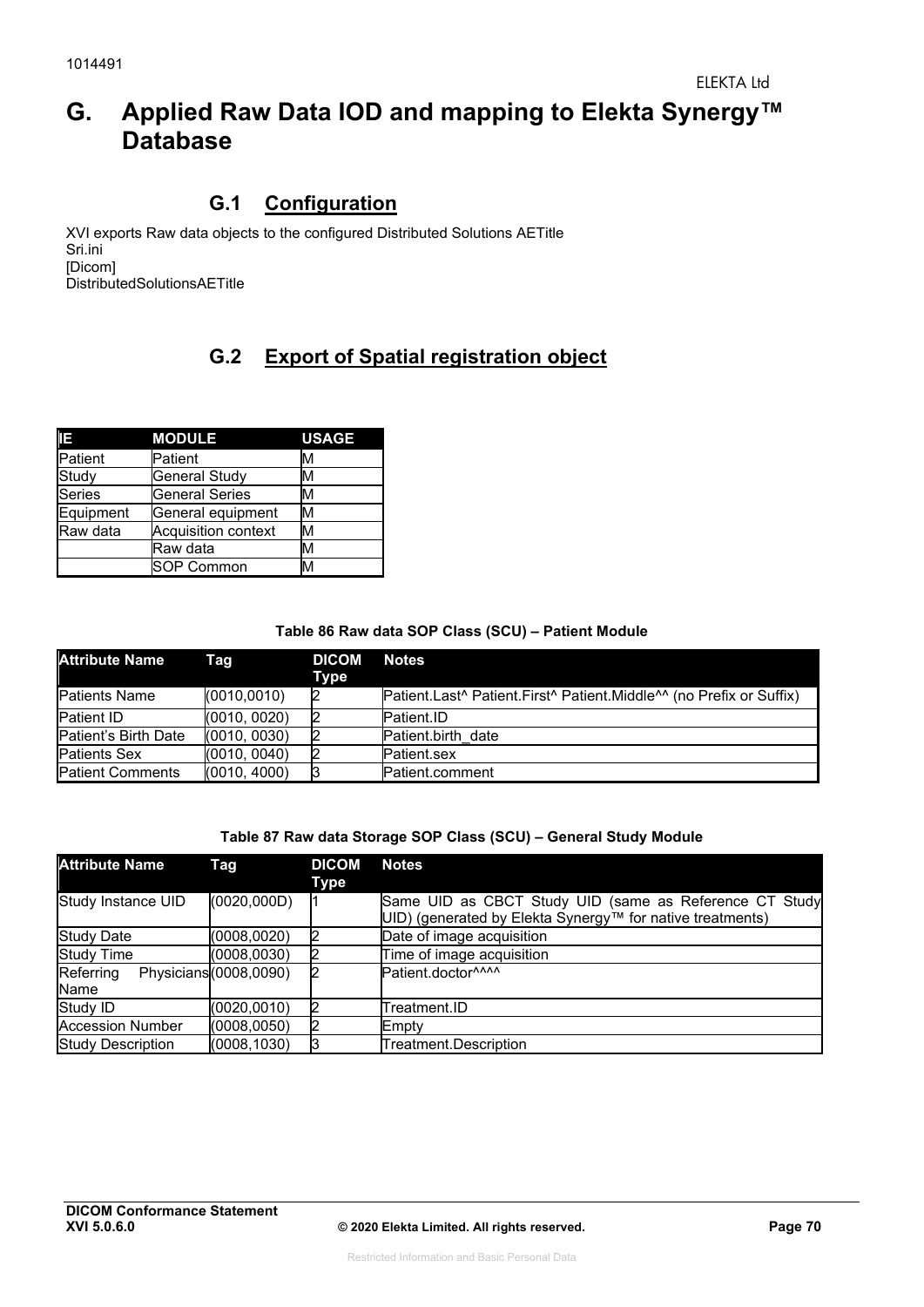#### **Table 88 Raw data Storage SOP Class (SCU) – General Series Module**

| <b>Attribute Name</b>     | Tag          | <b>DICOM</b><br>Tvpe | <b>Notes</b>                     |
|---------------------------|--------------|----------------------|----------------------------------|
| Modality                  | (0008.0060)  |                      | <b>REG</b>                       |
| Series Instance UID       | (0020, 000E) |                      | New UID generated at export time |
| <b>Series Description</b> | (0008, 103E) |                      | "RPS"                            |

#### **Table 89 Raw data Storage SOP Class (SCU) – General Equipment Module**

| <b>Attribute Name</b>           | Taq          | <b>DICOM</b><br>Type | Notes                                                 |
|---------------------------------|--------------|----------------------|-------------------------------------------------------|
| Manufacturer                    | (0008, 0070) |                      | <b><i>FELEKTA</i></b>                                 |
| <b>Station Name</b>             | (0008, 1010) |                      | Station name as defined in sri. ini at time of export |
| <b>Manufacturers Model Name</b> | (0008, 1090) |                      | "Elekta XVI"                                          |
| Device Serial Number            | (0018, 1000) |                      | Elekta Synergy™ Station Serial Number                 |
| <b>Software Versions</b>        | (0018, 1020) |                      | Software revision of EXPORTING Station                |

#### **Table 90 Raw data Storage SOP Class (SCU) – Raw data Module**

| <b>Attribute Name</b>          | Tag          | <b>DICOM</b><br>Type | <b>Notes</b>                                                                                                                                                                                             |
|--------------------------------|--------------|----------------------|----------------------------------------------------------------------------------------------------------------------------------------------------------------------------------------------------------|
| Instance Number                | (0020, 0013) |                      |                                                                                                                                                                                                          |
| <b>Content Date</b>            | (0008, 0023) |                      | The date the raw data creation was started.                                                                                                                                                              |
| <b>Content Time</b>            | (0008, 0033) |                      | The time the raw data creation was started.                                                                                                                                                              |
| Creator-Version UID(0008,9123) |              |                      | Unique identification of the equipment and version of the software<br>that has created the Raw Data information. The UID allows one to<br>avoid attempting to interpret raw data with an unknown format. |
| Elekta private group 0x0021    |              |                      | Group Elekta reserved for transmission of private data.                                                                                                                                                  |
|                                | (0021,xxxx)  |                      | Private tags                                                                                                                                                                                             |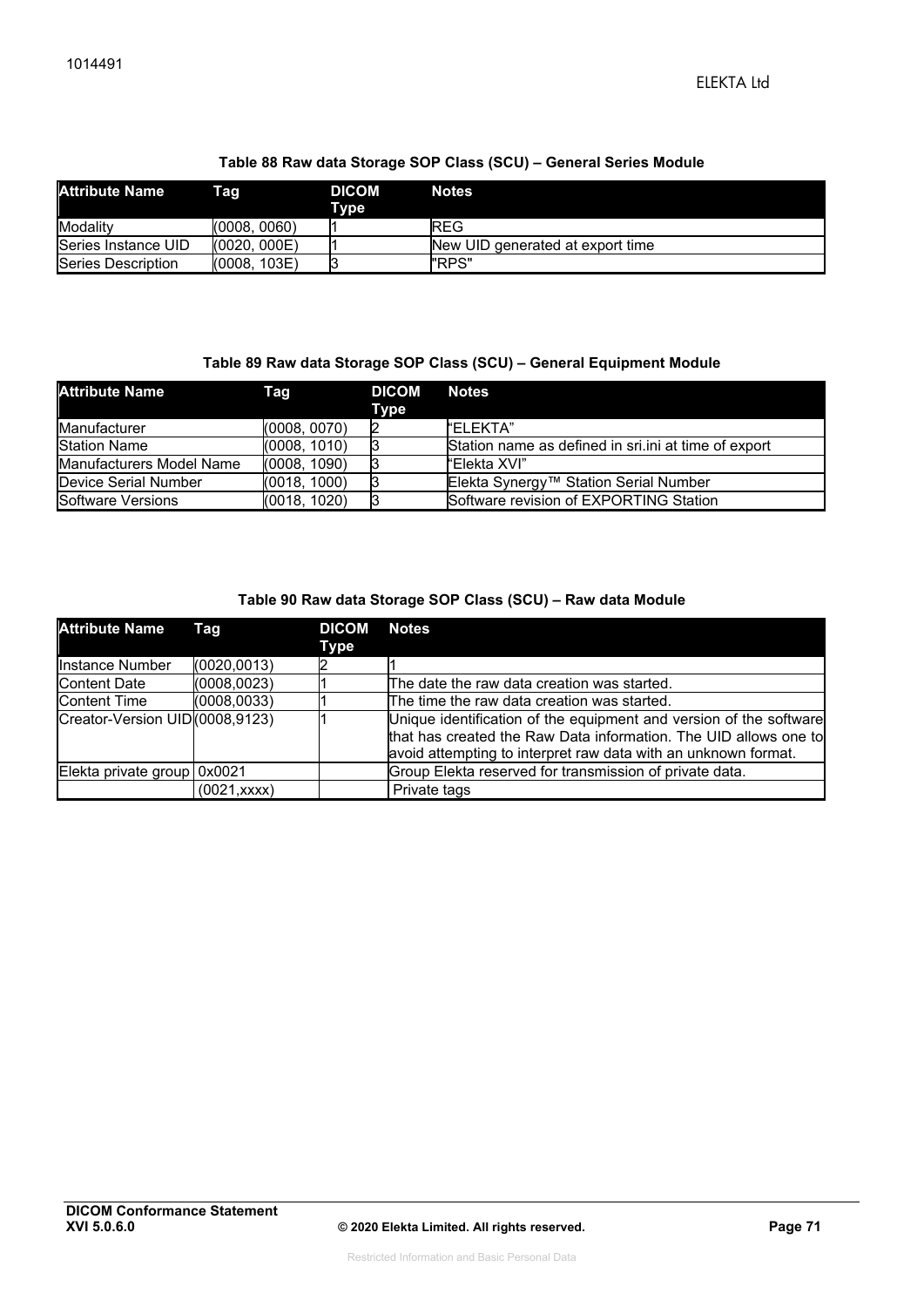# **H. Extended Image Import Capability**

In addition to the SOP classes supported by Elekta Synergy™ as SCP listed in Table 1 on page 9,above, the Elekta Synergy™ AE has the optional ability to store images of types other than Secondary Capture.

This feature is provided to extend the potential usefulness of the system as a general-purpose image viewing station, and is configurable to be enabled or disabled.

**NOTE**: The viewing, analysis, processing and printing functions within Elekta Synergy™ are primarily designed for portal images acquired by the Elekta Synergy™ system. When applied to images that are sent to Elekta Synergy™ by means of DICOM, in particular from modalities other than Portal Imagers, some of these functions may not perform optimally or may not be relevant.

When the capability is enabled the following additional SOP classes are supported by Elekta Synergy™ as SCP:

#### **Table 91 Additional SOP Classes supported by Elekta Synergy™ as SCP (Extended Import Option Enabled)**

| <b>SOP Class Name</b>    | UID                       |
|--------------------------|---------------------------|
| CR Image Storage - STORE | 1.2.840.10008.5.1.4.1.1.1 |
| MR Image Storage - STORE | 1.2.840.10008.5.1.4.1.1.4 |

The modules selected from the Image IOD's for Extended Image Import are given in Table 92 below. If a module is not listed, none of the attributes in that module is stored by Elekta Synergy™.

#### **Table 92 Applied Modules in the Image IOD for Import (SCP Role: Extended Import)**

| 13            | <b>Module</b>         | <b>Usage</b> |
|---------------|-----------------------|--------------|
| Patient       | Patient               | М            |
| Study         | <b>General Study</b>  | м            |
| <b>Series</b> | <b>General Series</b> | м            |
| Image         | General Image         | м            |
|               | Image Pixel           | м            |
|               | SOP Common            | м            |

For the modules listed in Table 92, the attributes stored by Elekta Synergy™, and their mapping onto the Elekta Synergy™ database are as listed in the respective tables in Section A.2 above.

## **H.1 C-STORE Conformance when Extended Import is enabled.**

With Extended Import enabled, Elekta Synergy™ will provide standard conformance as a Conformance Level 0 Storage SCP for Secondary Capture.

For the additional SOP classes listed in Table 91 above, however, note the following:

 Should the images be re-exported, they will be exported as Secondary Capture, not as the original SOP class (the new SOP Instance UID generated at Storage time will be used).